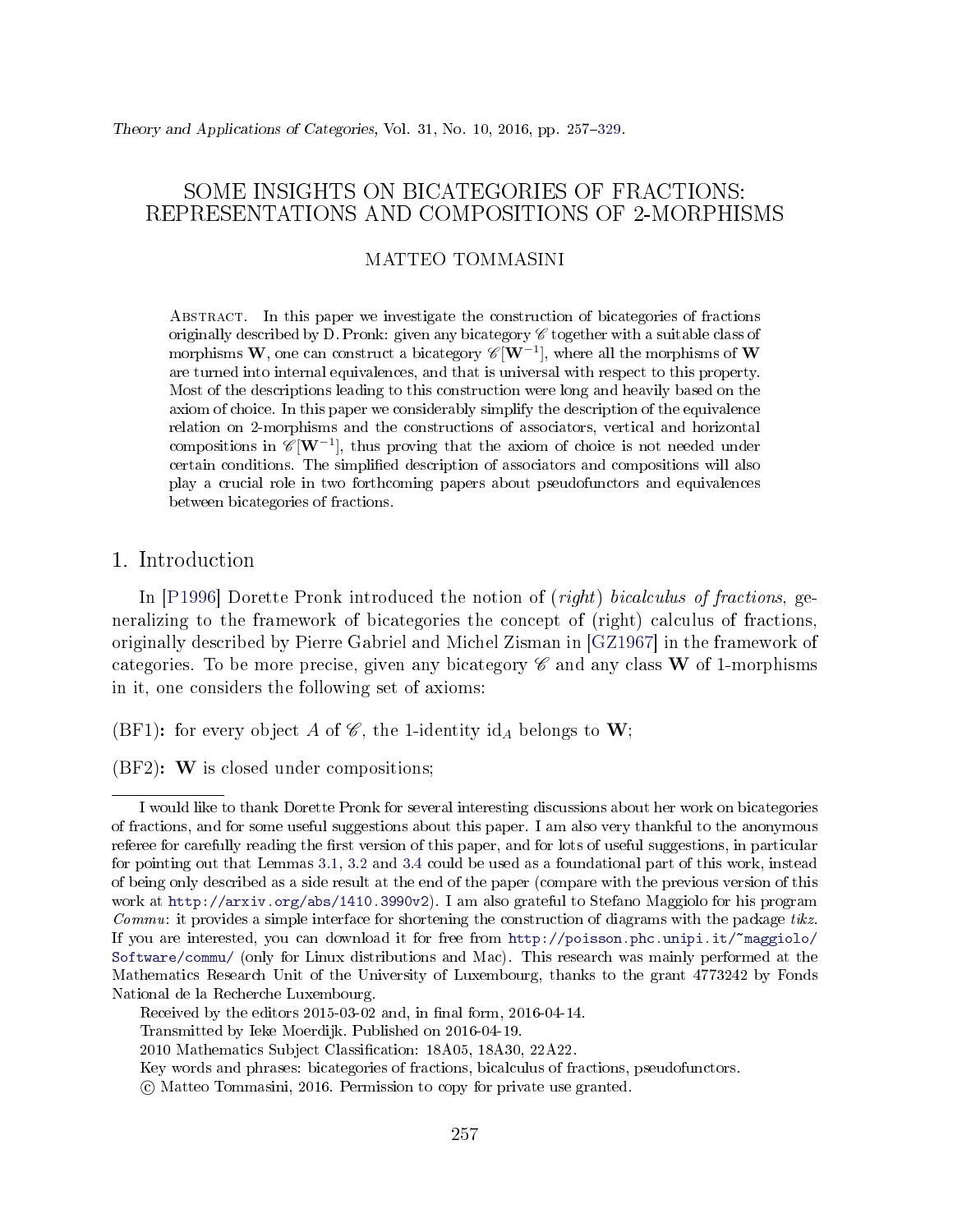- <span id="page-1-2"></span>(BF3): for every morphism  $w : A \to B$  in W and for every morphism  $f : C \to B$ , there are an object D, a morphism  $w': D \to C$  in W, a morphism  $f': D \to A$  and an invertible 2-morphism  $\alpha : f \circ w' \Rightarrow w \circ f'$ ;
- <span id="page-1-4"></span><span id="page-1-0"></span>(BF4): (a) given any morphism  $w : B \to A$  in W, any pair of morphisms  $f^1, f^2 : C \to B$ and any 2-morphism  $\alpha : w \circ f^1 \Rightarrow w \circ f^2$ , there are an object D, a morphism  $v: D \to C$  in W and a 2-morphism  $\beta: f^1 \circ v \Rightarrow f^2 \circ v$ , such that the following two compositions are equal:

$$
D \xrightarrow{v} C \xrightarrow{f^1} B \xrightarrow{w} A, \qquad D \xrightarrow{v} C \xrightarrow{f^1} B \xrightarrow{w} A;
$$
  

$$
D \xrightarrow{v} C \xrightarrow{f^1} B \xrightarrow{w} A;
$$

- <span id="page-1-5"></span>(b) if  $\alpha$  in (a) is invertible, then so is  $\beta$ ;
- <span id="page-1-1"></span>(c) if  $(D', v' : D' \to C, \beta' : f^1 \circ v' \Rightarrow f^2 \circ v'$  is another triple with the same properties as  $(D, v, \beta)$  in (a), then there are an object E, a pair of morphisms  $u: E \to D$  and  $u': E \to D'$ , and an invertible 2-morphism  $\zeta: v \circ u \Rightarrow v' \circ u'$ , such that  $v \circ u$  belongs to W and the following two compositions are equal:



<span id="page-1-3"></span>(BF5): if  $w : A \rightarrow B$  is a morphism in  $W$ ,  $v : A \rightarrow B$  is any morphism and if there is an invertible 2-morphism  $v \Rightarrow w$ , then also v belongs to W.

For simplicity of exposition, in axioms [\(BF4a\)](#page-1-0) and [\(BF4c\)](#page-1-1) we omitted the associators of  $\mathscr C$ . Also in the rest of this paper we will omit all the associators of  $\mathscr C$ , as well as the right and left unitors (except for the few cases where we cannot ignore them discussing coherence results); the interested reader can easily complete the proofs with the missing associators and unitors (by coherence, any two ways of filling a diagram of  $\mathscr C$  with such 2-morphisms will give the same result). In particular, each statement in the rest of this paper (except Corollaries [4.4](#page-29-0) and [8.1\)](#page-57-0) is given without mentioning the associators of  $\mathscr{C}$ , (as if  $\mathscr C$  is a 2-category), but holds also when  $\mathscr C$  is simply a bicategory.

A pair  $(\mathscr{C}, \mathbf{W})$  is said to *admit a (right) bicalculus of fractions* if all the axioms [\(BF\)](#page-0-0) are satisfied (actually in [\[P1996,](#page-71-1) § 2.1] condition [\(BF1\)](#page-0-1) is slightly more restrictive than the version stated above, but it is not necessary for any of the constructions in that paper). Under these conditions, Pronk proved that there are a bicategory  $\mathscr{C}[\mathbf{W}^{-1}]$  (called (right)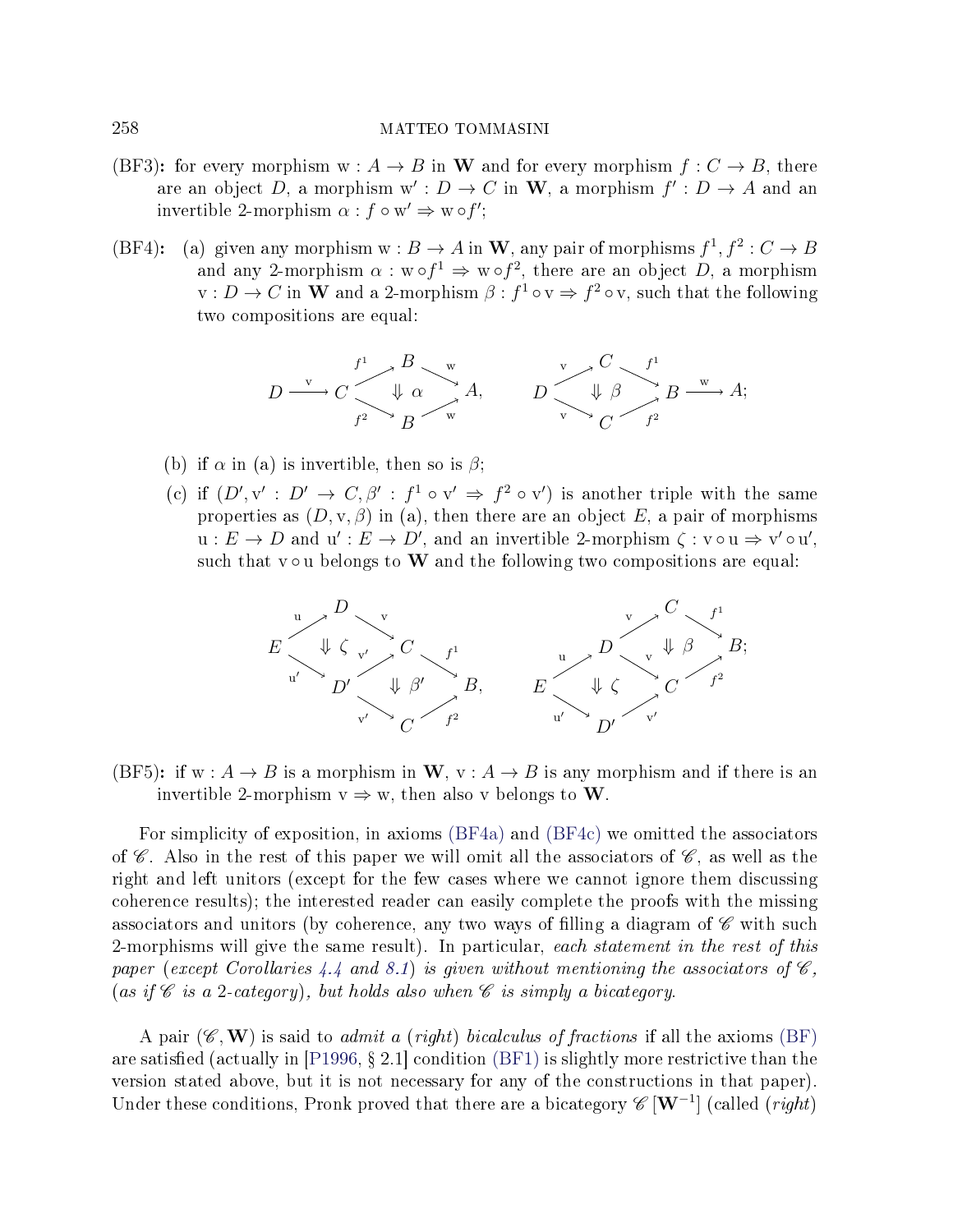bicategory of fractions) and a pseudofunctor  $\mathcal{U}_{\mathbf{W}} : \mathscr{C} \to \mathscr{C}[\mathbf{W}^{-1}]$ , satisfying a universal property (see [\[P1996,](#page-71-1) Theorem 21]). In order to describe the main results of this paper, we need to recall briefly the construction of  $\mathscr{C}[\mathbf{W}^{-1}]$  as described in [\[P1996,](#page-71-1) § 2].

The objects of  $\mathscr{C}[\mathbf{W}^{-1}]$  are the same as those of  $\mathscr{C}$ . A morphism from A to B in  $\mathscr{C}\left[\mathbf{W}^{-1}\right]$  is any triple  $(A', w, f)$ , where  $A'$  is an object of  $\mathscr{C}, w : A' \to A$  is an element of W and  $f: A' \to B$  is a morphism of  $\mathscr C$ . In order to compose such triples, we need to fix the following set of choices:

<span id="page-2-3"></span><span id="page-2-0"></span> $C(W)$ : for every set of data in  $\mathscr C$  as follows

$$
A' \xrightarrow{f} B \xleftarrow{\mathbf{v}} B'
$$
 (1)

<span id="page-2-1"></span>with v in W, using axiom [\(BF3\)](#page-1-2) we *choose* an object  $A''$ , a pair of morphisms v' in W and  $f'$ , and an invertible 2-morphism  $\rho$  in  $\mathscr{C}$ , as follows:

$$
A'' \xrightarrow{\rho} A'
$$
  
\n
$$
A' \xrightarrow{f'} B \xleftarrow{f'} B'
$$
 (2)

<span id="page-2-2"></span>Then, given any pair of morphisms from A to B and from B to C in  $\mathscr{C}[\mathbf{W}^{-1}]$  as follows

$$
\underline{f} := \left( A \stackrel{\text{w}}{\longleftarrow} A' \stackrel{f}{\longrightarrow} B \right) \qquad \text{and} \qquad \underline{g} := \left( B \stackrel{\text{v}}{\longleftarrow} B' \stackrel{g}{\longrightarrow} C \right) \tag{3}
$$

(with both w and v in [W](#page-2-0)), one has to use the choice for the pair  $(f, v)$  in the set  $C(W)$ . in order to get data as in [\(2\)](#page-2-1); after having done that, one sets  $g \circ f := (A'', \mathbf{w} \circ \mathbf{v}', g \circ f')$ .

Since axiom [\(BF3\)](#page-1-2) does not ensure uniqueness in general, the set of choices  $C(W)$  $C(W)$  $C(W)$  in general is not unique; therefore different sets of choices give rise to different compositions of morphisms, hence to different bicategories of fractions. Such different bicategories are equivalent by [\[P1996,](#page-71-1) Theorem 21] (using the axiom of choice).

Given any pair of objects A, B and any pair of morphisms  $(A^m, w^m, f^m) : A \to B$ for  $m=1,2$  in  $\mathscr{C}\left[{\bf W}^{-1}\right]$ , a 2-morphism from  $(A^{1},\text{w}^{1},f^{1})$  to  $(A^{2},\text{w}^{2},f^{2})$  is an equivalence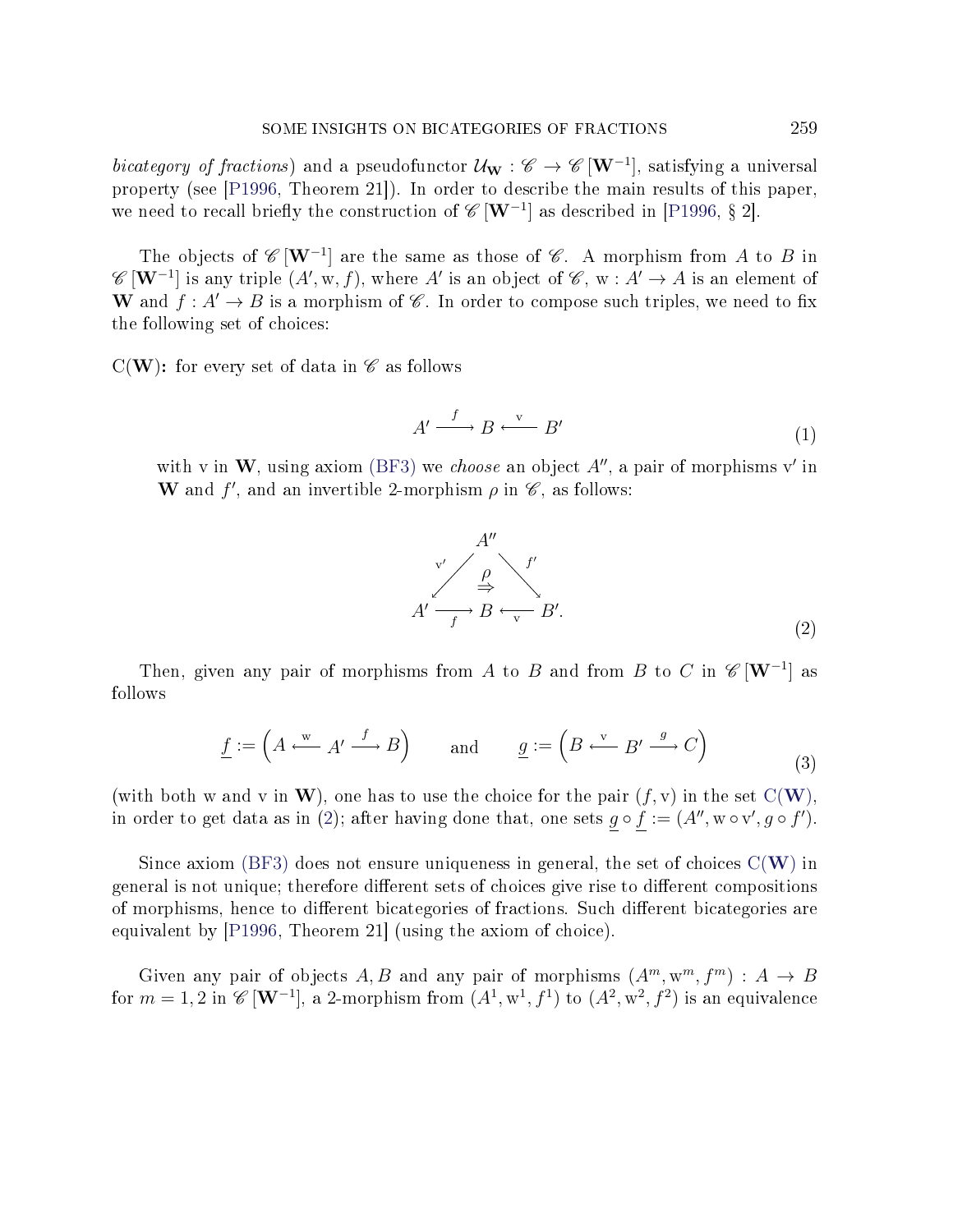<span id="page-3-0"></span>class of data  $(A^3, v^1, v^2, \alpha, \beta)$  in  $\mathscr C$  as follows



<span id="page-3-1"></span>such that  $w^1 \circ v^1$  belongs to  $\bf{W}$  and such that  $\alpha$  is invertible in  $\mathscr{C}$  (in [\[P1996,](#page-71-1) § 2.3] it is also required that  $w^2 \circ v^2$  belongs to  $W$ , but this follows from [\(BF5\)](#page-1-3)). Any other set of data



(such that  $w^1 \circ v'^1$  belongs to W and  $\alpha'$  is invertible) represents the same 2-morphism in  $\mathscr{C}\left[\mathbf{W}^{-1}\right]$  if and only if there is a set of data  $(A^{4}, z, z', \sigma^{1}, \sigma^{2})$  in  $\mathscr{C}$  as in the following diagram



such that:

- $w^1 \circ v^1 \circ z$  belongs to  $W$ ;
- $\sigma^1$  and  $\sigma^2$  are both invertible;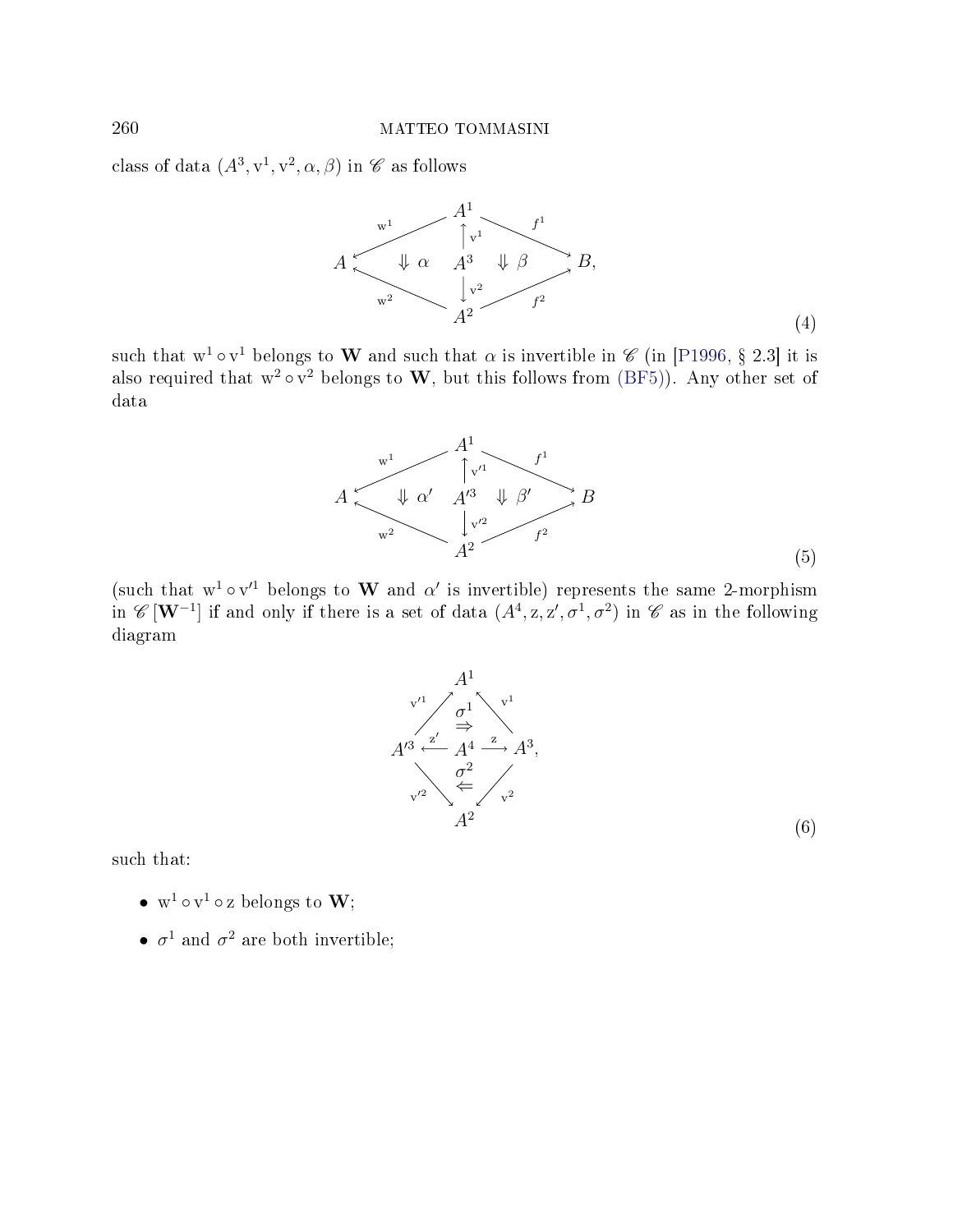• the compositions of the following two diagrams are equal:



• the compositions of the following two diagrams are equal:

$$
A^{4} \xrightarrow{\begin{array}{c} \mathbf{z'} & A'^{3} & \mathbf{v'}^{1} \\ \hline \mathbf{z'} & \mathbf{z'} & \mathbf{z'}^{1} \\ \mathbf{z'} & \mathbf{z'} & \mathbf{z'}^{2} \end{array}} A^{3} \qquad \qquad \mathbf{z'}^{1} \qquad \qquad \mathbf{z'}^{1} \qquad \qquad \mathbf{z'}^{1} \qquad \qquad \mathbf{z'}^{1} \qquad \qquad \mathbf{z'}^{1} \qquad \qquad \mathbf{z'}^{1} \qquad \qquad \mathbf{z'}^{1} \qquad \qquad \mathbf{z'}^{1} \qquad \qquad \mathbf{z'}^{1} \qquad \qquad \mathbf{z'}^{1} \qquad \qquad \mathbf{z'}^{1} \qquad \qquad \mathbf{z'}^{1} \qquad \qquad \mathbf{z'}^{1} \qquad \qquad \mathbf{z'}^{1} \qquad \qquad \mathbf{z'}^{1} \qquad \qquad \mathbf{z'}^{1} \qquad \qquad \mathbf{z'}^{1} \qquad \qquad \mathbf{z'}^{1} \qquad \qquad \mathbf{z'}^{1} \qquad \qquad \mathbf{z'}^{1} \qquad \qquad \mathbf{z'}^{1} \qquad \qquad \mathbf{z'}^{1} \qquad \qquad \mathbf{z'}^{1} \qquad \qquad \mathbf{z'}^{1} \qquad \qquad \mathbf{z'}^{1} \qquad \qquad \mathbf{z'}^{1} \qquad \qquad \mathbf{z'}^{1} \qquad \qquad \mathbf{z'}^{1} \qquad \qquad \mathbf{z'}^{1} \qquad \qquad \mathbf{z'}^{1} \qquad \qquad \mathbf{z'}^{1} \qquad \qquad \mathbf{z'}^{1} \qquad \qquad \mathbf{z'}^{1} \qquad \qquad \mathbf{z'}^{1} \qquad \qquad \mathbf{z'}^{1} \qquad \qquad \mathbf{z'}^{1} \qquad \qquad \mathbf{z'}^{1} \qquad \qquad \mathbf{z'}^{1} \qquad \qquad \mathbf{z'}^{1} \qquad \qquad \mathbf{z'}^{1} \qquad \qquad \mathbf{z'}^{1} \qquad \qquad \mathbf{z'}^{1} \qquad \qquad \mathbf{z'}^{1} \qquad \qquad \mathbf{z'}^{1} \qquad
$$

For symmetry reasons, in [\[P1996,](#page-71-1) § 2.3] it is also required that  $w<sup>1</sup> \circ v'^{1} \circ z'$  belongs to W, but this follows from [\(BF5\)](#page-1-3), using the invertible 2-morphism  $w^1 \circ \sigma^1 : w^1 \circ v'^1 \circ z' \Rightarrow$  $w<sup>1</sup> \circ v<sup>1</sup> \circ z$ , so we will always omit this unnecessary technical condition. The previous relation is an equivalence relation. We denote by

$$
\left[A^3, \mathbf{v}^1, \mathbf{v}^2, \alpha, \beta\right] : \left(A^1, \mathbf{w}^1, f^1\right) \Longrightarrow \left(A^2, \mathbf{w}^2, f^2\right) \tag{9}
$$

<span id="page-4-0"></span>the class of any data as in [\(4\)](#page-3-0); these classes are the 2-morphisms of the bicategory of fractions. With an abuse of notation, we will say that "diagram  $(4)$  is equivalent to  $(5)$ " meaning that "the data  $(A^3, v^1, v^2, \alpha, \beta)$  are equivalent to the data  $(A^{\prime 3}, v^{\prime 1}, v^{\prime 2}, \alpha^{\prime}, \beta^{\prime})$ ". Analogously, we will say that "[\(4\)](#page-3-0) represents [\(9\)](#page-4-0)" meaning that "the data  $(A^3, v^1, v^2, \alpha, \beta)$ represent [\(9\)](#page-4-0)". We denote the morphisms of  $\mathscr{C}\left[\mathbf{W}^{-1}\right]$  by  $f,g,\cdots$  and the 2-morphisms by  $\Gamma, \Delta, \cdots$ . Even if  $\mathscr C$  is a 2-category, in general  $\mathscr C$   $[\mathbf{W}^{-1}]$  will only be a bicategory (with trivial right and left unitors, but non-trivial associators if the set of choices  $C(W)$  $C(W)$  $C(W)$ is non-unique). From time to time we will have to take care explicitly of the associators of  $\mathscr{C}\left[\mathbf{W}^{-1}\right]$ ; whenever we will need to write them we will use the notation  $\Theta_{\bullet}^{\mathscr{C},\mathbf{W}}.$ 

Until now we have not described how associators and vertical/horizontal compositions of 2-morphisms are constructed in  $\mathscr{C}\left[\mathbf{W}^{-1}\right]$ . For such constructions, in [\[P1996,](#page-71-1) § 2.2, § 2.3 and Appendix it is required to fix an additional set of choices:

<span id="page-4-1"></span>D(W): for any morphism  $w : B \to A$  in W, any pair of morphisms  $f^1, f^2 : C \to B$  and any 2-morphism  $\alpha : w \circ f^1 \Rightarrow w \circ f^2$ , using axiom [\(BF4a\)](#page-1-0) we *choose* a morphism  $v: D \to C$  in W and a 2-morphism  $\beta: f^1 \circ v \Rightarrow f^2 \circ v$ , such that  $\alpha \circ v = w \circ \beta$ .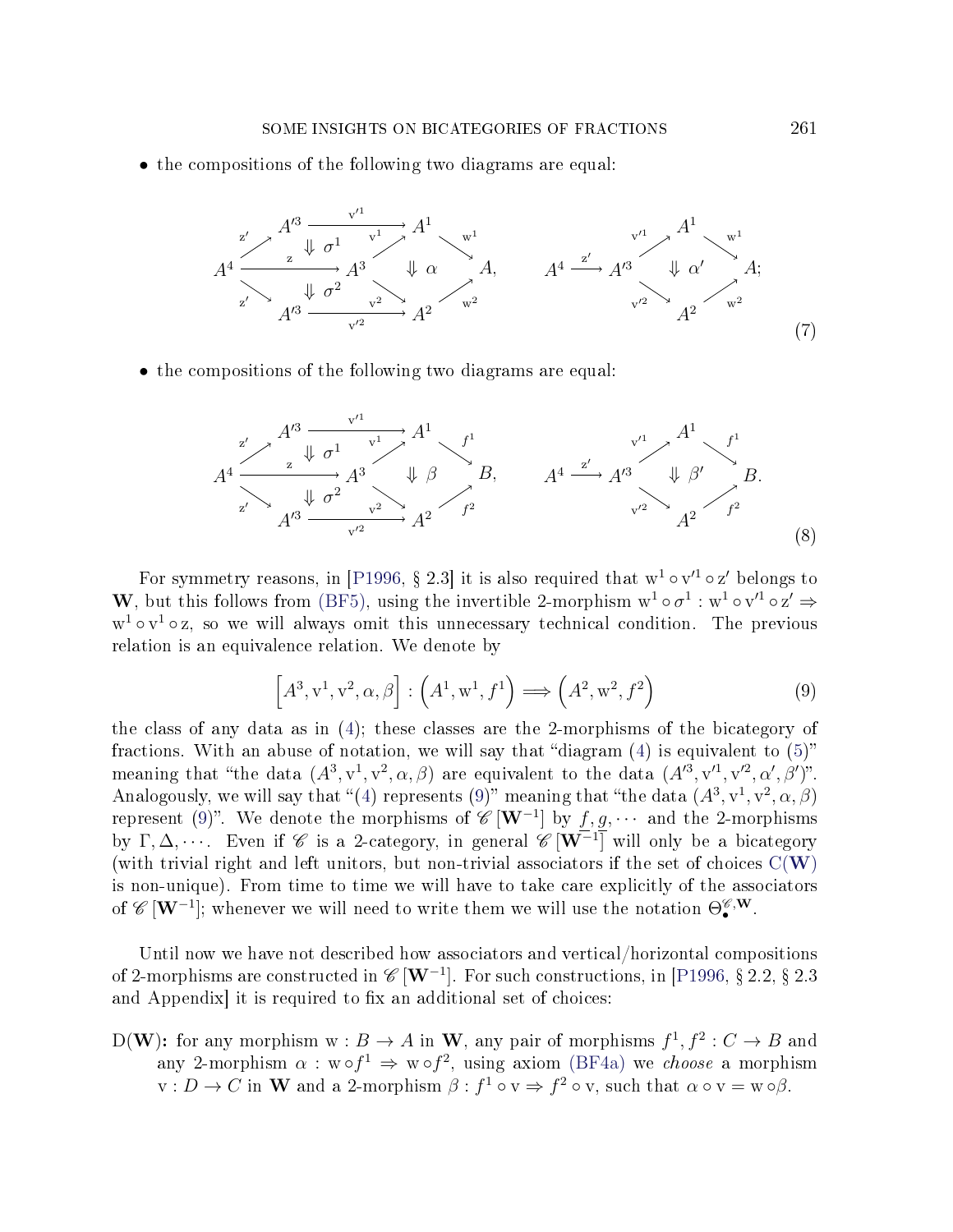Having fixed also this additional set of choices, the descriptions of associators and vertical/horizontal compositions in [\[P1996\]](#page-71-1) are very long and they do not allow much freedom on some additional choices that are done at each step of the construction (see the explicit descriptions in the next pages). Different sets of choices  $D(W)$  $D(W)$  $D(W)$  (with a fixed set of choices  $C(W)$  $C(W)$  $C(W)$  might appear to lead to different bicategories of fractions, having the same objects, morphisms, 2-morphisms and unitors, but (a priori) different associators and vertical/horizontal compositions. The bicategories obtained with different sets of choices  $D(W)$  $D(W)$  $D(W)$  (with a fixed set of choices  $C(W)$ ) are obviously *equivalent* (using the already mentioned [\[P1996,](#page-71-1) Theorem 21]), but one cannot get better results using only the statements of [\[P1996\]](#page-71-1).

In this paper we will prove that the choices  $D(\mathbf{W})$  $D(\mathbf{W})$  $D(\mathbf{W})$  are actually not necessary because different sets of choices  $D(W)$  $D(W)$  $D(W)$  (with a fixed set of choices  $C(W)$ ) give the same bicategory of fractions instead of simply equivalent ones. In the process of proving this fact, we will also considerably simplify the descriptions of associators and vertical/horizontal compositions in  $\mathscr{C}\left[\mathbf{W}^{-1}\right]$ , thus providing a useful set of tools for explicit computations in any bicategory of fractions.

In order to prove these results, we will first need a simple way of comparing (representatives of) associators and vertical/horizontal compositions induced by different sets of choices  $D(W)$  $D(W)$  $D(W)$ . More generally, since the current way of comparing representatives of 2-morphisms (based on the existence of a set of data  $(A^4, z, z', \sigma^1, \sigma^2)$ ) is too long, we will prove (and then use) the following comparison result for any pair of 2-morphisms with the same source and target in  $\mathscr{C}[\mathbf{W}^{-1}]$ .

<span id="page-5-1"></span>1.1. PROPOSITION. (comparison of 2-morphisms in  $\mathscr{C}[W^{-1}]$ ) Let us fix any pair  $(\mathscr{C}, \mathbf{W})$  satisfying conditions [\(BF\)](#page-0-0), any pair of objects A, B, any pair of morphisms  $f^m :=$  $(A^m, w^m, f^m) : A \to B$  for  $m = 1, 2$  and any pair of 2-morphisms  $\Gamma, \Gamma' : f^1 \Rightarrow f^2$  in  $\mathscr{C}\left[\mathbf{W}^{-1}\right]$ . Then there are an object  $A^{3}$ , a morphism  $v^{1}: A^{3} \rightarrow A^{1}$  in  $\mathbf{W}, \overline{a}$  morphism  $v^2: A^3 \to A^2$ , an invertible 2-morphism  $\alpha: w^1 \circ v^1 \Rightarrow w^2 \circ v^2$  and a pair of 2-morphisms  $\gamma, \gamma' : f^1 \circ v^1 \Rightarrow f^2 \circ v^2$ , such that:

$$
\Gamma = \left[ A^3, v^1, v^2, \alpha, \gamma \right] \quad and \quad \Gamma' = \left[ A^3, v^1, v^2, \alpha, \gamma' \right]. \tag{10}
$$

<span id="page-5-0"></span>In other words, given any pair of 2-morphisms with the same source and target in  $\mathscr{C}\left[\mathbf{W}^{-1}\right]$ , they admit representatives which only differ (possibly) in the last variable. Moreover, given any pair of 2-morphisms  $\Gamma, \Gamma' : f^1 \Rightarrow f^2$  with representatives satisfying [\(10\)](#page-5-0), the following facts are equivalent:

- (*i*)  $\Gamma = \Gamma'$ ;
- (ii) there are an object  $A^4$  and a morphism  $z: A^4 \to A^3$  in W, such that  $\gamma \circ z = \gamma' \circ z$ ;
- (iii) there are an object  $A^4$  and a morphism  $z: A^4 \to A^3$ , such that  $v^1 \circ z$  belongs to W and such that  $\gamma \circ z = \gamma' \circ z$ .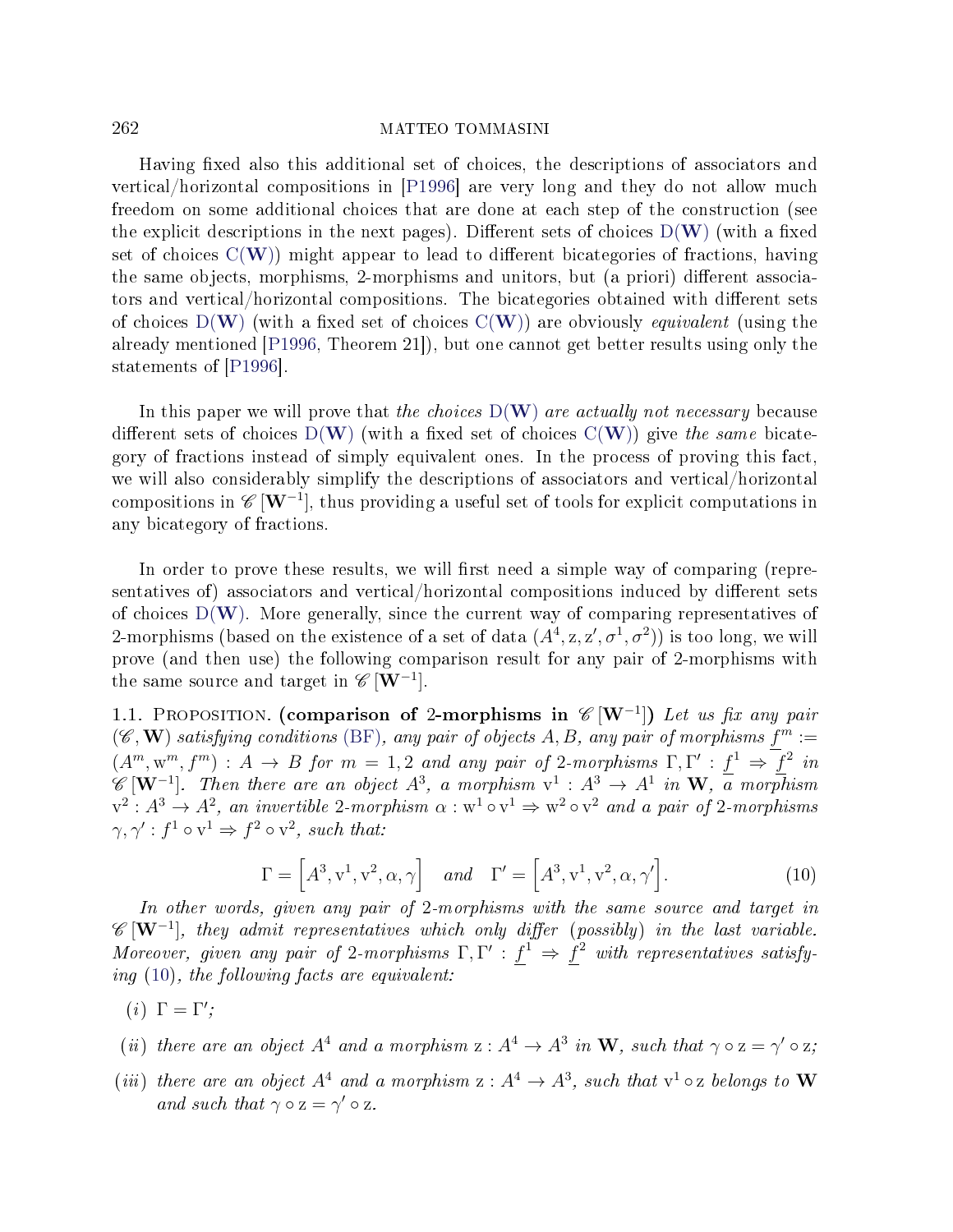This result implies that the universal pseudofunctor  $\mathcal{U}_{\mathbf{W}}: \mathscr{C} \to \mathscr{C}\left[\mathbf{W}^{-1}\right]$  mentioned above in general is not 2-full, neither 2-faithful, but only 2-full and 2-faithful "modulo morphisms of  $\mathbf{W}$ " (for more details, see Remark [3.5\)](#page-20-0).

Using Proposition [1.1](#page-5-1) we will show some simple procedures (still long, but shorter than the original ones in [\[P1996\]](#page-71-1)) in order to compute:

- (i) the associators of  $\mathscr{C}[W^{-1}]$ : in Proposition [4.1](#page-22-0) we show how to compute associators in a way that does not depend on the set of choices  $D(W)$  $D(W)$  $D(W)$ ;
- (ii) vertical composition of 2-morphisms: in Proposition [5.1](#page-32-0) we will prove that this construction does not depend on the set of choices  $C(W)$  $C(W)$  $C(W)$  nor on the set of choices  $D(W)$  $D(W)$  $D(W)$ . In other words, vertical compositions are the same in *any* bicategory of fractions for  $(\mathscr{C}, \mathbf{W})$  (a priori we only knew that objects, morphisms, 2-morphisms and unitors are the same in any bicategory of fractions for  $(\mathscr{C}, \mathbf{W})$ ;
- (iii) horizontal composition of 2-morphisms with 1-morphisms on the left (Proposition [6.1\)](#page-36-0) and on the right (Proposition [7.1\)](#page-47-0): in both cases we will prove that the composition does not depend on the set of choices  $D(\mathbf{W})$  $D(\mathbf{W})$  $D(\mathbf{W})$ .

We omit here the precise statements of the four propositions mentioned above since they are rather long and technical. Note that the explicit construction of representatives for associators and vertical/horizontal compositions in a bicategory of fractions will still depend:

- on a choice of representatives for the 2-morphisms that we want to compose (in Propositions [5.1,](#page-32-0) [6.1](#page-36-0) and [7.1\)](#page-47-0);
- on some additional choices of data of  $\mathscr C$  (these are the choices called [\(F1\)](#page-22-1) [\(F10\)](#page-47-1) in the next sections).

However, any two representatives (for an associator or a vertical/horizontal composition), even if they are constructed in different ways and hence appear different, are actually representatives for the same 2-morphism. If you need to use the constructions described in Propositions [4.1,](#page-22-0) [5.1,](#page-32-0) [6.1](#page-36-0) or [7.1](#page-47-0) for associators and vertical/horizontal compositions but you don't remember the precise statements, the general philosophy behind all such results is the following:

- (a) firstly, you have to use the set of choices  $C(W)$  $C(W)$  $C(W)$  in order to construct the compositions on the level of 1-morphisms of  $\mathscr{C}\left[\mathbf{W}^{-1}\right]$  (see [\(3\)](#page-2-2));
- (b) now you need to construct a representative of a 2-morphism between the morphisms constructed in (a). If you need to compute associators, jump to point (c) below; if you need to compute compositions of the form (ii) and (iii), then the diagram that you want to construct can be partially filled with 2-morphisms of  $\mathscr{C}$ , coming from any chosen representatives for the 2-morphisms that we are composing;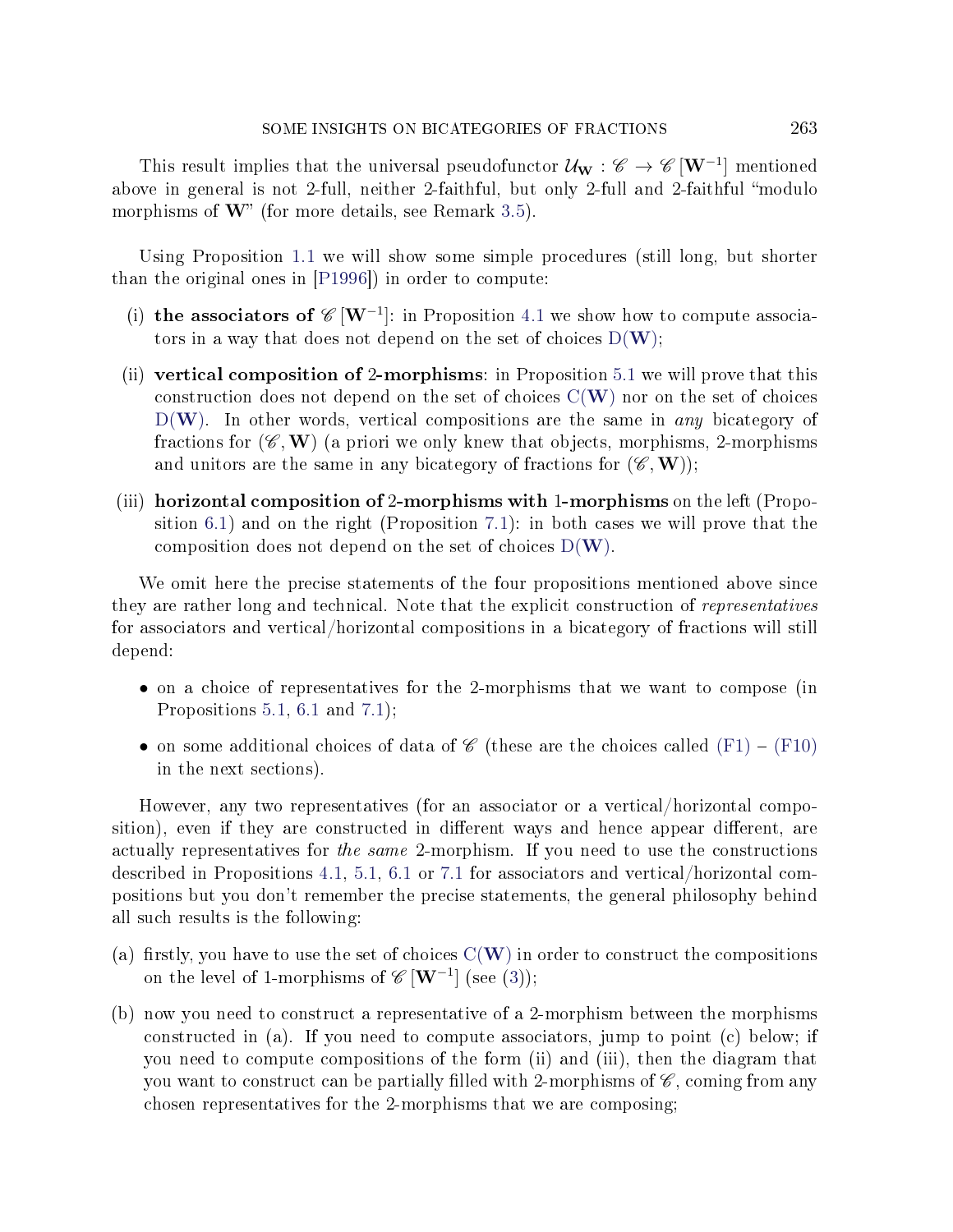- $(c)$  the missing "holes" in the diagram that you are constructing can be filled using axioms  $(BF3)$  and  $(BF4)$  finitely many times (an example of such an iterative procedure can be found in the remarks following each proposition mentioned above);
- (d) in general, axioms [\(BF3\)](#page-1-2) and [\(BF4\)](#page-1-4) do not ensure uniqueness: in (c) you might get different "fillings" for the holes, and hence different diagrams. The results in Propositions [4.1,](#page-22-0) [5.1,](#page-32-0) [6.1](#page-36-0) and [7.1](#page-47-0) ensure that different choices in  $(b)$  and  $(c)$  induce diagrams representing *the same* 2-*morphism* in  $\mathscr{C}\left[\mathbf{W}^{-1}\right]$ . So you do not have to worry about the choices made above: you simply take the equivalence class of the diagram that you constructed, and you are done.

Each horizontal composition in any bicategory can be obtained as a suitable combination of compositions of the form (ii) and (iii). Thus Propositions [5.1,](#page-32-0) [6.1](#page-36-0) and [7.1](#page-47-0) prove immediately that *horizontal compositions in "C*  $[\mathbf{W}^{-1}]$  *do not depend on the set of choices*  $D(W)$  $D(W)$  $D(W)$ . This, together with (i) and (ii), implies at once the main result of this paper:

<span id="page-7-0"></span>1.2. THEOREM. (the structure of  $\mathscr{C}\left[\mathbf{W}^{-1}\right]$ ) Let us fix any pair  $(\mathscr{C},\mathbf{W})$  satisfying condi-tions [\(BF\)](#page-0-0). Then the construction of  $\mathscr{C}[W^{-1}]$  $\mathscr{C}[W^{-1}]$  $\mathscr{C}[W^{-1}]$  depends only on the set of choices C(W), i.e., different sets of choices  $C(W)$  $C(W)$  $C(W)$  (for any fixed set of choices  $C(W)$ ) give the same bicategory of fractions, instead of only equivalent ones.

In particular, we get immediately:

1.3. COROLLARY. Let us suppose that for each pair  $(f, v)$  with v in W as in [\(1\)](#page-2-3) there is a unique choice of  $(A'', v', f', \rho)$  as in C([W](#page-2-0)). Then the construction of  $\mathscr{C}[\mathbf{W}^{-1}]$  does not depend on the axiom of choice. The same result holds if "unique choice" above is replaced by "canonical choice" (i.e., when there is a canonical choice of pullback diagrams or iso comma squares for axiom [\(BF3\)](#page-1-2)).

In Section [8](#page-55-0) we will show some explicit applications of the results mentioned so far. In particular, we will describe a simple procedure for checking the invertibility of a 2 morphism in any bicategory of fractions:

1.4. PROPOSITION. (invertibility of 2-morphisms in  $\mathscr{C}[W^{-1}]$ ) Let us fix any pair  $(\mathscr{C}, \mathbf{W})$  satisfying conditions [\(BF\)](#page-0-0), any pair of morphisms  $f^m := (A^m, w^m, f^m) : A \to B$ in  $\mathscr{C}[\mathbf{W}^{-1}]$  for  $m=1,2$  and any 2-morphism  $\Gamma: f^1 \Rightarrow f^2$ . Then the following facts are equivalent:

- (i)  $\Gamma$  is invertible in  $\mathscr{C}[\mathbf{W}^{-1}]$ ;
- (ii)  $\Gamma$  has a representative as in [\(4\)](#page-3-0), such that  $\beta$  is invertible in  $\mathscr{C}$ ;
- (iii) given any representative [\(4\)](#page-3-0) for  $\Gamma$ , there are an object  $A^4$  and a morphism  $u : A^4 \rightarrow$  $A^3$  in W, such that  $\beta \circ u$  is invertible in  $\mathscr{C};$
- (iv) given any representative [\(4\)](#page-3-0) for Γ, there are an object  $A^4$  and a morphism  $u : A^4 \rightarrow$  $A^3$ , such that  $v^1 \circ u$  belongs to **W** and such that  $\beta \circ u$  is invertible in  $\mathscr{C}$ .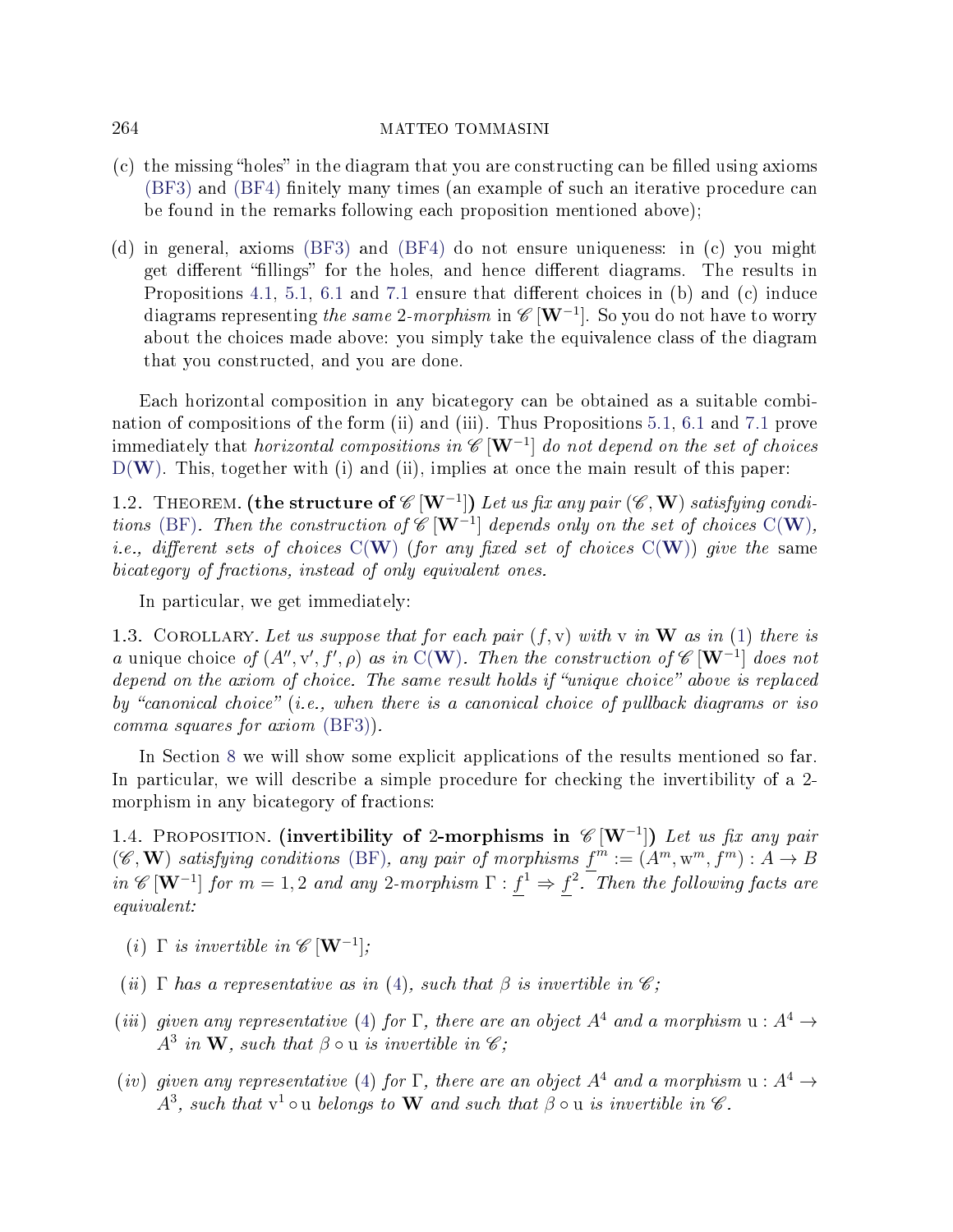Note that in [\(4\)](#page-3-0)  $\alpha$  is always invertible by the definition of 2-morphism in  $\mathscr{C}[\mathbf{W}^{-1}]$ .

As another application, we obtain a nice description of some associators in  $\mathscr{C}[\mathbf{W}^{-1}]$  in terms of the associators in the original bicategory  $\mathscr{C}$ . For the precise statement we refer directly to Corollary [8.1.](#page-57-0)

We are going to apply all the results mentioned so far in the next two papers  $[T2014(a)]$ and [\[T2014\(b\)\]](#page-72-1), where we will investigate the problem of constructing pseudofunctors and equivalences between bicategories of fractions.

In the Appendix of this paper we will give an alternative description of 2-morphisms in any bicategory of fraction, inspired by the results of Proposition [1.1.](#page-5-1) This alternative description is not further exploited in this paper since it does not interact well with vertical and horizontal compositions; it does seem interesting for other purposes as it is considerably simpler than the description given above: instead of having classes of equivalence where each representative is a collection of 5 data  $(A^3, v^1, v^2, \alpha, \beta)$  as in [\(4\)](#page-3-0), we have classes of equivalence where each representative is a collection of 3 data of  $\mathscr C$ . In addition, the equivalence relation in this alternative description is much simpler than the one recalled above.

### 2. Notations and basic lemmas

We mainly refer to [\[L\]](#page-71-3) and  $[PW, § 1]$  $[PW, § 1]$  for a general overview on bicategories, pseudofunctors (i.e., homomorphisms of bicategories), lax natural transformations and modications. For simplicity of exposition, each composition of 1-morphisms and 2-morphisms will be denoted by  $\circ$ , both in  $\mathscr{C}$  and in  $\mathscr{C}\left[\mathbf{W}^{-1}\right]$ .

In the rest of this paper we will often use the following four easy lemmas. Even if each of them is not difficult for experts in this area, they may be harder for inexperienced readers; so we give a detailed proof for each of them.

<span id="page-8-0"></span>2.1. LEMMA. Let us fix any pair  $(\mathscr{C}, \mathbf{W})$  satisfying conditions [\(BF\)](#page-0-0). Let us fix any morphism  $w : B \to A$  in W, any pair of morphisms  $f^1, f^2 : C \to B$  and any pair of 2-morphisms  $\gamma, \gamma' : f^1 \Rightarrow f^2$ , such that  $w \circ \gamma = w \circ \gamma'$ . Then there are an object E and a morphism  $u : E \to C$  in W, such that  $\gamma \circ u = \gamma' \circ u$ .

PROOF. We set:

$$
\alpha := w \circ \gamma : w \circ f^1 \Longrightarrow w \circ f^2.
$$

Then condition [\(BF4a\)](#page-1-0) is obviously satisfied by the set of data:

$$
D := C, \quad \mathbf{v} := \mathrm{id}_C, \quad \beta := \gamma : f^1 \circ \mathbf{v} \Longrightarrow f^2 \circ \mathbf{v} \, .
$$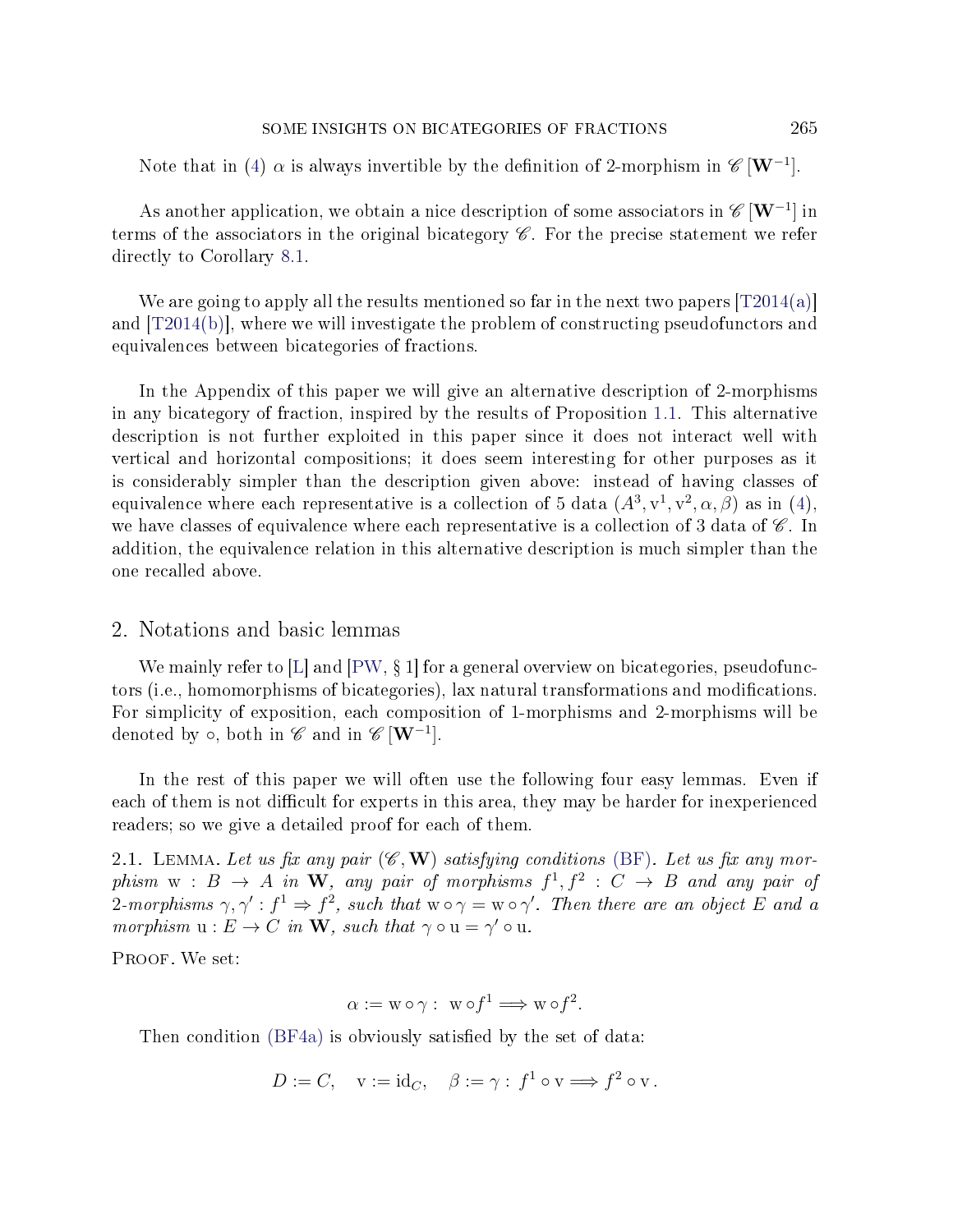Since we have also  $\alpha = w \circ \gamma'$  by hypothesis, [\(BF4a\)](#page-1-0) is also satisfied by the data:

$$
D' := C, \quad \mathbf{v}' := \mathrm{id}_C, \quad \beta' := \gamma' : f^1 \circ \mathbf{v}' \Longrightarrow f^2 \circ \mathbf{v}'.
$$

Then by [\(BF4c\)](#page-1-1) there are an object E, a pair of morphisms  $u, u': E \to C$  (with u in W) and an invertible 2-morphism  $\zeta : u \Rightarrow u'$ , such that:

$$
(\gamma' \circ u') \circ (f^1 \circ \zeta) = (f^2 \circ \zeta) \circ (\gamma \circ u).
$$

Using the coherence axioms on the bicategory  $\mathscr C$  and the fact that  $\zeta$  is invertible, this implies that  $\gamma \circ u = \gamma' \circ u$ .

The next two lemmas prove that if conditions [\(BF\)](#page-0-0) hold, then conditions [\(BF3\)](#page-1-2), [\(BF4a\)](#page-1-0) and [\(BF4b\)](#page-1-5) hold under less restrictive conditions on the morphism w. To be more precise, instead of imposing that w belongs to  $W$ , it is sufficient to impose that z  $\circ$  w belongs to W for some morphism z in W (as a special case, one gets back again [\(BF3\)](#page-1-2), [\(BF4a\)](#page-1-0) and [\(BF4b\)](#page-1-5) when we choose z as a 1-identity).

<span id="page-9-0"></span>2.2. LEMMA. Let us fix any pair  $(\mathscr{C}, \mathbf{W})$  satisfying conditions [\(BF\)](#page-0-0). Let us choose any quadruple of objects  $A, B, B', C$  and any triple of morphisms  $w : A \rightarrow B$ ,  $z : B \rightarrow B'$ and  $f: C \to B$ , such that both z and z  $\circ \mathbf{w}$  belong to **W**. Then there are an object D, a morphism w' in W, a morphism  $f'$  and an invertible 2-morphism  $\alpha$  as follows:

$$
D \xrightarrow{f'} A
$$
  
\n
$$
\begin{array}{c}\n \downarrow \nearrow \alpha \\
 C \xrightarrow{f} B \xrightarrow{f} B'.\n \end{array}
$$

PROOF. Since z  $\circ$  w belongs to W, we can apply axiom [\(BF3\)](#page-1-2) to the pair of morphisms  $(z \circ f, z \circ w)$ , so we get an object E, a morphism  $t : E \to C$  in W, a morphism  $q : E \to A$ and an invertible 2-morphism  $\gamma$ :  $z \circ f \circ t \Rightarrow z \circ w \circ q$ . Since z belongs to W, we can apply [\(BF4a\)](#page-1-0) and [\(BF4b\)](#page-1-5) to the invertible 2-morphism  $\gamma$ . So there are an object D, a morphism  $r: D \to E$  in W and an invertible 2-morphism  $\alpha: f \circ t \circ r \Rightarrow w \circ g \circ r$ , such that  $\gamma \circ r = z \circ \alpha$ . Then we set  $f' := g \circ r : D \to A$  and  $w' := t \circ r : D \to C$ ; this last morphism belongs to  $W$  by construction and  $(BF2)$ . This suffices to conclude.

<span id="page-9-1"></span>2.3. LEMMA. Let us fix any pair  $(\mathscr{C}, \mathbf{W})$  satisfying conditions [\(BF\)](#page-0-0). Let us choose any quadruple of objects A, A', B, C and any quadruple of morphisms  $w : B \to A$ ,  $z : A \to A'$ and  $f^1, f^2: C \to B$ , such that both z and z  $\circ \mathbf{w}$  belong to W. Moreover, let us fix any 2-morphism  $\alpha: w \circ f^1 \Rightarrow w \circ f^2$ . Then there are an object D, a morphism  $v: D \to C$ in W and a 2-morphism  $\beta: f^1 \circ v \Rightarrow f^2 \circ v$ , such that  $\alpha \circ v = w \circ \beta$ . Moreover, if  $\alpha$  is invertible, so is  $\beta$ .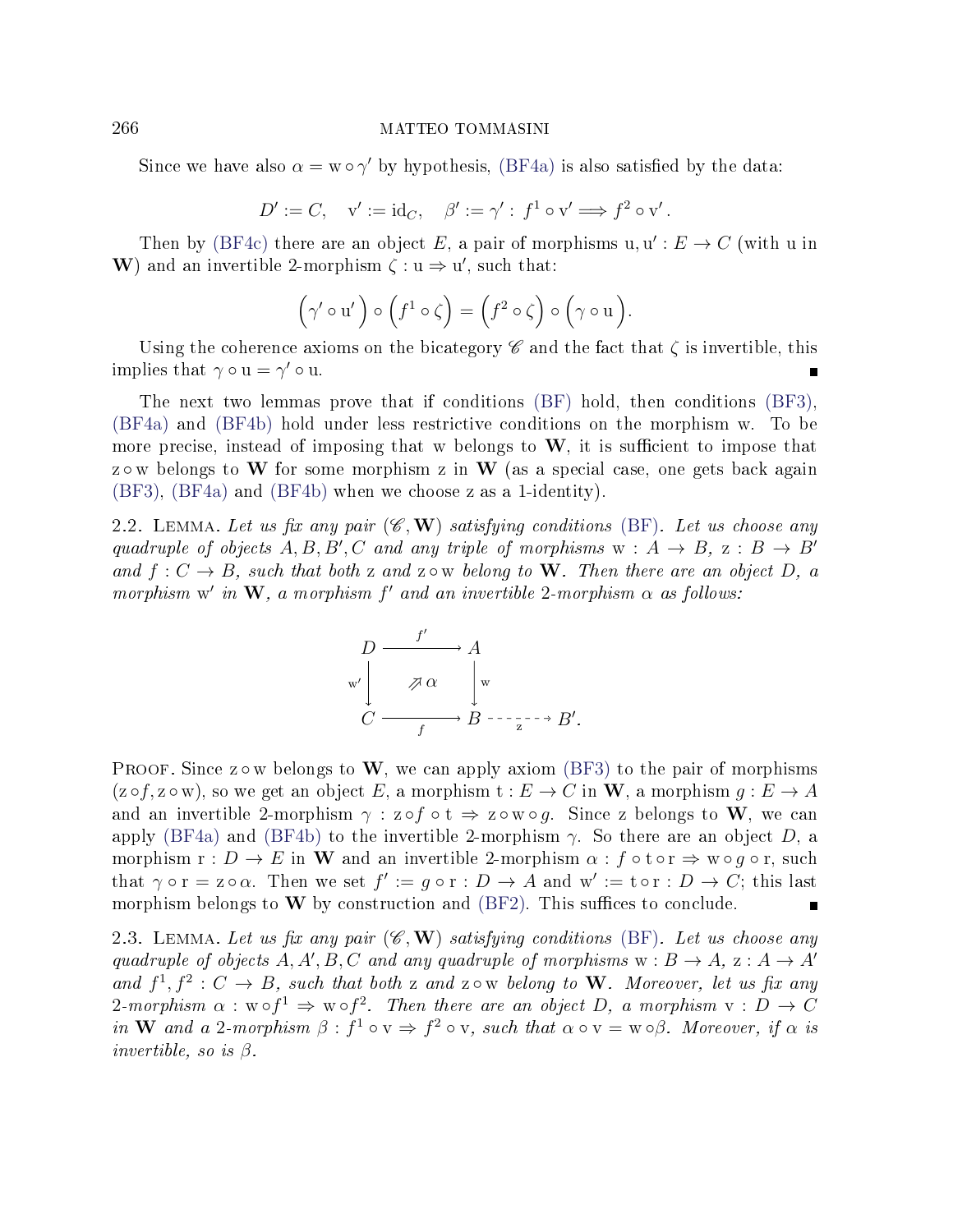

PROOF. Since  $z \circ w$  belongs to W, we can apply [\(BF4a\)](#page-1-0) to the 2-morphism

$$
z \circ \alpha : (z \circ w) \circ f^1 \Longrightarrow (z \circ w) \circ f^2.
$$

So there are an object E, a morphism  $t : E \to C$  in W and a 2-morphism  $\gamma : f^1 \circ t \Rightarrow$  $f^2 \circ t$ , such that:

$$
z \circ \alpha \circ t = z \circ w \circ \gamma.
$$

<span id="page-10-0"></span>Since z belongs to W, by Lemma [2.1](#page-8-0) there are an object D and a morphism  $r : D \to E$ in W, such that:

$$
\alpha \circ t \circ r = w \circ \gamma \circ r. \tag{11}
$$

Then we define  $v := t \circ r : D \to C$ ; this morphism belongs to W by construction and [\(BF2\)](#page-0-2). Moreover, we set  $\beta := \gamma \circ r : f^1 \circ v \Rightarrow f^2 \circ v$ . Then from [\(11\)](#page-10-0) we get that  $\alpha \circ v = w \circ \beta$ . Moreover, if  $\alpha$  is invertible, then by [\(BF4b\)](#page-1-5) so is  $\gamma$ , hence so is  $\beta$ .  $\blacksquare$ 

<span id="page-10-1"></span>2.4. LEMMA. Let us fix any pair  $(\mathscr{C}, \mathbf{W})$  satisfying conditions [\(BF\)](#page-0-0), any triple of objects A, B, C and any pair of morphisms  $w : C \to B$  and  $z : B \to A$ , such that both z and z  $\circ w$ belong to W. Then there are an object D and a morphism v as below, such that  $w \circ v$ belongs to  $W$ :

$$
D \xrightarrow{v} C \xrightarrow{w} B \xrightarrow{z} A.
$$

PROOF. First of all, we apply axiom [\(BF3\)](#page-1-2) on the pair  $(z, z \circ w)$ . Since  $z \circ w$  belongs to W by hypothesis, there are an object  $R$ , a morphism p in W, a morphism q and an invertible 2-morphism  $\alpha$  as below:



Now let us apply axioms [\(BF4a\)](#page-1-0) and [\(BF4b\)](#page-1-5) to the invertible 2-morphism  $\alpha$ :  $z \circ p \Rightarrow$ z $\circ$ (w $\circ$ q). Since z belongs to W by hypothesis, there are an object D, a morphism  $r: D \to R$  in W and an invertible 2-morphism  $\beta: p \circ r \Rightarrow w \circ q \circ r$ , such that  $\alpha \circ r = z \circ \beta$ .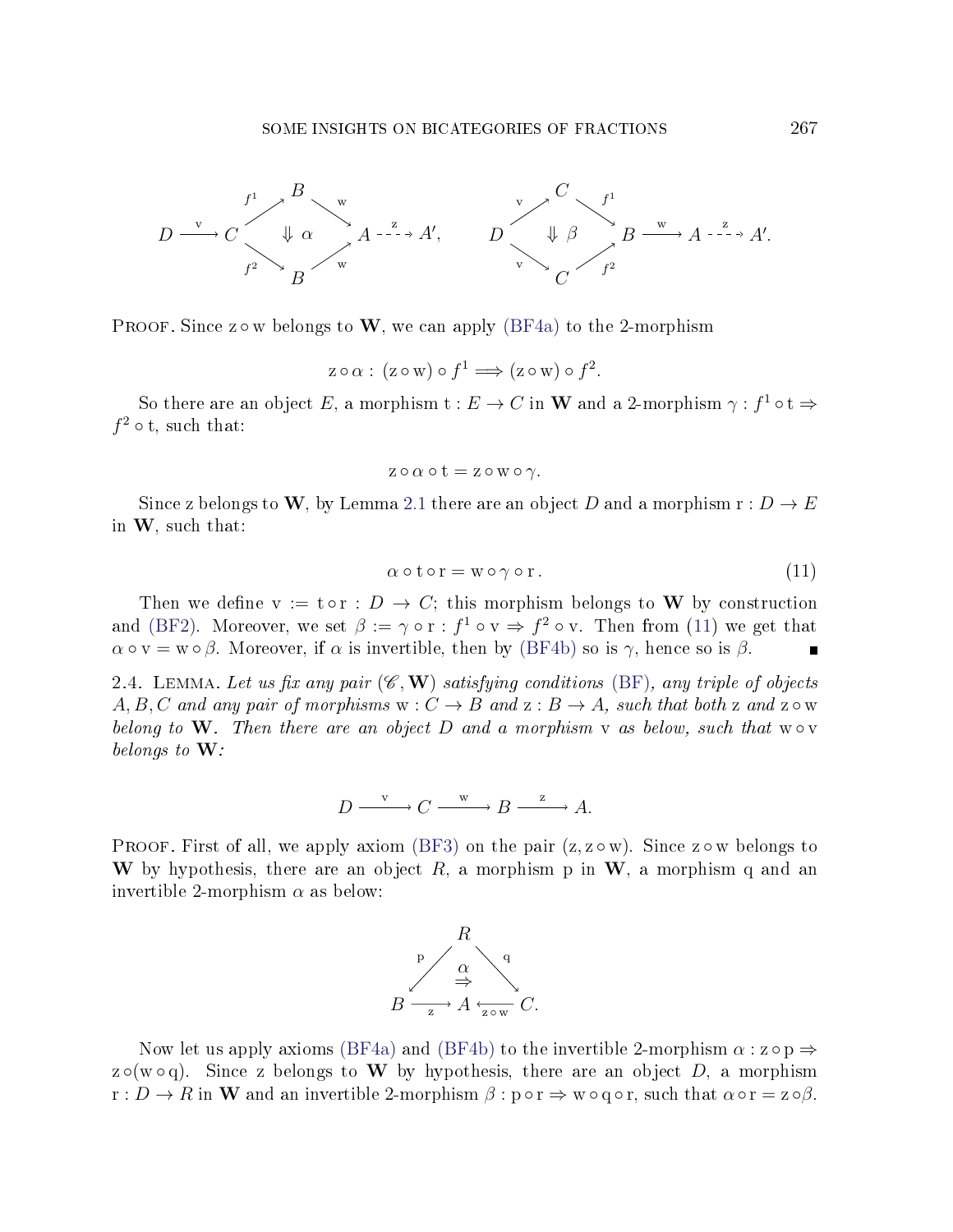By construction both p and r belong to W, hence also p  $\circ$  r belongs to W by axiom [\(BF2\)](#page-0-2). Since  $\beta$  is invertible, then by [\(BF5\)](#page-1-3) we conclude that also w  $\circ$  q  $\circ$  r belongs to W. Then in order to conclude it suffices to define  $v := q \circ r : D \to C$ .

## 3. Comparison of 2-morphisms in a bicategory of fractions

In this section we are going to prove Proposition [1.1.](#page-5-1) First of all, we need the following lemma. In most of this paper this result will be applied with  $A = A'$  and  $z = id<sub>A</sub>$ , but we need to state it in this more general form since the presence of a non-trivial z will be crucial in a couple of points in the paper.

<span id="page-11-0"></span>3.1. LEMMA. Let us fix any pair  $(\mathscr{C}, \mathbf{W})$  satisfying conditions [\(BF\)](#page-0-0), and any set of data as follows in  $\mathscr{C}$ , such that z, z  $\circ w^1$ , z  $\circ w^2$ , z  $\circ w^1$   $\circ p$  and z  $\circ w^1$   $\circ r$  all belong to  $W$ , and such that  $\varsigma$  and  $\eta$  are both invertible:



Then there are:

- (1) a pair of objects  $G$  and  $A^3$ ;
- (2) a morphism  $t^1: G \to E$ , such that  $p \circ t^1$  belongs to  $W$ ;
- (3) a morphism  $t^2: G \to F$ ;
- $(4)$  a morphism  $t^3: A^3 \to G$  in  $W$ ;
- (5) a pair of invertible 2-morphisms  $\varepsilon$  and  $\kappa$  in  $\mathscr C$  as follows:

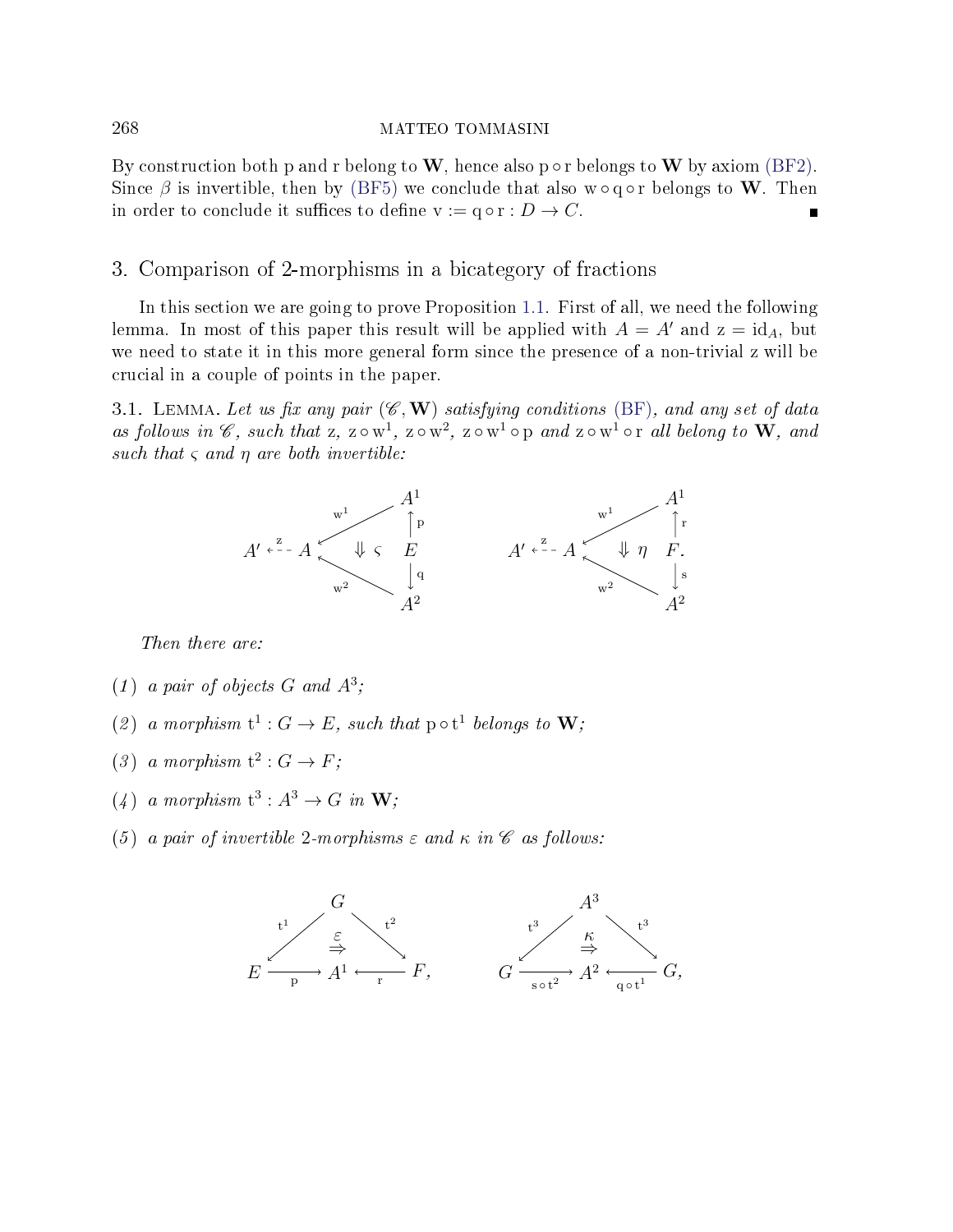<span id="page-12-0"></span>such that  $\varsigma \circ t^1 \circ t^3$  is equal to the composition of the following diagram:



The choice of symbols in Lemma [3.1](#page-11-0) may seem curious at first. It makes sense once we combine this lemma with Lemma [3.2](#page-15-0) below.

PROOF. Step 1. First of all, let us prove the special case when  $A = A'$  and  $z = id_A$ . In this case the hypotheses imply that  $w^1$ ,  $w^2$ ,  $w^1 \circ p$  and  $w^1 \circ r$  all belong to  $W$ . Since both  $w^1$  and  $w^1 \circ p$  belong to  $W$ , by Lemma [2.4](#page-10-1) there are an object  $E'$  and a morphism  $v: E' \to E$ , such that p  $\circ v$  belongs to **W**.

Since both  $w^1$  and  $w^1$  or belong to W, by Lemma [2.2](#page-9-0) there are an object G, a morphism  $\tilde{t}^1$ :  $G \to E'$  in W, a morphism  $t^2$ :  $G \to F$  and an invertible 2-morphism  $\varepsilon$  as follows:



We set  $t^1 := v \circ \tilde{t}^1 : G \to E$ . By construction p  $\circ v$  and  $\tilde{t}^1$  both belong to **W**; so by [\(BF2\)](#page-0-2) the morphism  $p \circ t^1 = p \circ v \circ \tilde{t}^1$  belongs to **W**, so condition (2) is verified.

By hypothesis and construction, both  $\mathrm{w}^1$  and  $\mathrm{p} \circ \mathrm{t}^1$  belong to  $\mathrm{\textbf{W}}$ , hence  $\mathrm{w}^1 \circ \mathrm{p} \circ \mathrm{t}^1$  also belongs to  $W$ . So using axiom [\(BF5\)](#page-1-3) on the invertible 2-morphism

$$
\varsigma^{-1}\circ t^1:\,w^2\circ q\circ t^1\Longrightarrow w^1\circ p\circ t^1,\quad
$$

we get that  $w^2 \circ q \circ t^1$  also belongs to W. Since  $w^2$  belongs to W by hypothesis, using Lemma [2.2](#page-9-0) we conclude that there are an object H, a morphism  $z^1 : H \to G$  in W, a morphism  $z^2: H \to G$  and an invertible 2-morphism  $\phi$  as follows:

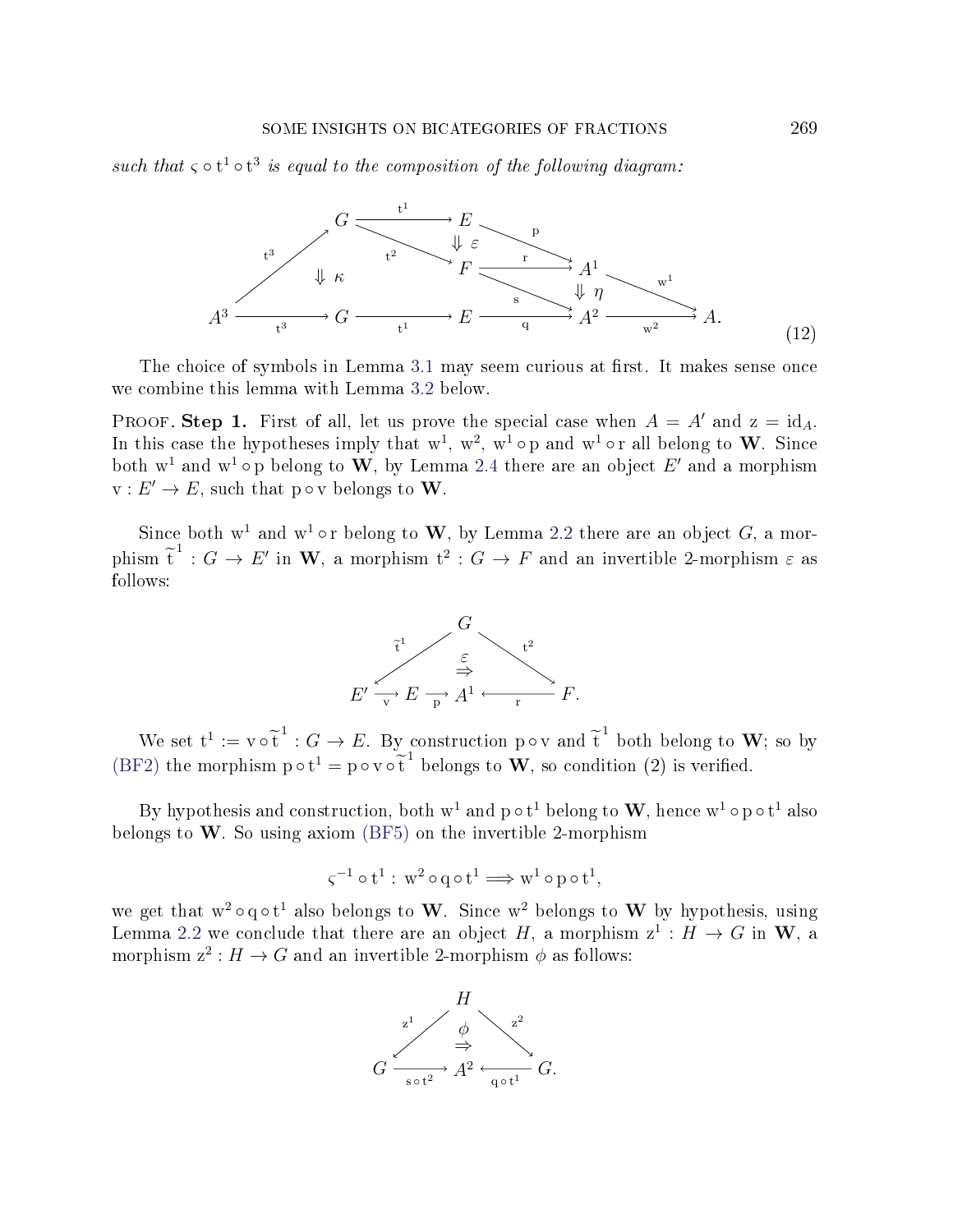<span id="page-13-0"></span>Now let us denote by  $\alpha : (w^2 \circ q \circ t^1) \circ z^2 \Rightarrow (w^2 \circ q \circ t^1) \circ z^1$  the following composition:

$$
H \xrightarrow{\varepsilon^2} G \xrightarrow{\varepsilon^1} E \xrightarrow{\varepsilon} A^2 \xrightarrow{\varepsilon^2} A^2
$$
  
\n
$$
G \xrightarrow{\varepsilon^2} F \xrightarrow{\varepsilon} A^1 \xrightarrow{\varepsilon^2} A
$$
  
\n
$$
L^1 \xrightarrow{\varepsilon^1} E \xrightarrow{\varepsilon^1} A^2 \xrightarrow{\varepsilon^1} A
$$
  
\n
$$
E \xrightarrow{\varepsilon^1} A^2 \xrightarrow{\varepsilon^2} A
$$
  
\n(13)

Since all the 2-morphisms above are invertible, so is  $\alpha$ ; moreover we already said that w<sup>2</sup> ∘q ∘ t<sup>1</sup> belongs to **W**. Therefore using axioms [\(BF4a\)](#page-1-0) and [\(BF4b\)](#page-1-5) on  $\alpha$ , we get an object  $A^3$ , a morphism  $z^3: A^3 \to H$  in W and an invertible 2-morphism  $\beta: z^2 \circ z^3 \Rightarrow$  $z^1 \circ z^3$ , such that  $\alpha \circ z^3 = (w^2 \circ q \circ t^1) \circ \beta$ . The previous identity together with [\(13\)](#page-13-0) implies that the following composition

<span id="page-13-1"></span>

is equal to the following one:

$$
A^3 \xrightarrow{z^3} H \xrightarrow{z^1} G \xrightarrow{t^1} E \xrightarrow{p} \begin{matrix} A^1 & w^1 \\ \downarrow \varsigma & \downarrow \\ A^2 & w^2 \end{matrix} A.
$$

Since both  $z^1$  and  $z^3$  belong to W by construction, so does  $t^3 := z^1 \circ z^3 : A^3 \to G$  by [\(BF2\)](#page-0-2). Then in order to conclude it suffices to define  $\kappa$  as the composition of  $\phi$  and  $\beta$ as on the left hand side of [\(14\)](#page-13-1). So we have proved the lemma in the special case when  $A = A'$  and  $z = id_A$ .

Step 2. Let us prove the general case: for that, we consider the diagrams:

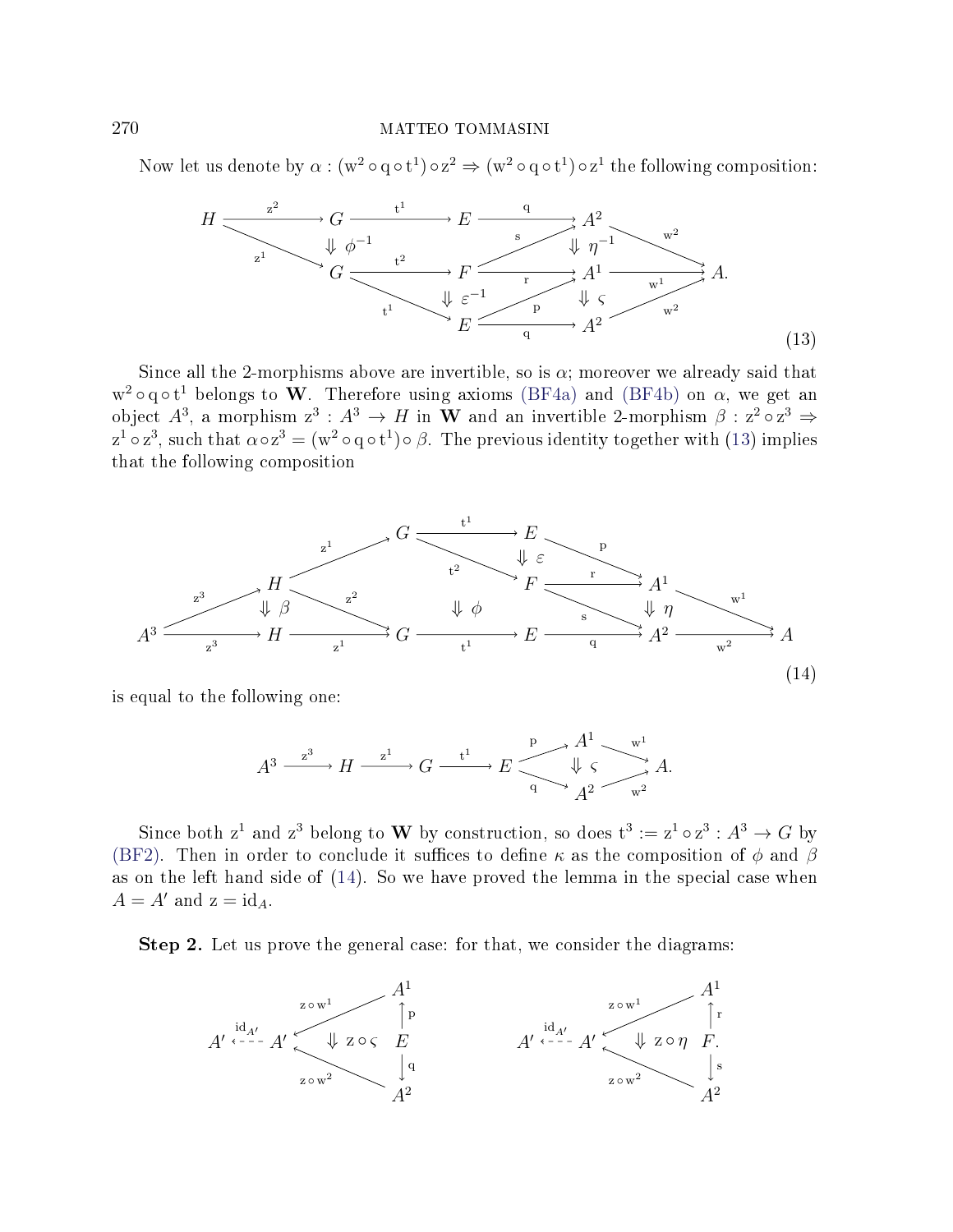Using Step 1, there are:

- (1) a pair of objects  $G$  and  $A^3$ ;
- (2) a morphism  $t^1$  :  $G \to E$ , such that  $p \circ t^1$  belongs to **W**;
- (3) a morphism  $t^2$ :  $G \rightarrow F$ ;
- (4) a morphism  $\tilde{t}^3 : \tilde{A}^3 \to G$  in **W**;
- (5) a pair of invertible 2-morphisms  $\varepsilon$  and  $\tilde{\kappa}$  in  $\mathscr{C}$  as follows:



such that  $z \circ \varsigma \circ t^1 \circ \tilde{t}^3$  is equal to the composition of the following diagram:



Since z belongs to  $W$  by hypothesis, we can apply Lemma [2.1](#page-8-0) to the previous identity. So there are an object  $A^3$  and a morphism  $u : A^3 \to \tilde{A}^3$  in W, such that  $\varsigma \circ t^1 \circ \tilde{t}^3 \circ u$ coincides with the following composition:



Then it suffices to set  $t^3 := \tilde{t}^3 \circ u$  and  $\kappa := \tilde{\kappa} \circ u$  in order to prove the general case.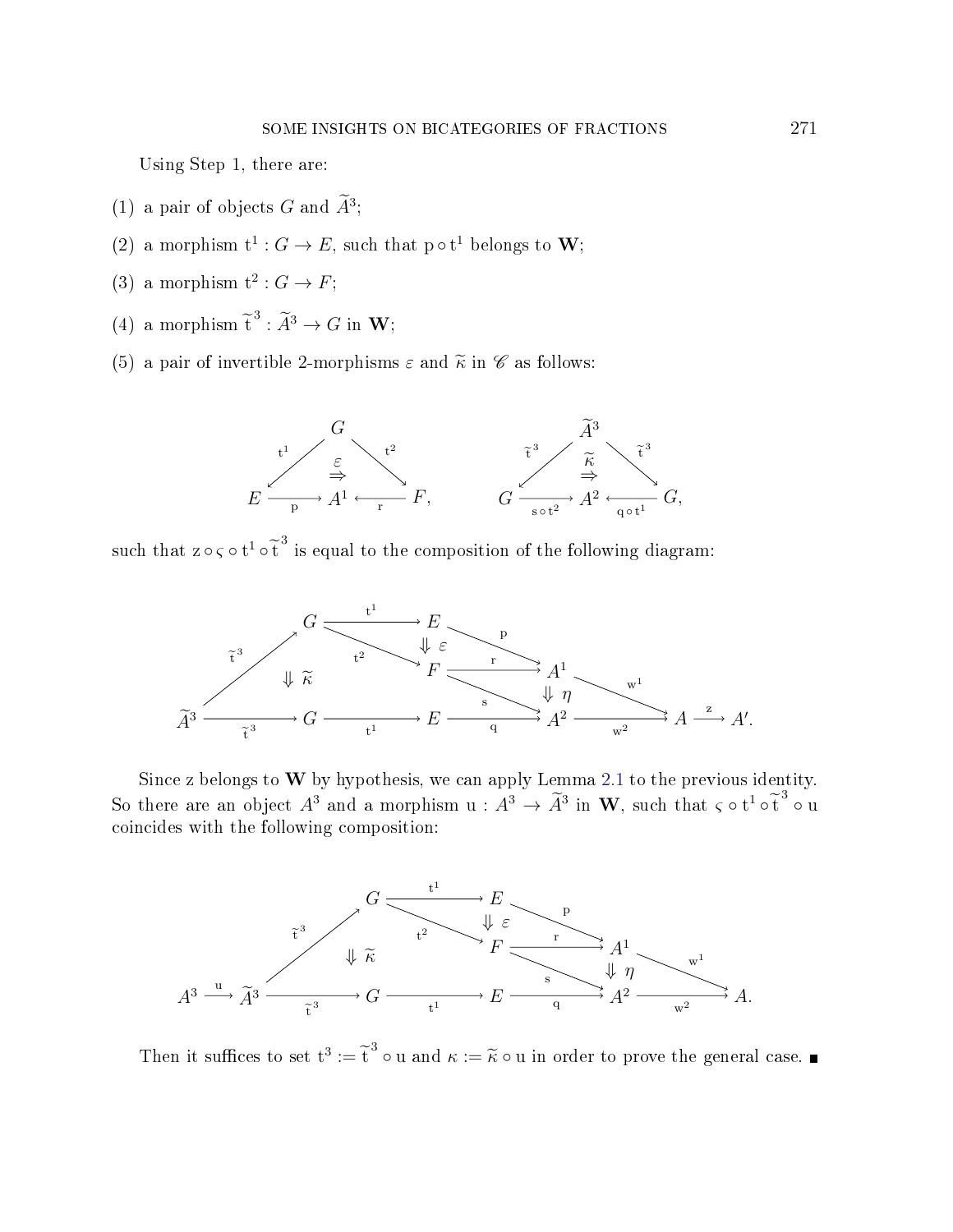<span id="page-15-0"></span>3.2. LEMMA. Let us fix any pair  $(\mathscr{C}, \mathbf{W})$  satisfying conditions [\(BF\)](#page-0-0), any pair of objects A, B, any pair of morphisms  $f^m := (A^m, w^m, f^m) : A \to B$  for  $m = 1, 2$ , and any pair of 2-morphisms  $\Gamma, \Gamma': f^1 \Rightarrow f^2$  in  $\mathscr{C}[\mathbf{W}^{-1}]$ . Let us fix any representative  $(E, \mathrm{p}, \mathrm{q}, \varsigma, \psi)$  for  $\Gamma$  and  $(F, r, s, \eta, \mu)$  for  $\Gamma'$  as follows:

<span id="page-15-2"></span>

Let us fix any set of data  $(1) - (5)$  as in Lemma [3.1.](#page-11-0) Then  $\Gamma$ , respectively  $\Gamma'$ , has a representative as follows:

<span id="page-15-3"></span>

<span id="page-15-1"></span>where  $\varphi$  is the following composition:



PROOF. Since  $f^1$  and  $f^2$  are morphisms in  $\mathscr{C}\left[{\bf W}^{-1}\right]$ ,  ${\bf w}^1$  and  ${\bf w}^2$  belong to  ${\bf W}$ . Moreover, since  $\Gamma$  and  $\Gamma'$  are 2-morphisms in such a bicategory,  $\mathrm{w}^1 \circ \mathrm{p}$  and  $\mathrm{w}^1 \circ \mathrm{r}$  also belong to  $\mathbf W$ . So a set of data  $(1) - (5)$  as in Lemma [3.1](#page-11-0) exists. Now we claim that:

(a) the following two diagrams are equivalent, i.e., they represent the same 2-morphism of  $\mathscr{C}\left[\mathbf{W}^{-1}\right]$ :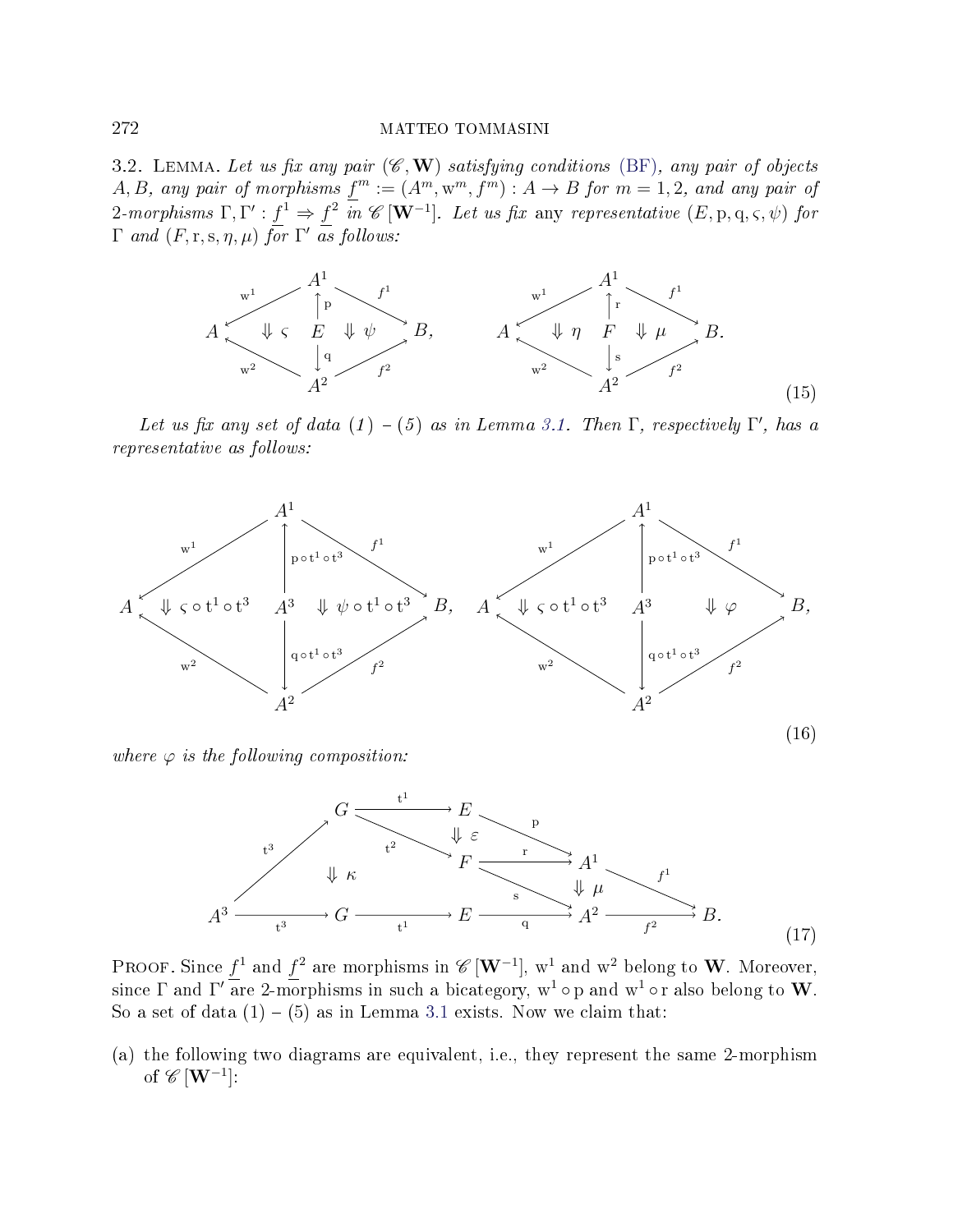

(b) the following two diagrams are equivalent:



<span id="page-16-0"></span>In order to prove such claims, let us consider the following set of data:



Then claim (a) follows at once using the set of data on the left hand side of [\(18\)](#page-16-0) and from the description of 2-cells of  $\mathscr{C}[W^{-1}]$ . Claim (b) follows easily using the set of data on the right hand side of [\(18\)](#page-16-0) together with the identities of [\(12\)](#page-12-0) and of [\(17\)](#page-15-1).  $\blacksquare$ 

<span id="page-16-1"></span>3.3. COROLLARY. Let us fix any pair of morphisms  $f^m := (A^m, w^m, f^m) : A \rightarrow B$  for  $m=1,2$  and any 2-morphism  $\Phi: f^1 \Rightarrow f^2$  in  $\mathscr{C}\left[ \mathbf{W}^{-1} \right]$ . Moreover, let us fix any set of data in  $\mathscr C$  as follows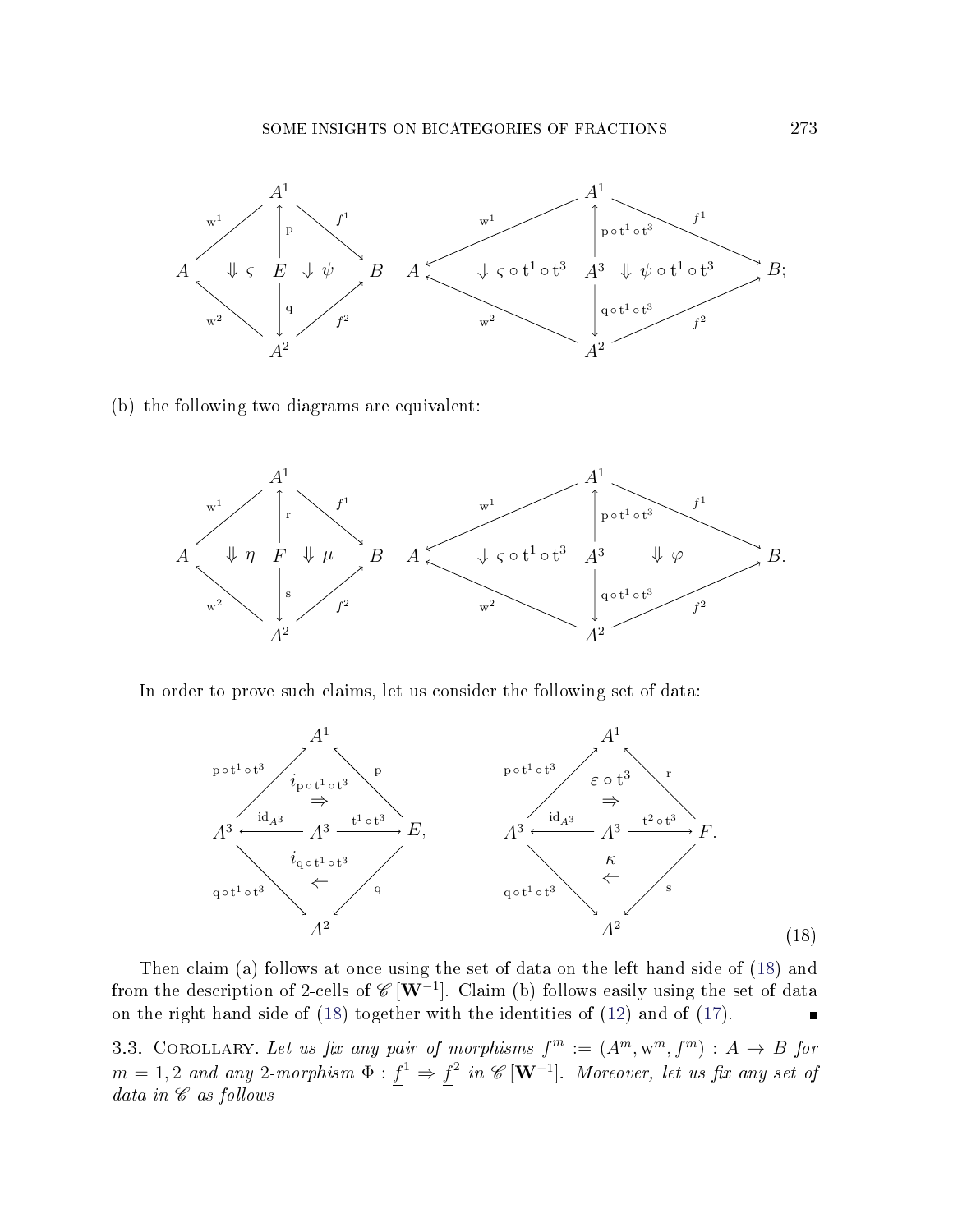

such that  $w^1$   $\circ$  p belongs to W and  $\varsigma$  is invertible. Then there are an object  $A^3$ , a morphism  $\mathrm{t}:A^{3}\rightarrow E$  such that  $\mathsf{pot}$  belongs to  $\mathbf{W},$  and a 2-morphism  $\varphi:f^{1}\circ\mathsf{pot}\Rightarrow f^{2}\circ\mathsf{q}\circ\mathsf{t}$  in  $\mathscr{C}$ , such that  $\Phi$  is represented by the following diagram:



PROOF. The proof follows the same ideas mentioned in the proof of Lemma [3.2](#page-15-0) for  $\Gamma' := \Phi$ ; it suffices to set  $\mathrm{t}:=\mathrm{t}^1\circ\mathrm{t}^3.$  The fact that p∘t belongs to  $\mathbf W$  follows from [\(BF2\)](#page-0-2) together with conditions (2) and (4) in Lemma [3.1.](#page-11-0)  $\blacksquare$ 

<span id="page-17-0"></span>3.4. LEMMA. Let us fix any pair  $(\mathscr{C}, \mathbf{W})$  satisfying conditions [\(BF\)](#page-0-0), any pair of objects A, B, any pair of morphism  $f^m := (A^m, w^m, f^m) : A \to B$  for  $m = 1, 2$  and any pair of 2-morphisms  $\Gamma, \Gamma' : f^1 \Rightarrow f^2$  in  $\mathscr{C}[\mathbf{W}^{-1}]$ . Let us suppose that there are an object  $A^3$ , a pair of morphisms  $\overline{v}^1$  and  $\overline{v}^2$  (such that  $w^1 \circ v^1$  belongs to W) and 2-morphisms  $\alpha$ ,  $\gamma$ and  $\gamma'$  in  $\mathscr C$  (with  $\alpha$  invertible) as below, such that the following diagrams represent  $\Gamma$ , respectively Γ':



Then the following facts are equivalent:

- (*i*)  $\Gamma = \Gamma'$ ;
- (ii) there are an object  $A^4$  and a morphism  $z: A^4 \to A^3$  in W, such that  $\gamma \circ z = \gamma' \circ z$ ;
- (iii) there are an object  $A^4$  and a morphism  $z: A^4 \to A^3$ , such that  $v^1 \circ z$  belongs to W and such that  $\gamma \circ z = \gamma' \circ z$ .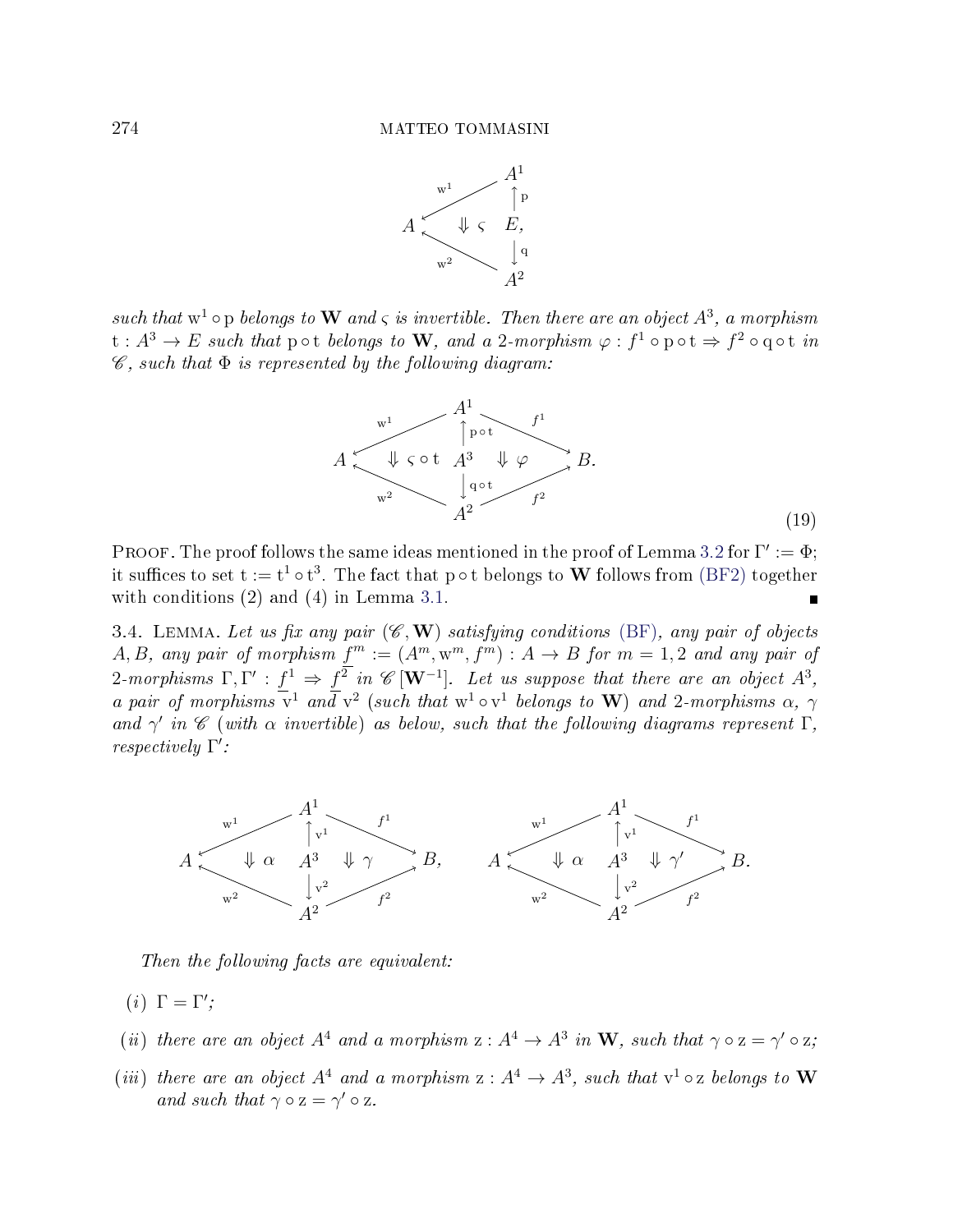PROOF. Let us suppose that (i) holds and let us prove (iii). Using the description of 2-cells of  $\mathscr{C}[\mathbf{W}^{-1}]$  that we recalled in the Introduction, there is a set of data  $(E^1, r^1, r^2, \sigma, \rho)$  in  $\mathscr C$  as in the internal part of the following diagram



such that:

- $w^1 \circ v^1 \circ r^1$  belongs to  $W$ ;
- $\sigma$  and  $\rho$  are both invertible in  $\mathscr{C}$ ;
- <span id="page-18-0"></span>•  $\alpha \circ r^2$  is equal to the following composition:



<span id="page-18-1"></span>•  $\gamma' \circ r^2$  is equal to the following composition:



Since  $\Gamma$  is a 2-morphism in  $\mathscr{C}[\mathbf{W}^{-1}]$ ,  $\mathbf{w}^1$  and  $\mathbf{w}^1 \circ \mathbf{v}^1$  both belong to  $\mathbf{W}$ ; so by Lemma [2.3](#page-9-1) applied to  $\sigma$  there are an object  $E^2$ , a morphism  $\mathrm{r}^3:E^2\to E^1$  in  $\mathbf W$  and an invertible 2-morphism  $\tilde{\sigma} : r^2 \circ r^3 \Rightarrow r^1 \circ r^3$ , such that  $v^1 \circ \tilde{\sigma} = \sigma \circ r^3$ .

Since  $w^1 \circ v^1$  belongs to W, by [\(BF5\)](#page-1-3) applied  $\alpha^{-1}$  we get that also  $w^2 \circ v^2$  belongs to W; since also w<sup>2</sup> belongs to W, by Lemma [2.3](#page-9-1) applied to  $\rho \circ r^3$  there are an object  $E^3$ ,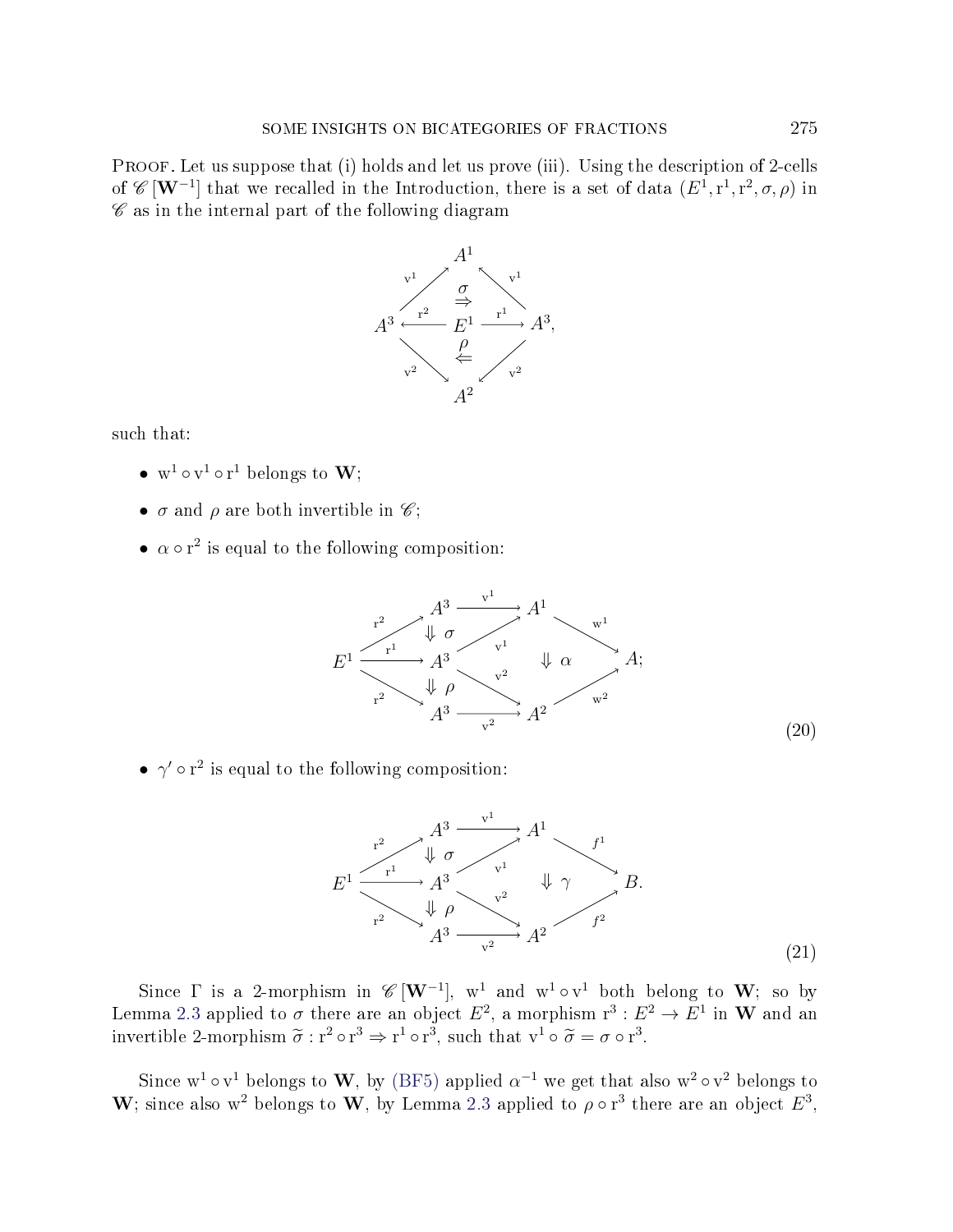a morphism  $r^4: E^3 \to E^2$  in W and an invertible 2-morphism  $\tilde{\rho}: r^1 \circ r^3 \circ r^4 \Rightarrow r^2 \circ r^3 \circ r^4$ ,<br>such that  $r^2 \circ \tilde{\rho} = \rho \circ r^3 \circ r^4$ . Using (20), this implies that  $\rho \circ r^2 \circ r^3 \circ r^4$  is equal to the such that  $v^2 \circ \tilde{\rho} = \rho \circ r^3 \circ r^4$ . Using [\(20\)](#page-18-0), this implies that  $\alpha \circ r^2 \circ r^3 \circ r^4$  is equal to the following composition: following composition:



<span id="page-19-0"></span>Since  $\alpha$  is invertible by hypothesis, the previous identity implies that  $w^1 \circ v^1 \circ \widetilde{\sigma} \circ r^4 =$ <br> $\alpha v^1 \circ \widetilde{\sigma}^{-1}$ . Since  $w^1 \circ v^1$  belongs to W by Lemma 2.1 there are an object  $F^4$  and a  $w^1 \circ v^1 \circ \widetilde{\rho}^{-1}$ . Since  $w^1 \circ v^1$  belongs to **W**, by Lemma [2.1](#page-8-0) there are an object  $E^4$  and a morphism  $r^5 \cdot F^4 \to F^3$  in **W** such that morphism  $\mathbf{r}^5: E^4 \to E^3$  in  $\mathbf{W}$ , such that

$$
\tilde{\sigma} \circ r^4 \circ r^5 = \tilde{\rho}^{-1} \circ r^5.
$$
\n(22)

<span id="page-19-1"></span>From [\(21\)](#page-18-1) we get that  $\gamma' \circ r^2 \circ r^3 \circ r^4 \circ r^5$  is equal to the following composition:

$$
E^{1} \xrightarrow{F^{3}} E^{2} \xrightarrow{r^{3}} E^{1} \xrightarrow{r^{2}} A^{3} \qquad \downarrow \gamma
$$
\n
$$
E^{4} \xrightarrow{r^{5}} E^{3} \xrightarrow{r^{4}} E^{2} \xrightarrow{r^{3}} E^{1} \xrightarrow{r^{2}} A^{3} \qquad \downarrow \gamma
$$
\n
$$
E^{4} \xrightarrow{r^{5}} E^{3} \xrightarrow{r^{4}} E^{2} \xrightarrow{r^{3}} E^{1} \qquad \downarrow \gamma
$$
\n
$$
A^{2} \qquad f^{2}
$$
\n(23)

<span id="page-19-2"></span>From [\(22\)](#page-19-0) and [\(23\)](#page-19-1) we conclude that

$$
\gamma' \circ r^2 \circ r^3 \circ r^4 \circ r^5 = \gamma \circ r^2 \circ r^3 \circ r^4 \circ r^5. \tag{24}
$$

By construction we have that  $w^1 \circ v^1 \circ r^1$  belongs to  $W$ , so also  $w^1 \circ v^1 \circ r^2$  belongs to W (using [\(BF5\)](#page-1-3) on  $w^1 \circ \sigma$ ). By construction  $r^3$ ,  $r^4$  and  $r^5$  also belong to W. Using [\(BF2\)](#page-0-2), we conclude that also the morphism  $w^1 \circ (v^1 \circ r^2 \circ r^3 \circ r^4 \circ r^5)$  belongs to  $\mathbf{W}$ .

By hypothesis  $w^1$  also belongs to  $W$ . So by Lemma [2.4](#page-10-1) there are an object  $A^4$  and a morphism  $\mathrm{r}^6: A^4 \to E^4$ , such that the morphism  $\mathrm{v}^1 \circ \mathrm{r}^2 \circ \mathrm{r}^3 \circ \mathrm{r}^4 \circ \mathrm{r}^5 \circ \mathrm{r}^6$  also belongs to W. We set  $z := r^2 \circ r^3 \circ r^4 \circ r^5 \circ r^6 : A^4 \to A^3$  (so that  $v^1 \circ z$  belongs to W). Then [\(24\)](#page-19-2) implies that  $\gamma' \circ z = \gamma \circ z$ , so (iii) holds.

Now let us assume (iii) and let us prove (ii). By hypothesis  $v^1 \circ z$  belongs to W; moreover w<sup>1</sup> belongs to  $\bf{W}$  because  $f^1$  is a morphism in  $\mathscr{C}\left[{\bf W}^{-1}\right]$ . Then by axiom [\(BF2\)](#page-0-2) also  $w^1 \circ v^1 \circ z$  belongs to W. Again by hypothesis  $w^1 \circ v^1$  belongs to W. So by Lemma [2.4](#page-10-1) there are an object  $A'^4$  and a morphism  $\mathrm{z}':A'^4\to A^4,$  such that  $\mathrm{z}\circ\mathrm{z}'$  belongs to  $\mathbf{W}.$  By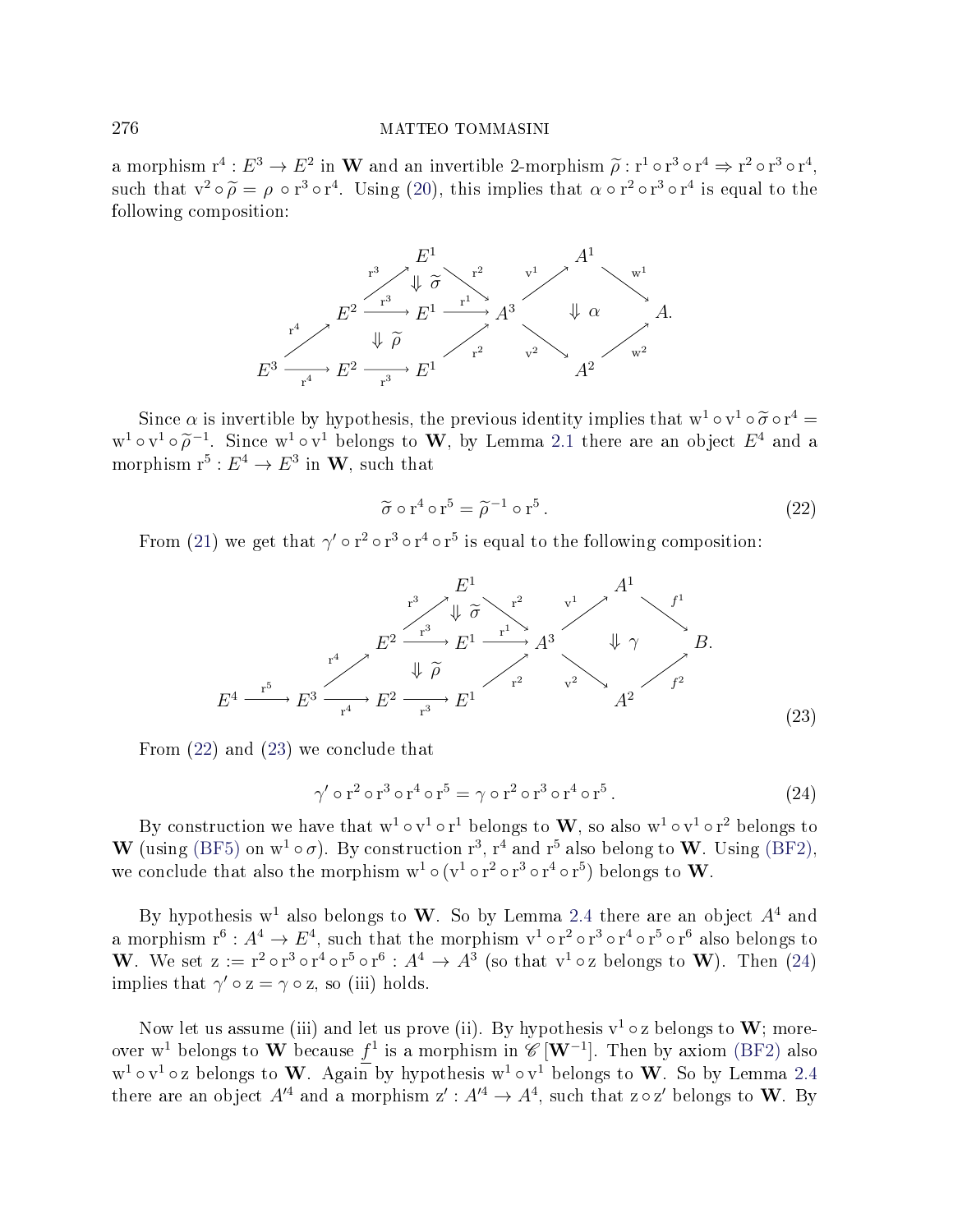(iii) we have  $\gamma \circ z = \gamma' \circ z$ , hence  $\gamma \circ (z \circ z') = \gamma' \circ (z \circ z')$ , so (ii) holds.

Lastly, if (ii) holds, then (i) is obviously satisfied using the definition of 2-morphism in  $\mathscr{C}[\mathbf{W}^{-1}]$  and axiom [\(BF2\)](#page-0-2).

<span id="page-20-2"></span><span id="page-20-0"></span>3.5. REMARK. Let us fix any pair of objects A, B, any pair of morphisms  $f^1, f^2: A \rightarrow B$ and any 2-morphism  $\rho: f^1 \Rightarrow f^2$  in  $\mathscr C$ . As explained in [\[P1996,](#page-71-1) § 2.4], the universal pseudofunctor  $\mathcal{U}_\mathbf{W}:\mathscr{C}\to\mathscr{C}\,[\mathbf{W}^{-1}]$  is such that  $\mathcal{U}_\mathbf{W}(f^m)$  is the triple  $(A,\mathrm{id}_A,f^m):A\to B$ for each  $m = 1, 2$ , and  $\mathcal{U}_{\mathbf{W}}(\rho)$  is the 2-morphism represented by the following diagram:



<span id="page-20-1"></span>Now let us fix any 2-morphism  $\Phi : \mathcal{U}_w(f^1) \Rightarrow \mathcal{U}_w(f^2)$ . Using Corollary [3.3](#page-16-1) with  $(A^1, A^2, E, \mathbf{w}^1, \mathbf{w}^2, \mathbf{p}, \mathbf{q}, \zeta) := (A, A, A, id_A, id_A, id_A, id_A, id_A)$ , there are an object A', a morphism  $t : A' \to A$  in W and a 2-morphism  $\varphi : f^1 \circ t \Rightarrow f^2 \circ t$ , such that  $\Phi$  is represented by the following diagram:



Therefore the following facts are equivalent:

- (a)  $\Phi$  is in the image of  $\mathcal{U}_{\mathbf{W}}$ ;
- (b) there is a 2-morphism  $\rho: f^1 \Rightarrow f^2$  in  $\mathscr{C}$ , such that [\(26\)](#page-20-1) is equivalent to [\(25\)](#page-20-2).

Since the class of [\(25\)](#page-20-2) is equal to  $\left[A',\mathrm{t},\mathrm{t},i_\mathrm{t},\rho \circ \mathrm{t}\right]$ , by Lemma [3.4](#page-17-0) we get that (b) is equivalent to:

(c) there are a 2-morphism  $\rho: f^1 \Rightarrow f^2$  in  $\mathscr{C}$ , an object A'' and a morphism  $z: A'' \rightarrow A'$ in **W**, such that  $\varphi \circ z = \rho \circ t \circ z$ .

Therefore in general the universal pseudofunctor  $\mathcal{U}_{\mathbf{W}}$  is not 2-full, but only "2-full modulo morphisms of W". It is 2-full if and only if the pair  $(\mathscr{C}, \mathbf{W})$  satisfies the following condition (in addition to the usual set of axioms  $(BF1) - (BF5)$  $(BF1) - (BF5)$  $(BF1) - (BF5)$ ):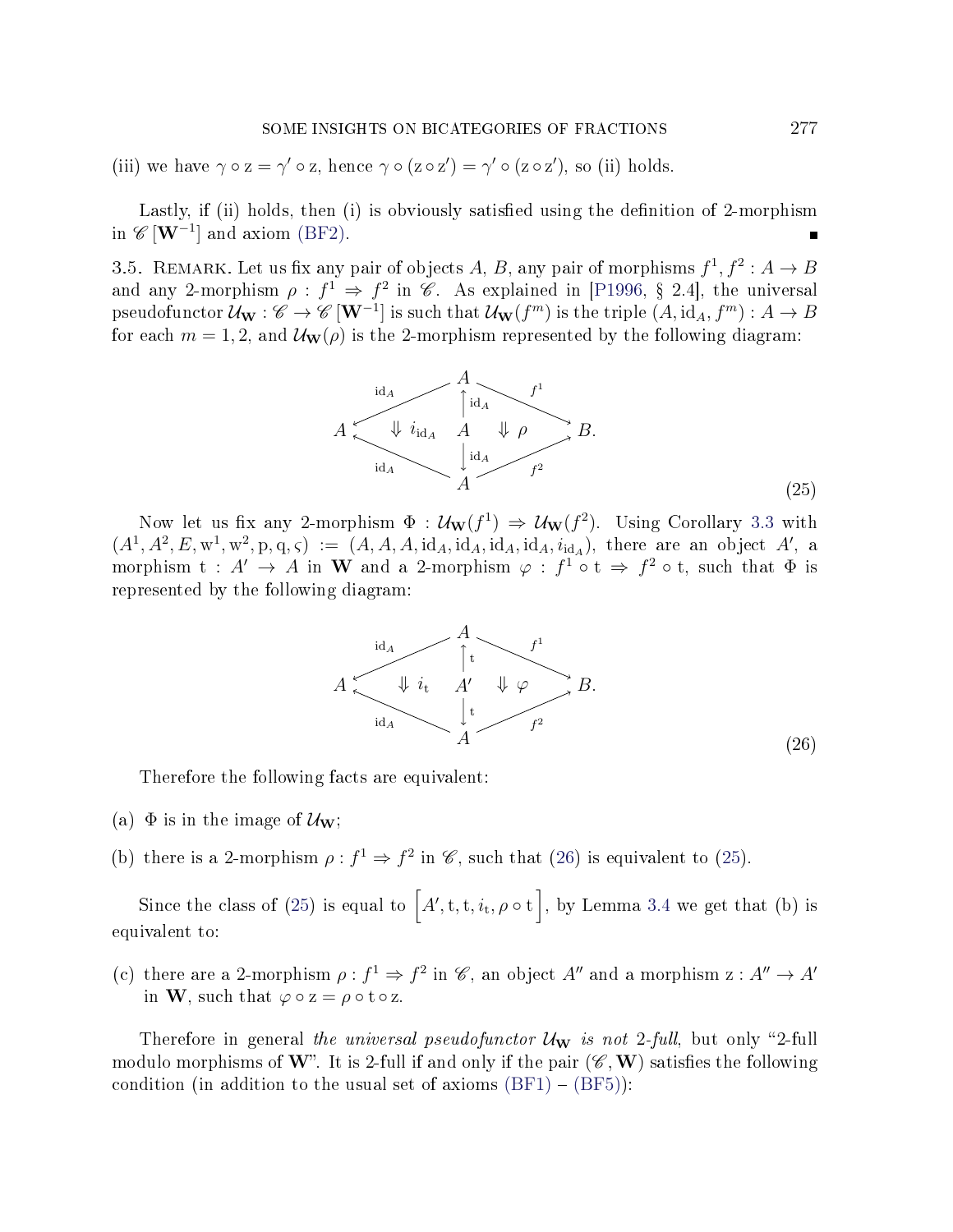(BF6): for every pair of morphisms  $f^1, f^2: A \to B$ , for every morphism  $t: A' \to A$  in W and for every 2-morphism  $\varphi : f^1 \circ t \Rightarrow f^2 \circ t$ , there are an object A'', a morphism  $z: A'' \to A'$  in W and a 2-morphism  $\rho: f^1 \Rightarrow f^2$ , such that  $\varphi \circ z = \rho \circ t \circ z$ .

Now let us fix another 2-morphism  $\rho' : f^1 \Rightarrow f^2$ . Using [\(25\)](#page-20-2) and Lemma [3.4,](#page-17-0) the following facts are equivalent:

- $\mathcal{U}_{\mathbf{W}}(\rho) = \mathcal{U}_{\mathbf{W}}(\rho');$
- there are an object  $\widetilde{A}$  and a morphism  $u : \widetilde{A} \to A$  in W, such that  $\rho \circ u = \rho' \circ u$ .

This shows that in general the universal pseudofunctor  $\mathcal{U}_{\mathbf{W}}$  is not 2-faithful, but only "2-faithful modulo morphisms of  $W$ ".

Now we are able to give the following proof:

PROOF OF PROPOSITION [1.1.](#page-5-1) Let us fix any representatives [\(15\)](#page-15-2) for  $\Gamma$  and  $\Gamma'$  as in Lemma [3.2,](#page-15-0) any set of data  $(1) - (5)$  as in Lemma [3.1.](#page-11-0) Using Lemma 3.2, there are representatives for  $\Gamma$  and  $\Gamma'$  as in the first part of Proposition [1.1:](#page-5-1) it suffices to set  $\alpha:=\varsigma \mathrel{\circ} \textnormal{t}^1\mathrel{\circ} \textnormal{t}^3, \, \gamma:=\psi\mathrel{\circ} \textnormal{t}^1\mathrel{\circ} \textnormal{t}^1, \, \gamma':=\varphi, \, \textnormal{v}^1:=\textnormal{p}\mathrel{\circ} \textnormal{t}^1\mathrel{\circ} \textnormal{t}^3 \textnormal{ and } \textnormal{v}^2:=\textnormal{q}\mathrel{\circ} \textnormal{t}^1\mathrel{\circ} \textnormal{t}^3 \textnormal{ in diagram}$ [\(16\)](#page-15-3).

Using the data (2) and (4), we get that  $v^1$  belongs to W. Moreover,  $w^1$  belongs to W because  $f^1$  is a morphism of  $\mathscr{C}\left[{\bf W}^{-1}\right]$ . Hence  ${\bf w}^1\circ {\bf v}^1$  also belongs to  ${\bf W},$  so we can apply Lemma  $\overline{3.4}$  $\overline{3.4}$  $\overline{3.4}$  in order to get the second part of Proposition [1.1.](#page-5-1)  $\blacksquare$ 

3.6. REMARK. By induction and using the same ideas mentioned in this section, one can also prove that given finitely many 2-morphisms  $\Gamma^1, \cdots, \Gamma^n$  in  $\mathscr{C}\left[{\mathbf{W}}^{-1}\right]$ , all defined between the same pair of morphisms, there are data  $A^3, v^1, v^2, \alpha, \gamma^1, \cdots, \gamma^n$ , such that  $v^1$ belongs to **W**,  $\alpha$  is invertible and  $\Gamma^m = [A^3, v^1, v^2, \alpha, \gamma^m]$  for each  $m = 1, \cdots, n$ . In other words, given finitely many 2-morphisms with the same source and target, each of them admits a representative that differs from the other ones only in the last variable at most. However, in general the common data  $(A^3, v^1, v^2, \alpha)$  depend on the 2-morphisms chosen: if we add another 2-morphism  $\Gamma^{n+1}$  to the collection above, then the new common data for  $\Gamma^1, \cdots, \Gamma^{n+1}$  in general is of the form  $(A^4, v^1 \circ z, v^2 \circ z, \alpha \circ z)$  for some object  $A^4$  and some morphism  $z: A^4 \to A^3$  in W.

### 4. The associators of a bicategory of fractions

As we mentioned in the Introduction, in order to prove Theorem [1.2](#page-7-0) we need to show that the constructions of associators and vertical/horizontal compositions do not depend on the set of fixed choices  $D(W)$  $D(W)$  $D(W)$ , but only on the choices  $C(W)$  (at most). We start with the description of associators in any bicategory of fractions: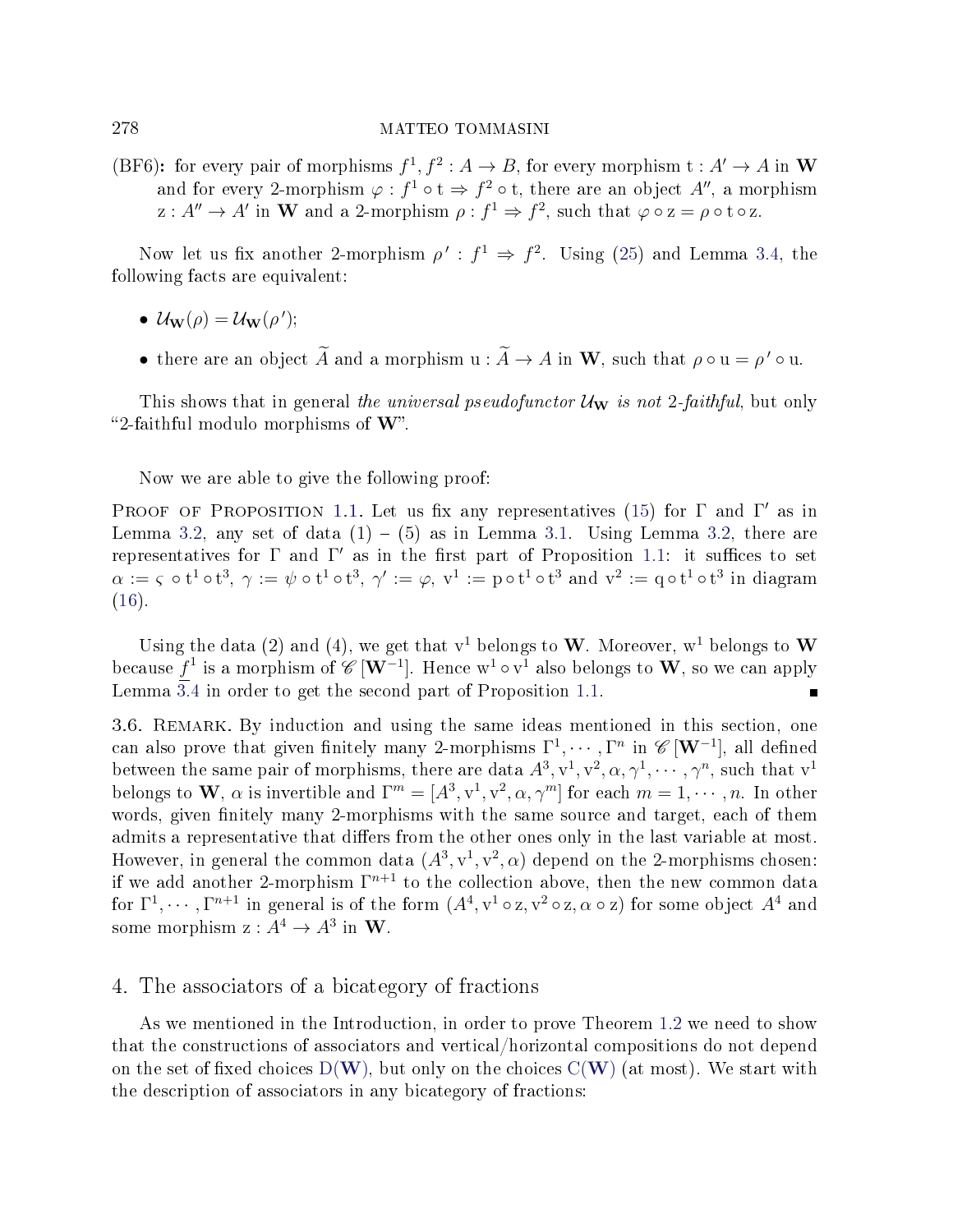<span id="page-22-6"></span><span id="page-22-0"></span>4.1. PROPOSITION. (associators of  $\mathscr{C}[\mathbf{W}^{-1}]$ ) Let us fix any triple of 1-morphisms in  $\mathscr{C}\left[\mathbf{W}^{-1}\right]$  as follows:

$$
\underline{f} := \left( A \xleftarrow{\mathbf{u}} A' \xrightarrow{f} B \right),
$$
\n
$$
\underline{g} := \left( B \xleftarrow{\mathbf{v}} B' \xrightarrow{g} C \right),
$$
\n
$$
\underline{h} := \left( C \xleftarrow{\mathbf{w}} C' \xrightarrow{h} D \right).
$$
\n
$$
(27)
$$

Let us suppose that the set of fixed choices  $C(W)$  $C(W)$  $C(W)$  gives data as in the upper part of the following diagrams (starting from the ones on the left), with  $u^1$ ,  $u^2$ ,  $v^1$  and  $u^3$  in  $W$ and  $\delta$ ,  $\sigma$ ,  $\xi$  and  $\eta$  invertible:



so that by  $[P1996, S 2.2]$  $[P1996, S 2.2]$  one has

<span id="page-22-4"></span>
$$
\underline{h} \circ (\underline{g} \circ \underline{f}) = \left( A \xleftarrow{\text{u} \circ \text{u}^1 \circ \text{u}^2} A^2 \xrightarrow{\text{hol}} D \right),
$$
\n(29)

<span id="page-22-3"></span><span id="page-22-2"></span>
$$
\left(\underline{h}\circ\underline{g}\right)\circ\underline{f} = \left(A \xleftarrow{\text{u}\circ\text{u}^3} A^3 \xrightarrow{\text{h}\circ g^1 \circ f^2} D\right). \tag{30}
$$

Then let us fix any set of data in  $\mathscr C$  as follows:

<span id="page-22-1"></span>(F1): an object  $A^4$ , a morphism  $u^4: A^4 \to A^2$  such that  $u \circ u^1 \circ u^2 \circ u^4$  belongs to W (for example, using [\(BF2\)](#page-0-2) this is the case if  $u^4$  belongs to W), a morphism  $u^5: A^4 \rightarrow A^3$ and an invertible 2-morphism  $\gamma : u^1 \circ u^2 \circ u^4 \Rightarrow u^3 \circ u^5$ ;

<span id="page-22-5"></span>(F2): an invertible 2-morphism  $\omega : f^1 \circ u^2 \circ u^4 \Rightarrow v^1 \circ f^2 \circ u^5$ , such that  $v \circ \omega$  is equal to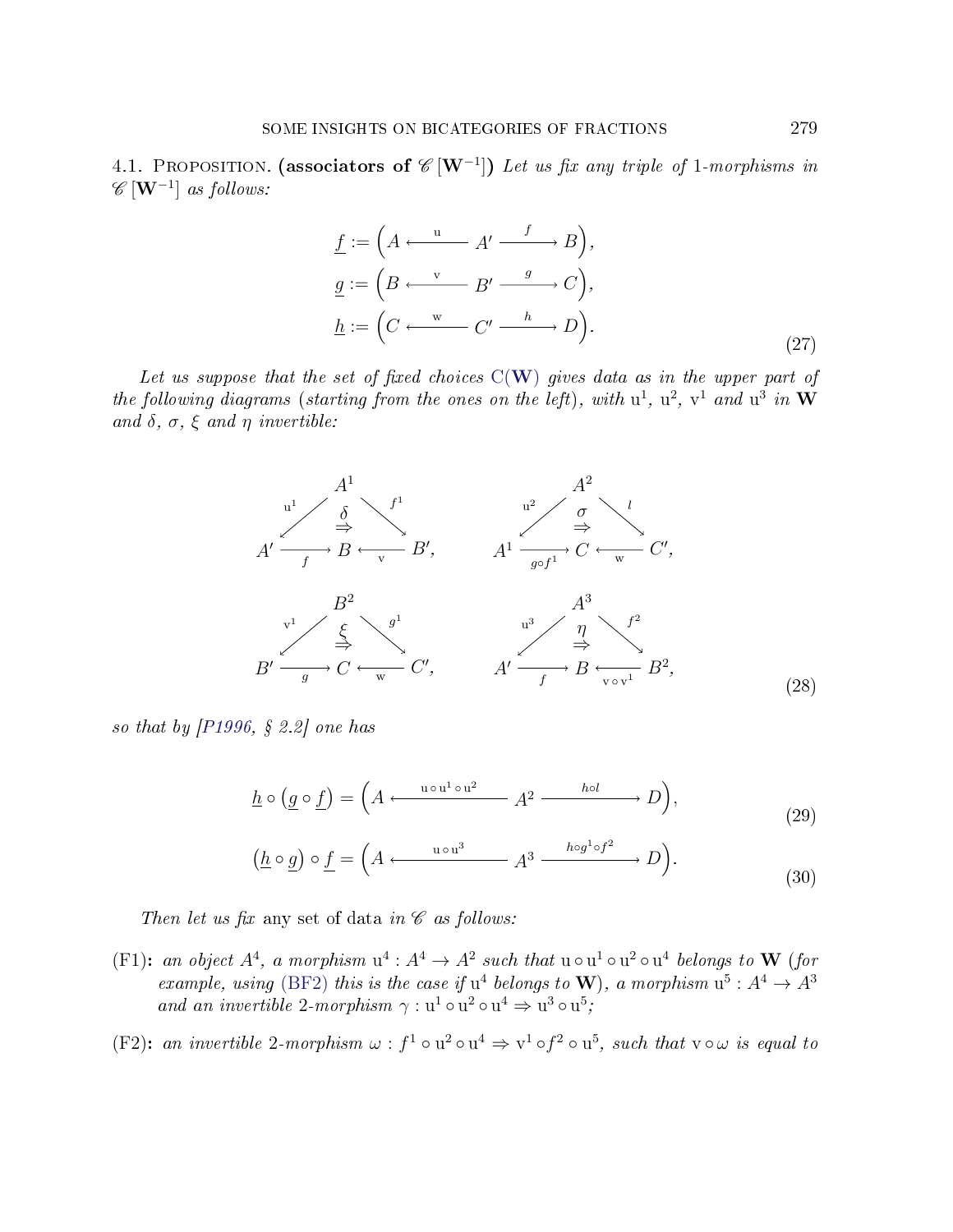<span id="page-23-2"></span>the following composition:



<span id="page-23-3"></span><span id="page-23-0"></span>(F3): an invertible 2-morphism  $\rho: l \circ u^4 \Rightarrow g^1 \circ f^2 \circ u^5$ , such that  $w \circ \rho$  is equal to the following composition:



<span id="page-23-1"></span>Then the associator  $\Theta_{h,g,f}^{\mathscr{E},\mathbf{W}}$  from [\(29\)](#page-22-2) to [\(30\)](#page-22-3) is represented by the following diagram:



Given any other data as in  $(F1) - (F3)$  $(F1) - (F3)$  $(F1) - (F3)$ , the diagram [\(33\)](#page-23-1) induced by the new data is equivalent to [\(33\)](#page-23-1).

In particular:

- by definition of composition of 1-morphisms in a bicategory of fractions, the construction of  $\underline{h} \circ (g \circ f)$  and of  $(\underline{h} \circ g) \circ f$  depends on the four choices in the set  $C(W)$  $C(W)$  $C(W)$  giving the four triangles in  $(28)$ , hence inducing the compositions in  $(29)$  and [\(30\)](#page-22-3) (different sets of choices  $C(W)$  $C(W)$  $C(W)$  give different, but equivalent, bicategories of fractions);
- apart from the four choices in C([W](#page-2-0)) needed above, the associator in  $\mathscr{C}[\mathbf{W}^{-1}]$  from  $h \circ (g \circ f)$  to  $(h \circ g) \circ f$  does not depend on any additional choice of type C([W](#page-2-0)), nor on any choice of type  $D(W)$  $D(W)$  $D(W)$ ;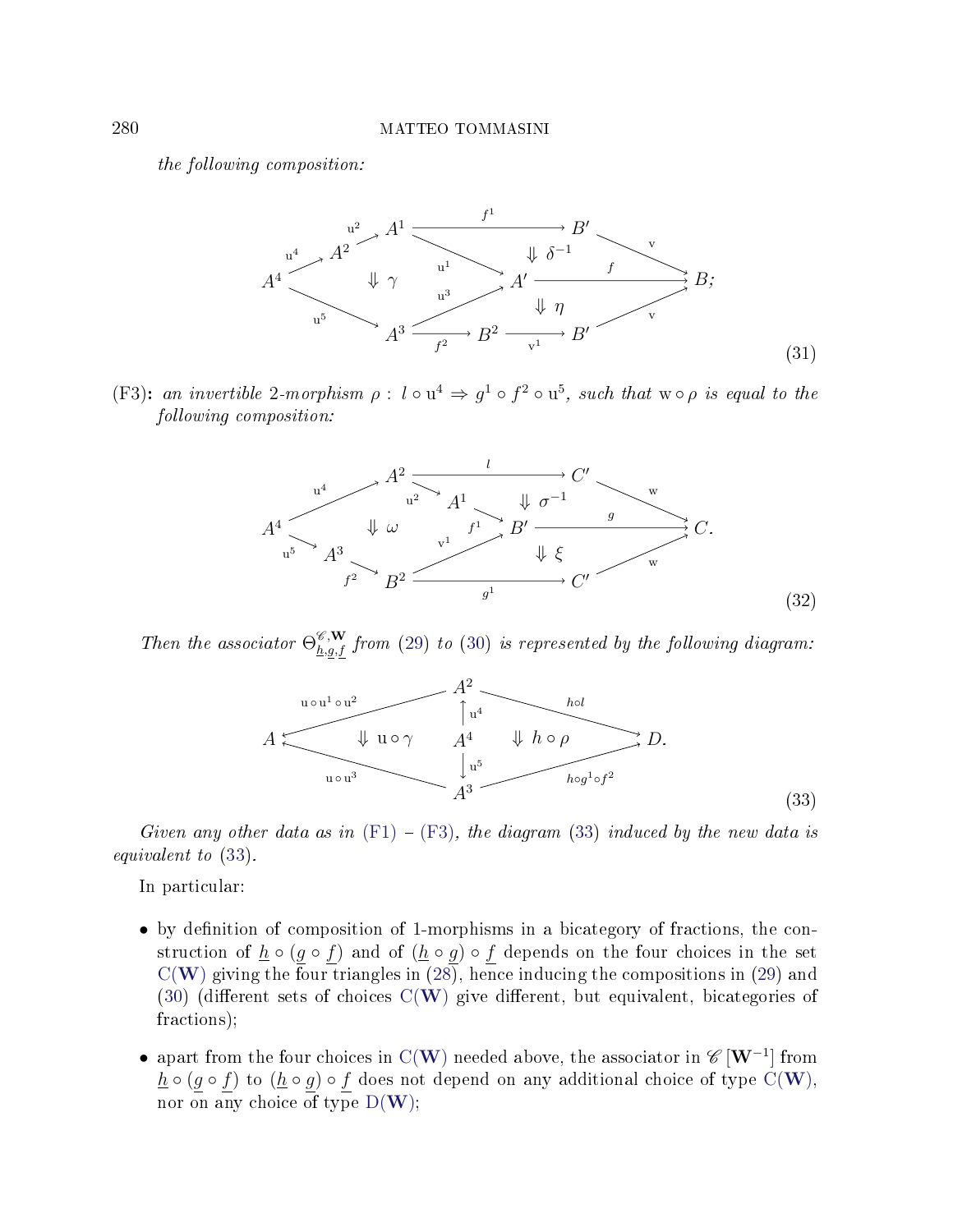• hence the construction of associators in any bicategory of fractions does not depend on the set of choices  $D(W)$  $D(W)$  $D(W)$ . As we will mention below, each set of choices  $D(W)$ induces a specific set of data  $(F1) - (F3)$  $(F1) - (F3)$  $(F1) - (F3)$ , hence a specific diagram [\(33\)](#page-23-1), but any other set of choices  $D(W)$  $D(W)$  $D(W)$  gives a diagram that is equivalent to [\(33\)](#page-23-1), i.e., it induces the same 2-morphism in  $\mathscr{C}[\mathbf{W}^{-1}]$ .

4.2. Remark. Before proving Proposition [4.1,](#page-22-0) we remark that even if such a statement is long, the construction described there is simpler than the original construction in [\[P1996\]](#page-71-1). As a consequence of the axioms, a set of data as in  $(F1) - (F3)$  $(F1) - (F3)$  $(F1) - (F3)$  is easy to construct, as shown in Remark [4.3](#page-28-0) below.

PROOF. Step 1. Following [\[P1996,](#page-71-1) Appendix A.2], one gets immediately a set of data satisfying conditions  $(F1) - (F3)$  $(F1) - (F3)$  $(F1) - (F3)$  and inducing the desired associator as in [\(33\)](#page-23-1). In [\[P1996\]](#page-71-1) these data are induced by the additional fixed choices  $D(\mathbf{W})$  $D(\mathbf{W})$  $D(\mathbf{W})$ , so they satisfy also some additional properties that we don't need to recall here in full details (for example,  $u^4$ belongs to W; using [\(BF2\)](#page-0-2) this condition is slightly stronger than condition  $(F1)$ ). The aim of this proof is to show that all these additional properties are actually not necessary, because for any data satisfying  $(F1) - (F3)$  $(F1) - (F3)$  $(F1) - (F3)$  (even if not induced by the choices  $D(W)$  $D(W)$  $D(W)$ ). the induced diagram [\(33\)](#page-23-1) is a representative for the associator  $\Theta_{h,g,f}^{\mathscr{C},\mathbf{W}}$ .

Since in [\[P1996\]](#page-71-1) the associator is induced by a particular set of data  $(F1) - (F3)$  $(F1) - (F3)$  $(F1) - (F3)$ , in order to prove the claim it is sufficient to show that any 2 different sets of data as in  $(F1)$  $-$  [\(F3\)](#page-23-0) induce diagrams of the form [\(33\)](#page-23-1) that are equivalent. So let us fix any other set of data satisfying  $(F1) - (F3)$  $(F1) - (F3)$  $(F1) - (F3)$ , as follows:

- (F1)': an object  $\widetilde{A}^4$ , a morphism  $\widetilde{u}^4 : \widetilde{A}^4 \to A^2$  such that  $u \circ u^1 \circ u^2 \circ \widetilde{u}^4$  belongs to W, a<br>morphism  $\widetilde{z}^5 : \widetilde{A}^4 \to A^3$  and an invertible 2 morphism  $\widetilde{z} : u^1 \circ u^2 \circ \widetilde{z}^4 \to u^3 \circ \wid$ morphism  $\widetilde{u}^5 : \widetilde{A}^4 \to A^3$  and an invertible 2-morphism  $\widetilde{\gamma} : u^1 \circ u^2 \circ \widetilde{u}^4 \Rightarrow u^3 \circ \widetilde{u}^5;$
- <span id="page-24-0"></span>(F2)': an invertible 2-morphism  $\tilde{\omega}$  :  $f^1 \circ u^2 \circ \tilde{u}^4 \Rightarrow v^1 \circ f^2 \circ \tilde{u}^5$ , such that  $v \circ \tilde{\omega}$  is equal to the following composition: the following composition:



(F3)': an invertible 2-morphism  $\tilde{\rho}: l \circ \tilde{u}^4 \Rightarrow g^1 \circ f^2 \circ \tilde{u}^5$ , such that  $w \circ \tilde{\rho}$  is equal to the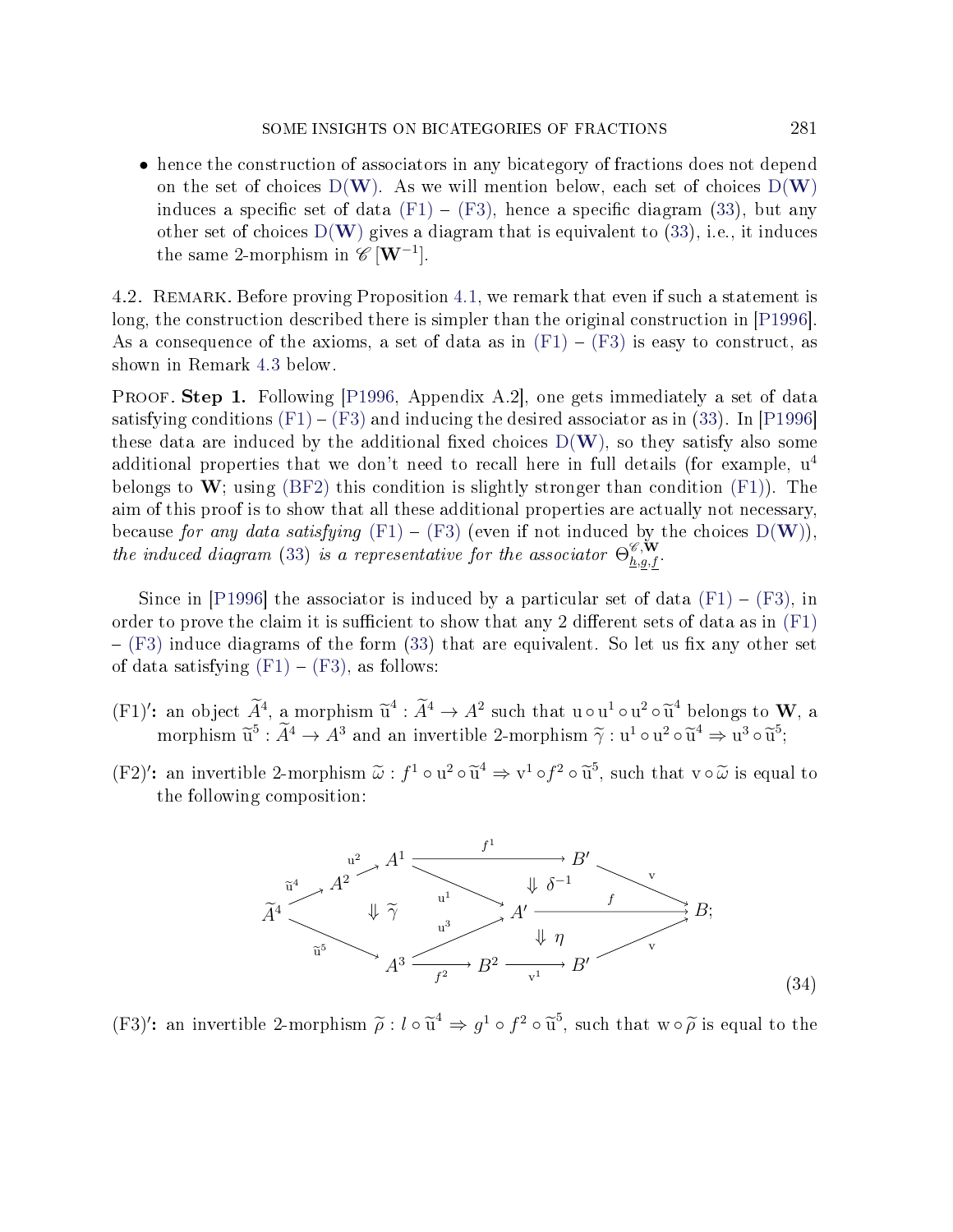<span id="page-25-2"></span>following composition:



<span id="page-25-0"></span>Then proving the claim is equivalent to proving that  $(33)$  is equivalent to:



Step 2. We want to construct a pair of diagrams that are equivalent to  $(33)$ , respec-tively to [\(36\)](#page-25-0), and that share a common "left hand side". For this, we follow the procedure explained in Lemmas [3.1](#page-11-0) and [3.2.](#page-15-0) Using Lemma [3.1,](#page-11-0) there are a pair of objects  $F<sup>1</sup>$  and  $F^2$ , a triple of morphisms  $t^1$ ,  $t^2$  and  $t^3$ , such that both  $u^4 \circ t^1$  and  $t^3$  belong to  $W$ , and a pair of invertible 2-morphisms  $\varepsilon$  and  $\kappa$  in  $\mathscr C$  as follows



<span id="page-25-1"></span>such that  $u \circ \gamma \circ t^1 \circ t^3$  is equal to the following composition:

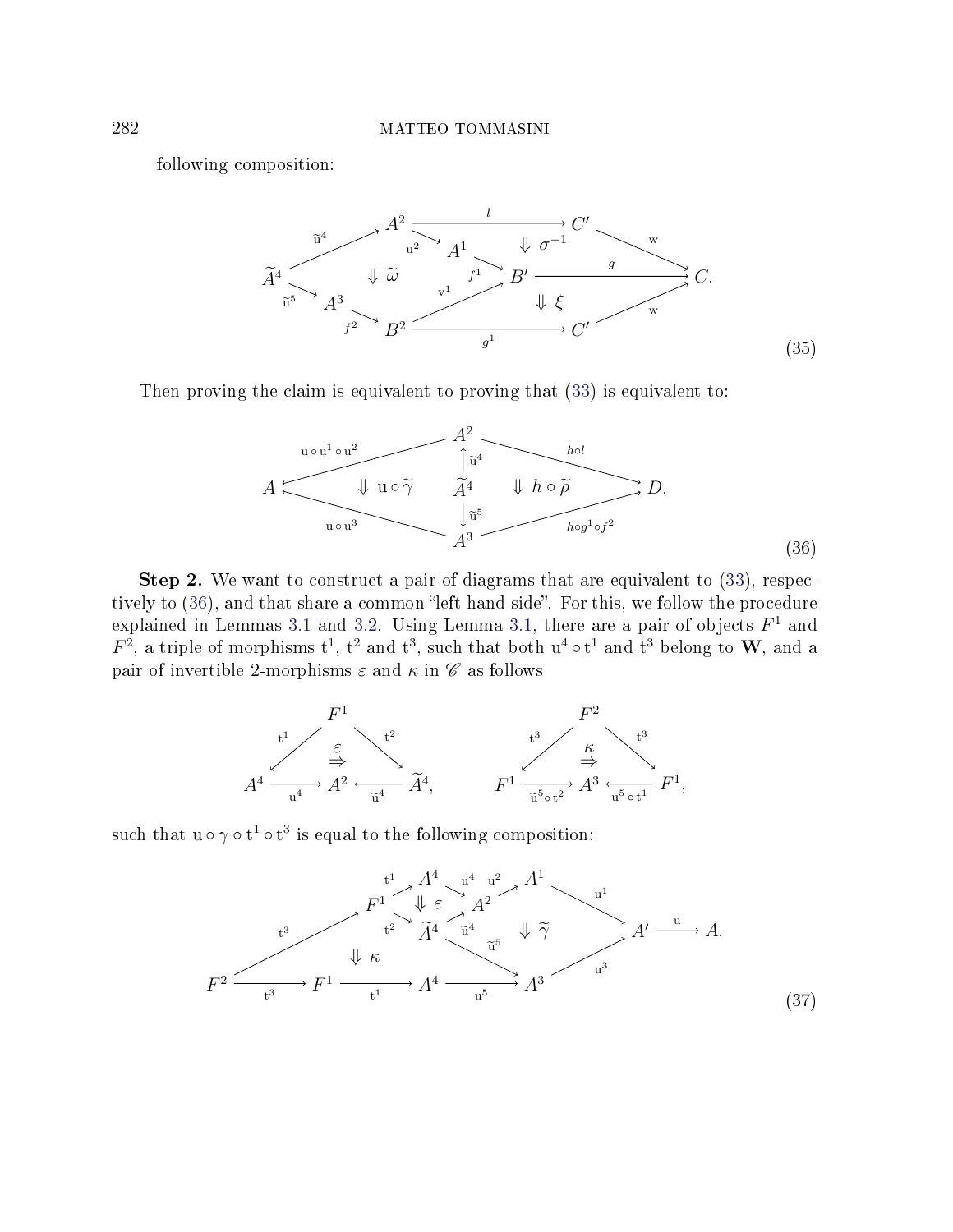## SOME INSIGHTS ON BICATEGORIES OF FRACTIONS 283

<span id="page-26-0"></span>Using Lemma [3.2](#page-15-0) and the previous identity, diagram [\(33\)](#page-23-1) is equivalent to

$$
A \xrightarrow{\text{u} \circ u^{1} \circ u^{2}} \qquad A^{2} \xrightarrow{\text{h} \circ t^{1} \circ t^{3}} \qquad \text{h} \circ \rho \circ t^{1} \circ t^{3} \qquad \text{h} \circ \rho \circ t^{1} \circ t^{3} \qquad \text{h} \circ \rho \circ t^{1} \circ t^{3} \qquad \text{h} \circ g^{1} \circ f^{2}
$$
\n
$$
A^{3} \xrightarrow{\text{h} \circ g^{1} \circ f^{2}} B
$$
\n(38)

<span id="page-26-1"></span>and diagram [\(36\)](#page-25-0) is equivalent to

$$
A \xrightarrow{\text{uou}^{1} \circ u^{2}} A^{2} \xrightarrow{\text{hol}} B,
$$
\n
$$
A \xrightarrow{\text{uou}^{3}} A^{3} \xrightarrow{\text{hol}} B,
$$
\n
$$
A^{3} \xrightarrow{\text{hod}^{3}} B,
$$
\n
$$
A^{3} \xrightarrow{\text{hog}^{1} \circ f^{2}}
$$
\n(39)

<span id="page-26-3"></span>where  $\zeta$  is the following composition:

$$
F^{1} \xrightarrow{\begin{array}{c}\nt^{3}\n\\
t^{3}\n\\
\downarrow \kappa\n\end{array}} F^{1} \xrightarrow{\begin{array}{c}\nt^{1}\n\\
t^{2}\n\\
\downarrow \varepsilon\n\end{array}} A^{4} \xrightarrow{\begin{array}{c}\nu^{4}\n\\
\widetilde{u}^{4}\n\\
\widetilde{u}^{5}\n\end{array}} A^{2} \xrightarrow{\begin{array}{c}\nt^{3}\n\\
\widetilde{\mu}^{6}\n\end{array}} B^{2} \xrightarrow{\begin{array}{c}\nt^{3}\n\\
\widetilde{u}^{7}\n\end{array}} F^{1} \xrightarrow{\begin{array}{c}\nt^{4}\n\\
\widetilde{u}^{6}\n\end{array}} A^{3} \xrightarrow{\begin{array}{c}\nt^{2}\n\\
\widetilde{f}^{2}\n\end{array}} B^{2} \xrightarrow{\begin{array}{c}\nt^{3}\n\\
\widetilde{g}^{1}\n\end{array}} C'.
$$
\n(40)

Step 3. Now the claim is equivalent to proving that  $(38)$  and  $(39)$  are equivalent. Since they have already a common "left hand side", it suffices to prove that  $h \circ \rho \circ t^1 \circ t^3$ and  $h \circ \zeta$  are equal if pre-composed with a suitable morphism of W; then we will conclude using Lemma [3.4\(](#page-17-0)ii).

<span id="page-26-2"></span>Step 4. Since  $u \circ \gamma \circ t^1 \circ t^3$  coincides with [\(37\)](#page-25-1), by Lemma [2.1](#page-8-0) there are an object  $F^3$ and a morphism  $\mathrm{t}^4:F^3\to F^2$  in  $\mathbf{W},$  such that  $\gamma\circ\mathrm{t}^1\circ\mathrm{t}^3\circ\mathrm{t}^4$  is equal to

$$
F^{1} \downarrow A^{4} \downarrow u^{2} A^{1} \downarrow u^{1}
$$
\n
$$
F^{1} \downarrow E \downarrow A^{2} A^{2} \downarrow u^{1}
$$
\n
$$
F^{3} \downarrow G \downarrow K
$$
\n
$$
F^{2} \downarrow K
$$
\n
$$
\downarrow K
$$
\n
$$
F^{4} \downarrow G \downarrow \tilde{\gamma}
$$
\n
$$
\downarrow K
$$
\n
$$
A^{4} \downarrow \tilde{\tau}
$$
\n
$$
A^{3} \downarrow \tilde{\gamma}
$$
\n
$$
A'
$$
\n
$$
u^{3}
$$
\n
$$
(41)
$$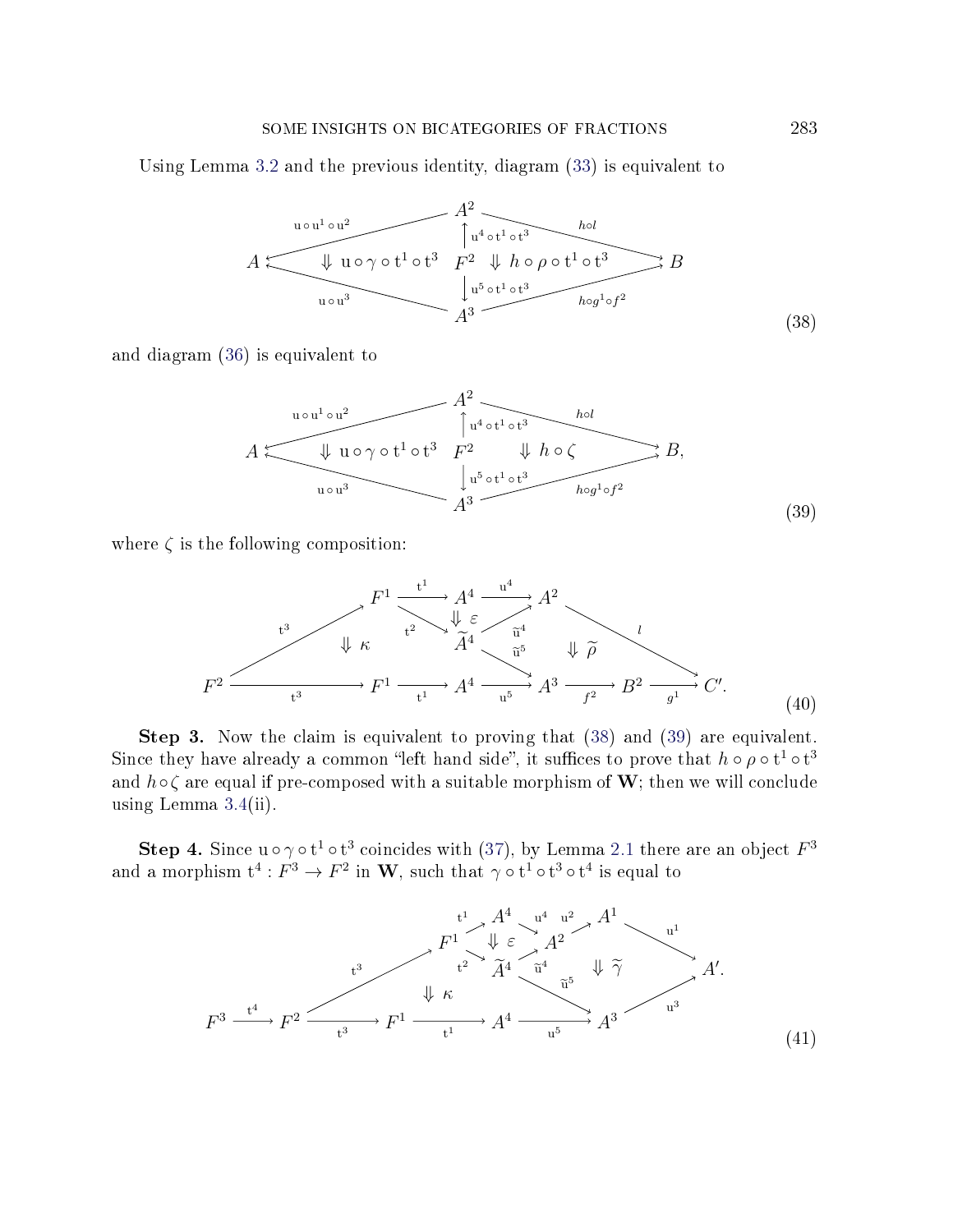<span id="page-27-0"></span>Let us denote by  $\phi$  the composition below:



Using [\(34\)](#page-24-0), we get that  $v \circ \phi$  is equal to the following composition:



Then using [\(41\)](#page-26-2), we get that  $v \circ \phi$  coincides also with the following composition:

$$
F^3 \xrightarrow{t^4} F^2 \xrightarrow{t^3} F^1 \xrightarrow{t^1} A^4 \xrightarrow{u^4} A^2 \xrightarrow{d^2} A^1 \xrightarrow{f^1} B' \xrightarrow{v} B
$$
\n
$$
\downarrow \gamma \qquad \downarrow \delta^{-1} \qquad f \qquad \downarrow \delta
$$
\n
$$
A^3 \xrightarrow{u^3} A' \xrightarrow{f} B' \xrightarrow{v} B
$$

Using [\(31\)](#page-23-2), we conclude that  $v \circ \phi$  coincides also with  $v \circ \omega \circ t^1 \circ t^3 \circ t^4$ . Since  $g =$  $(B', v, g)$  is a morphism in  $\mathscr{C}[\mathbf{W}^{-1}]$ , v belongs to W. So by Lemma [2.1](#page-8-0) there are an object  $F^4$  and a morphism  $\mathbf{t}^5:F^4\to F^3$  in  $\mathbf{W},$  such that  $\phi\circ\mathbf{t}^5=\omega\circ\mathbf{t}^1\circ\mathbf{t}^3\circ\mathbf{t}^4\circ\mathbf{t}^5.$  Using [\(42\)](#page-27-0), this implies that  $\omega \circ t^1 \circ t^3 \circ t^4 \circ t^5$  is equal to the following composition:

<span id="page-27-1"></span>

**Step 5.** Using [\(40\)](#page-26-3) and [\(35\)](#page-25-2),  $w \circ \zeta \circ t^4 \circ t^5$  is equal to the following composition: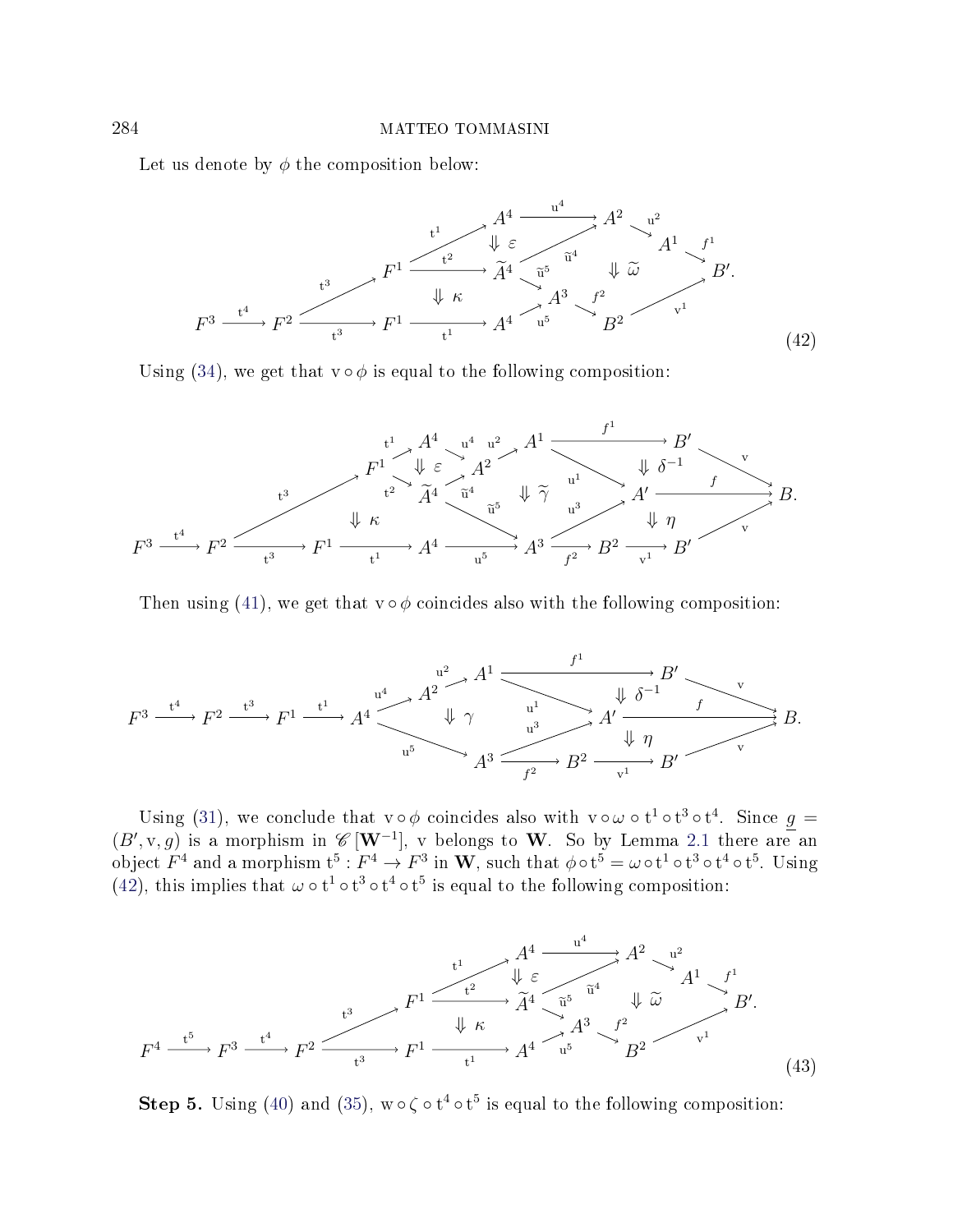

Using [\(43\)](#page-27-1) we conclude that  $w \circ \zeta \circ t^4 \circ t^5$  coincides also with the composition



Using the previous identity and [\(32\)](#page-23-3), we conclude that  $w \circ \rho \circ t^1 \circ t^3 \circ t^4 \circ t^5 = w \circ \zeta \circ t^4$  $t^4 \circ t^5$ . Using Lemma [2.1,](#page-8-0) this implies that there are an object  $F^5$  and a morphism  $\mathrm{t}^6:F^5\to F^4$  in  $\mathbf{W},$  such that  $\rho\circ\mathrm{t}^1\circ\mathrm{t}^3\circ\mathrm{t}^4\circ\mathrm{t}^5\circ\mathrm{t}^6=\zeta\circ\mathrm{t}^4\circ\mathrm{t}^5\circ\mathrm{t}^6.$  This implies that:

$$
(h \circ \rho \circ \mathbf{t}^1 \circ \mathbf{t}^3) \circ (\mathbf{t}^4 \circ \mathbf{t}^5 \circ \mathbf{t}^6) = (h \circ \zeta) \circ (\mathbf{t}^4 \circ \mathbf{t}^5 \circ \mathbf{t}^6). \tag{44}
$$

<span id="page-28-1"></span>Step 6. By construction the morphisms  $t^4$ ,  $t^5$  and  $t^6$  all belong to W, so their composition also belongs to W by [\(BF2\)](#page-0-2). So [\(44\)](#page-28-1) and Lemma [3.4\(](#page-17-0)ii) imply that [\(38\)](#page-26-0) and [\(39\)](#page-26-1) are equivalent, so we conclude by Step 3.  $\blacksquare$ 

<span id="page-28-0"></span>4.3. REMARK. In order to find a set of data  $(A^4, u^4, u^5, \gamma, \omega, \rho)$  as in  $(F1) - (F3)$  $(F1) - (F3)$  $(F1) - (F3)$  you can follow the construction in [\[P1996,](#page-71-1) Appendix A.2]. However, such a procedure is long: a shorter construction is the following one. First of all, we use axiom [\(BF3\)](#page-1-2) in order to get data as in the upper part of the following diagram, with  $\overline{u}^4$  in  $\bf{W}$  and  $\overline{\gamma}$  invertible:



Then we use [\(BF4a\)](#page-1-0) and [\(BF4b\)](#page-1-5) in order to get an object F, a morphism  $z : F \to E$ in  $\bf{W}$  and an invertible 2-morphism  $\overline{\omega}$  :  $f^1\circ u^2\circ\overline{u}^4\circ {\rm z} \Rightarrow {\rm v}^1\circ f^2\circ\overline{u}^5\circ {\rm z},$  such that  ${\rm v}\circ\overline{\omega}$ is equal to the following composition: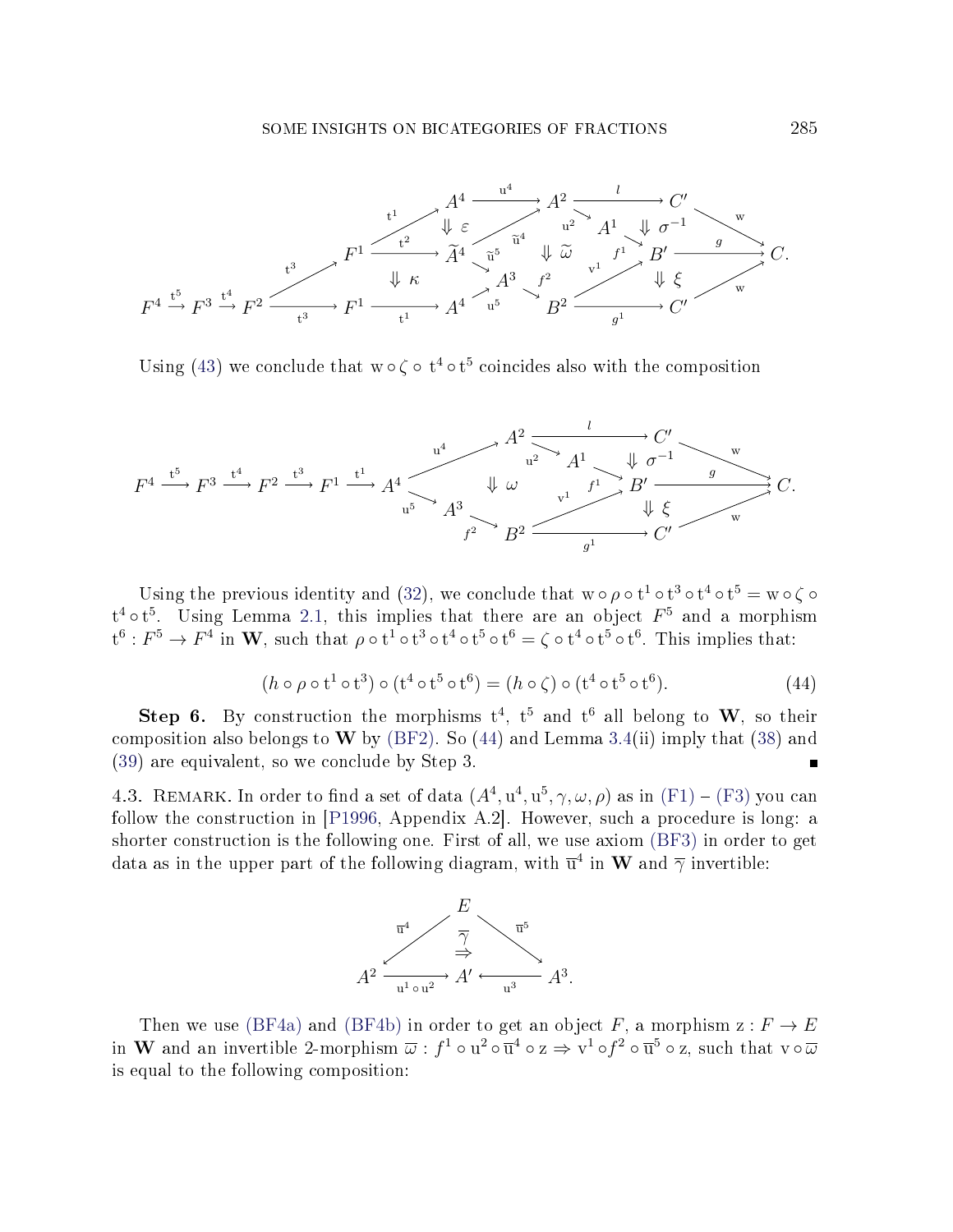

Then we use again [\(BF4a\)](#page-1-0) and [\(BF4b\)](#page-1-5) in order to get an object  $A<sup>4</sup>$ , a morphism  $\mathrm{r}:A^4\to F$  in  $\mathbf W$  and an invertible 2-morphism  $\rho: l\circ \overline{\mathrm{u}}^4\circ \mathrm{z}\circ \mathrm{r}\Rightarrow g^1\circ f^2\circ \overline{\mathrm{u}}^5\circ \mathrm{z}\circ \mathrm{r},$  such that  $w \circ \rho$  is equal to the following composition:



Then it suffices to define  $u^4 := \overline{u}^4 \circ z \circ r$ ,  $u^5 := \overline{u}^5 \circ z \circ r$ ,  $\gamma := \overline{\gamma} \circ z \circ r$  and  $\omega := \overline{\omega} \circ r$ . Note that  $u^4$  belongs to W by construction and [\(BF2\)](#page-0-2). Since u,  $u^1$  and  $u^2$  belong to W by hypothesis or construction,  $(F1)$  holds by  $(BF2)$ . Also  $(F2)$  and  $(F3)$  are easily verified. Above we used axioms  $(BF3)$  and  $(BF4)$ , hence the data that we found are in general non-unique.

In the following Corollary, differently from the previous statements, we need to explicitly use the associators and the right and left unitors for  $\mathscr C$ . We denote these 2-morphisms by  $\theta_{a,b,c} : a \circ (b \circ c) \Rightarrow (a \circ b) \circ c$  (for any triple of composable morphisms  $a, b, c$ ), respectively by  $\pi_a : a \circ id_A \Rightarrow a$ , respectively by  $v_a : id_B \circ a \Rightarrow a$  (for any morphism  $a : A \rightarrow B$ ).

<span id="page-29-1"></span><span id="page-29-0"></span>4.4. COROLLARY. Let us fix any pair  $(\mathscr{C}, \mathbf{W})$  satisfying conditions [\(BF\)](#page-0-0), any triple of morphisms  $f, g, \underline{h}$  as in [\(27\)](#page-22-6) and let us suppose that  $B = B'$ ,  $C = C'$ ,  $v = id_B$  and  $w = id_C$ . Moreover, let us suppose that the set of fixed choices  $C(W)$  $C(W)$  $C(W)$  gives data as in the upper part of the following diagram, with  $u^3$  in W and  $\eta$  invertible:



Then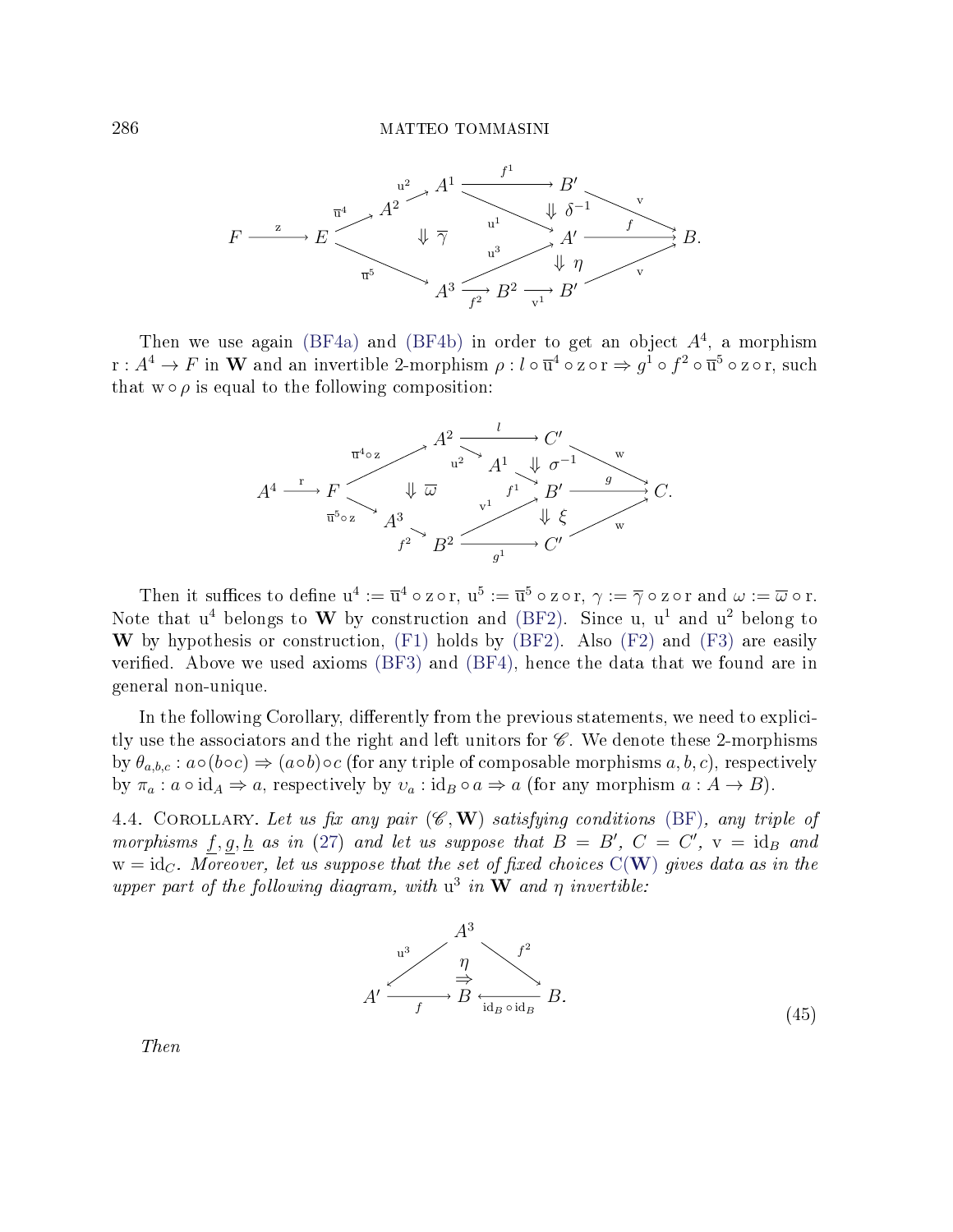$$
\underline{h} \circ (\underline{g} \circ \underline{f}) = \left( A \xleftarrow{\text{(u \circ id_{A'}) \circ id_{A'}}} A' \xrightarrow{h \circ (g \circ f)} D \right),
$$
\n(46)

<span id="page-30-0"></span>
$$
\underbrace{(h \circ g)} \circ \underline{f} = \left( A \xleftarrow{\text{u} \circ \text{u}^3} A^3 \xrightarrow{(h \circ g) \circ f^2} D \right) \tag{47}
$$

<span id="page-30-2"></span>and the associator  $\Theta_{h,g,f}^{\mathscr{C},\mathbf{W}}$  from [\(46\)](#page-30-0) to [\(47\)](#page-30-1) is represented by the following diagram:

<span id="page-30-1"></span>

where  $\alpha$  is the following composition



and  $\beta$  is the following one:



4.5. REMARK. If  $\mathscr C$  is a 2-category, then the associators  $\theta_{\bullet}$  and the unitors  $\pi_{\bullet}$  and  $v_{\bullet}$  are all trivial; moreover,  $id_B \circ id_B = id_B$ . [W](#page-2-0)e recall that the fixed choices  $C(W)$  imposed by Pronk on any pair  $(f, v)$  assume a very simple form in the case when either f or v are an identity (see [\[P1996,](#page-71-1) p. 256]), so the quadruple  $(A^3, u^3, f^2, \eta)$  of [\(45\)](#page-29-1) coincides with  $(A', id_{A'}, f, i_f)$ . So if  $\mathscr C$  is a 2-category, then the morphisms [\(46\)](#page-30-0) and [\(47\)](#page-30-1) coincide, and the associator [\(48\)](#page-30-2) is the 2-identity of this morphism.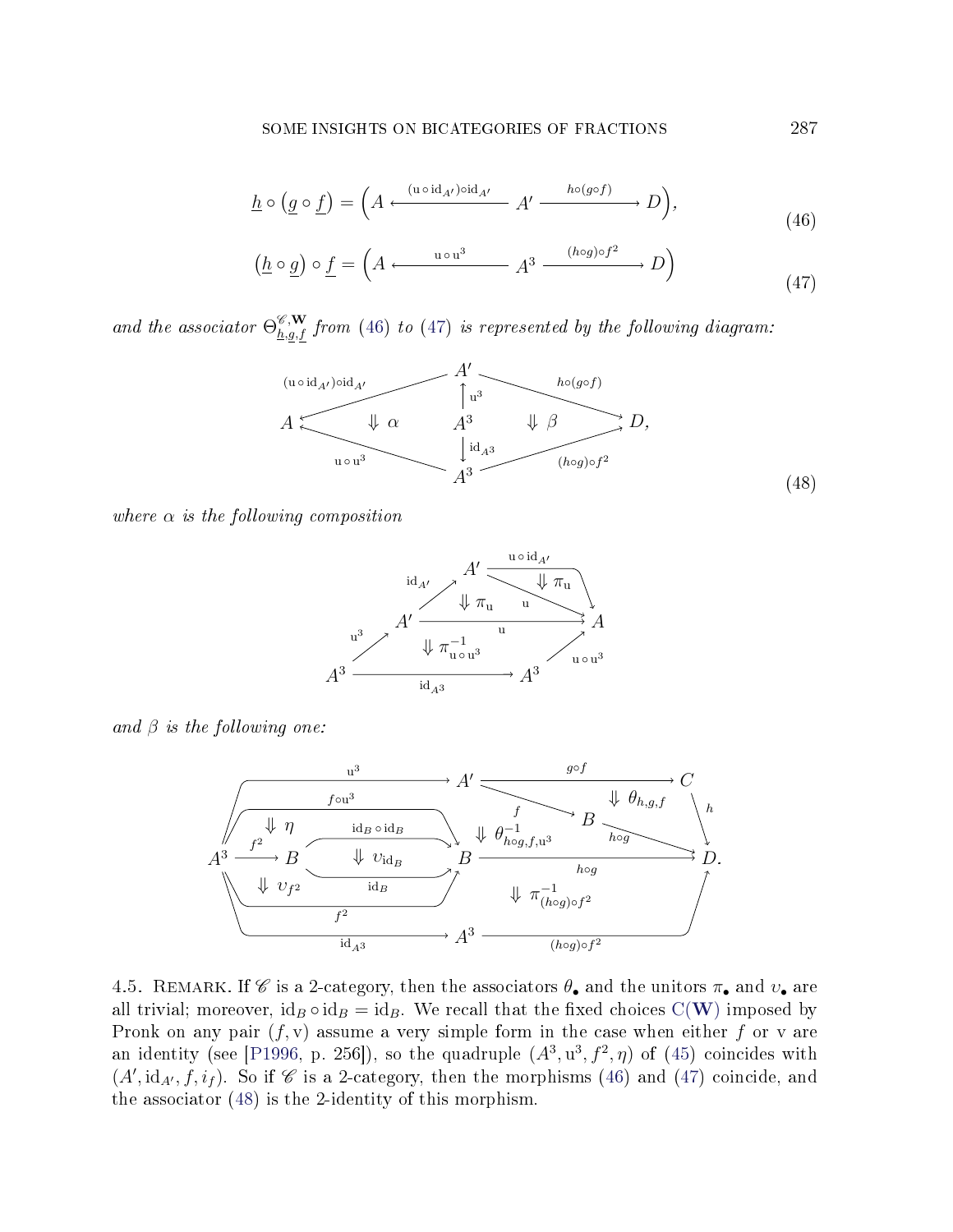PROOF OF COROLLARY [4.4.](#page-29-0) This is the first proof where we explicitly need to use associators and unitors of  $\mathscr C$  because we cannot prove the statement only in the special case of a 2-category and then appeal to coherence results for the general case. First, anyway, we prove this special case.

By the already mentioned [\[P1996,](#page-71-1) p. 256], since both v and w are identities, one gets that the 4 diagrams of [\(28\)](#page-22-4) (chosen from left to right) assume this simple form:



Then identities [\(46\)](#page-30-0) and [\(47\)](#page-30-1) follow at once from [\(29\)](#page-22-2) and [\(30\)](#page-22-3). In order to compute the associator, according to Proposition [4.1](#page-22-0) we have to fix any set of data as in  $(F1)$  – [\(F3\)](#page-23-0). For that, we choose:

•  $A^4 := A'$ ,  $u^4 := id_{A'}$ ,  $u^5 := id_{A'}$  and  $\gamma := i_{id_{A'}}$ ;

$$
\bullet \ \omega := i_f;
$$

$$
\bullet \ \rho := i_{g \circ f}.
$$

Then the claim follows from Proposition [4.1.](#page-22-0) In the general case when  $\mathscr{C}$  is a bicategory, by  $[P1996, p. 256]$  $[P1996, p. 256]$  the first diagram in  $(49)$  is given by

<span id="page-31-0"></span>

and analogously for the second diagram and for the third one in [\(49\)](#page-31-0); the fourth diagram must be replaced by [\(45\)](#page-29-1). Indeed, if  $\mathscr C$  is simply a bicategory, in general we cannot write  $\text{v} \circ \text{v}^1 = \text{id}_B \circ \text{id}_B$  in a simpler form, hence we cannot say anything more precise about the data in diagram  $(45)$  (it is completely determined as one of the fixed choices in the set  $C(W)$  $C(W)$  $C(W)$ , so we have no control over it). The data of  $(F1) - (F3)$  $(F1) - (F3)$  $(F1) - (F3)$  above have to be changed according to these choices; then the statement follows again from Proposition [4.1.](#page-22-0)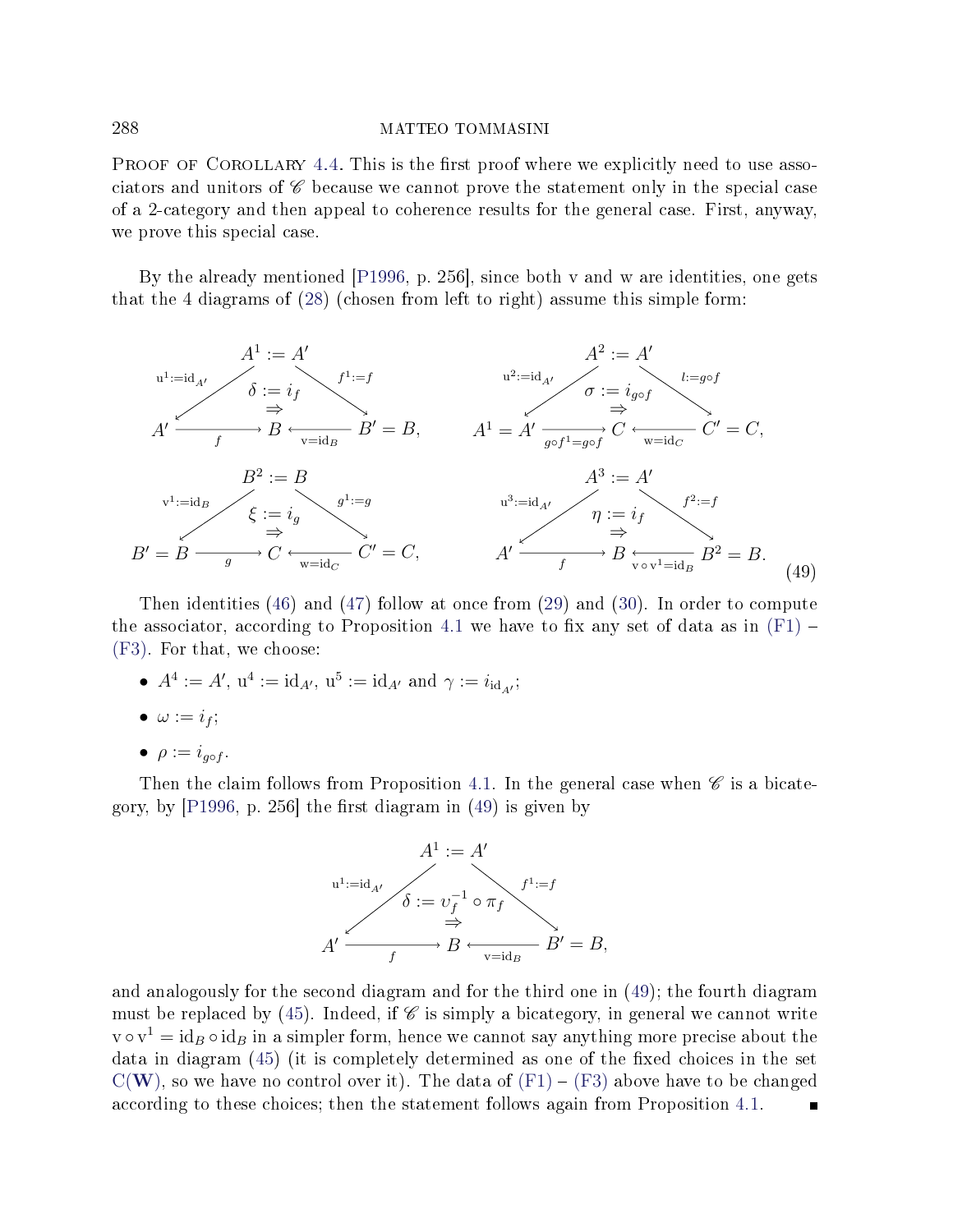## 5. Vertical composition

Following the plan explained in the Introduction, in this section we will prove that the vertical composition in  $\mathscr{C}\left[\mathbf{W}^{-1}\right]$  $\mathscr{C}\left[\mathbf{W}^{-1}\right]$  $\mathscr{C}\left[\mathbf{W}^{-1}\right]$  does not depend on the set of choices  $\mathrm{D}(\mathbf{W})$  (actually, it does not depend on  $C(W)$  $C(W)$  $C(W)$  either). In doing that, we will also provide a simple way of computing a representative for the vertical composition of any pair of 2-morphisms  $\Gamma^1, \Gamma^2$ in any bicategory of fractions, having fixed representatives for  $\Gamma^1$  and  $\Gamma^2$ .

<span id="page-32-0"></span>5.1. PROPOSITION. (vertical composition) Let us fix any pair of objects  $A, B, any$ triple of morphisms  $f^m := (A^m, w^m, f^m) : A \to B$  for  $m = 1, 2, 3$  and any pair of 2morphisms  $\Gamma^1 : f^1 \Rightarrow f^2$  and  $\Gamma^2 : f^2 \Rightarrow f^3$  in  $\mathscr{C}[\mathbf{W}^{-1}]$ ; let us fix any representative for  $\Gamma^1$ , respectively for  $\Gamma^2$ , as follows:

<span id="page-32-1"></span>

Then let us fix any set of data in  $\mathscr C$  as follows:

<span id="page-32-2"></span>(F4): an object C, a morphism  $t^1$  in W, a morphism  $t^2$  and an invertible 2-morphism  $\rho$ in  $\mathscr C$  as below:



<span id="page-32-3"></span>Then the vertical composition  $\Gamma^2 \circ \Gamma^1$  is represented by the following diagram



where  $\xi$  and  $\gamma$  are the following compositions: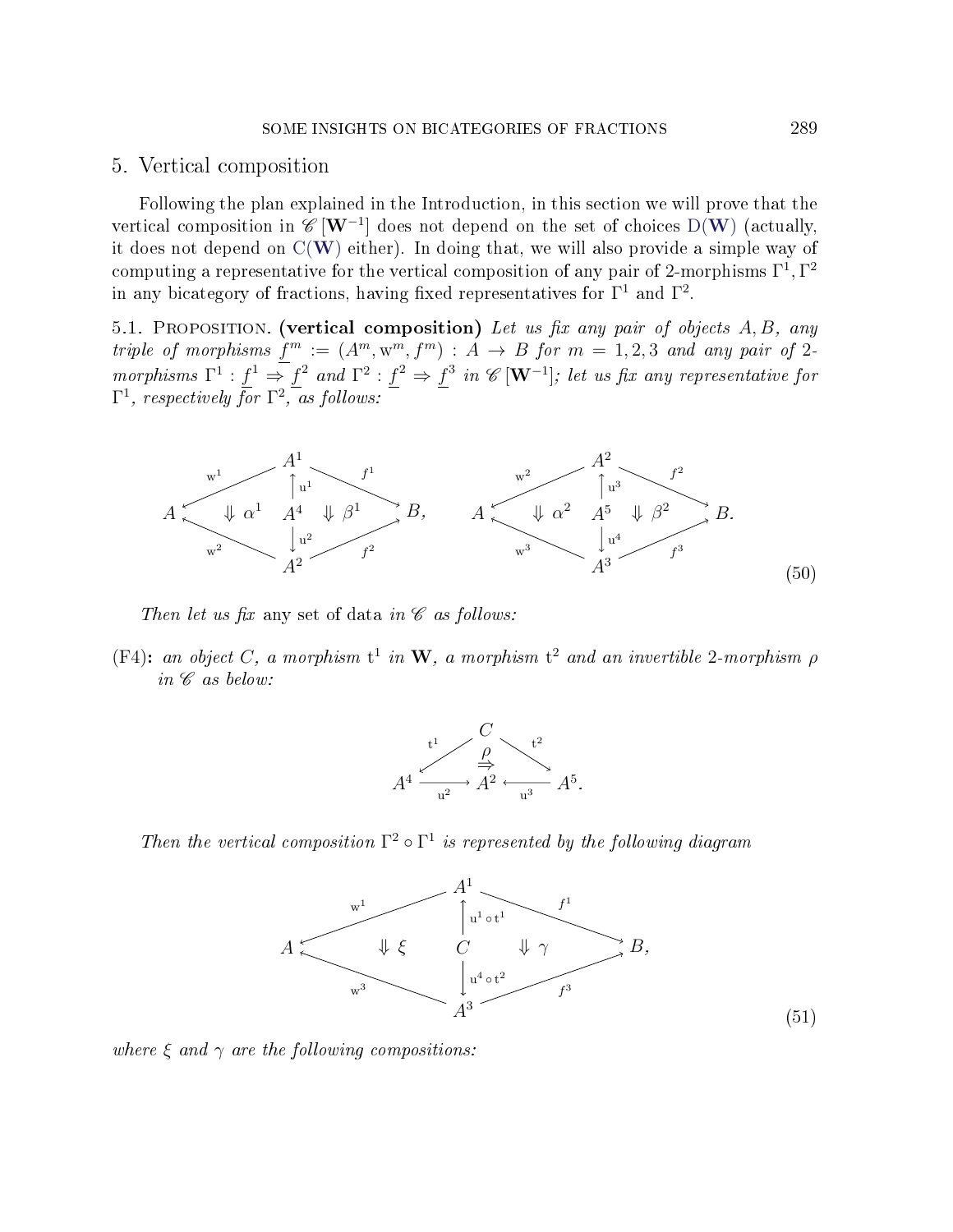<span id="page-33-0"></span>

Given any other pair of representatives [\(50\)](#page-32-1) for  $\Gamma^1$  and  $\Gamma^2$ , and any other set of data as in  $(F4)$ , the diagram  $(51)$  induced by the new data represents the same 2-morphism as  $(51).$  $(51).$ 

In particular, *the vertical composition in*  $\mathscr{C}\left[\mathbf{W}^{-1}\right]$  does not depend on the set of choices  $C(W)$  $C(W)$  $C(W)$  nor on the set of choices  $D(W)$ , hence it is the same in any bicategory of fractions constructed from the pair  $(\mathscr{C}, \mathbf{W})$ .

5.2. REMARK. Since  $\Gamma^2$  is a 2-morphism in  $\mathscr{C}[W^{-1}]$ , both  $w^2$  and  $w^2 \circ u^3$  belong to  $W$ . Therefore by Lemma [2.2](#page-9-0) a set of choices as in [\(F4\)](#page-32-2) always exists, but in general it is not unique.

The proof of Proposition [5.1](#page-32-0) mostly relies on the following:

5.3. Lemma. Let us assume the same notations as Proposition [5.1.](#page-32-0) Moreover, let us choose:

(F4)': an object D, a morphism  $p^1$  in W, a morphism  $p^2$  and an invertible 2-morphism  $\mu$  as follows:

<span id="page-33-1"></span>

Let  $\varphi$  and  $\delta$  be the following compositions: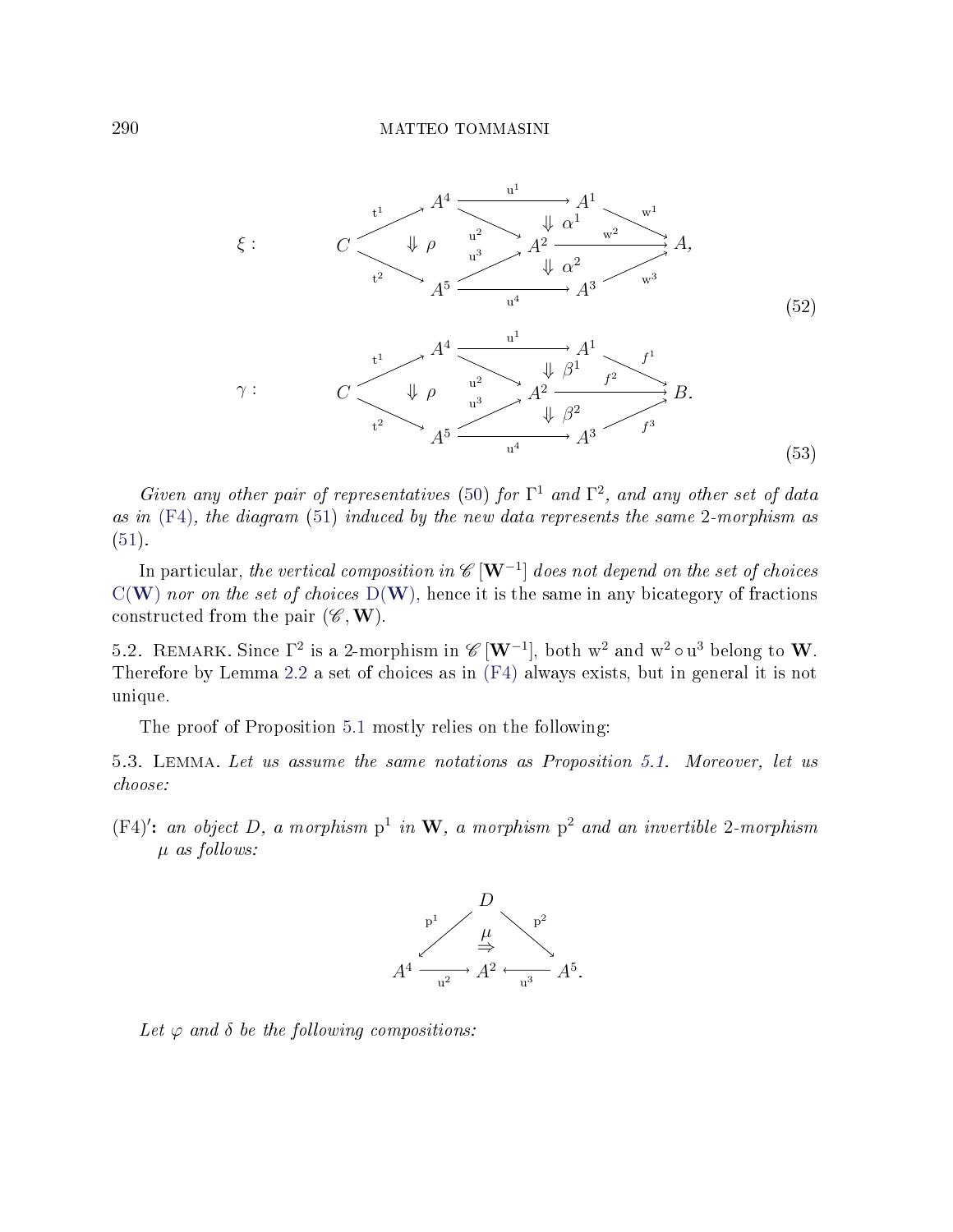

Then the following diagram

<span id="page-34-1"></span><span id="page-34-0"></span>

represents the same 2-cell of  $\mathscr{C}[\mathbf{W}^{-1}]$  as diagram [\(51\)](#page-32-3).

PROOF. **Step 1.** Let us apply Lemma [3.1](#page-11-0) on the following pair of diagrams:



Then there are a pair of objects  $E^1$  and  $E^2$ , a triple of morphisms  $q^1$ ,  $q^2$  and  $q^3$ , such that both  $\mathrm{t}^1\circ \mathrm{q}^1$  and  $\mathrm{q}^3$  belong to  $\mathbf W,$  and a pair of invertible 2-morphisms  $\varepsilon$  and  $\kappa$  in  $\operatorname{\mathscr{C}}$ as follows:

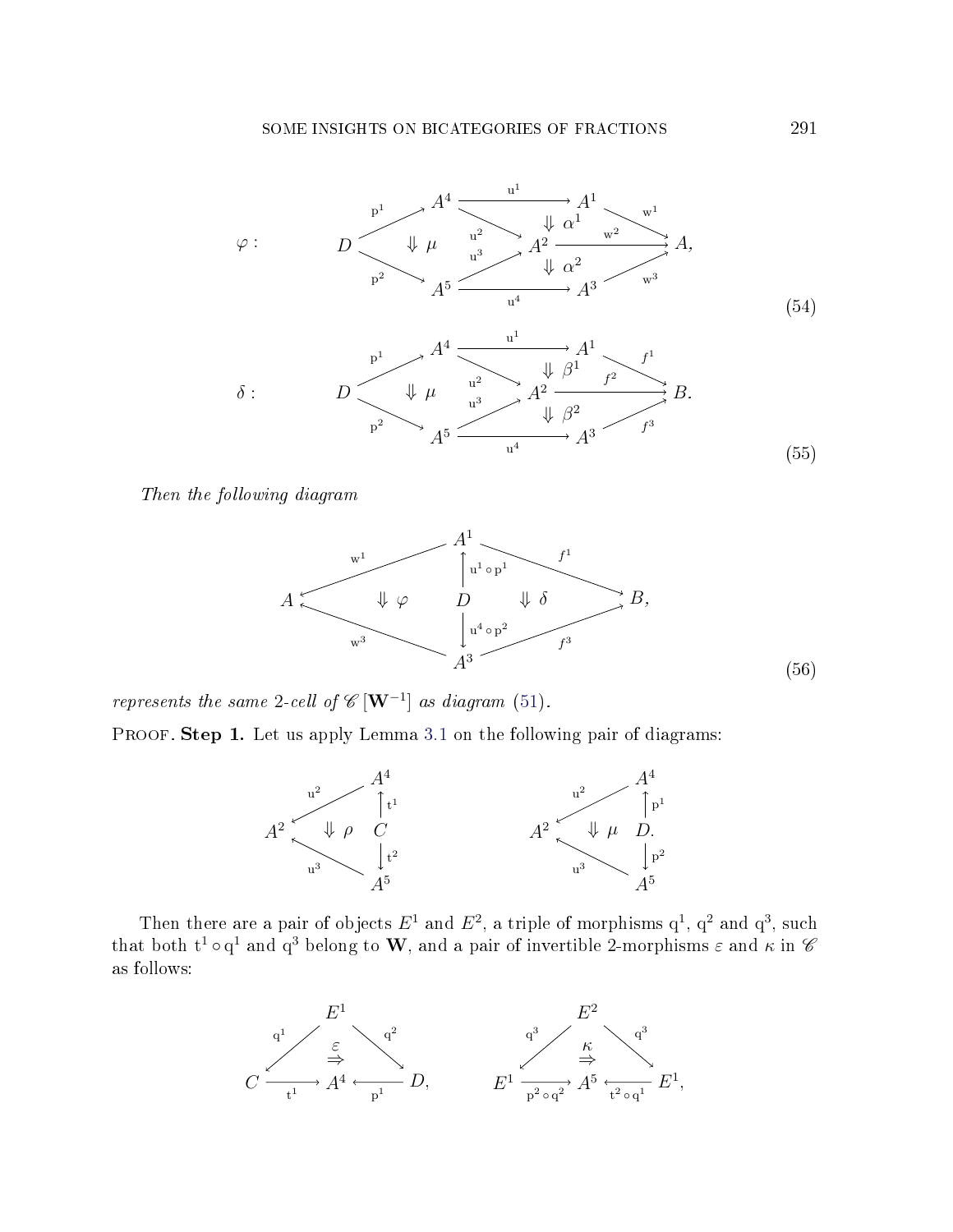<span id="page-35-0"></span>such that  $\rho \circ q^1 \circ q^3$  is equal to the composition of the following diagram:



<span id="page-35-1"></span>**Step 2.** Using the definition of  $\xi$  in [\(52\)](#page-33-0) together with [\(57\)](#page-35-0), we get that  $\xi \circ q^1 \circ q^3$  is equal to the following composition:



Using [\(58\)](#page-35-1) and the definition of  $\varphi$  in [\(54\)](#page-34-0), we conclude that  $\xi \circ q^1 \circ q^3$  is also equal to the following composition:



<span id="page-35-2"></span>**Step 3.** Using the definition of  $\gamma$  in [\(53\)](#page-33-1) together with [\(57\)](#page-35-0), we get that  $\gamma \circ q^1 \circ q^3$ is equal to the following composition:



Using [\(59\)](#page-35-2) and the definition of  $\delta$  in [\(55\)](#page-34-1), we conclude that  $\gamma \circ q^1 \circ q^3$  is also equal to the following composition: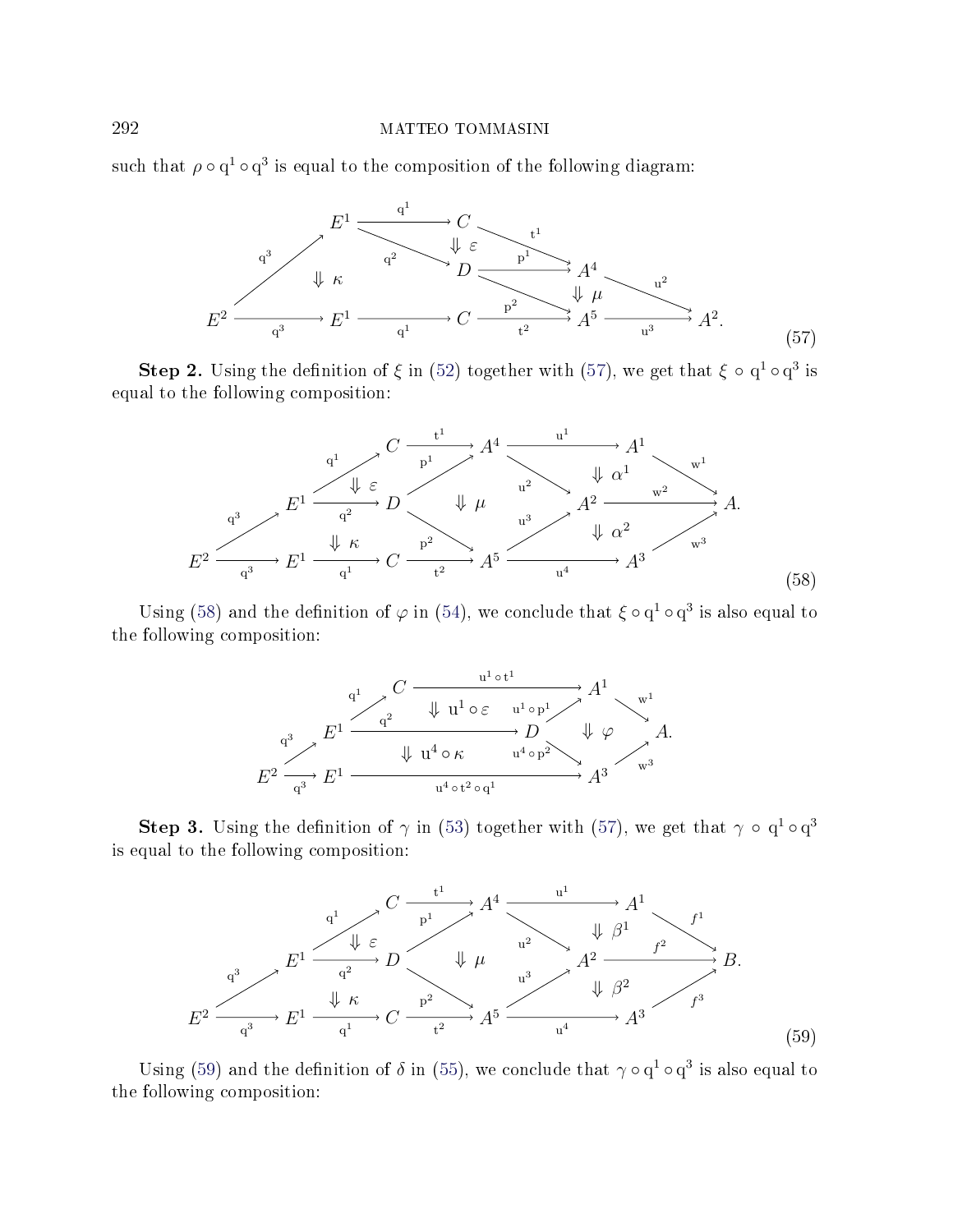

Step 4. Using Steps 2 and 3 together with Lemma [3.2](#page-15-0) on the (classes of the) diagrams [\(51\)](#page-32-0) and [\(56\)](#page-34-0), with the data (1) – (5) given by  $(E^1, E^2, q^1, q^2, q^3, u^1 \circ \varepsilon, u^4 \circ \kappa)$ , we conclude that the classes of the diagrams [\(51\)](#page-32-0) and [\(56\)](#page-34-0) have representatives that are equal. In other terms, [\(51\)](#page-32-0) and [\(56\)](#page-34-0) represent the same 2-cell of  $\mathscr{C}[\mathbf{W}^{-1}]$ , as we wanted to prove.  $\blacksquare$ 

PROOF OF PROPOSITION [5.1.](#page-32-1) Following [\[P1996,](#page-71-0) p. 258], the vertical composition  $\Gamma^2 \circ \Gamma^1$ can be computed by choosing any pair of representatives for  $\Gamma^1$  and  $\Gamma^2$  (as we did in [\(50\)](#page-32-2)). Having fixed such representatives, the construction of the vertical composition in  $[P1996]$ is a special case of the construction of Proposition [5.1.](#page-32-1) In particular, the construction in  $[P1996]$  a priori holds only for a specific set of data as in  $(F4)$ , induced by the fixed set of choices  $C(W)$  $C(W)$  $C(W)$  and  $D(W)$ . Lemma [5.3](#page-33-0) proves that any other set of data as in [\(F4\)](#page-32-3) induces the same 2-cell of  $\mathscr{C}\left[\mathbf{W}^{-1}\right]$ . Since the construction in [\[P1996\]](#page-71-0), does not depend on the representatives for  $\Gamma^1$  and  $\Gamma^2$ , the construction in Proposition [5.1](#page-32-1) also does not depend on the chosen representatives for  $\Gamma^1$  and  $\Gamma^2$ , so we conclude.

#### 6. Horizontal composition with 1-morphisms on the left

<span id="page-36-1"></span><span id="page-36-0"></span>6.1. PROPOSITION. (horizontal composition with 1-morphisms on the left) Let us fix any morphism  $f := (A', w, f) : A \to B$ , any pair of morphisms  $g^m := (B^m, v^m, g^m)$ :  $B \to C$  for  $m = 1, 2$ , and any 2-morphism  $\Delta : g^1 \Rightarrow g^2$  in  $\mathscr{C}[\mathbf{W}^{-1}]$ . Let us fix also any representative for  $\Delta$  as below:



Let us suppose that the fixed set of choices  $C(W)$  $C(W)$  $C(W)$  gives data as in the upper part of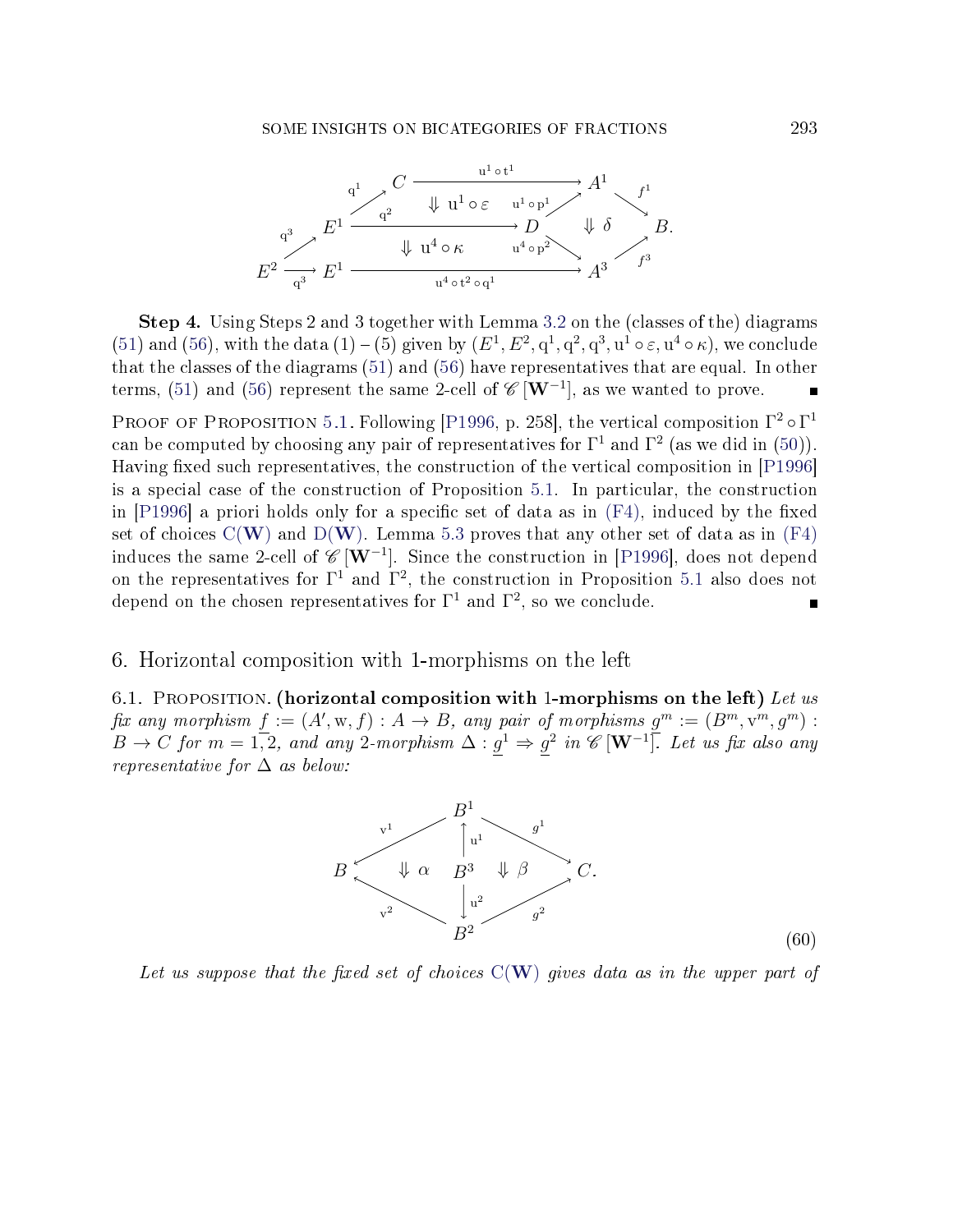the following diagrams, with  $w^1$  and  $w^2$  in W, and  $\rho^1$  and  $\rho^2$  invertible:



(so that by [\[P1996,](#page-71-0) § 2.2] we have  $g^m \circ f = (D^m, w \circ w^m, g^m \circ f^m)$  for  $m = 1, 2$ ). Then let us fix any set of data in  $\mathscr C$  as follows:

<span id="page-37-2"></span><span id="page-37-0"></span>(F5): we choose data as in the upper part of the following diagrams, with  $t^1$  and  $t^2$  in  $W$ , and  $\sigma^1$  and  $\sigma^2$  invertible:



<span id="page-37-3"></span>(F6): we choose any set of data as in the upper part of the following diagram, with  $t^3$  in  **and**  $\varphi$  **invertible:** 



<span id="page-37-4"></span><span id="page-37-1"></span>(F7): we choose any invertible 2-morphism  $\delta : h^1 \circ t^3 \Rightarrow h^2 \circ t^4$ , such that  $v^1 \circ u^1 \circ \delta$  is equal to the following composition:

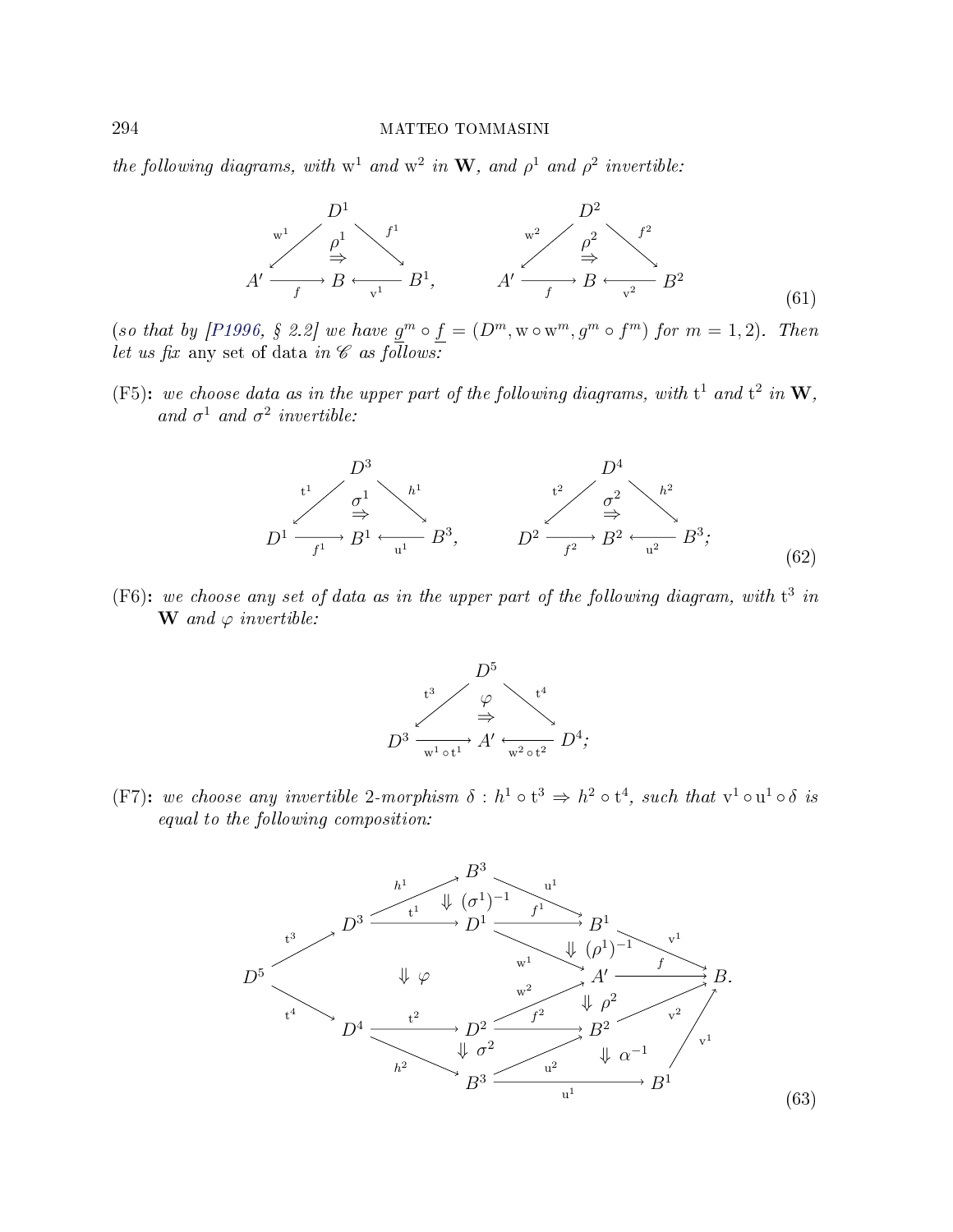<span id="page-38-0"></span>Then  $\Delta \circ f$  is represented by the following diagram



<span id="page-38-1"></span>where  $\xi$  is the following composition:



Given any other representative [\(60\)](#page-36-0) for  $\Delta$ , and any other set of data as in [\(F5\)](#page-37-0) – [\(F7\)](#page-37-1), the diagram [\(64\)](#page-38-0) induced by the new data represents the same 2-morphism as [\(64\)](#page-38-0).

Therefore, each composition of the form  $\Delta \circ f$  does not depend on the set of choices  $D(W)$  $D(W)$  $D(W)$ .

6.2. REMARK. Since [\(60\)](#page-36-0) represents a 2-morphism in a bicategory of fractions, both  $v<sup>1</sup>$ and  $v^1 \circ u^1$  belong to  $\bf{W}$ , so by Lemma [2.2](#page-9-0) there are data as on the left hand side of [\(62\)](#page-37-2). Since  $\alpha$  is an invertible 2-morphism of  $\mathscr{C}$ , by [\(BF5\)](#page-1-0) also  $v^2 \circ u^2$  belongs to W; since  $g^2$  is a morphism in  $\mathscr{C}\left[\mathbf{W}^{-1}\right],$   $\mathrm{v}^2$  belongs to  $\mathbf{W}.$  So using again Lemma [2.2](#page-9-0) there are data as on the right hand side of  $(62)$ , hence we can always find data satisfying condition  $(F5)$ . By axiom [\(BF2\)](#page-0-0) the composition  $w^2 \circ t^2$  belongs to W, hence a set of data as in [\(F6\)](#page-37-3) exists by [\(BF3\)](#page-1-1). Since  $v^1 \circ u^1$  belongs to  $W$ , a set of data as in [\(F7\)](#page-37-1) exists by [\(BF4\)](#page-1-2), up to replacing  $\varphi$  in [\(F6\)](#page-37-3) with the composition of  $\varphi$  with a suitable morphism in W with target in  $D^5$  (this is analogous to the procedure explicitly described in Remark [4.3\)](#page-28-0). So a set of data as in  $(F5) - (F7)$  $(F5) - (F7)$  $(F5) - (F7)$  exists, but in general it is not unique.

The proof of Proposition [6.1](#page-36-1) relies on the following:

<span id="page-38-2"></span>6.3. LEMMA. Let us assume the same notations as Proposition [6.1.](#page-36-1) Moreover, let us fix any set of data in  $\mathscr C$  as follows:

(F5)': we choose data as in the upper part of the following diagrams, with  $z^1$  and  $z^2$  in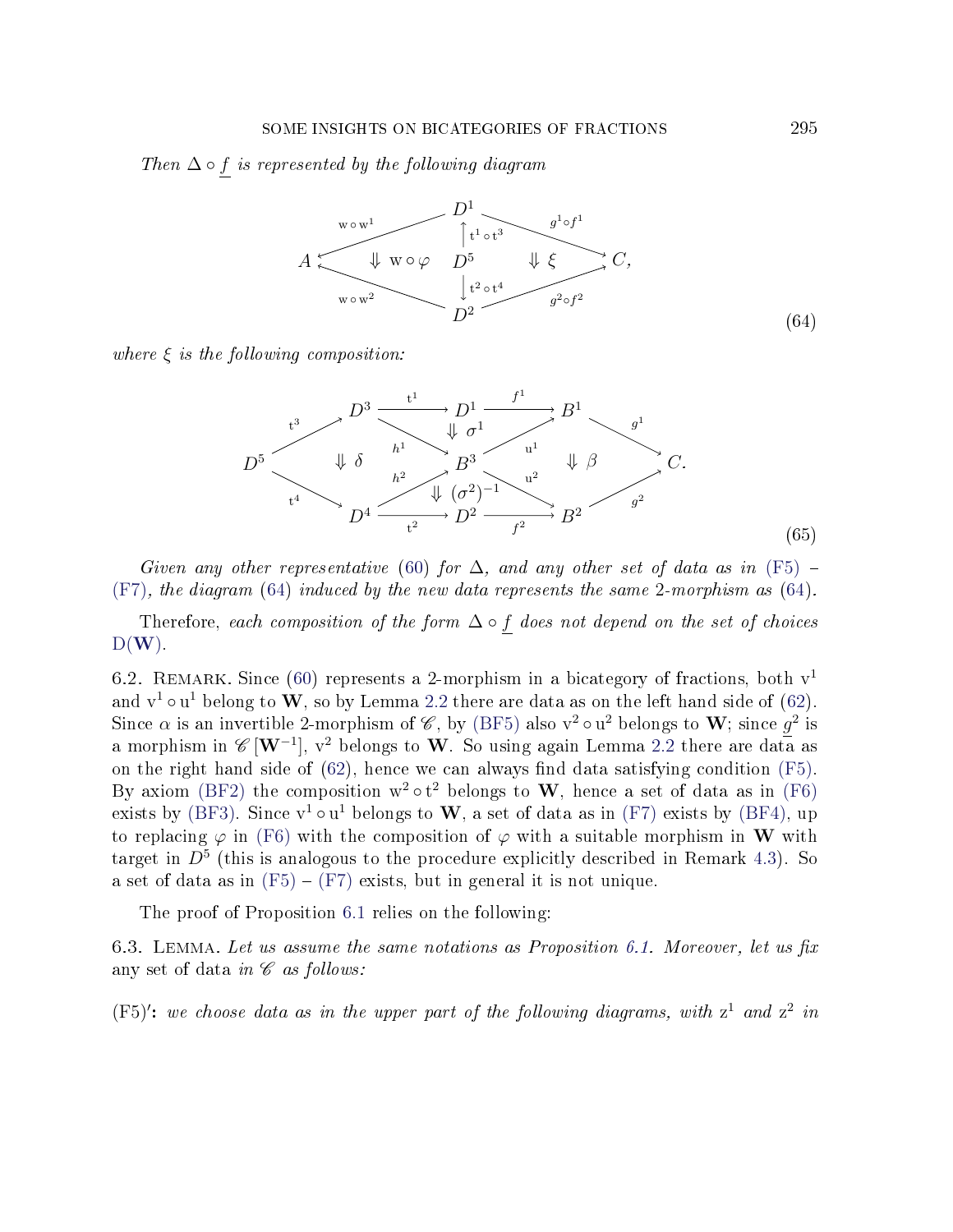**W**, and  $\gamma^1$  and  $\gamma^2$  invertible:



(F6)': we choose any set of data as in the upper part of the following diagram, with  $z^3$  in  **and**  $\nu$  **invertible:** 



<span id="page-39-1"></span>(F7)': we choose any invertible 2-morphism  $\eta: l^1 \circ z^3 \Rightarrow l^2 \circ z^4$ , such that  $v^1 \circ u^1 \circ \eta$  is equal to the following composition:



<span id="page-39-0"></span>Let  $\omega$  be the following composition:

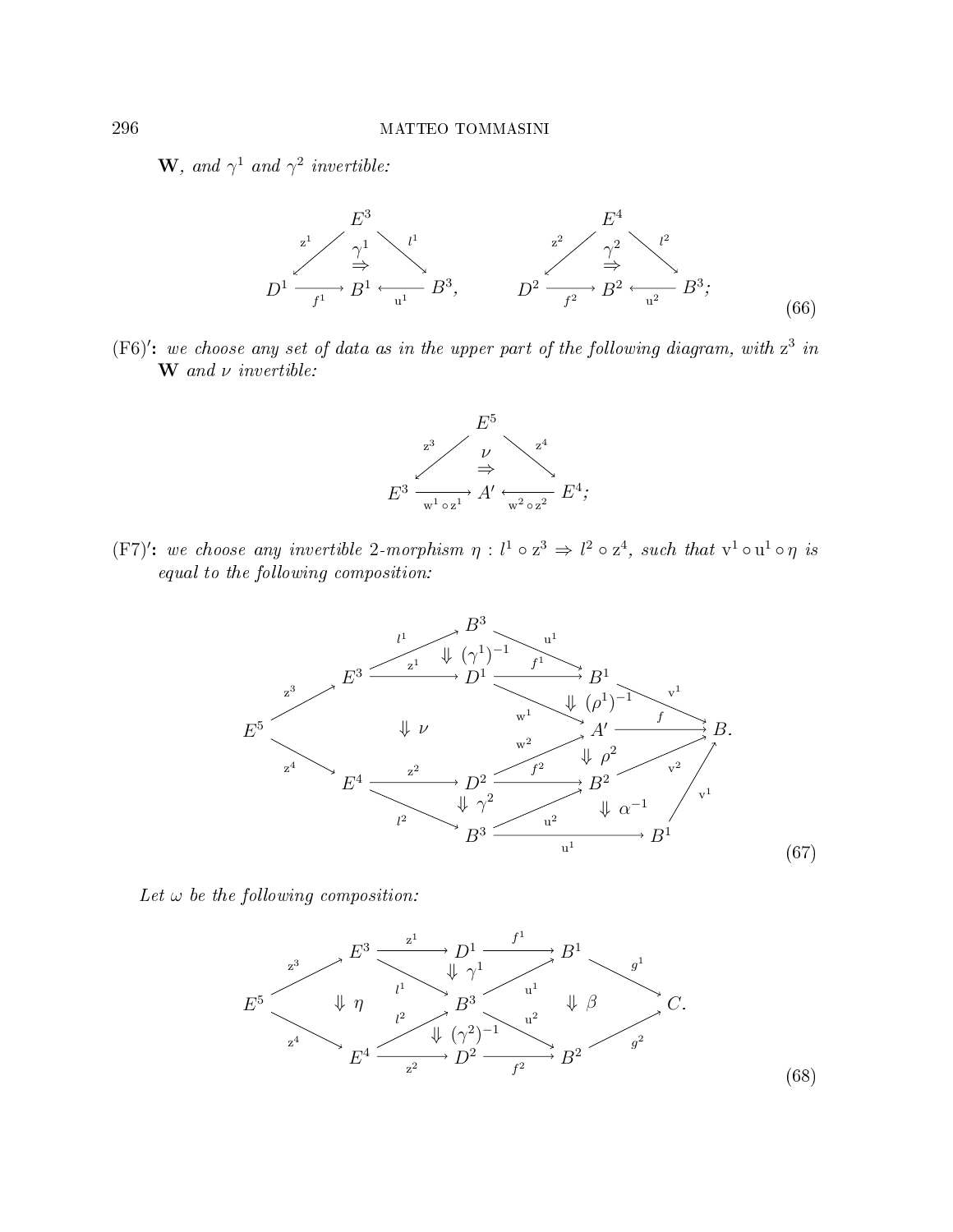<span id="page-40-1"></span>Then the following diagram



represents the same 2-cell of  $\mathscr{C}[\mathbf{W}^{-1}]$  as [\(64\)](#page-38-0).

PROOF. Step 1. Let us apply Lemma [3.1](#page-11-0) on the following pair of diagrams:



Then there are a pair of objects  $F^1$  and  $F^2$ , a triple of morphisms  $p^1$ ,  $p^2$  and  $p^3$ , such that both  $t^1 \circ t^3 \circ p^1$  and  $p^3$  belong to W, and a pair of invertible 2-morphisms  $\varepsilon$  and  $\kappa$ in  $\mathscr C$  as follows:



<span id="page-40-0"></span>such that  $\varphi \circ p^1 \circ p^3$  is equal to the following composition:

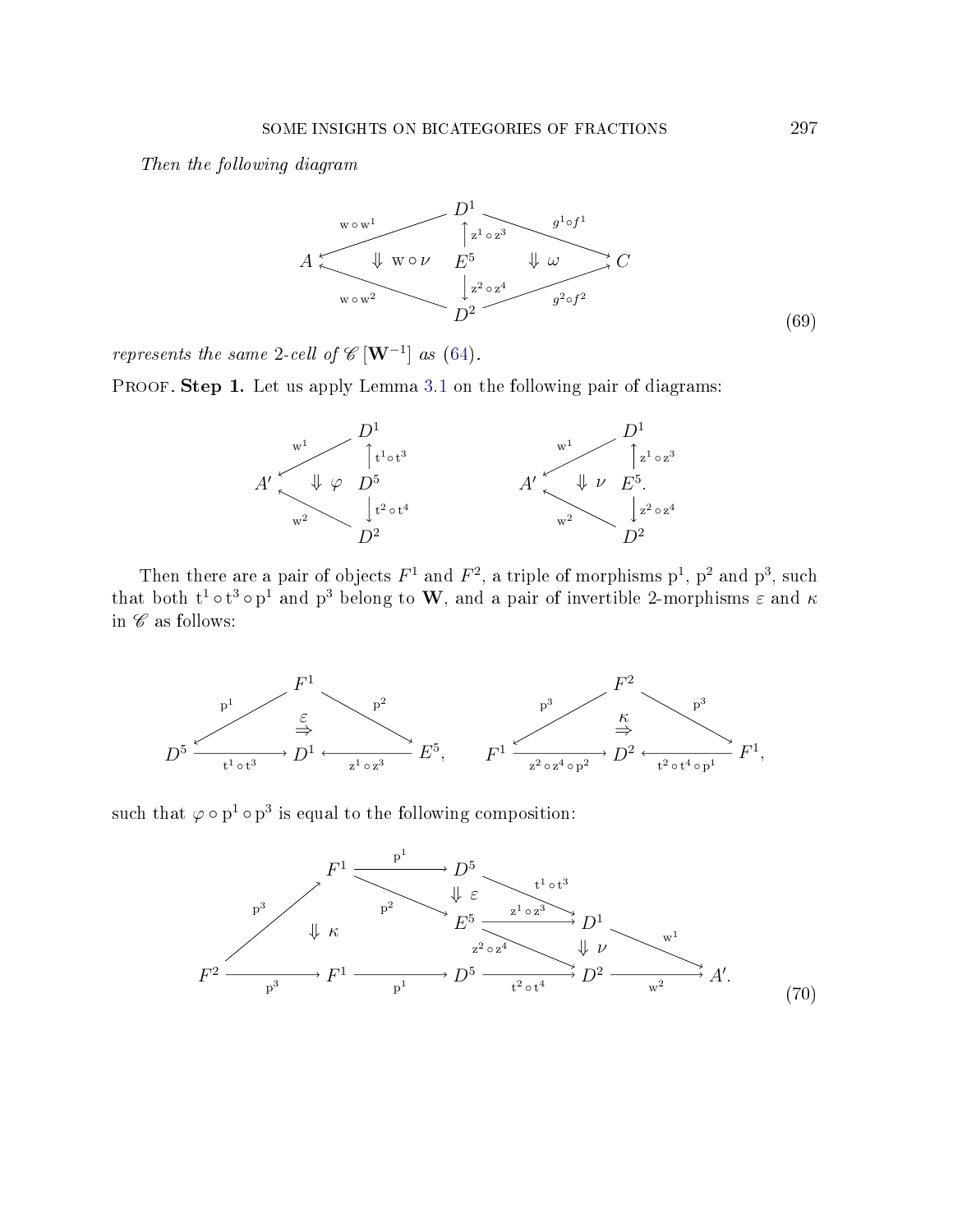<span id="page-41-0"></span>**Step 2.** Using [\(70\)](#page-40-0) we get that  $(w \circ \varphi) \circ p^1 \circ p^3$  is equal to the following composition:



<span id="page-41-1"></span>Therefore, using Lemma [3.2](#page-15-0) and [\(71\)](#page-41-0), diagram [\(64\)](#page-38-0) is equivalent to



<span id="page-41-2"></span>and diagram [\(69\)](#page-40-1) is equivalent to



<span id="page-41-3"></span>where  $\zeta$  is the following composition:

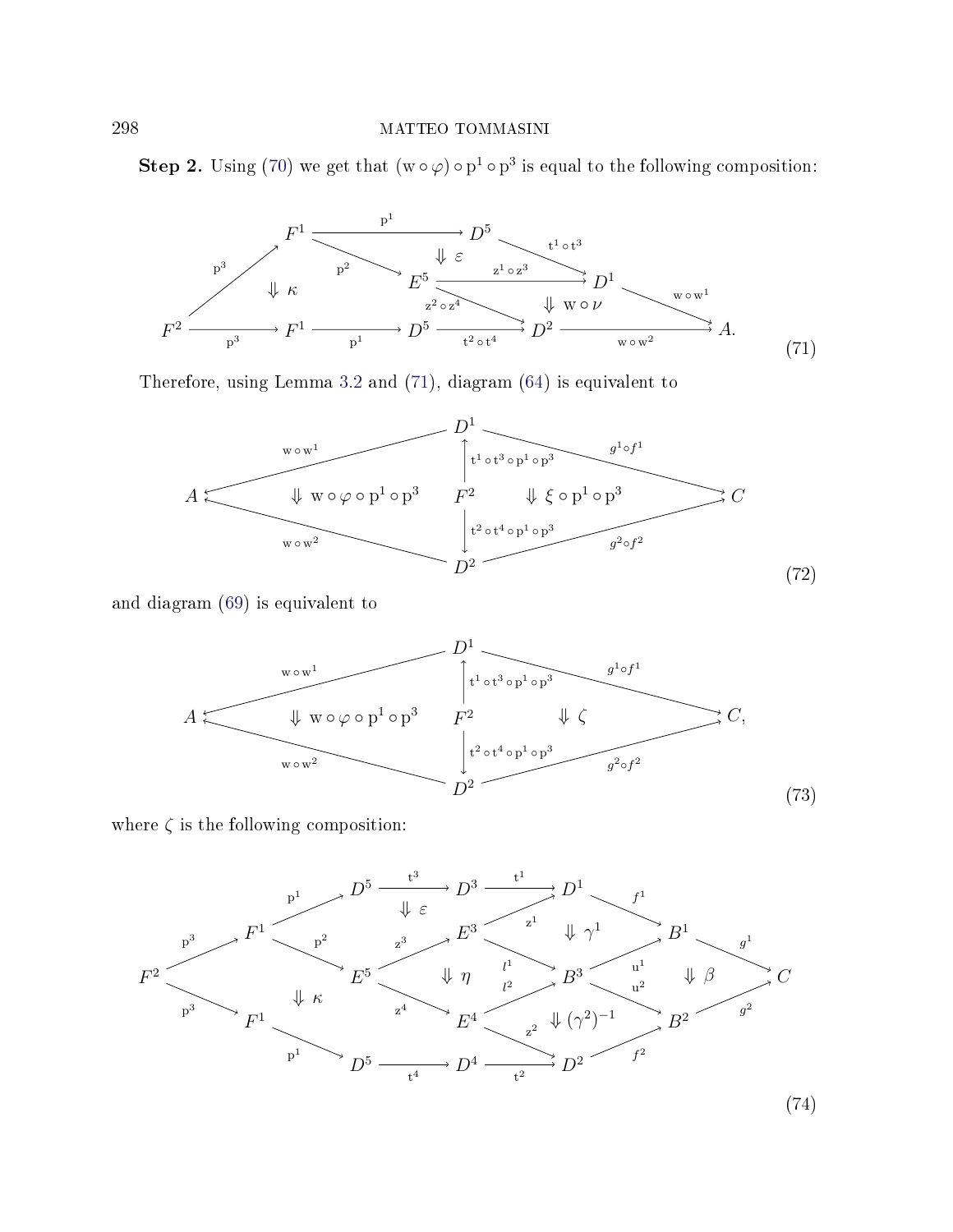(i.e., the vertical composition of the 2-morphism  $\omega$ , defined in [\(68\)](#page-39-0), with  $\varepsilon$  and  $\kappa$ ).

Step 3. The claim is now equivalent to proving that [\(72\)](#page-41-1) and [\(73\)](#page-41-2) represent the same 2-cell of  $\mathscr{C}\,[\mathbf{W}^{-1}]$ . For this, it will be sufficient to prove that  $\xi\, \circ\, {\rm p}^1\, \circ\, {\rm p}^3$  and  $\zeta$  are equal if pre-composed with a suitable morphism of  $W$ ; then we will conclude by applying Lemma  $3.4$ (ii).

<span id="page-42-1"></span>**Step 4.** By construction  $\varphi \circ p^1 \circ p^3$  coincides with [\(70\)](#page-40-0). Therefore the composition

$$
F^{2} \xrightarrow{p^{3}} F^{1} \xrightarrow{p^{1}} D^{5} \xrightarrow{t^{3}} D^{3} \xrightarrow{t^{1}} D^{1} \xrightarrow{w^{1}}
$$
\n
$$
E^{5} \xrightarrow{z^{3}} E^{3} \xrightarrow{t^{1}} \psi
$$
\n
$$
E^{4} \xrightarrow{L^{4} \downarrow} D^{2} \xrightarrow{w^{2}} D^{3}
$$
\n
$$
F^{4} \xrightarrow{z^{2}} D^{2} \xrightarrow{w^{2}}
$$
\n(75)

<span id="page-42-2"></span>is equal to the following one:

$$
F^2
$$
\n
$$
F^1 \xrightarrow{\mathbf{p}^1} D^5 \xrightarrow{\mathbf{t}^3} D^3 \xrightarrow{\mathbf{t}^1} D^1 \xrightarrow{\mathbf{w}^1} \mathbf{w}^1
$$
\n
$$
F^2
$$
\n
$$
\downarrow \kappa^{-1} \qquad \qquad \downarrow^4 \qquad \qquad D^4 \qquad \qquad \downarrow \varphi \qquad \qquad \downarrow \varphi
$$
\n
$$
\downarrow^2 \qquad \qquad \downarrow \varphi \qquad \qquad \downarrow \varphi
$$
\n
$$
F^1 \xrightarrow{\mathbf{p}^2} E^5 \xrightarrow{\mathbf{z}^4} E^4 \xrightarrow{\mathbf{z}^2} D^2 \qquad \qquad \mathbf{w}^2
$$
\n
$$
(76)
$$

<span id="page-42-0"></span>**Step 5.** Now let us denote by  $\varsigma$  the following composition:



<span id="page-42-3"></span>Since  $\Delta$  is a 2-morphism in  $\mathscr{C}[\mathbf{W}^{-1}]$  with representative [\(60\)](#page-36-0),  $v^1 \circ u^1$  belongs to W. Using [\(BF5\)](#page-1-0) on  $\alpha$ , we get that  $v^2 \circ u^2$  also belongs to W. Moreover,  $v^2$  also belongs to W because the triple  $g^2 = (B^2, v^2, g^2)$  is a morphism in  $\mathscr{C}[\mathbf{W}^{-1}]$ . Therefore we can apply Lemma [2.3](#page-9-1) to  $\varsigma$ , so there are an object  $F^3$ , a morphism  $\mathrm{p}^4 : F^3 \to F^2$  in  $\mathbf W$  and a 2-morphism

$$
\tilde{\varsigma}: h^2 \circ t^4 \circ p^1 \circ p^3 \circ p^4 \Longrightarrow l^2 \circ z^4 \circ p^2 \circ p^3 \circ p^4 \tag{78}
$$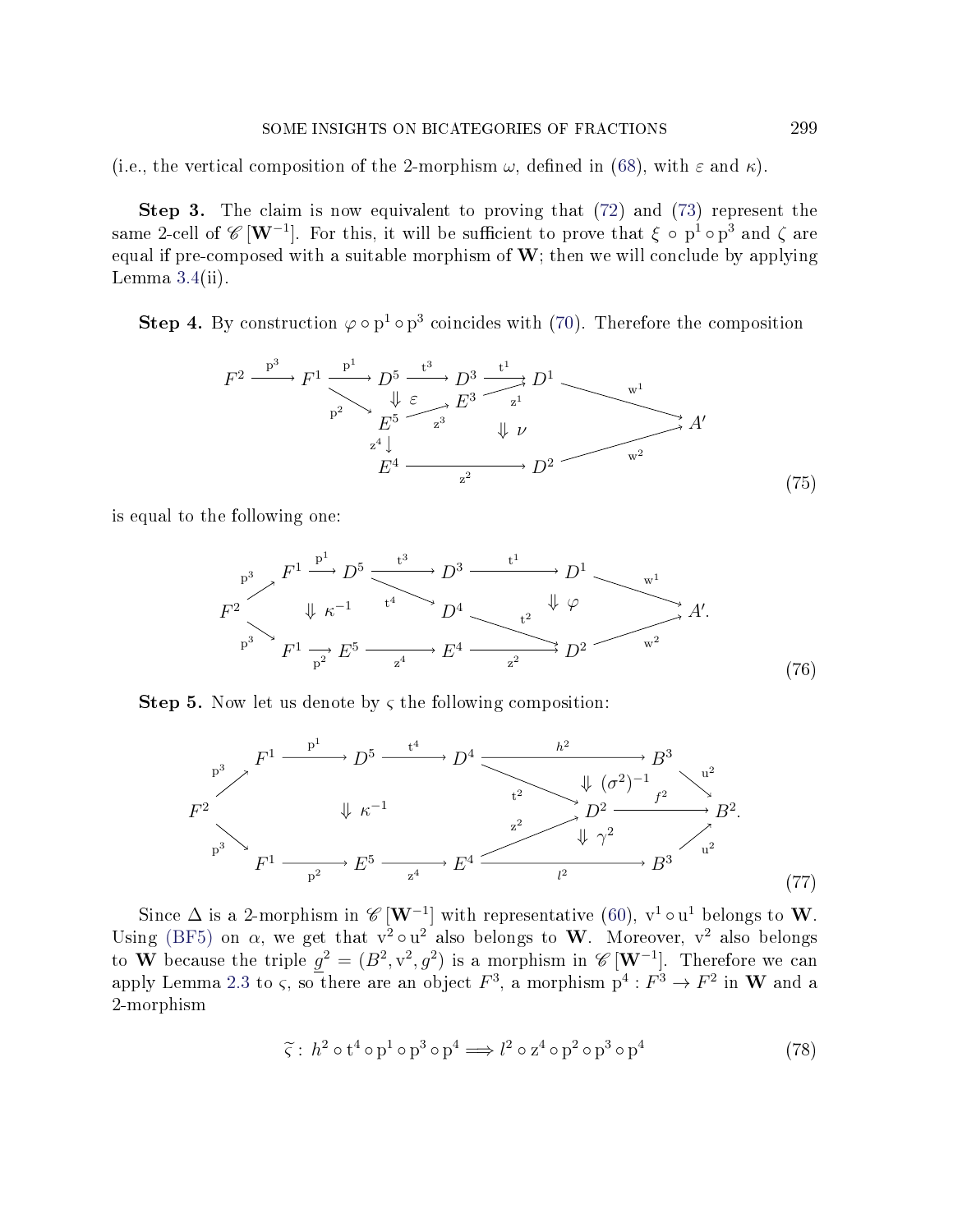in  $\mathscr{C}$ , such that  $\varsigma \circ p^4 = u^2 \circ \widetilde{\varsigma}$ .  $\varsigma$  is invertible since each 2-morphism in [\(77\)](#page-42-0) is invertible<br>in  $\mathscr{C}$ : then using again I emma 2.3, we get that also  $\widetilde{\varsigma}$  is invertible. Using the definition in  $\mathscr{C}$ ; then using again Lemma [2.3,](#page-9-1) we get that also  $\tilde{\zeta}$  is invertible. Using the definition of  $\varsigma$  in [\(77\)](#page-42-0) and the fact that  $\varsigma \circ p^4 = u^2 \circ \widetilde{\varsigma}$ , we get that the composition

<span id="page-43-1"></span>

<span id="page-43-2"></span>is equal to the following one:



<span id="page-43-0"></span>**Step 6.** Let  $\mu$  be the following composition:

$$
F^3 \xrightarrow{p^4} F^2 \xrightarrow{p^3} F^1 \xrightarrow{\downarrow} E^5 \xrightarrow{z^3} E^3 \xrightarrow{l^1} L^1 \xrightarrow{l^1} B^1.
$$
\n
$$
E^5 \xrightarrow{z^3} E^4 \xrightarrow{l^1} E^4 \xrightarrow{l^2} B^3 \xrightarrow{u^1} E^1.
$$
\n(81)

Let us consider the 2-morphism  $v^1 \circ \mu$ : we use [\(67\)](#page-39-1) and we simplify  $\gamma^1$  (coming from [\(81\)](#page-43-0)) with its inverse (coming from [\(67\)](#page-39-1)), so we get that  $v^1 \circ \mu$  is equal to the following composition: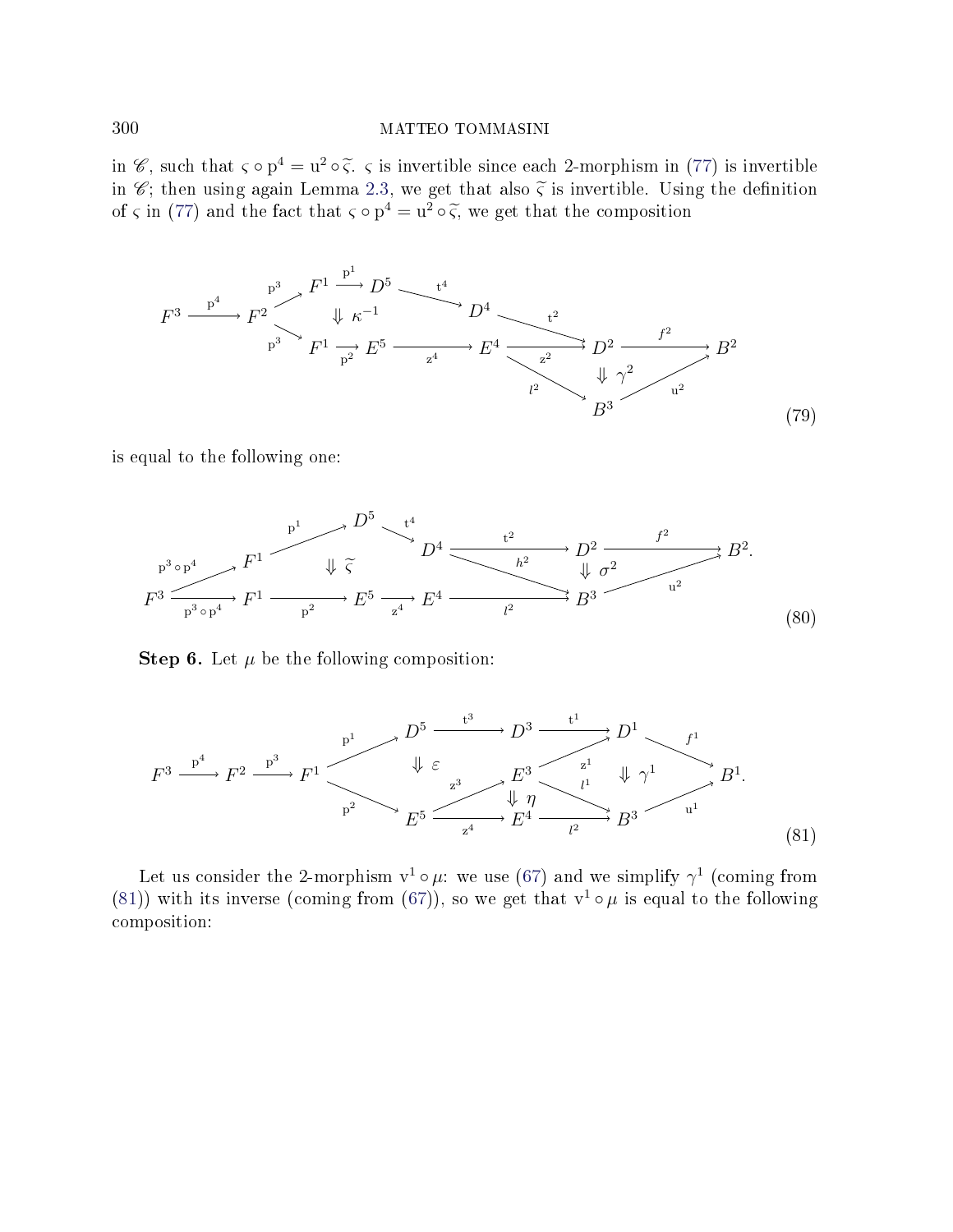

In the previous diagram we can replace [\(75\)](#page-42-1) with [\(76\)](#page-42-2), so we get that  $v^1 \circ \mu$  coincides also with the following composition:



In the previous diagram we can replace [\(79\)](#page-43-1) with [\(80\)](#page-43-2). So we conclude that  $v^1 \circ \mu$ coincides also with the following composition:

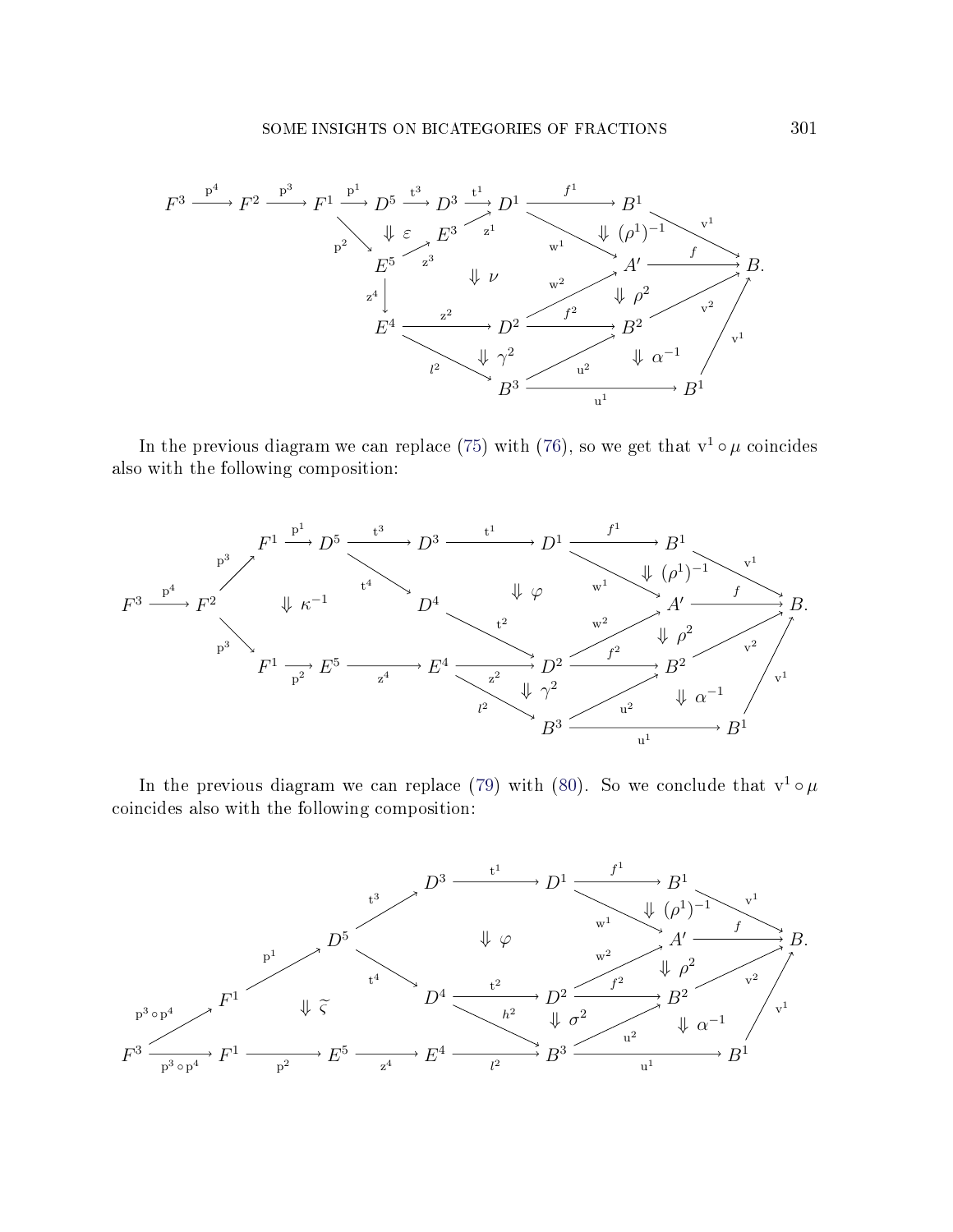<span id="page-45-0"></span>If we compare this diagram with [\(63\)](#page-37-4), we conclude that  $v^1 \circ \mu$  is also equal to the following composition:

$$
F^3 \longrightarrow F^1 \longrightarrow D^5 \longrightarrow t^3
$$
\n
$$
F^3 \longrightarrow \bigoplus_{p^3 \circ p^4} \bigoplus_{\mathcal{F}^1} \bigoplus_{p^2} \bigoplus_{\mathcal{F}^5} t^4 \longrightarrow D^4 \longrightarrow t^3
$$
\n
$$
D^4 \longrightarrow t^1 \longrightarrow t^1
$$
\n
$$
B^3 \longrightarrow t^1
$$
\n
$$
B^3 \longrightarrow t^1
$$
\n
$$
B^1 \longrightarrow t^1
$$
\n
$$
B^1 \longrightarrow t^1
$$
\n
$$
B^1 \longrightarrow t^1
$$
\n
$$
B^1 \longrightarrow t^1
$$
\n
$$
B^1 \longrightarrow t^1
$$
\n
$$
(82)
$$

Since the triple  $g^1 = (B^1, v^1, g^1)$  is a morphism in  $\mathscr{C}[\mathbf{W}^{-1}]$ ,  $v^1$  belongs to W. Since  $v^1 \circ \mu$  coincides with [\(82\)](#page-45-0), by Lemma [2.1](#page-8-0) there are an object  $F^4$  and a morphism  $p^5$  :  $F^4 \to F^3$  in W, such that  $\mu \circ p^5$  is equal to the following composition:

<span id="page-45-1"></span>
$$
F^{4} \xrightarrow{p^{5} \circ p^{4}} F^{3} \qquad \downarrow \widetilde{\zeta} \qquad \downarrow \widetilde{\delta} \qquad \downarrow \widetilde{\delta} \qquad \downarrow \widetilde{\delta} \qquad \downarrow \widetilde{\delta}^{1} \qquad \downarrow \widetilde{\delta}^{1} \qquad \downarrow \widetilde{\delta}^{1} \qquad \downarrow \widetilde{\delta}^{1} \qquad \downarrow \widetilde{\delta}^{1} \qquad \downarrow \widetilde{\delta}^{1} \qquad \downarrow \widetilde{\delta}^{1} \qquad \downarrow \widetilde{\delta}^{1} \qquad \downarrow \widetilde{\delta}^{1} \qquad \downarrow \widetilde{\delta}^{1} \qquad \downarrow \widetilde{\delta}^{1} \qquad \downarrow \widetilde{\delta}^{1} \qquad \downarrow \widetilde{\delta}^{1} \qquad \downarrow \widetilde{\delta}^{1} \qquad \downarrow \widetilde{\delta}^{1} \qquad \downarrow \widetilde{\delta}^{1} \qquad \downarrow \widetilde{\delta}^{1} \qquad \downarrow \widetilde{\delta}^{1} \qquad \downarrow \widetilde{\delta}^{1} \qquad \downarrow \widetilde{\delta}^{1} \qquad \downarrow \widetilde{\delta}^{1} \qquad \downarrow \widetilde{\delta}^{1} \qquad \downarrow \widetilde{\delta}^{1} \qquad \downarrow \widetilde{\delta}^{1} \qquad \downarrow \widetilde{\delta}^{1} \qquad \downarrow \widetilde{\delta}^{1} \qquad \downarrow \widetilde{\delta}^{1} \qquad \downarrow \widetilde{\delta}^{1} \qquad \downarrow \widetilde{\delta}^{1} \qquad \downarrow \widetilde{\delta}^{1} \qquad \downarrow \widetilde{\delta}^{1} \qquad \downarrow \widetilde{\delta}^{1} \qquad \downarrow \widetilde{\delta}^{1} \qquad \downarrow \widetilde{\delta}^{1} \qquad \downarrow \widetilde{\delta}^{1} \qquad \downarrow \widetilde{\delta}^{1} \qquad \downarrow \widetilde{\delta}^{1} \qquad \downarrow \widetilde{\delta}^{1} \qquad \downarrow \widetilde{\delta}^{1} \qquad \downarrow \widetilde{\delta}^{1} \qquad \downarrow \widetilde{\delta}^{1} \qquad \downarrow \widetilde{\delta}^{1} \qquad \downarrow \widetilde{\delta
$$

Using the definition of  $\mu$  in [\(81\)](#page-43-0), we conclude that [\(83\)](#page-45-1) is equal to the following composition:

<span id="page-45-2"></span>

Step 7. Let us consider the 2-morphism  $\zeta \circ p^4 \circ p^5$ , where  $\zeta$  is defined in [\(74\)](#page-41-3). If we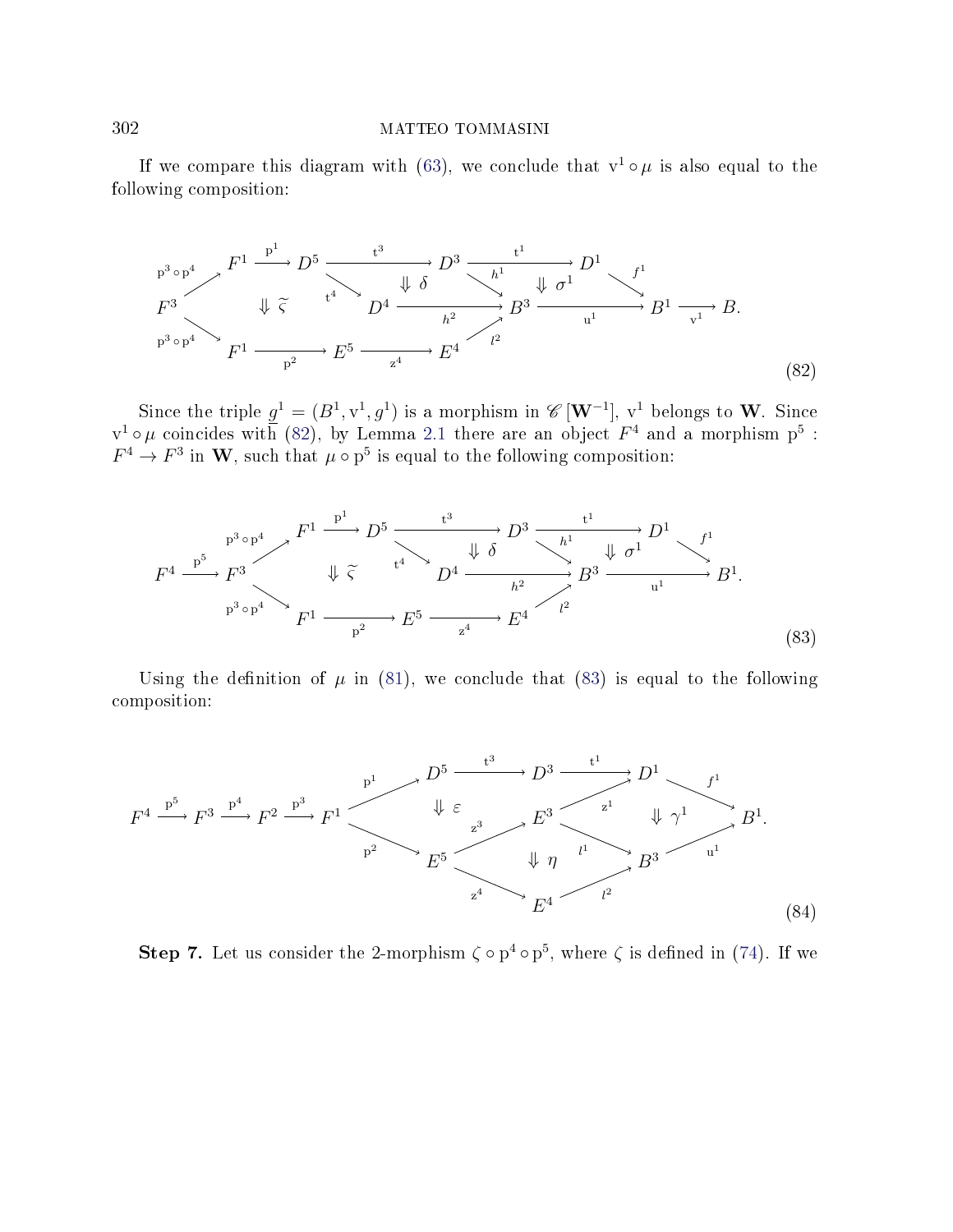<span id="page-46-0"></span>replace [\(84\)](#page-45-2) with [\(83\)](#page-45-1), we conclude that  $\zeta \circ p^4 \circ p^5$  is equal to the following composition:



In the diagram above we replace  $u^2 \circ \tilde{\zeta}$  with  $\zeta \circ p^4$  (see [\(78\)](#page-42-3)), then we replace  $\zeta$  with replace  $\zeta$  with replace  $\zeta$  with replace  $\zeta$  with replace  $\zeta$ diagram [\(77\)](#page-42-0). Lastly, we simplify  $\gamma^2$  and  $\kappa^{-1}$  (coming from (77)) with their inverses (coming from [\(85\)](#page-46-0)). So we conclude that  $\zeta \circ p^4 \circ p^5$  coincides also with the following composition:



If we compare this with the definition of  $\xi$  in [\(65\)](#page-38-1), we conclude that:

$$
\zeta \circ (p^4 \circ p^5) = (\xi \circ p^1 \circ p^3) \circ (p^4 \circ p^5).
$$

**Step 8.** Since both  $p^4$  and  $p^5$  belong to W, so does their composition by [\(BF2\)](#page-0-0). So the previous identity together with Lemma [3.4\(](#page-17-0)ii) proves that  $(72)$  and  $(73)$  are equivalent diagrams, so we have proved the claim (see Step 3).  $\blacksquare$ 

PROOF OF PROPOSITION [6.1.](#page-36-1) Following [\[P1996,](#page-71-0) pp. 259–261], in order to compute  $\Delta \circ f$ one can choose freely any representative for  $\Delta$  as in [\(60\)](#page-36-0) (and the result does not depend on this choice). Then after a very long construction, one gets a set of data satisfying conditions  $(F5) - (F7)$  $(F5) - (F7)$  $(F5) - (F7)$  and some additional properties, that we don't need to recall here. Such data are uniquely determined by the choices of type  $C(W)$  $C(W)$  $C(W)$  and  $D(W)$ . Then the construction of  $\Delta \circ f$  in [\[P1996\]](#page-71-0) is simply a special case of the construction described in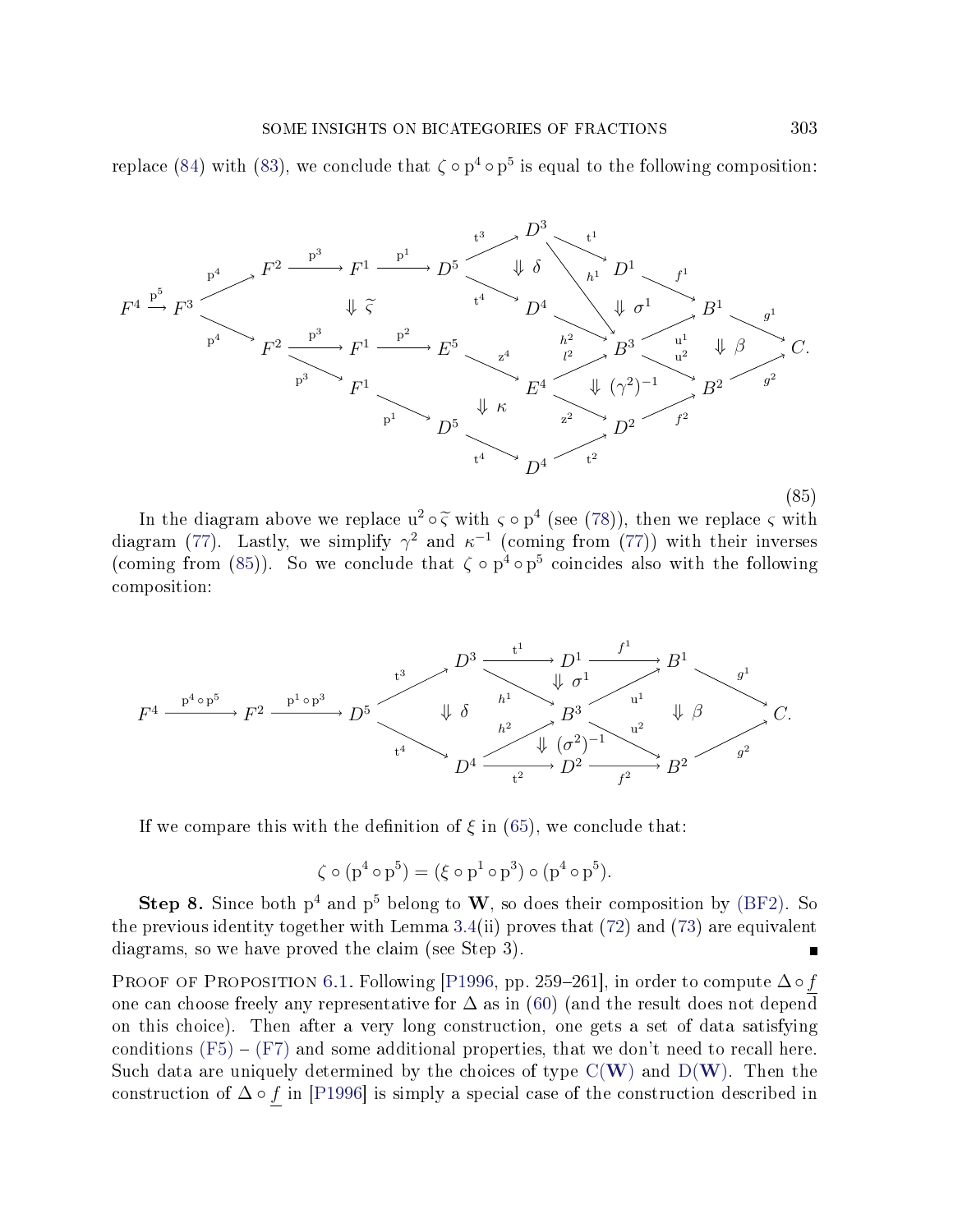Proposition [6.1,](#page-36-1) with a special set of data  $(F5) - (F7)$  $(F5) - (F7)$  $(F5) - (F7)$ , Using Lemma [6.3,](#page-38-2) any set of data  $(F5) - (F7)$  $(F5) - (F7)$  $(F5) - (F7)$  gives the same 2-cell of  $\mathscr{C}[\mathbf{W}^{-1}]$ , so we conclude.

### 7. Horizontal composition with 1-morphisms on the right

<span id="page-47-3"></span>7.1. PROPOSITION. (horizontal composition with 1-morphisms on the right) Let us fix any morphism  $g = (B', u, g) : B \to C$ , any pair of morphisms  $f^m := (A^m, w^m, f^m)$ :  $A \rightarrow B$  for  $m = 1,2$  and any 2-morphism  $\Gamma : f^1 \Rightarrow f^2$  in  $\mathscr{C}[\mathbf{W}^{-1}]$ . Let us fix any representative for  $\Gamma$  as in [\(4\)](#page-3-0) and let us suppose that the set of choices  $C(W)$  $C(W)$  $C(W)$  gives data as in the upper part of the following diagrams, with  $u^1$  and  $u^2$  in W, and  $\rho^1$  and  $\rho^2$ invertible

$$
A^{1} \xrightarrow{\mu^{1}} B \xrightarrow{\mu^{1}} B'
$$
\n
$$
A^{2} \xrightarrow{p^{2}} B \xrightarrow{\mu^{2}} B'
$$
\n
$$
B'
$$
\n
$$
A^{2} \xrightarrow{f^{2}} B \xrightarrow{\mu^{2}} B'
$$
\n
$$
(86)
$$

п

(so that by [\[P1996,](#page-71-0) § 2.2] we have  $g \circ f^{m} = (D^{m}, w^{m} \circ u^{m}, g \circ h^{m})$  for  $m = 1, 2$ ). Then let us fix any set of data in  $\mathscr C$  as follows:

<span id="page-47-0"></span>(F8): we choose data as in the upper part of the following diagrams, with  $u^3$  and  $u^5$  in **W**, and  $\eta^1$  and  $\eta^2$  invertible:



<span id="page-47-2"></span><span id="page-47-1"></span>(F9): we choose data as in the upper part of the following diagram, with  $u^7$  in W and  $\eta^3$ invertible:

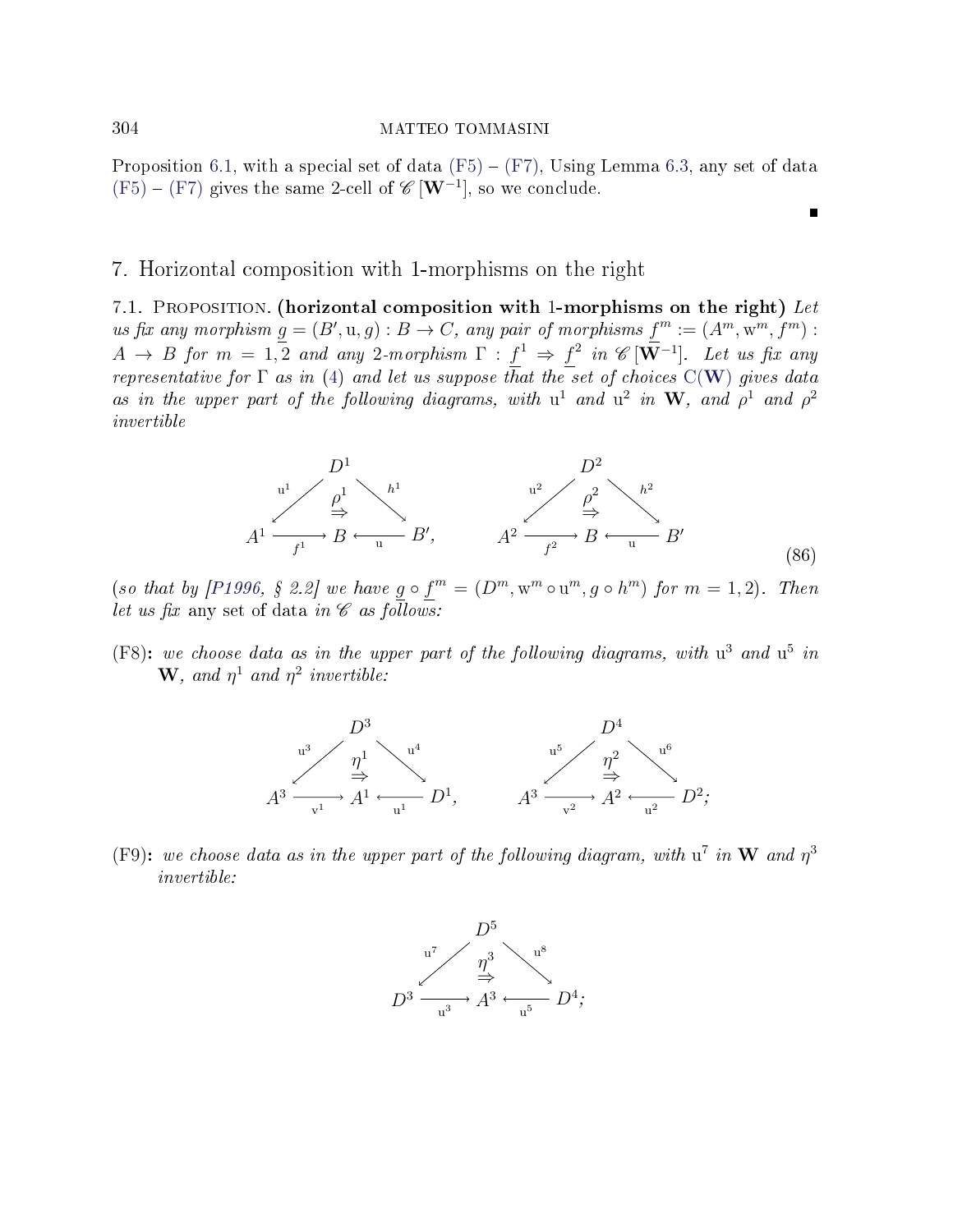<span id="page-48-1"></span>(F10): we choose any 2-morphism  $\lambda : h^1 \circ u^4 \circ u^7 \Rightarrow h^2 \circ u^6 \circ u^8$ , such that  $u \circ \lambda$  is equal to the following composition:



<span id="page-48-0"></span>Then  $g \circ \Gamma$  is represented by the following diagram:



<span id="page-48-2"></span>where  $\mu$  is the following composition:



Given any other representative [\(4\)](#page-3-0) for  $\Gamma$ , and any other set of data as in [\(F8\)](#page-47-0) – [\(F10\)](#page-47-1), the diagram [\(88\)](#page-48-0) induced by the new data is equivalent to diagram [\(88\)](#page-48-0).

So the horizontal composition of the form  $g \circ \Gamma$  does not depend on the set of choices  $D(W)$  $D(W)$  $D(W)$ .

7.2. REMARK. By hypothesis  $u^1$  and  $u^2$  belong to W, hence a set of data as in [\(F8\)](#page-47-0) exists by [\(BF3\)](#page-1-1); analogously also a set of data as in [\(F9\)](#page-47-2) exists. Since  $g = (B', u, g)$  is a morphism in  $\mathscr{C}[W^{-1}]$ , u belongs to W; hence a set of data as in  $(F10)$  exists by [\(BF4\)](#page-1-2),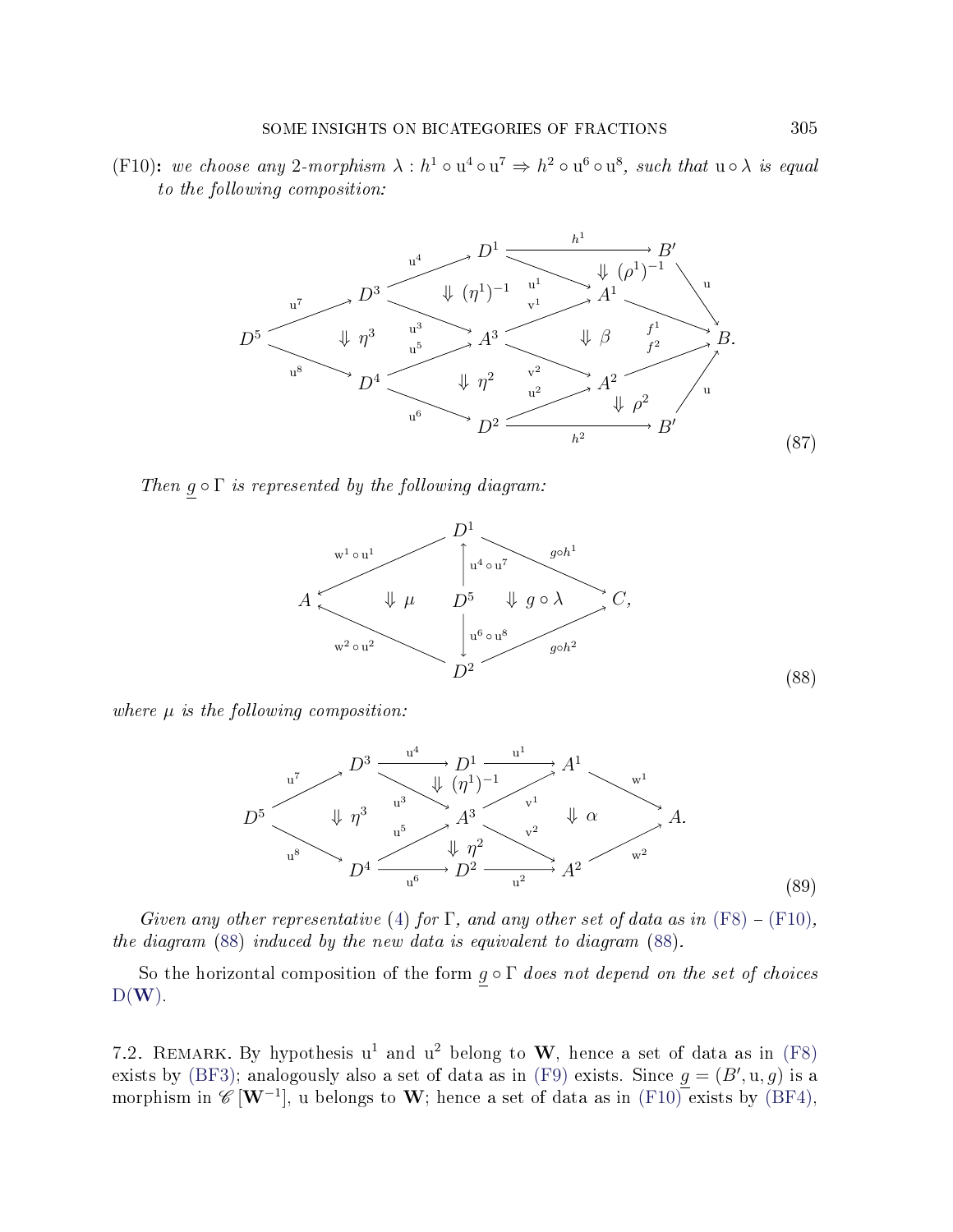up to replacing  $\eta^3$  with the composition of  $\eta^3$  with a suitable morphism in  ${\bf W}$  with target in  $D<sup>5</sup>$  (analogously to the construction explained in Remark [4.3\)](#page-28-0).

The proof of Proposition [7.1](#page-47-3) relies on the following:

<span id="page-49-1"></span>7.3. LEMMA. Let us assume the same notations as Proposition [7.1.](#page-47-3) Moreover, let us fix any set of data in  $\mathscr C$  as follows:

(F8)': we choose data as in the upper part of the following diagrams, with  $t^3$  and  $t^5$  in **W**, and  $\xi^1$  and  $\xi^2$  invertible:



(F9)': we choose data as in the upper part of the following diagram, with  $t^7$  in W and  $\xi^3$ invertible:



<span id="page-49-0"></span>(F10)': we choose any 2-morphism  $\varphi : h^1 \circ t^4 \circ t^7 \Rightarrow h^2 \circ t^6 \circ t^8$ , such that  $u \circ \varphi$  is equal to the following composition:

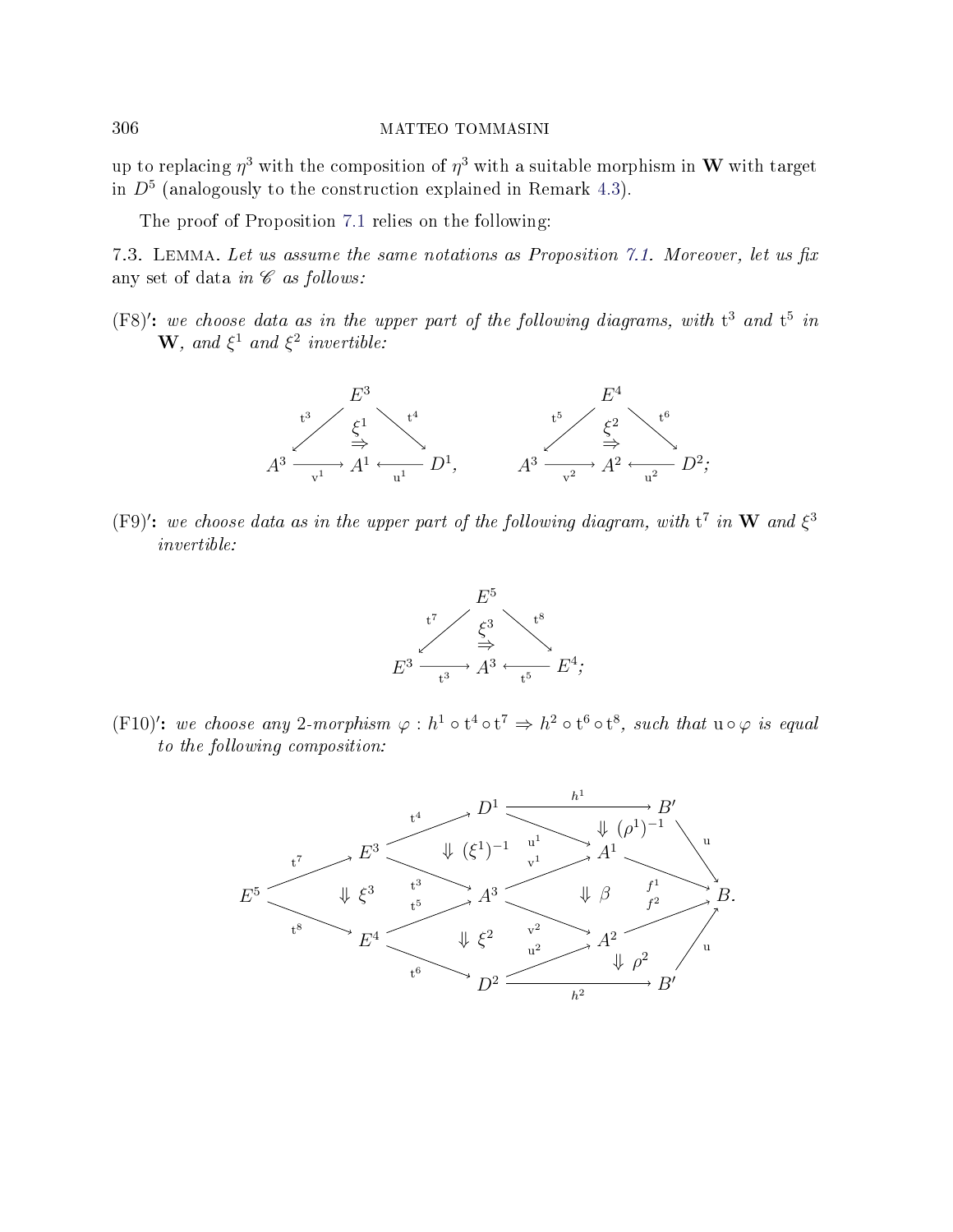### <span id="page-50-1"></span>Let  $\delta$  be the following composition:



<span id="page-50-2"></span>Then the following diagram:



represents the same 2-cell of  $\mathscr{C}[\mathbf{W}^{-1}]$  as [\(88\)](#page-48-0).

<span id="page-50-0"></span>PROOF. Step 1. We want to apply Lemma [3.1](#page-11-0) for the following pair of diagrams:



In order to do this, let us prove that all the relevant morphisms belong to  $W$ :

- w<sup>1</sup> belongs to **W** since [\(4\)](#page-3-0) represents the 2-cell  $\Gamma$  of  $\mathscr{C}$  [**W**<sup>-1</sup>];
- u<sup>1</sup> belongs to W by hypothesis, so by [\(BF2\)](#page-0-0)  $w^1 \circ u^1$  also belongs to W;
- since [\(4\)](#page-3-0) represents a 2-cell of  $\mathscr{C}[W^{-1}]$ , also  $w^1 \circ v^1$  belongs to  $W$ ; moreover  $u^3$ belongs to W by [\(F8\)](#page-47-0); by [\(BF2\)](#page-0-0) this implies that  $w^1 \circ v^1 \circ u^3$  belongs to W. Us-ing [\(BF5\)](#page-1-0) on the invertible 2-morphism  $w^1 \circ \eta^1$ , we conclude that also  $w^1 \circ u^1 \circ u^4$ belongs to  $\bf{W}$ . By [\(F9\)](#page-47-2)  $\bf{u}^7$  belongs to  $\bf{W}$ , so by [\(BF2\)](#page-0-0)  $\bf{w}^1 \circ \bf{u}^1 \circ \bf{u}^4 \circ \bf{u}^7$  belongs to  $\mathbf{W}$ ;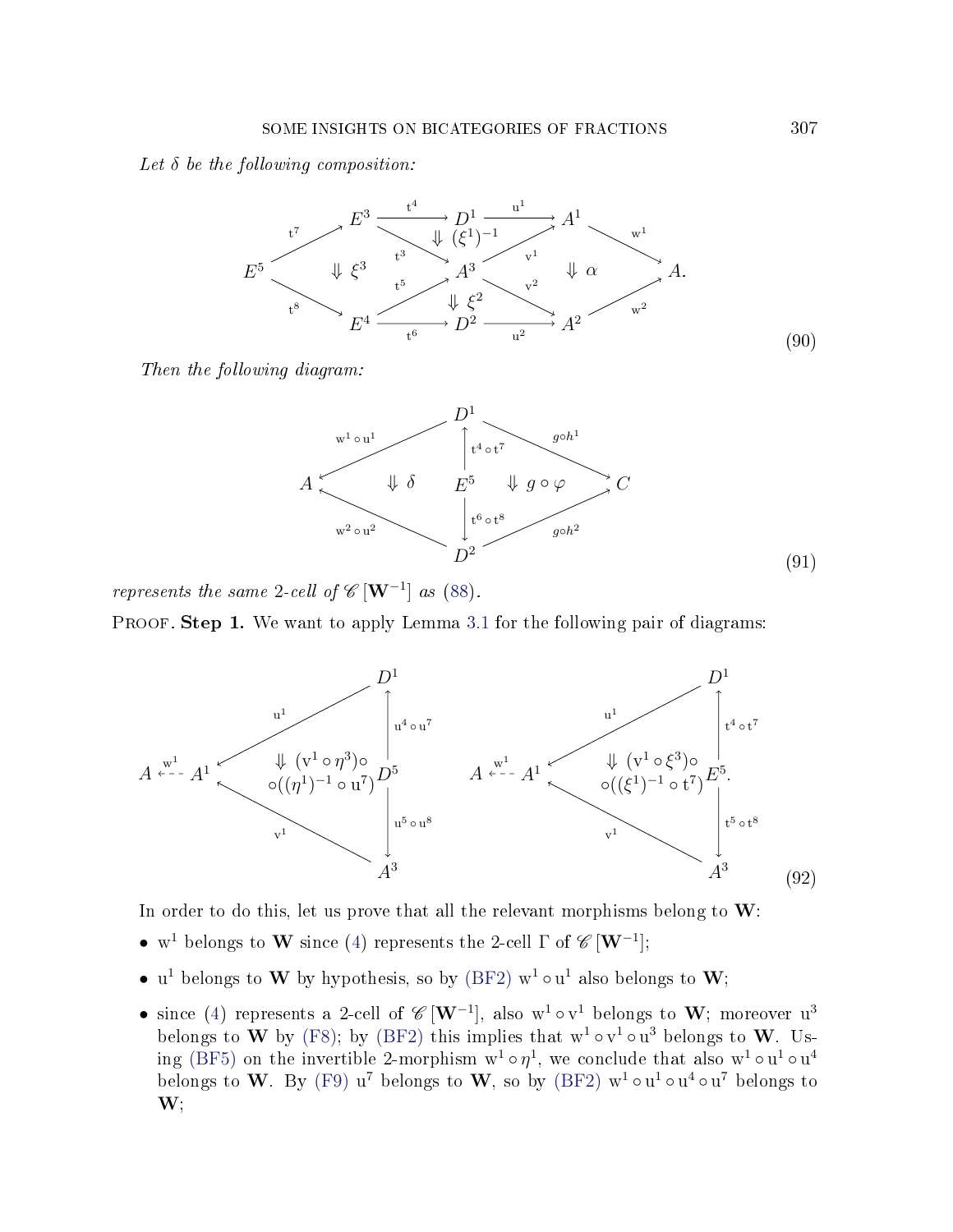• analogously, using [\(F8\)](#page-47-0)' and [\(F9\)](#page-47-2)' we get that  $w^1 \circ u^1 \circ t^4 \circ t^7$  also belongs to W.

So we can apply Lemma [3.1](#page-11-0) on [\(92\)](#page-50-0). Then there are a pair of objects  $F^1$ ,  $F^2$ , a triple of morphisms  $r^1$ ,  $r^2$  and  $r^3$ , such that both  $u^4 \circ u^7 \circ r^1$  and  $r^3$  belong to  $\bf W$ , and a pair of invertible 2-morphisms  $\omega$  and  $\tau$  in  $\mathscr C$  as follows:



<span id="page-51-1"></span>such that the composition

$$
F^{2} \xrightarrow{\mathrm{r}^{3}} F^{1} \xrightarrow{\mathrm{r}^{1}} D^{5} \xrightarrow{\mathrm{u}^{7}} D^{3} \xrightarrow{\mathrm{u}^{4}} D^{1}
$$
\n
$$
\downarrow \eta^{3} \searrow^{\mathrm{u}^{3}} \downarrow (\eta^{1})^{-1} \searrow^{\mathrm{u}^{1}}
$$
\n
$$
D^{4} \xrightarrow{\mathrm{u}^{5}} A^{3} \xrightarrow{\mathrm{v}^{1}} A^{1}
$$
\n(93)

<span id="page-51-2"></span>coincides with the following one:



Step 2. Let us apply Lemma [3.1](#page-11-0) for the following pair of diagrams:

<span id="page-51-0"></span>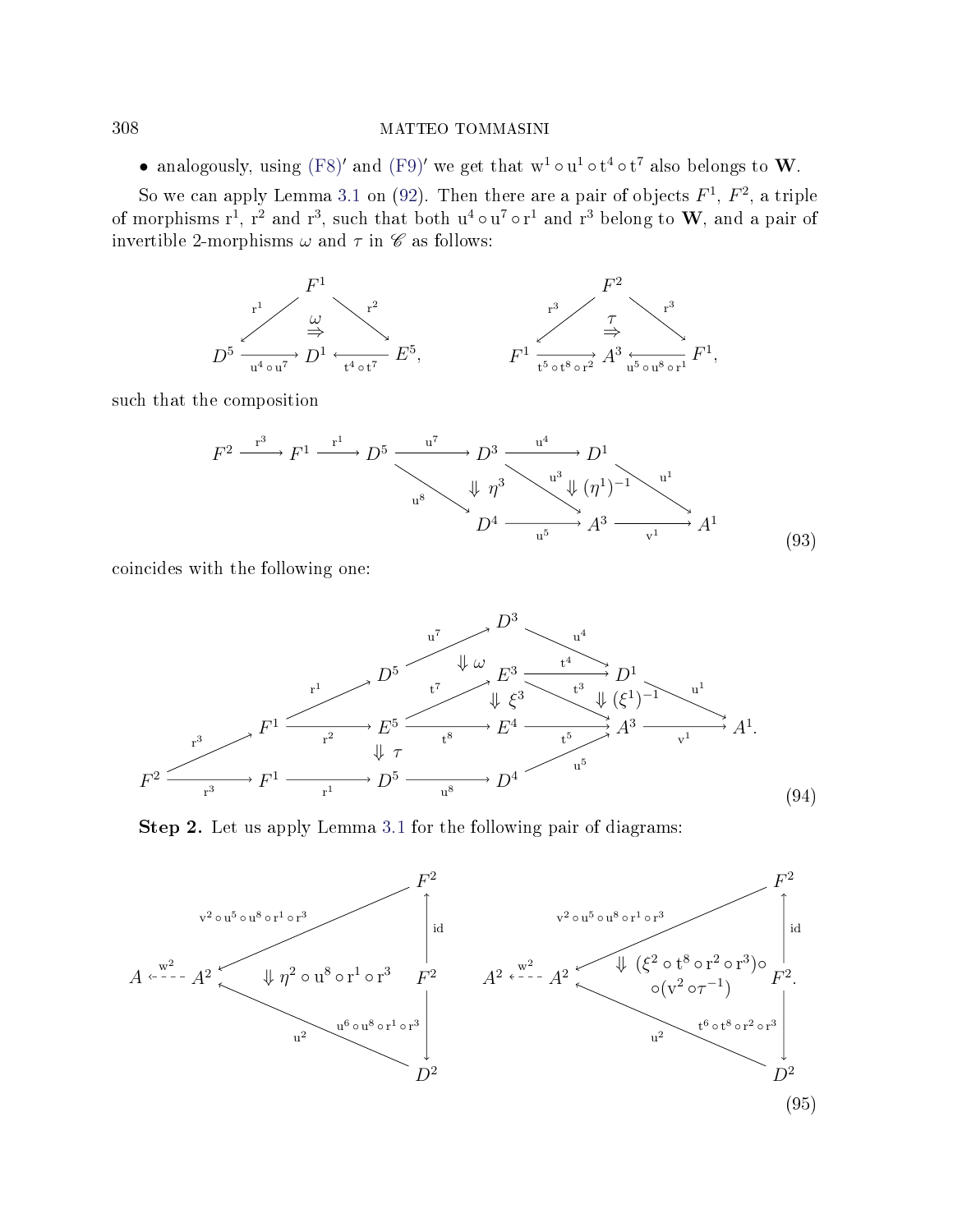Both  $w^2$  and  $u^2$  belong to  $\bf{W}$  by hypothesis, hence also  $w^2 \circ u^2$  belongs to  $\bf{W}$ . So in order to apply the lemma, we need only to verify that  $\rm w^2 \circ v^2 \circ u^5 \circ u^8 \circ r^1 \circ r^3$  belongs to  $\rm \bf W$ .

The various hypotheses and the construction of Step 1 imply that  $w^1$ ,  $u^1$ ,  $u^4 \circ u^7 \circ r^1$ and  $r^3$  all belong to  $W$ ; hence also their composition belongs to  $W$  by [\(BF2\)](#page-0-0). Now we consider the invertible 2-morphism defined as the following composition:

$$
F^2 \xrightarrow{\mathbf{r}^3} F^1 \xrightarrow{\mathbf{r}^1} D^5 \xrightarrow{\mathbf{u}^8} D^4 \xrightarrow{\mathbf{u}^5} A^3 \xrightarrow{\mathbf{v}^2} A^2
$$
  
\n
$$
\downarrow (\eta^3)^{-1} \xrightarrow{\mathbf{u}^3} A^3 \xrightarrow{\mathbf{v}^2} A^2
$$
  
\n
$$
\downarrow \eta^1 \searrow^{\mathbf{v}^1} \downarrow \alpha^{-1} \searrow^{\mathbf{w}^2}
$$
  
\n
$$
D^3 \xrightarrow{\mathbf{u}^4} D^1 \xrightarrow{\mathbf{u}^1} A^1 \xrightarrow{\mathbf{w}^1} A.
$$

The target of this 2-morphism belongs to  $W$ , so by [\(BF5\)](#page-1-0) also the source belongs to W. So we can apply Lemma [3.1](#page-11-0) on [\(95\)](#page-51-0). Therefore there are a pair of objects  $R^1$ ,  $R^2$ , a triple of morphisms  $q^1$ ,  $q^2$  and  $q^3$ , such that both  $q^1$  and  $q^3$  belong to  $W$ , and a pair of invertible 2-morphisms  $\chi$  and  $\zeta$  as follows



<span id="page-52-0"></span>such that the composition

$$
R^2 \xrightarrow{q^3} R^1 \xrightarrow{q^1} F^2 \xrightarrow{r^3} F^1 \xrightarrow{r^1} D^5 \xrightarrow{u^8} D^4 \xrightarrow{u^5} A^3 \xrightarrow{v^2} A^2
$$
  

$$
\downarrow \eta^2 \xrightarrow{u^2} A^2
$$
  
(96)

<span id="page-52-1"></span>coincides with the following one:

$$
R^{1} \xrightarrow{\text{q}^{1}} R^{1} \xrightarrow{\text{r}^{3}} F^{2} \xrightarrow{\text{r}^{3}} F^{1} \xrightarrow{\text{r}^{2}} E^{5} \xrightarrow{\text{t}^{8}} D^{4} \xrightarrow{\text{t}^{5}} A^{3}
$$
\n
$$
R^{2} \xrightarrow{\text{q}^{3}} R^{1} \xrightarrow{\text{q}^{2}} F^{2} \xrightarrow{\text{r}^{3}} F^{1} \xrightarrow{\text{r}^{2}} E^{5} \xrightarrow{\text{t}^{8}} E^{4} \qquad \text{t}^{6} \xrightarrow{\text{t}^{6}} A^{2}.
$$
\n
$$
R^{2} \xrightarrow{\text{q}^{3}} R^{1} \xrightarrow{\text{q}^{1}} F^{2} \xrightarrow{\text{r}^{3}} F^{1} \xrightarrow{\text{r}^{1}} D^{5} \xrightarrow{\text{u}^{8}} D^{4} \xrightarrow{\text{u}^{6}} D^{2}
$$
\n
$$
(97)
$$

<span id="page-52-2"></span>**Step 3.** Let us consider the 2-cell of  $\mathscr C$ 

$$
u \circ \lambda \circ r^1 \circ r^3 \circ q^1 \circ q^3. \tag{98}
$$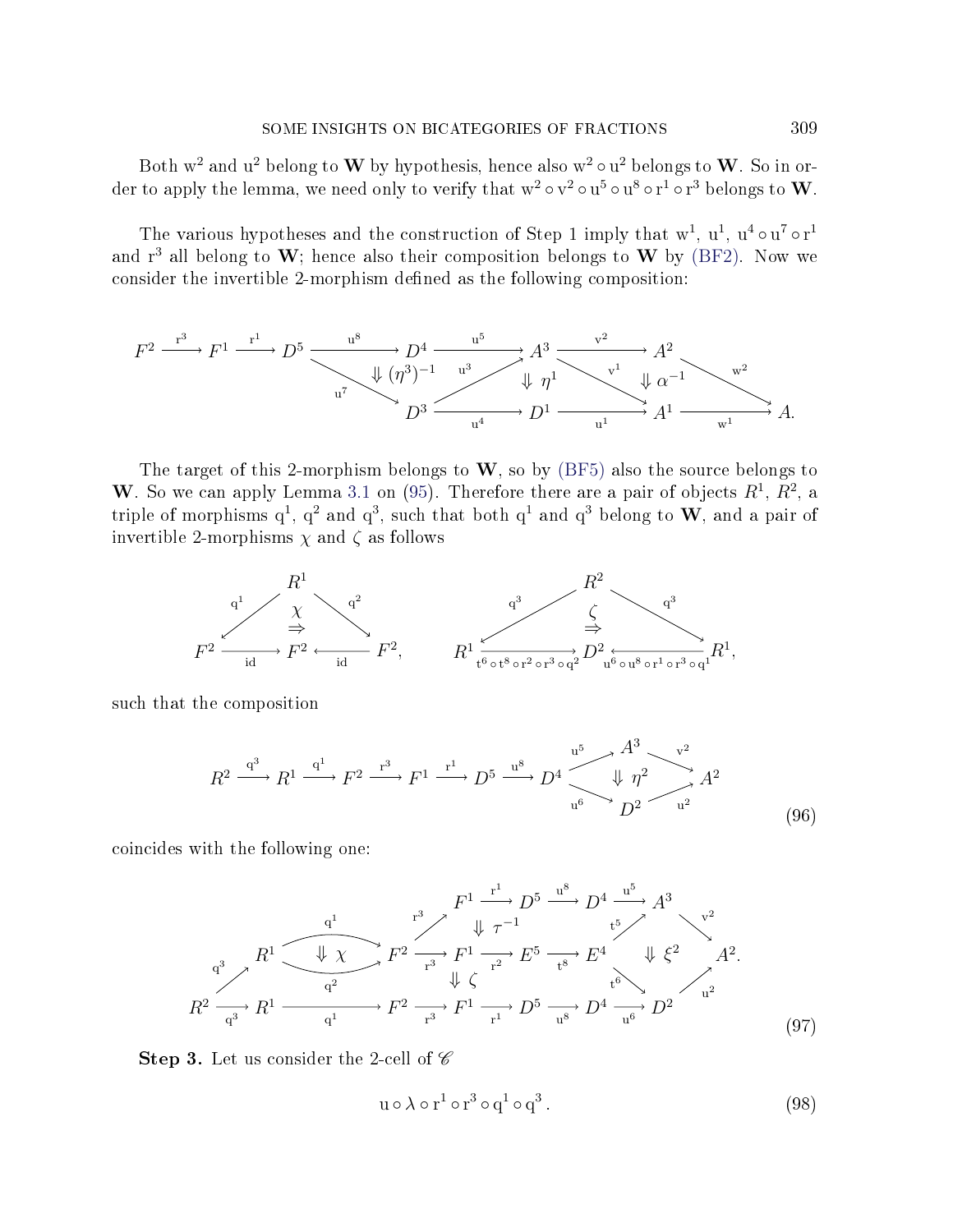We replace  $u \circ \lambda$  with [\(87\)](#page-48-1), then we replace [\(93\)](#page-51-1) with [\(94\)](#page-51-2) and [\(96\)](#page-52-0) with [\(97\)](#page-52-1); lastly we simplify  $\tau$  with  $\tau^{-1}$ . So we get that [\(98\)](#page-52-2) is equal to the composition



<span id="page-53-0"></span>Comparing with  $(F10)'$  $(F10)'$ , we get that  $(98)$  is also equal to the following composition:



(99)

Since the triple  $g = (B', u, g)$  is a morphism in  $\mathscr{C}[\mathbf{W}^{-1}]$ , u belongs to W. So the equality of [\(98\)](#page-52-2) with [\(99\)](#page-53-0) and Lemma [2.1](#page-8-0) imply that there are an object  $R^3$  and a morphism  $q^4: R^3 \to R^2$  in **W**, such that

$$
g \circ \lambda \circ r^1 \circ r^3 \circ q^1 \circ q^3 \circ q^4 \tag{100}
$$

<span id="page-53-2"></span><span id="page-53-1"></span>is equal to the following composition:

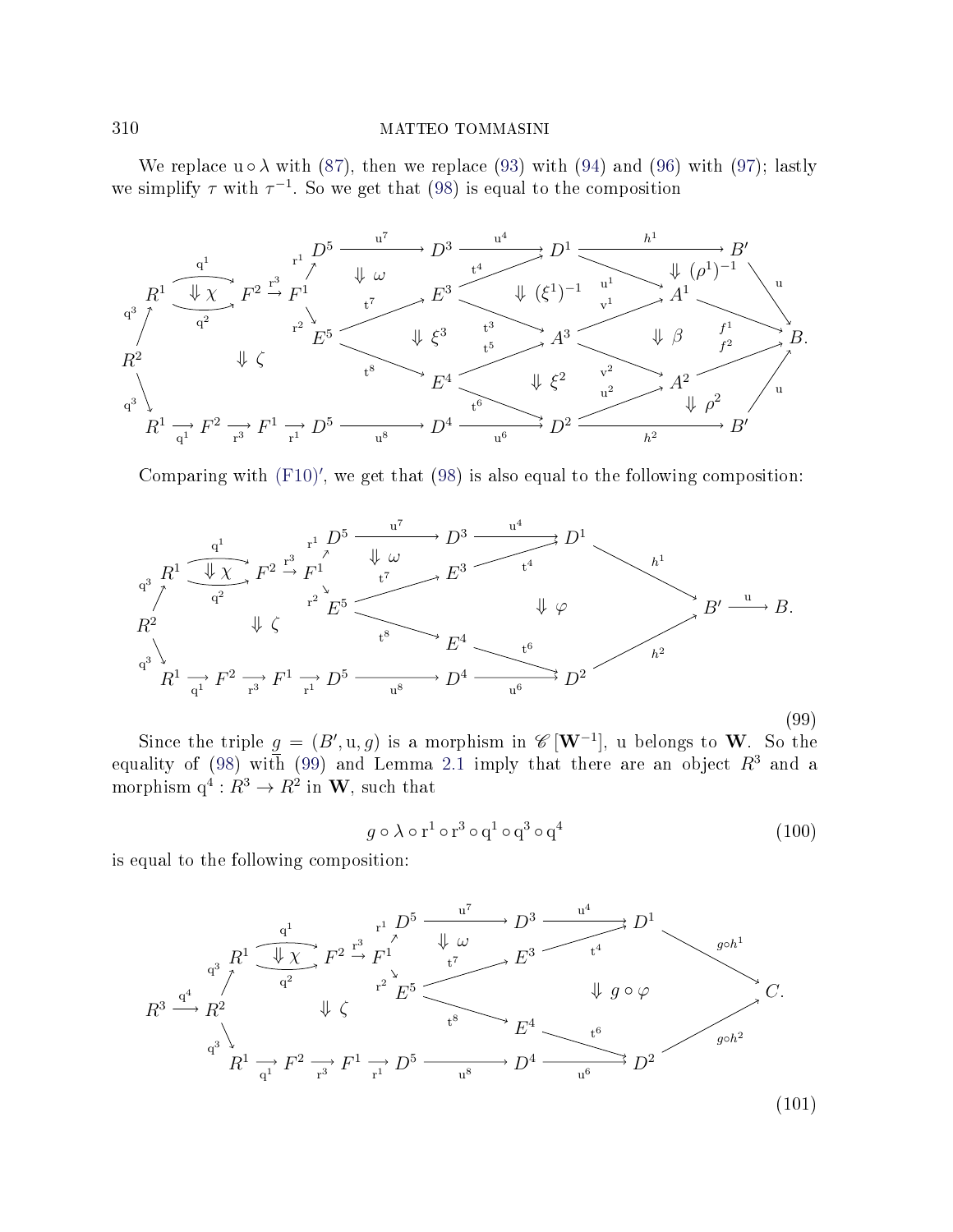<span id="page-54-0"></span>**Step 4.** Now let us consider the 2-morphism of  $\mathscr C$ 

$$
\mu \circ r^1 \circ r^3 \circ q^1 \circ q^3 \circ q^4,\tag{102}
$$

where  $\mu$  defined in [\(89\)](#page-48-2). Replacing [\(93\)](#page-51-1) with [\(94\)](#page-51-2), [\(96\)](#page-52-0) with [\(97\)](#page-52-1), and simplifying  $\tau$  with  $\tau^{-1}$ , we get that [\(102\)](#page-54-0) is equal to the following composition:



Comparing with the definition of  $\delta$  in [\(90\)](#page-50-1), we conclude that [\(102\)](#page-54-0) is also equal to the following composition:

<span id="page-54-1"></span>

**Step 5.** Now let  $\varepsilon$  be the composition



and let  $\kappa$  be the composition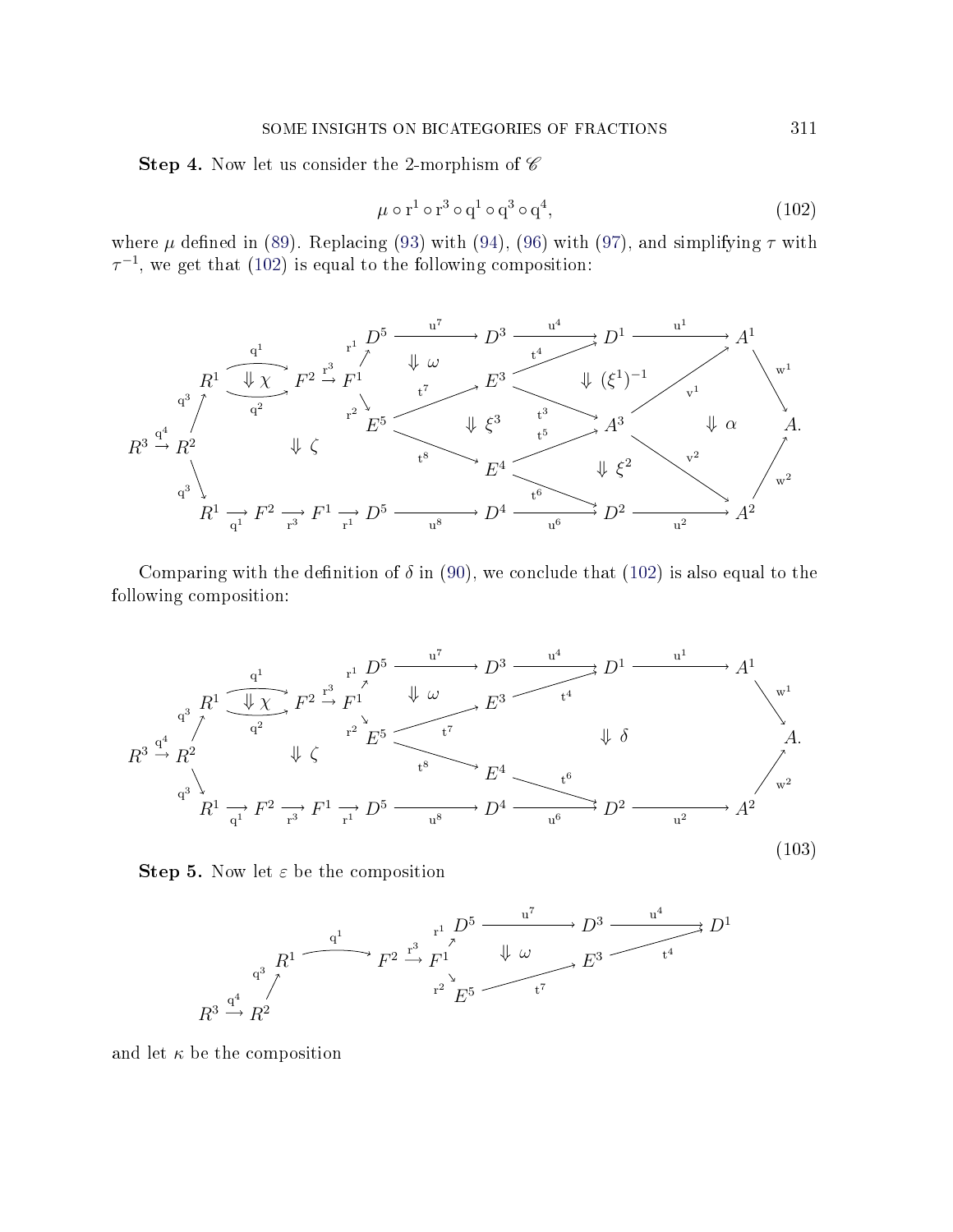

Then let us apply Lemma [3.2](#page-15-0) on the pair of 2-cells of  $\mathscr{C}[\mathbf{W}^{-1}]$  given by (the classes of) [\(88\)](#page-48-0) and [\(91\)](#page-50-2), with the choice of  $\varepsilon$  and  $\kappa$  as above. Then the equalities [\(100\)](#page-53-1)=[\(101\)](#page-53-2) and  $(102)=(103)$  $(102)=(103)$  $(102)=(103)$  prove that the classes of  $(88)$  and  $(91)$  admit representatives that are equal, hence [\(88\)](#page-48-0) and [\(91\)](#page-50-2) are equivalent, as we wanted to prove.  $\blacksquare$ 

PROOF OF PROPOSITION [7.1.](#page-47-3) The construction of  $g \circ \Gamma$  in [\[P1996,](#page-71-0) p. 259] begins by choosing any representative [\(4\)](#page-3-0) for  $\Gamma$ ; then it is simply a particular case of the construction described in the statement of Proposition [7.1.](#page-47-3) To be more precise, the construction in [\[P1996\]](#page-71-0) is done by selecting a specific set of data  $(F8) - (F10)$  $(F8) - (F10)$  $(F8) - (F10)$ , uniquely determined by the choices of type  $C(W)$  $C(W)$  $C(W)$  and  $D(W)$ . Using Lemma [7.3,](#page-49-1) any set of data [\(F8\)](#page-47-0) – [\(F10\)](#page-47-1) gives the same 2-cell in  $\mathscr{C}\left[\mathbf{W}^{-1}\right]$ , so we conclude. Note that the construction described in Proposition [7.1](#page-47-3) does not depend on the representative [\(4\)](#page-3-0) chosen for  $\Gamma$  because the construction of [\[P1996\]](#page-71-0) does not depend on this choice.  $\blacksquare$ 

# 8. Some useful applications

As we stated in the Introduction, Theorem [1.2](#page-7-0) and Corollary [1.3](#page-7-1) follow immediately from Propositions [4.1,](#page-22-0) [5.1,](#page-32-1) [6.1](#page-36-1) and [7.1.](#page-47-3) As we remarked in the Introduction, these four propositions are also interesting in their own, since they allow us to easily calculate various compositions of 2-cells in a bicategory of fractions, only knowing the set of fixed choices  $C(W)$  $C(W)$  $C(W)$  (that completely determines the bicategory because of Theorem [1.2\)](#page-7-0), and choosing freely any representatives of the 2-morphisms that we are composing (plus the additional data as in  $(F1) - (F10)$  $(F1) - (F10)$  $(F1) - (F10)$ . For example, having shown a simple procedure for computing vertical compositions (i.e., Proposition [5.1\)](#page-32-1), we can prove the already mentioned Propo-sition [1.4](#page-7-2) about invertibility of 2-morphisms in  $\mathscr{C}[\mathbf{W}^{-1}]$ :

PROOF OF PROPOSITION [1.4.](#page-7-2) Let us assume (iv); by hypothesis  $f^1$  is a morphism of  $\mathscr{C}\left[\mathbf{W}^{-1}\right]$ , hence w<sup>1</sup> belongs to **W**. Since v<sup>1</sup> ∘u belongs to **W**, so does w<sup>1</sup> ∘v<sup>1</sup> ∘u. Since [\(4\)](#page-3-0) represents  $\Gamma$ , then  $w^1 \circ v^1$  also belongs to W. So by Lemma [2.4](#page-10-0) there are an object  $A'^4$  and a morphism  $\mathbf{u}': A'^4 \to A^4$  such that  $\mathbf{u} \circ \mathbf{u}'$  belongs to  $\mathbf{W}$ . Since  $\beta \circ \mathbf{u}$  is invertible, so is  $\beta \circ (u \circ u')$ , hence (iii) holds.

Let us assume (iii), so let us choose any representative  $(4)$  for  $\Gamma$  and let us assume that there are an object  $A^4$  and a morphism  $\mathrm{u} : A^4 \to A^3$  in  $\mathbf{W},$  such that  $\beta \circ \mathrm{u}$  is invertible in  $\mathscr{C}$ . By the description of 2-morphisms in  $\mathscr{C}[W^{-1}]$ , we have that  $\Gamma$  is also represented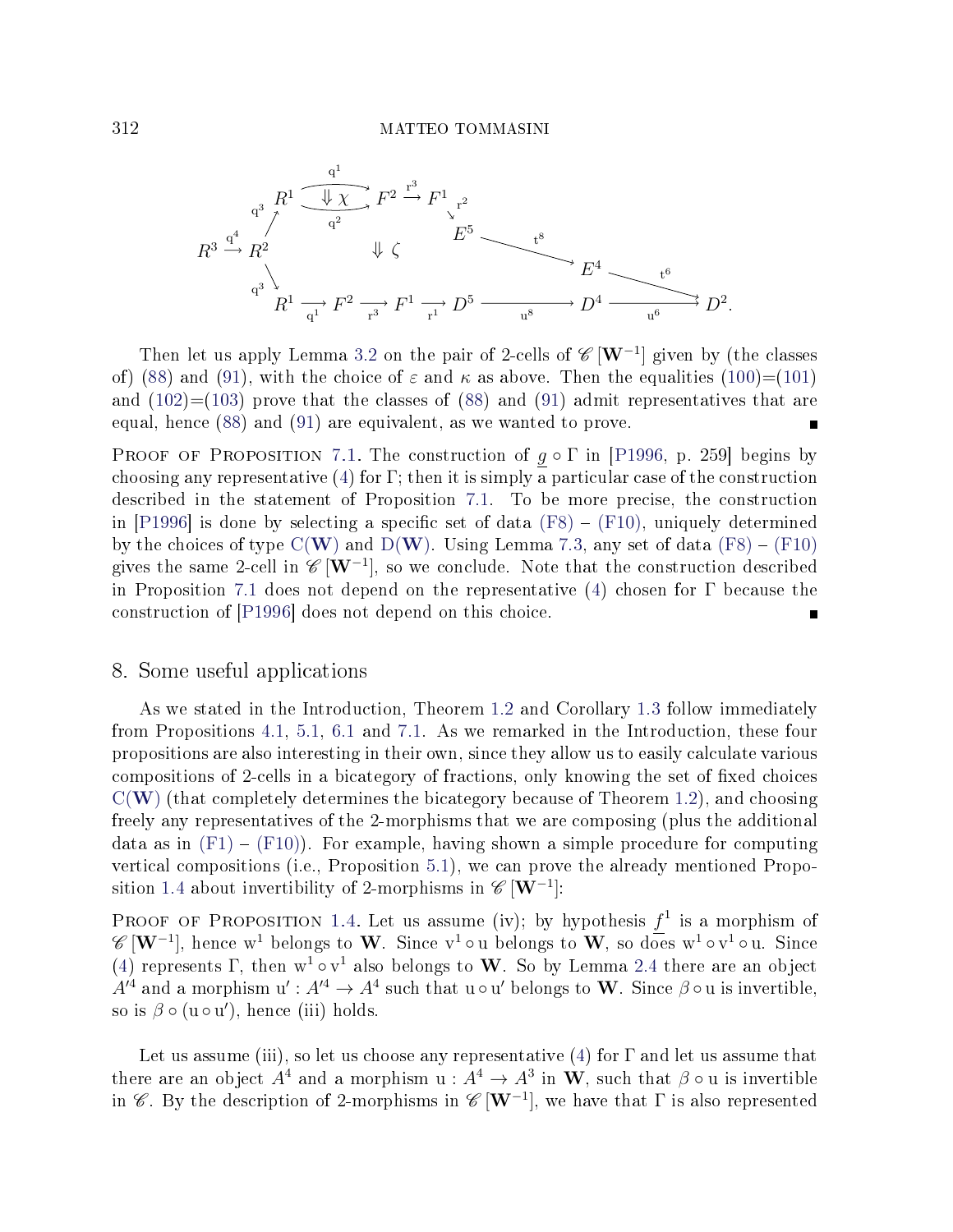by the quintuple  $(A^4, v^1 \circ u, v^2 \circ u, \alpha \circ u, \beta \circ u)$ . Since  $\beta \circ u$  is invertible in  $\mathscr{C}$ , (ii) holds with this new representative for  $\Gamma$ .

Now let us assume (ii), so let us assume that the data in [\(4\)](#page-3-0) are such that  $\beta$  is invertible in  $\mathscr C$ . Since  $\alpha$  is invertible in  $\mathscr C$  by definition of 2-morphism in a bicategory of fractions, it makes sense to consider the 2-morphism  $[A^3, v^2, v^1, \alpha^{-1}, \beta^{-1}] : f^2 \Rightarrow f^1$ . Using Proposition [5.1,](#page-32-1) it is easy to see that this is a (vertical) inverse for  $\Gamma$ , so (i) holds.

Now let us prove that (i) implies (iv), so let us assume that  $\Gamma$  is invertible and let us fix any representative [\(4\)](#page-3-0) for it; by definition of 2-morphism in  $\mathscr{C}\left[\mathbf{W}^{-1}\right]$  we have that  $\alpha$  is invertible, so we can apply Corollary [3.3](#page-16-0) with  $f^1$  interchanged with  $f^2$  and  $(E, \mathrm{p}, \mathrm{q}, \varsigma, \Phi)$ replaced by  $(A^3, v^2, v^1, \alpha^{-1}, \Gamma^{-1})$ . So there are an object E, a morphism  $r : E \to A^3$  such that v<sup>2</sup> ∘ r belongs to W, and a 2-morphism  $\varphi : f^2 \circ v^2 \circ r \Rightarrow f^1 \circ v^1 \circ r$ , such that  $\Gamma^{-1}$  is represented by the following diagram:



Then we have

$$
\[E, v^2 \circ r, v^2 \circ r, i_{w^2 \circ v^2 \circ r}, i_{f^2 \circ v^2 \circ r}\] = i_{(A^2, w^2, f^2)} =
$$
  
=  $\Gamma \circ \Gamma^{-1} \stackrel{(*)}{=} \Big[ E, v^2 \circ r, v^2 \circ r, i_{w^2 \circ v^2 \circ r}, (\beta \circ r) \circ \varphi \Big],$ 

<span id="page-56-0"></span>where (∗) is obtained by applying Proposition [5.1.](#page-32-1) So by Lemma [3.4\(](#page-17-0)ii) there are an object F and a morphism  $s : F \to E$  in W, such that:

$$
i_{f^{2} \text{ov}^{2} \text{or } \text{os}} = (\beta \text{or } \text{os}) \text{ o } (\varphi \text{os}). \tag{104}
$$

Analogously, we have:

$$
\[F, v^1 \circ r \circ s, v^1 \circ r \circ s, i_{w^1 \circ v^1 \circ r \circ s}, i_{f^1 \circ v^1 \circ r \circ s}\] = i_{(A^1, w^1, f^1)} =
$$
\n
$$
= \Gamma^{-1} \circ \Gamma \stackrel{(*)}{=} \Big[ F, v^1 \circ r \circ s, v^1 \circ r \circ s, i_{w^1 \circ v^1 \circ r \circ s}, \Big( \varphi \circ s \Big) \circ \Big( \beta \circ r \circ s \Big) \],
$$

<span id="page-56-1"></span>where (∗) is obtained using again Proposition [5.1.](#page-32-1) So by Lemma [3.4\(](#page-17-0)iii) there are an object  $A^4$  and a morphism  $\text{t} : A^4 \to F,$  such that  $\text{v}^1 \circ \text{r} \circ \text{s} \circ \text{t}$  belongs to  $\textbf{W}$  and such that

$$
i_{f^{1}\text{ov}^{1}\text{orosot}} = (\varphi \circ \text{sot}) \circ (\beta \circ \text{rosot}). \tag{105}
$$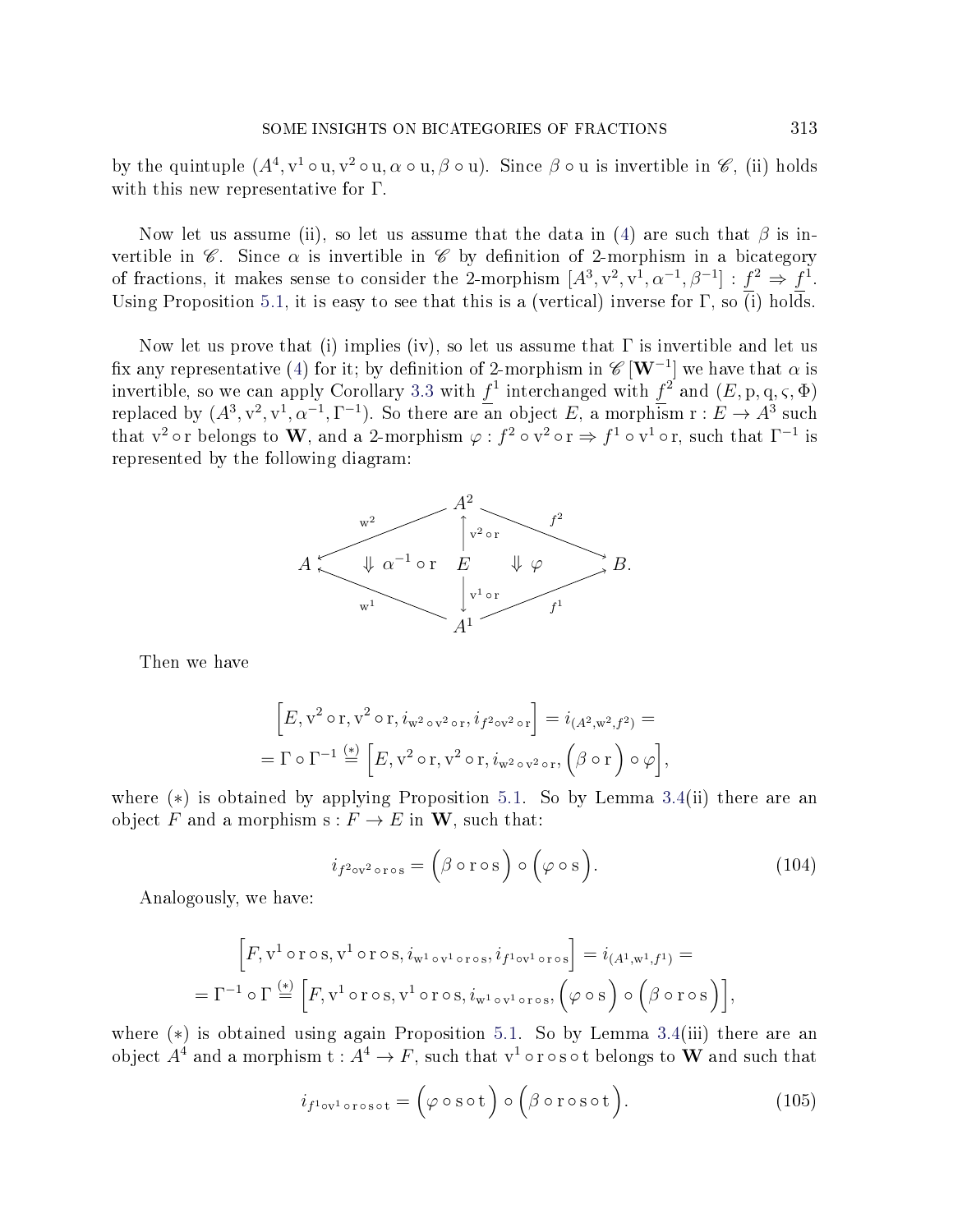Then [\(104\)](#page-56-0) and [\(105\)](#page-56-1) prove that  $\beta \circ r \circ s \circ t$  has an inverse in  $\mathscr{C}$ , given by  $\varphi \circ s \circ t$ . In order to conclude that (iv) holds, it suffices to define  $u := r \circ s \circ t : A^4 \to A^3$ .

<span id="page-57-0"></span>A second application of the results of the previous sections is the following corollary, that will be useful in the next paper  $[T2014(a)]$ . In that paper, we will have to compare the compositions of 3 morphisms of the form [\(27\)](#page-22-2) and the compositions of 3 morphisms of the following form

$$
\underline{f}' := \left( A \xrightarrow{\text{uoid}_{A'}} A' \xrightarrow{f \text{oid}_{A'}} B \right),
$$
\n
$$
\underline{g}' := \left( B \xrightarrow{\text{void}_{B'}} B' \xrightarrow{g \text{oid}_{B'}} C \right),
$$
\n
$$
\underline{h}' := \left( C \xleftarrow{\text{woid}_{C'}} C' \xrightarrow{h \text{oid}_{C'}} D \right).
$$
\n(106)

In the special case when  $\mathscr C$  is a 2-category we have that  $f = f'$  and so on, hence  $\underline{h} \circ (g \circ f) = \underline{h}' \circ (g' \circ f')$  and  $(\underline{h} \circ g) \circ f = (\underline{h}' \circ g') \circ f'$ . However, when  $\mathscr{C}$  is simply a bicategory, in general the fixed choice  $(A^{\overline{1}},u^1,f^1,\delta)$  in the set  $\mathrm{C}(\mathbf{W})$  $\mathrm{C}(\mathbf{W})$  $\mathrm{C}(\mathbf{W})$  for the pair  $(f,\mathrm{v})$  (see the first diagram in [\(28\)](#page-22-3)) is different from the fixed choice for the pair  $(f \circ id_{A'}, v \circ id_{B'})$ . and analogously for all the remaining choices needed to compose the morphisms in [\(106\)](#page-57-0). Therefore, we need a tool for comparing  $\underline{h}' \circ (g' \circ f')$  with  $\underline{h} \circ (g \circ f)$  and analogously for the other pair of compositions. In order to do that, first of all we compare separately  $f'$ with f. For that, we recall that we are denoting by  $\pi_a : a \circ id_A \Rightarrow a$  the right unitor of  $\overline{\mathscr{C}}$ for any morphism  $a: A \to B$ . Then we define an invertible 2-morphism  $\chi(f): f' \Rightarrow f$  as the class of the following diagram



and analogously for  $\chi(g)$  and  $\chi(h)$ . Then we have the following result:

<span id="page-57-1"></span>8.1. COROLLARY. Let us fix any pair  $(\mathscr{C}, \mathbf{W})$  satisfying conditions [\(BF\)](#page-0-1) and any set of 6 morphisms as in [\(27\)](#page-22-2) and [\(106\)](#page-57-0). Then the associator  $\Theta_{h,g,f}^{\mathscr{C},\mathbf{W}} : \underline{h} \circ (\underline{g} \circ \underline{f}) \Rightarrow (\underline{h} \circ \underline{g}) \circ \underline{f}$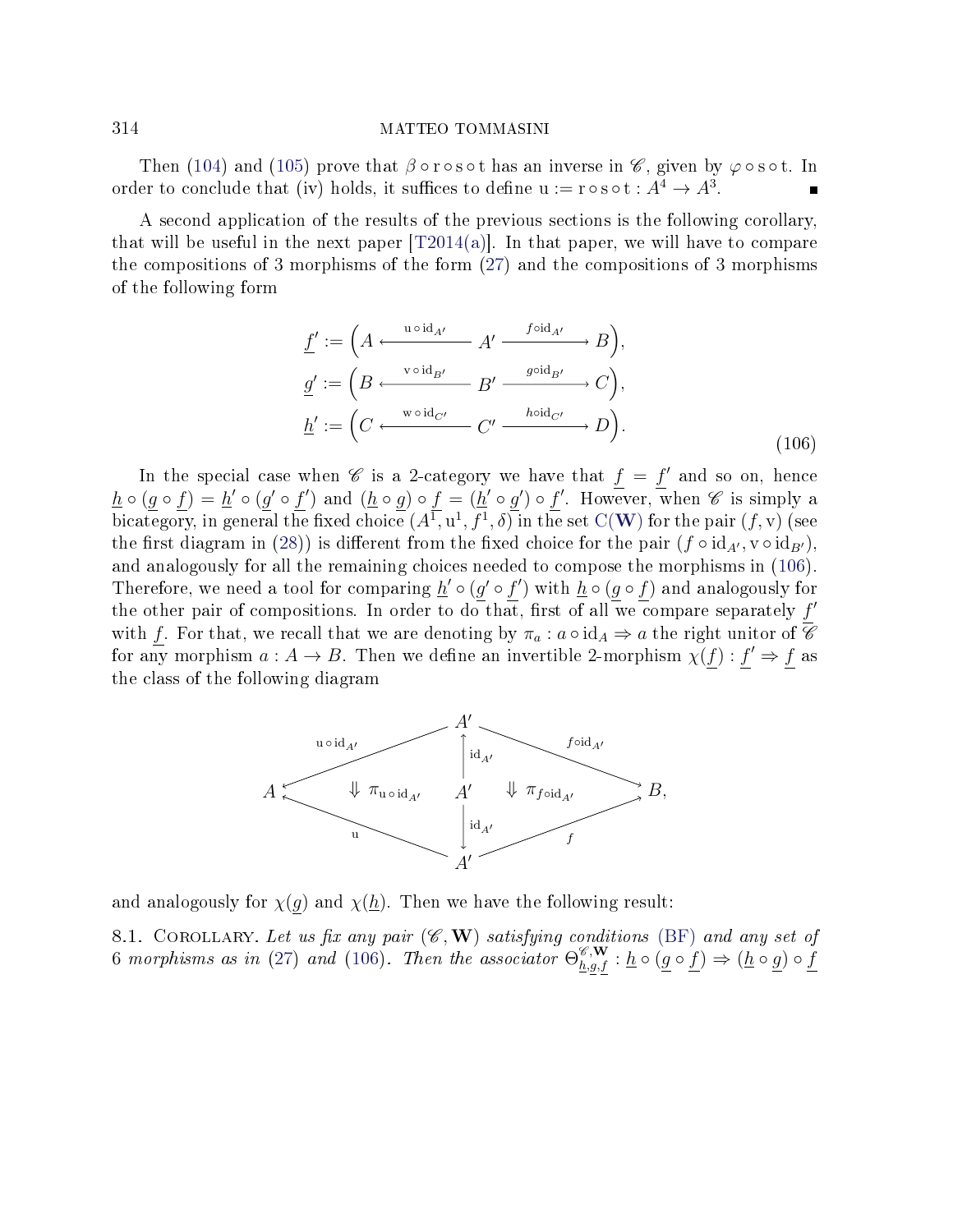<span id="page-58-0"></span>is equal to the following composition:



8.2. REMARK. As we mentioned above, in the case when  $\mathscr C$  is a 2-category there is nothing to prove (since  $\chi(f)$ ,  $\chi(g)$  and  $\chi(h)$  are all trivial). In the case of a bicategory, things are a bit more complicated. One could be tempted to do the following:

- (a) prove that  $\chi(f)$  is a right or left unitor for f in the bicategory  $\mathscr{C}[\mathbf{W}^{-1}]$ , and analogously for  $\chi(g)$  and  $\chi(\underline{h})$ ;
- (b) appeal to coherence results in order to conclude that necessarily the composition in [\(107\)](#page-58-0) coincides with the associator  $\Theta_{h,g,f}^{\mathscr{C},\mathbf{W}}$ .

However, since the identities for  $A$  and  $B$  in  $\mathscr{C}\left[ \mathbf{W}^{-1} \right]$  are the triples  $(A, \text{id}_A, \text{id}_A)$  and  $(B, id_B, id_B)$  respectively, we have:

$$
\underline{f} \circ \mathrm{id}_A = \left( A \xleftarrow{\mathrm{id}_A \circ u} A' \xrightarrow{f \circ \mathrm{id}_{A'}} B \right), \qquad \qquad \mathrm{id}_B \circ \underline{f} = \left( A \xleftarrow{u \circ \mathrm{id}_{A'}} A' \xrightarrow{\mathrm{id}_B \circ f} B \right).
$$

Since we are working in a bicategory, in general  $\mathrm{id}_A \circ u \neq u \circ \mathrm{id}_{A'}$  and  $\mathrm{id}_B \circ f \neq f \circ \mathrm{id}_{A'}$ , therefore in general  $f'$  is different from  $f \circ id_A$  and from  $id_B \circ f$ . Therefore in general  $\chi(f): f' \Rightarrow f$  cannot be a left or right unitor for f in  $\mathscr{C}[\mathbf{W}^{-1}]$ . So in general we cannot use (a) (then (b)) in order to conclude. Instead, we need to rely on Propositions [4.1,](#page-22-0) [5.1](#page-32-1) and [7.1,](#page-47-3) as we will show below.

PROOF OF COROLLARY [8.1.](#page-57-1) The main problem in the proof comes from the presence of unitors for  $\mathscr C$  (with trivial unitors, the statement is trivial). The presence of associators of  $\mathscr C$  complicates only the exposition of the proof, but it does not introduce additional problems. So for simplicity of exposition we suppose that  $\mathscr C$  has trivial associators.

**Step 1.** Let us denote as in  $(28)$  the fixed choices in the set  $C(W)$  $C(W)$  $C(W)$ , needed for composition of f, g and  $\underline{h}$ , so that we have identities [\(29\)](#page-22-4) and [\(30\)](#page-22-5). Moreover, let us suppose that the set of fixed choices  $C(W)$  $C(W)$  $C(W)$  gives data as in the upper part of the following diagrams (starting from the ones on the left), with  $\overline{u}^1$ ,  $\overline{u}^2$ ,  $\overline{v}^1$  and  $\overline{u}^3$  in  $\bf W$ , and  $\overline{\delta}$ ,  $\overline{\sigma}$ ,  $\overline{\xi}$ and  $\overline{\eta}$  invertible: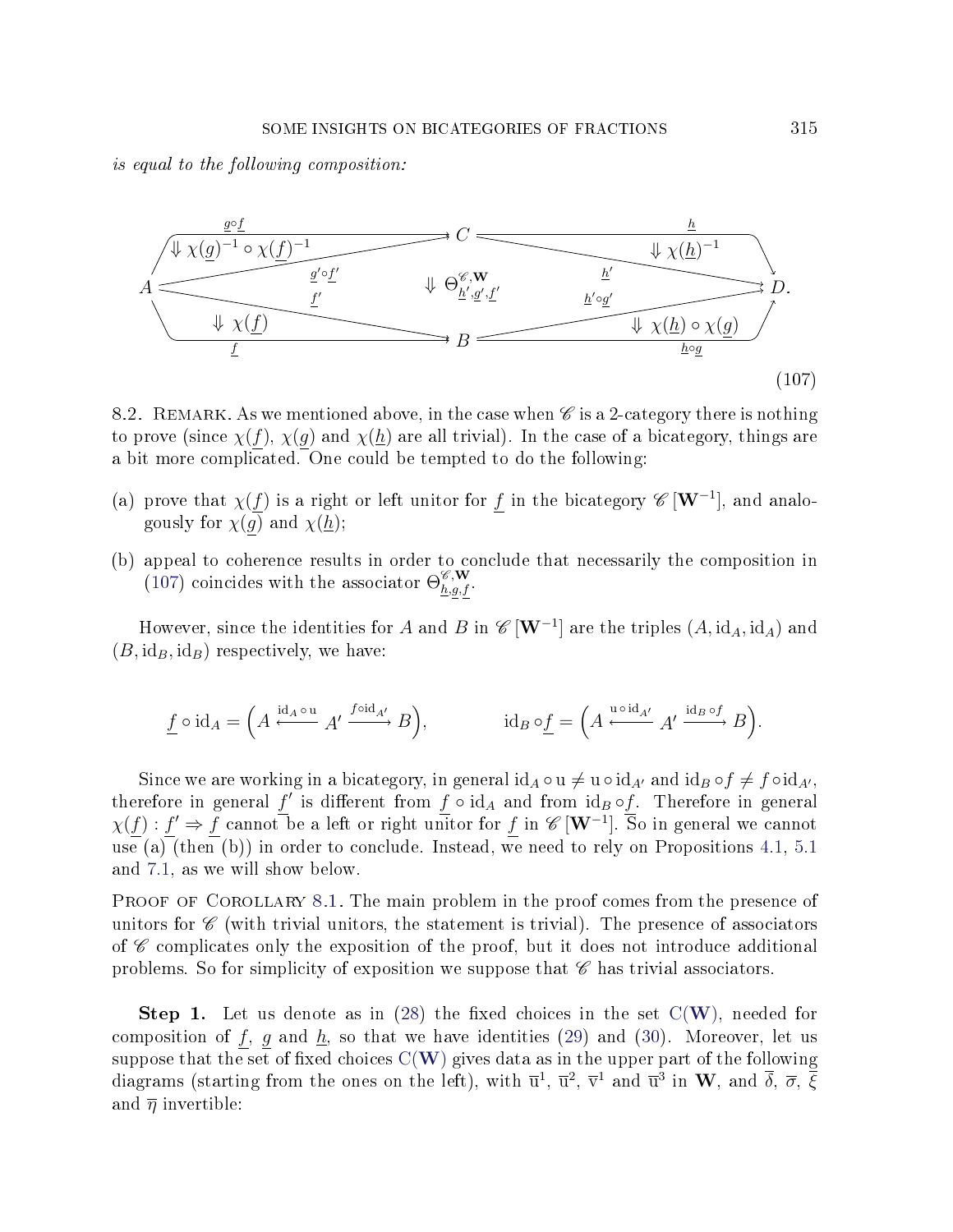

so that by  $[P1996, § 2.2]$  $[P1996, § 2.2]$  one has

<span id="page-59-0"></span>
$$
\underline{h}' \circ (\underline{g}' \circ \underline{f}') = \left( A \xleftarrow{\text{u} \circ \text{id}_{A'} \circ \overline{\text{u}}^1 \circ \overline{\text{u}}^2} \overline{A}^2 \xrightarrow{\text{h} \circ \text{id}_{C'} \circ \overline{l}} D \right),
$$
  

$$
(\underline{h}' \circ \underline{g}') \circ \underline{f}' = \left( A \xleftarrow{\text{u} \circ \text{id}_{A'} \circ \overline{\text{u}}^3} \overline{A}^3 \xrightarrow{\text{h} \circ \text{id}_{C'} \circ \overline{g}^1 \circ \overline{f}^2} D \right).
$$

Step 2. In this long step we are going to construct a set of data in  $\mathscr{C}$ ; such data will be used in order to provide representatives for the various 2-morphisms appearing in the claim of Corollary [8.1,](#page-57-1) in such a way that it will be simple to compute their composition in [\(107\)](#page-58-0), and to prove that it coincides with  $\Theta_{h,g,f}^{\mathscr{C},\mathbf{W}}$ .

<span id="page-59-1"></span>**Step 2a.** Using [\(BF2\)](#page-0-0) we get that  $\overline{u}^1 \circ \overline{u}^2$  belongs to W, so by [\(BF3\)](#page-1-1) there is a set of data as in the upper part of the following diagram, with  $r^1$  in W and  $\zeta^1$  invertible:



Using [\(BF4a\)](#page-1-3) and [\(BF4b\)](#page-1-4), there are an object  $E^2$ , a morphism  $r^3 : E^2 \to E^1$  in W and an invertible 2-morphism  $\varepsilon^1$  :  $f^1\circ {\bf u}^2\circ {\bf r}^1\circ {\bf r}^3\Rightarrow \overline{f}^1\circ \overline{{\bf u}}^2\circ {\bf r}^2\circ {\bf r}^3$  in  $\mathscr{C},$  such that  ${\bf v}\circ \varepsilon^1$ is equal to the following composition: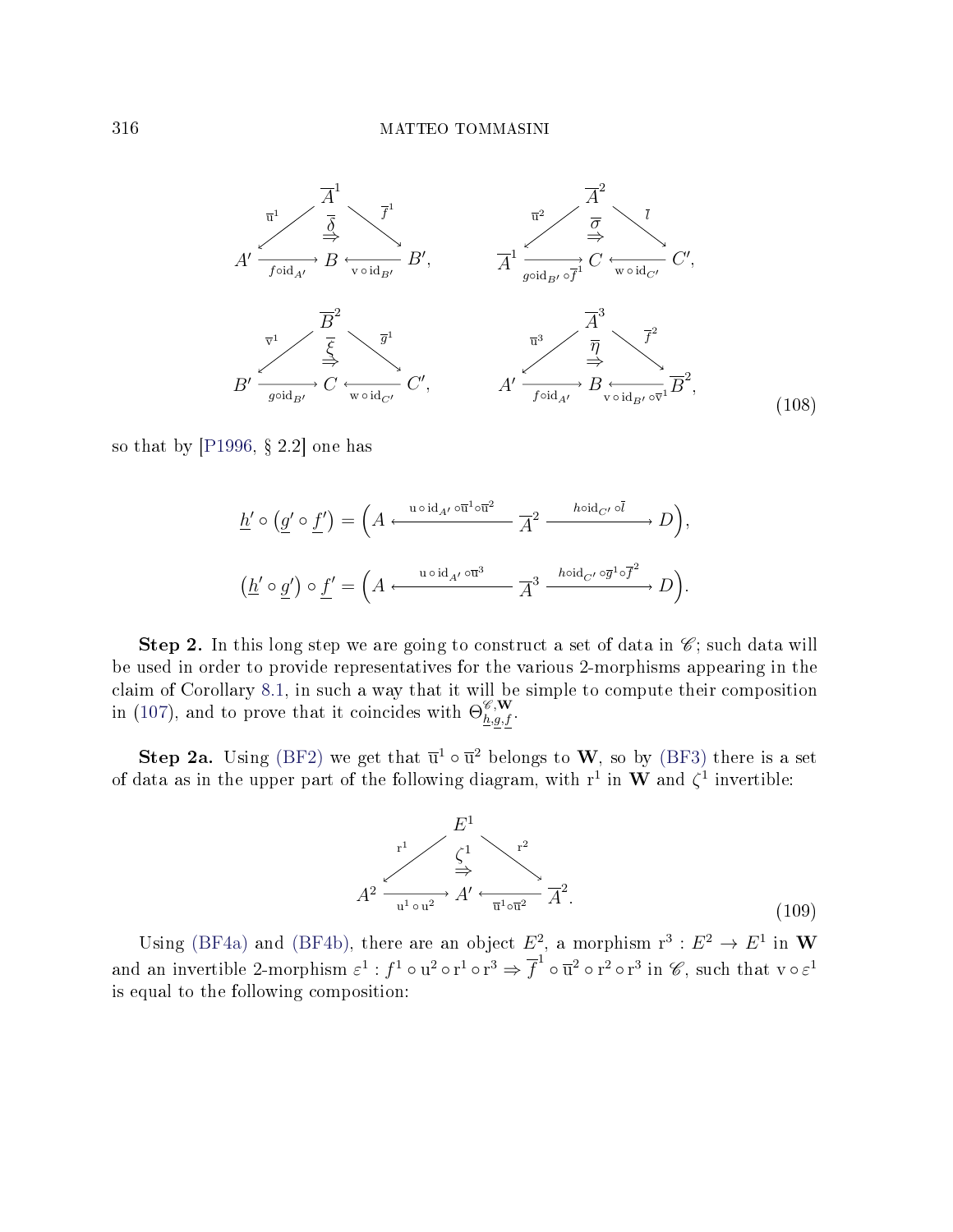

<span id="page-60-0"></span>This implies that  $\delta^{-1} \circ u^2 \circ r^1 \circ r^3$  is equal to the following composition:

$$
E^{2} \xrightarrow{r^{3}} E^{1} \xrightarrow{r^{1}} A^{2} \xrightarrow{u^{2}} A^{1} \xrightarrow{f^{1}} B' \xrightarrow{\psi} \pi_{v}^{-1}
$$
\n
$$
E^{1} \xrightarrow{r^{2}} \pi^{2} \xrightarrow{\overrightarrow{u^{2}}} \pi^{1} \xrightarrow{\overrightarrow{f^{1}}} \psi \overrightarrow{\delta}^{-1} \xrightarrow{v \circ id_{B'}} B.
$$
\n
$$
E^{1} \xrightarrow{r^{2}} \pi^{2} \xrightarrow{u^{2}} \pi^{1} \xrightarrow{u^{1}} \psi \overrightarrow{\delta}^{-1} \xrightarrow{v \circ id_{A'}} B.
$$
\n
$$
A^{2} \xrightarrow{u^{2}} A^{1} \xrightarrow{u^{1}} A' \xrightarrow{f} (110)
$$

Step 2b. Now we use again [\(BF4a\)](#page-1-3) and [\(BF4b\)](#page-1-4) in order to get an object  $E^3$ , a morphism  $\mathrm{r}^4\,:\,E^3\,\to\, E^2$  in  $\mathbf W$  and an invertible 2-morphism  $\varepsilon^2\,:\,l$   $\circ$  r $^1$   $\circ$  r $^3$   $\circ$  r $^4\,\Rightarrow\,\overline{l}$   $\circ$  $r^2 \circ r^3 \circ r^4$ , such that  $w \circ \varepsilon^2$  is equal to the following composition:



<span id="page-60-1"></span>Therefore,  $\sigma^{-1} \circ r^1 \circ r^3 \circ r^4$  is equal to the following composition:

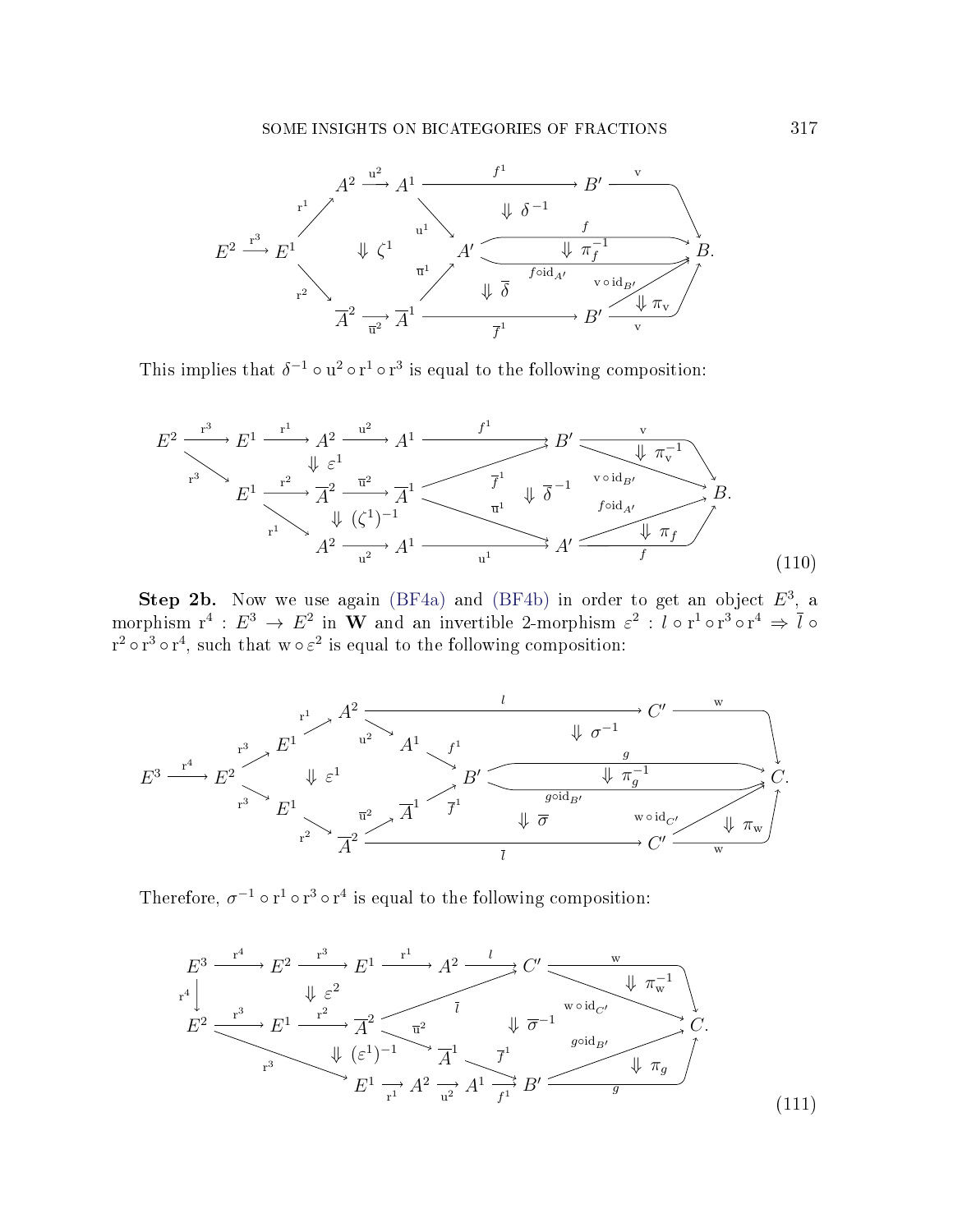Step 2c. We use [\(BF3\)](#page-1-1) in order to get data as in the upper part of the following diagram, with  $r^5$  in W and  $\zeta^2$  invertible:



Using [\(BF4a\)](#page-1-3) and [\(BF4b\)](#page-1-4), there are an object  $E^5$ , a morphism  $r^7 : E^5 \to E^4$  in W and an invertible 2-morphism  $\varepsilon^3$  :  $v^1\circ f^2\circ r^5\circ r^7\Rightarrow\overline{v}^1\circ\overline{f}^2\circ r^6\circ r^7$  in  $\mathscr{C},$  such that  $v\circ\varepsilon^3$ is equal to the following composition:



<span id="page-61-0"></span>Therefore,  $\eta \circ r^5 \circ r^7$  is equal to the following composition:



(112)

**Step 2d.** Using [\(BF2\)](#page-0-0) we get that  $u^3 \circ r^5 \circ r^7$  belongs to **W**; so by [\(BF3\)](#page-1-1) there are data as in the upper part of the following diagram, with  $r^8$  in  $W$  and  $\zeta^3$  invertible:



Then we use [\(BF4a\)](#page-1-3) and [\(BF4b\)](#page-1-4) in order to get an object  $E^7$ , a morphism  $r^{10}$ :  $E^7\to E^6$  in  ${\bf W}$  and an invertible 2-morphism  $\varepsilon^4$  :  $\overline{f}^1\circ \overline{{\bf u}}^2\circ {\bf r}^2\circ {\bf r}^3\circ {\bf r}^4\circ {\bf r}^8\circ {\bf r}^{10} \Rightarrow \overline{{\bf v}}^1\circ \overline{f}^2\circ$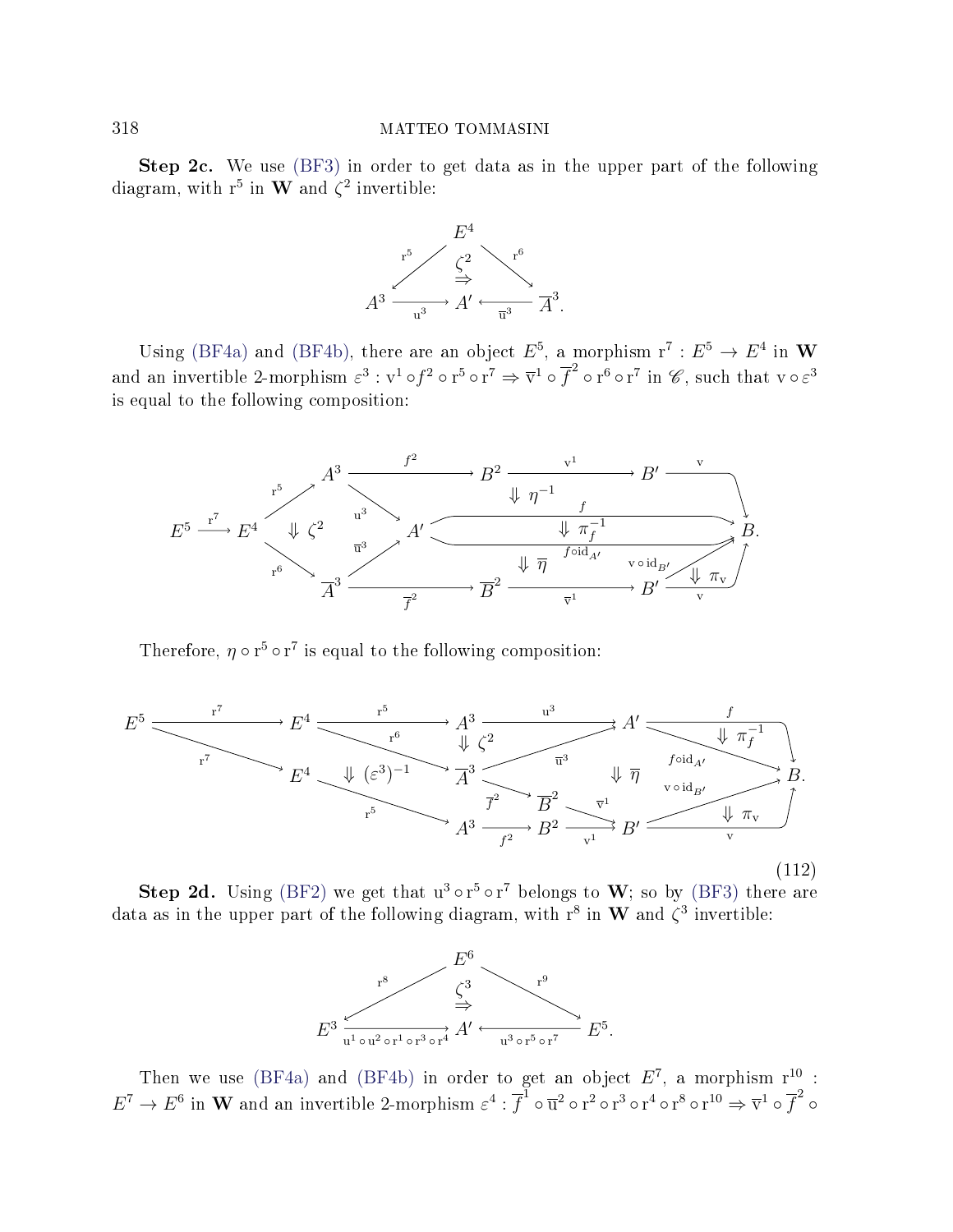<span id="page-62-0"></span> $r^6 \circ r^7 \circ r^9 \circ r^{10}$  in  $\mathscr{C}$ , such that  $v \circ \varepsilon^4$  is equal to the following composition:



Step 2e. Now we use [\(BF4a\)](#page-1-3) and [\(BF4b\)](#page-1-4) in order to get an object  $E^8$ , a morphism  ${\rm r}^{11}:E^8\to E^7$  in  $\bf W$  and an invertible 2-morphism  $\varepsilon^5:g^1\circ f^2\circ {\rm r}^5\circ {\rm r}^7\circ {\rm r}^9\circ {\rm r}^{10}\circ {\rm r}^{11}\Rightarrow$  $\overline{g}^1\circ \overline{f}^2 \circ \overline{r}^6 \circ \overline{r}^7 \circ \overline{r}^9 \circ \overline{r}^{10} \circ \overline{r}^{11},$  such that  $w \circ \varepsilon^5$  is equal to the following composition:



<span id="page-62-1"></span>Therefore  $\xi \circ f^2 \circ r^5 \circ r^7 \circ r^9 \circ r^{10} \circ r^{11}$  is equal to the following composition:

$$
E^{9 \text{ of } 10 \text{ of } 11} \longrightarrow E^{5} \xrightarrow{r^{7}} E^{4} \xrightarrow{r^{5}} A^{3} \xrightarrow{f^{2}} B^{2} \xrightarrow{v^{1}} B' \xrightarrow{\psi} E^{4} \xrightarrow{g \text{ of } 10 \text{ of } 11} E^{5} \xrightarrow{r^{7}} E^{4} \xrightarrow{r^{6}} A^{3} \xrightarrow{f^{2}} \overline{B}^{2} \xrightarrow{\overline{g}^{1}} \psi \overline{\xi} \xrightarrow{g \text{ of } 10 \text{ of } 11} C' \xrightarrow{\psi \text{ of } 10 \text{ of } 11} C'
$$
\n
$$
E^{5} \xrightarrow{r^{7}} E^{4} \xrightarrow{r^{5}} A^{3} \xrightarrow{f^{2}} B^{2} \xrightarrow{g^{1}} C' \xrightarrow{\psi \text{ of } 114} C'
$$
\n(114)

Step 2f. We use again [\(BF4a\)](#page-1-3) and [\(BF4b\)](#page-1-4) in order to get an object  $A<sup>4</sup>$ , a morphism  ${\rm r}^{12}: A^4\to E^8$  in  ${\rm\bf W}$  and an invertible 2-morphism  $\rho: l\circ {\rm r}^1\circ {\rm r}^3\circ {\rm r}^4\circ {\rm r}^8\circ {\rm r}^{10}\circ {\rm r}^{11}\circ {\rm r}^{12}\Rightarrow$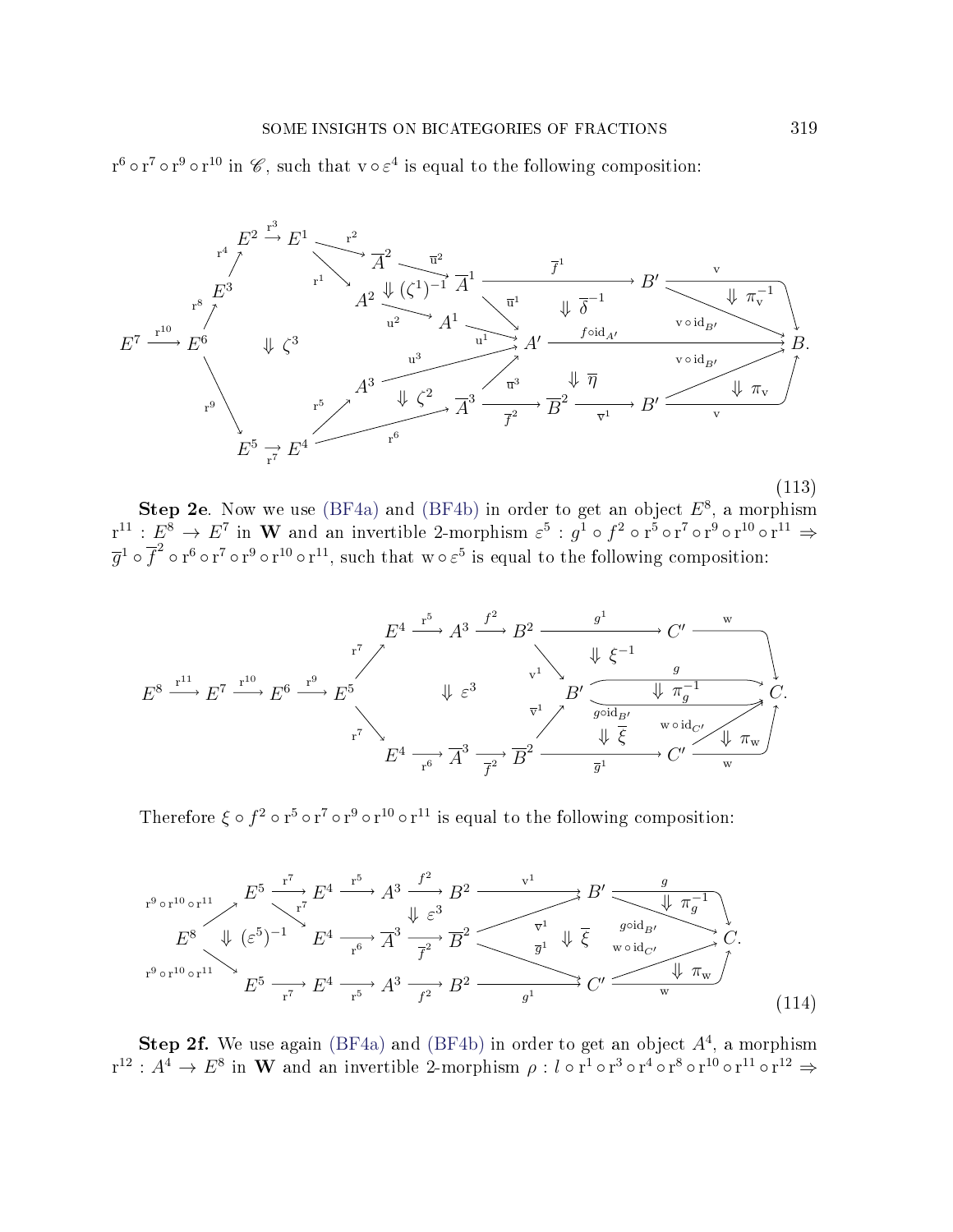<span id="page-63-2"></span> $g^1 \circ f^2 \circ r^5 \circ r^7 \circ r^9 \circ r^{10} \circ r^{11} \circ r^{12}$ , such that  $w \circ \rho$  is equal to the following composition:



Step 3. Now we define the following set of morphisms and 2-morphisms:

<span id="page-63-0"></span>
$$
u^{4} := r^{1} \circ r^{3} \circ r^{4} \circ r^{8} \circ r^{10} \circ r^{11} \circ r^{12} : A^{4} \longrightarrow A^{2},
$$
  
\n
$$
u^{5} := r^{5} \circ r^{7} \circ r^{9} \circ r^{10} \circ r^{11} \circ r^{12} : A^{4} \longrightarrow A^{3},
$$
  
\n
$$
\gamma := \zeta^{3} \circ r^{10} \circ r^{11} \circ r^{12} : u^{1} \circ u^{2} \circ u^{4} \Longrightarrow u^{3} \circ u^{5}.
$$
\n(116)

<span id="page-63-1"></span>Moreover, we define  $\omega : f^1 \circ u^2 \circ u^4 \Rightarrow v^1 \circ f^2 \circ u^5$  as the following composition:

$$
A^{4} \xrightarrow{r^{1} \circ r^{8} \circ r^{10}} E^{7} \longrightarrow E^{7} \longrightarrow \mathbb{Z} \longrightarrow \mathbb{Z} \longrightarrow \mathbb{Z} \longrightarrow \mathbb{Z} \longrightarrow \mathbb{Z} \longrightarrow \mathbb{Z} \longrightarrow \mathbb{Z} \longrightarrow \mathbb{Z} \longrightarrow \mathbb{Z} \longrightarrow \mathbb{Z} \longrightarrow \mathbb{Z} \longrightarrow \mathbb{Z} \longrightarrow \mathbb{Z} \longrightarrow \mathbb{Z} \longrightarrow \mathbb{Z} \longrightarrow \mathbb{Z} \longrightarrow \mathbb{Z} \longrightarrow \mathbb{Z} \longrightarrow \mathbb{Z} \longrightarrow \mathbb{Z} \longrightarrow \mathbb{Z} \longrightarrow \mathbb{Z} \longrightarrow \mathbb{Z} \longrightarrow \mathbb{Z} \longrightarrow \mathbb{Z} \longrightarrow \mathbb{Z} \longrightarrow \mathbb{Z} \longrightarrow \mathbb{Z} \longrightarrow \mathbb{Z} \longrightarrow \mathbb{Z} \longrightarrow \mathbb{Z} \longrightarrow \mathbb{Z} \longrightarrow \mathbb{Z} \longrightarrow \mathbb{Z} \longrightarrow \mathbb{Z} \longrightarrow \mathbb{Z} \longrightarrow \mathbb{Z} \longrightarrow \mathbb{Z} \longrightarrow \mathbb{Z} \longrightarrow \mathbb{Z} \longrightarrow \mathbb{Z} \longrightarrow \mathbb{Z} \longrightarrow \mathbb{Z} \longrightarrow \mathbb{Z} \longrightarrow \mathbb{Z} \longrightarrow \mathbb{Z} \longrightarrow \mathbb{Z} \longrightarrow \mathbb{Z} \longrightarrow \mathbb{Z} \longrightarrow \mathbb{Z} \longrightarrow \mathbb{Z} \longrightarrow \mathbb{Z} \longrightarrow \mathbb{Z} \longrightarrow \mathbb{Z} \longrightarrow \mathbb{Z} \longrightarrow \mathbb{Z} \longrightarrow \mathbb{Z} \longrightarrow \mathbb{Z} \longrightarrow \mathbb{Z} \longrightarrow \mathbb{Z} \longrightarrow \mathbb{Z} \longrightarrow \mathbb{Z} \longrightarrow \mathbb{Z} \longrightarrow \mathbb{Z} \longrightarrow \mathbb{Z} \longrightarrow \mathbb{Z} \longrightarrow \mathbb{Z} \longrightarrow \mathbb{Z} \longrightarrow \mathbb{Z} \longrightarrow \mathbb{Z} \longrightarrow \mathbb{Z} \longrightarrow \mathbb{Z} \longrightarrow \mathbb{Z} \longrightarrow \mathbb{Z} \longrightarrow \mathbb{Z} \longrightarrow \mathbb{Z} \longrightarrow \mathbb{Z} \longrightarrow \mathbb{Z} \longrightarrow \mathbb{Z} \longrightarrow \mathbb{Z} \longrightarrow \mathbb{Z} \longrightarrow \mathbb{Z} \longrightarrow \mathbb{Z} \longrightarrow \mathbb{Z} \longrightarrow \mathbb{Z} \longrightarrow \mathbb{Z} \longrightarrow \mathbb{Z} \longrightarrow \mathbb{Z} \longrightarrow \mathbb{Z} \longrightarrow \mathbb{Z} \longrightarrow \math
$$

By construction of  $u^4$  and  $u^5$ , we have that  $\rho$  is defined from  $l \circ u^4$  to  $g^1 \circ f^2 \circ u^5$ . We claim that the set of data

 $A^4$ ,  $u^4$ ,  $u^5$ ,  $\gamma$ ,  $\omega$ ,  $\rho$ 

satisfies conditions [\(F1\)](#page-22-1) – [\(F3\)](#page-23-0) for the computation of the associator  $\Theta_{h,g,f}^{\mathscr{C},\mathbf{W}}$ . u<sup>4</sup> belongs to W by construction and [\(BF2\)](#page-0-0), and  $\gamma$  is invertible because  $\zeta^3$  is so, hence condition [\(F1\)](#page-22-1) holds. In order to prove [\(F2\)](#page-22-6), we replace in [\(31\)](#page-23-1) the definition of  $u^4$ ,  $u^5$  and  $\gamma$  (see [\(116\)](#page-63-0)), the expression for  $\delta^{-1} \circ u^2 \circ r^1 \circ r^3$  (obtained in diagram [\(110\)](#page-60-0)) and the expression for  $\eta \circ r^5 \circ r^7$  (obtained in diagram [\(112\)](#page-61-0)). After simplifying the term  $\pi_f$  (coming from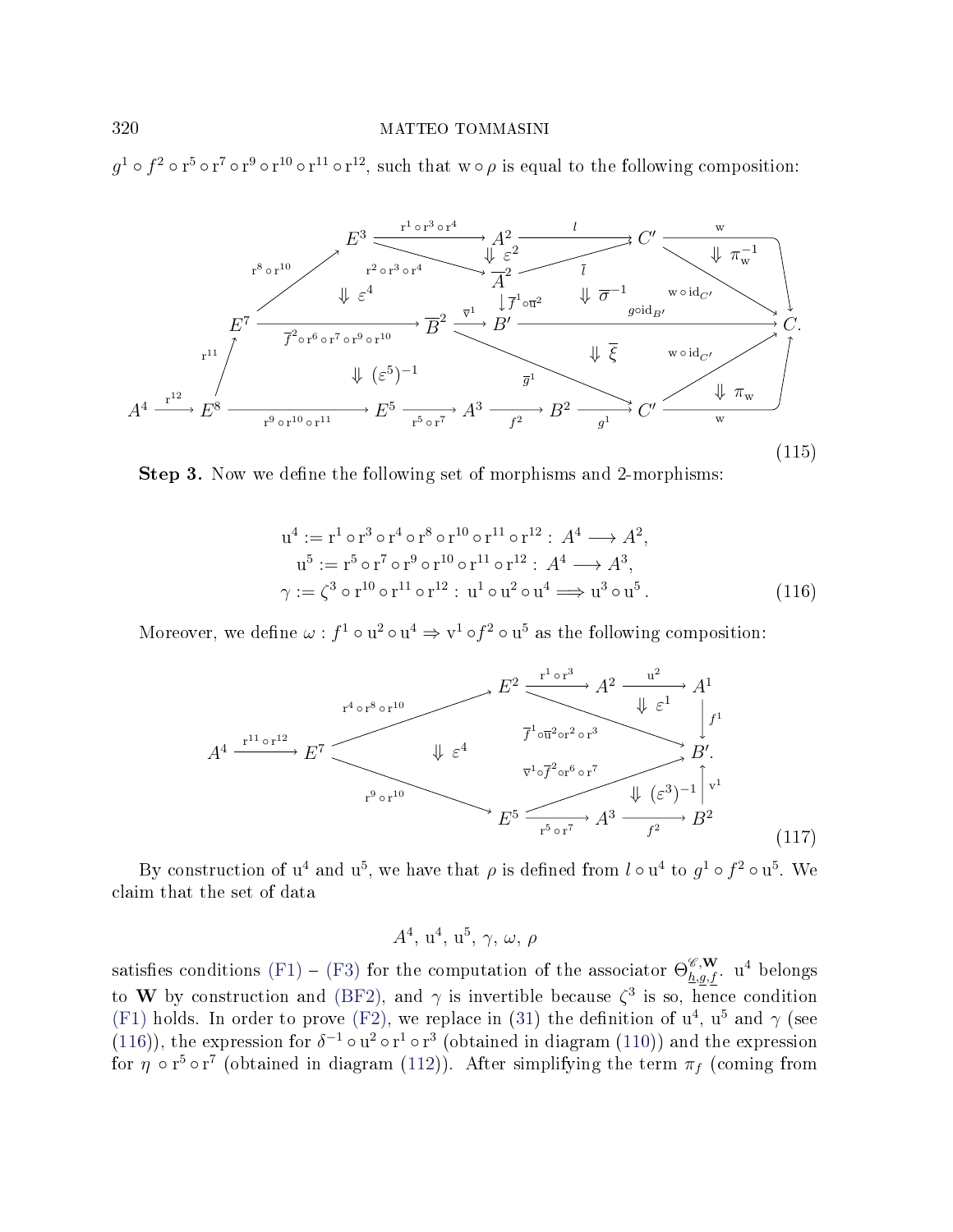$(110)$ ) with its inverse (coming from  $(112)$ ), we get that the composition in  $(31)$  is equal to the following one:

<span id="page-64-0"></span>

Using [\(113\)](#page-62-0) and [\(117\)](#page-63-1), we get that [\(118\)](#page-64-0) (hence [\(31\)](#page-23-1)) coincides with  $v \circ \omega$ . This implies that [\(F2\)](#page-22-6) holds. In order to prove [\(F3\)](#page-23-0), in [\(32\)](#page-23-2) we replace  $\omega$  with its defini-tion in [\(117\)](#page-63-1),  $u^4$  and  $u^5$  with their definition in [\(116\)](#page-63-0),  $\sigma^{-1} \circ r^1 \circ r^3 \circ r^4$  with [\(111\)](#page-60-1), and  $\xi \circ f^2 \circ r^5 \circ r^7 \circ r^9 \circ r^{10} \circ r^{11}$  with [\(114\)](#page-62-1). After simplifying the terms  $\pi_g$ ,  $\varepsilon^1$  and  $\varepsilon^3$  with their inverses, we get that the composition in [\(32\)](#page-23-2) coincides with [\(115\)](#page-63-2), hence with  $w \circ \rho$ . Therefore also condition [\(F3\)](#page-23-0) holds. So using Proposition [4.1](#page-22-0) we conclude that the associator  $\Theta_{h,g,f}^{\mathscr{C},\mathbf{W}}$  is represented by the following diagram:

<span id="page-64-2"></span>

**Step 4.** Now we want to compute also the associator  $\Theta_{h',h'}^{\mathscr{C},\mathbf{W}}$  $_{h',g',f'}^{\epsilon,w}$ . For that, we define the following set of data:

<span id="page-64-1"></span>
$$
\overline{u}^4 := r^2 \circ r^3 \circ r^4 \circ r^8 \circ r^{10} \circ r^{11} \circ r^{12} : A^4 \longrightarrow \overline{A}^2,
$$
  
\n
$$
\overline{u}^5 := r^6 \circ r^7 \circ r^9 \circ r^{10} \circ r^{11} \circ r^{12} : A^4 \longrightarrow \overline{A}^3,
$$
  
\n
$$
\overline{\omega} := \varepsilon^4 \circ r^{11} \circ r^{12} : \overline{f}^1 \circ \overline{u}^2 \circ \overline{u}^4 \Longrightarrow \overline{v}^1 \circ \overline{f}^2 \circ \overline{u}^5.
$$
\n(120)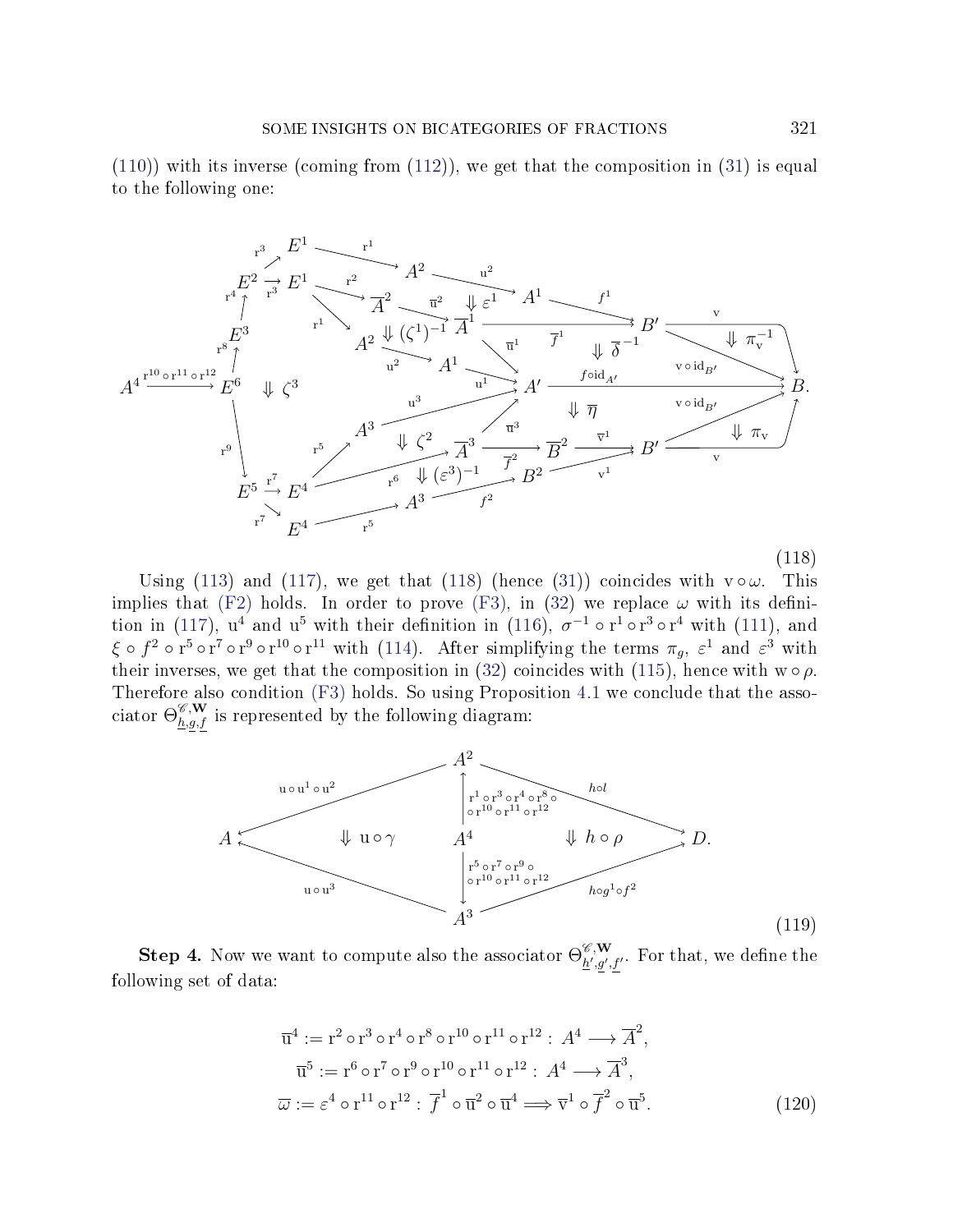<span id="page-65-0"></span>Moreover, we define  $\overline{\gamma} : \overline{u}^1 \circ \overline{u}^2 \circ \overline{u}^4 \Rightarrow \overline{u}^3 \circ \overline{u}^5$  as the following composition

$$
A^{4} \xrightarrow{r^{10} \circ r^{11} \circ r^{12}} E^{6} \xrightarrow{r^{9}} E^{5} \xrightarrow{r^{7}} E^{4} \xrightarrow{r^{5}} A^{3} \xrightarrow{d^{3}} A^{3} \xrightarrow{d^{2}} A^{1} \xrightarrow{u^{1}} \downarrow \overline{u^{1}}
$$
\n
$$
A^{4} \xrightarrow{r^{10} \circ r^{11} \circ r^{12}} E^{6} \xrightarrow{r^{9}} E^{5} \xrightarrow{r^{7}} E^{4} \xrightarrow{r^{5}} A^{3} \xrightarrow{d^{3}} \downarrow \zeta^{2} \uparrow \overline{u^{3}}
$$
\n
$$
A^{3} \xrightarrow{u^{3}} \zeta^{2} \uparrow \overline{u^{3}}
$$
\n
$$
A^{4} \xrightarrow{r^{10} \circ r^{11} \circ r^{12}} E^{6} \xrightarrow{r^{9}} E^{5} \xrightarrow{r^{7}} E^{4} \xrightarrow{r^{6}} A^{3} \qquad (121)
$$

<span id="page-65-2"></span>and  $\overline{\rho}$  :  $\overline{l} \circ \overline{u}^4 \Rightarrow \overline{g}^1 \circ \overline{f}^2 \circ \overline{u}^5$  as the following composition:

$$
E^{6} \xrightarrow{r^{4}} E^{2} \xrightarrow{F^{3}} E^{1} \xrightarrow{F^{2}} \overline{A}^{2}
$$
\n
$$
E^{7} \qquad \psi \qquad \rho \qquad r^{4} \qquad E^{2} \xrightarrow{r^{3}} E^{1} \xrightarrow{r^{2}} A^{2} \qquad \overline{\psi}
$$
\n
$$
E^{7} \qquad \psi \qquad \rho \qquad r^{4} \qquad E^{2} \xrightarrow{r^{3}} E^{1} \xrightarrow{r^{2}} A^{2} \qquad \overline{\psi}
$$
\n
$$
E^{8} \qquad r^{10} \qquad E^{6} \xrightarrow{r^{9}} E^{5} \xrightarrow{r^{7}} E^{4} \xrightarrow{r^{5}} A^{3} \xrightarrow{f^{2}} B^{2} \qquad \overline{B}^{2} \qquad \overline{g}^{1}
$$
\n
$$
A^{4} \xrightarrow{r^{12}} E^{8} \xrightarrow{r^{11}} E^{7} \qquad \overline{\psi}^{6} \xrightarrow{r^{9}} E^{5} \xrightarrow{r^{7}} E^{4} \xrightarrow{r^{6}} \overline{A}^{3} \qquad \overline{f}^{2}
$$
\n
$$
A^{4} \xrightarrow{r^{12}} E^{8} \xrightarrow{r^{11}} E^{7} \xrightarrow{r^{10}} E^{6} \xrightarrow{r^{9}} E^{5} \xrightarrow{r^{7}} E^{4} \xrightarrow{r^{6}} \overline{A}^{3} \qquad \overline{f}^{2}
$$
\n
$$
(122)
$$

<span id="page-65-1"></span>We claim that the set of data

$$
A^4, \overline{\mathbf{u}}^4, \overline{\mathbf{u}}^5, \overline{\gamma}, \overline{\omega}, \overline{\rho} \tag{123}
$$

satisfies conditions [\(F1\)](#page-22-1) – [\(F3\)](#page-23-0) for the computation of the associator  $\Theta_{h',\sigma'}^{\mathscr{E},\mathbf{W}}$  $_{\underline{h}',g',f'}^{\scriptscriptstyle\mathscr{C}},{\rm \,\, i.e.,\,\, the}$ same conditions stated in Proposition [4.1,](#page-22-0) but with [\(27\)](#page-22-2) replaced by [\(106\)](#page-57-0), and with the four diagrams appearing in [\(28\)](#page-22-3) replaced by the four diagrams of [\(108\)](#page-59-0). By construction  $u^1$ ,  $u^2$  and  $r^1$  belong to W. So using [\(109\)](#page-59-1) together with [\(BF2\)](#page-0-0) and [\(BF5\)](#page-1-0), we get that  $\overline{u}^1 \circ \overline{u}^2 \circ r^2$  also belongs to W. Moreover, by construction  $r^3$ ,  $r^4$ ,  $r^8$ ,  $r^{10}$ ,  $r^{11}$  and  $r^{12}$  belong to  ${\bf W}$ . So by [\(BF2\)](#page-0-0) also the morphism  $\overline{u}^1\circ\overline{u}^2\circ\overline{u}^4=\overline{u}^1\circ\overline{u}^2\circ r^2\circ r^3\circ r^4\circ r^8\circ r^{10}\circ r^{11}\circ r^{12}$ belongs to W; moreover  $\overline{\gamma}$  is invertible because all the 2-morphisms in [\(121\)](#page-65-0) are invertible by construction, so [\(F1\)](#page-22-1) holds. Using the definition of  $\overline{\omega}$  in [\(120\)](#page-64-1), we get that  $v \circ id_{B'} \circ \overline{\omega}$ is equal to the following composition:

$$
A^4 \xrightarrow{\mathbf{r}^{10} \circ \mathbf{r}^{12}} E^7
$$
\n
$$
B^6 \xrightarrow{\mathbf{r}^8} E^3 \xrightarrow{\mathbf{r}^4} E^2 \xrightarrow{\mathbf{r}^3} E^1 \xrightarrow{\mathbf{r}^2} \overrightarrow{A}^2 \xrightarrow{\overrightarrow{\mathbf{u}}^2} \overrightarrow{A}^1
$$
\n
$$
\downarrow \varepsilon^4
$$
\n
$$
B' \xrightarrow{\mathbf{v}^1} \overrightarrow{\mathbf{w}} \xrightarrow{\mathbf{r}^1} B
$$
\n
$$
B' \xrightarrow{\mathbf{v}^1} \overrightarrow{\mathbf{w}} \xrightarrow{\mathbf{r}^2} B
$$
\n
$$
B' \xrightarrow{\mathbf{v}^1} \overrightarrow{\mathbf{w}} \xrightarrow{\mathbf{r}^1} B
$$
\n
$$
B' \xrightarrow{\mathbf{v}^1} \overrightarrow{\mathbf{w}} \xrightarrow{\mathbf{r}^1} B
$$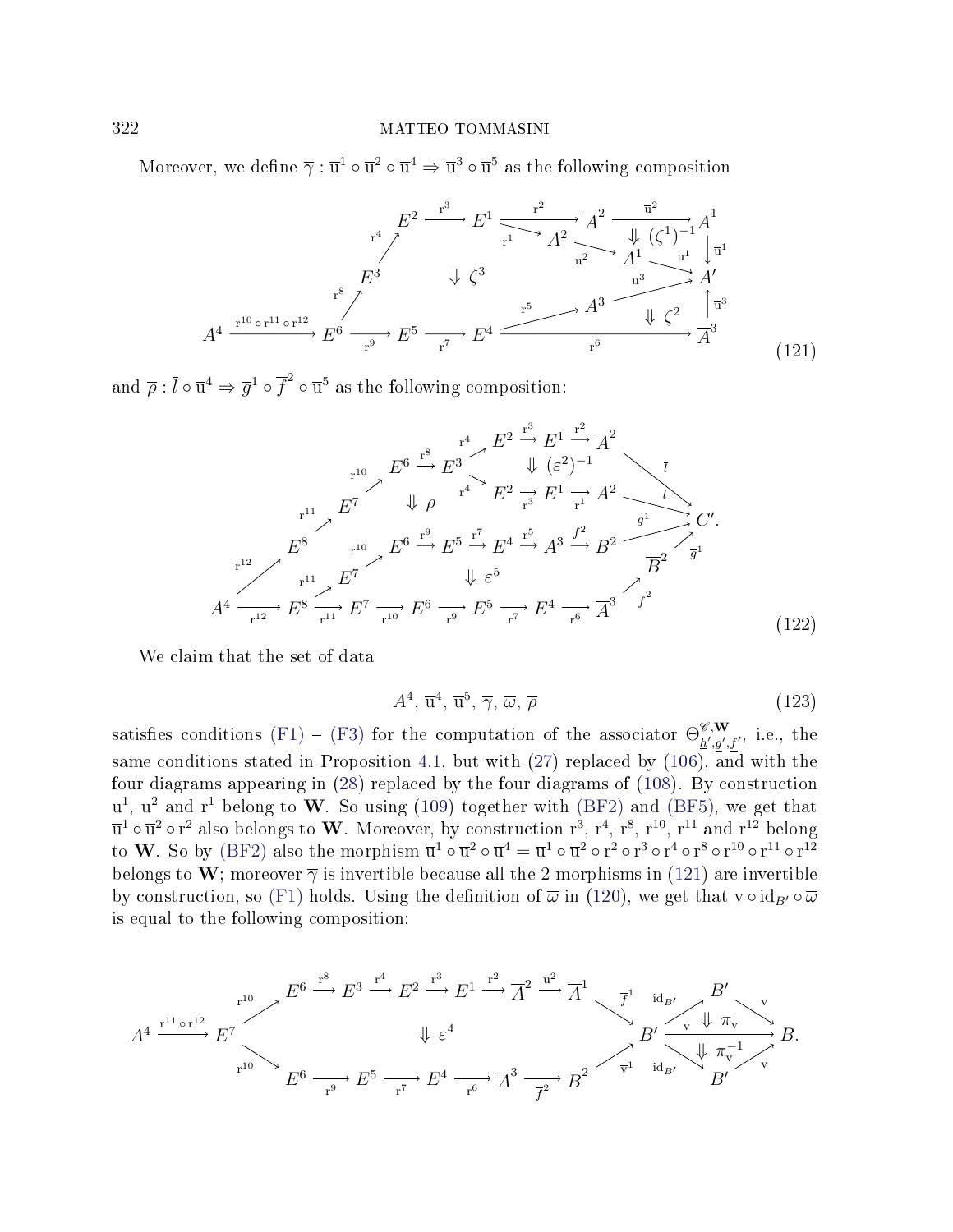### SOME INSIGHTS ON BICATEGORIES OF FRACTIONS 323

In the diagram above we replace  $v \circ \varepsilon^4$  with diagram [\(113\)](#page-62-0), then we simplify all the terms of the form  $\pi_v$  and  $\pi_v^{-1}$ . Using [\(121\)](#page-65-0), we get that  $v \circ id_{B'} \circ \overline{\omega}$  is equal to the following composition:



This proves that condition [\(F2\)](#page-22-6) holds for the set of data in [\(123\)](#page-65-1). Now we want to prove also [\(F3\)](#page-23-0). If we use the definition of  $\bar{\rho}$  in [\(122\)](#page-65-2), then w  $\circ$  id<sub>C'</sub>  $\circ$   $\bar{\rho}$  is equal to the following composition:

$$
E^{6} \xrightarrow{r^{4}} E^{2} \xrightarrow{F^{3}} E^{1} \xrightarrow{F^{2}} \overline{A}^{2}
$$
\n
$$
E^{7} \xrightarrow{F^{0}} \overline{B}^{4} \xrightarrow{F^{2}} E^{2} \xrightarrow{r^{3}} E^{1} \xrightarrow{r^{2}} A^{2} \xrightarrow{I} \overline{C'}
$$
\n
$$
E^{8} \xrightarrow{r^{10}} E^{6} \xrightarrow{r^{9}} E^{5} \xrightarrow{r^{7}} E^{4} \xrightarrow{r^{5}} A^{3} \xrightarrow{f^{2}} B^{2} \xrightarrow{g^{1}} C' \xrightarrow{w} \overline{W} \overline{W}^{1}
$$
\n
$$
A^{4} \xrightarrow{r^{12}} E^{8} \xrightarrow{r^{11}} E^{7} \xrightarrow{V} E^{6} \xrightarrow{r^{9}} E^{5} \xrightarrow{r^{7}} E^{4} \xrightarrow{r^{5}} A^{3} \xrightarrow{f^{2}} \overline{B}^{2} \xrightarrow{g^{1}} \overline{M}_{C'}^{1} \xrightarrow{W} \overline{W}^{1} \xrightarrow{W} C'
$$
\n
$$
A^{4} \xrightarrow{r^{12}} E^{8} \xrightarrow{r^{11}} E^{7} \xrightarrow{r^{10}} E^{6} \xrightarrow{r^{9}} E^{5} \xrightarrow{r^{7}} E^{4} \xrightarrow{r^{6}} \overline{A}^{3} \xrightarrow{f^{2}}
$$

In the diagram above we replace the term  $w \circ \rho$  with diagram [\(115\)](#page-63-2), and we simplify  $\varepsilon^2$ ,  $\varepsilon^5$  and all the terms of the form  $\pi_w$  with their inverses. Then we get that  $w \circ id_{C'} \circ \overline{\rho}$ coincides also with the following composition



so [\(F3\)](#page-23-0) holds. Therefore, using Proposition [4.1](#page-22-0) with the data of [\(106\)](#page-57-0), [\(108\)](#page-59-0) and [\(123\)](#page-65-1),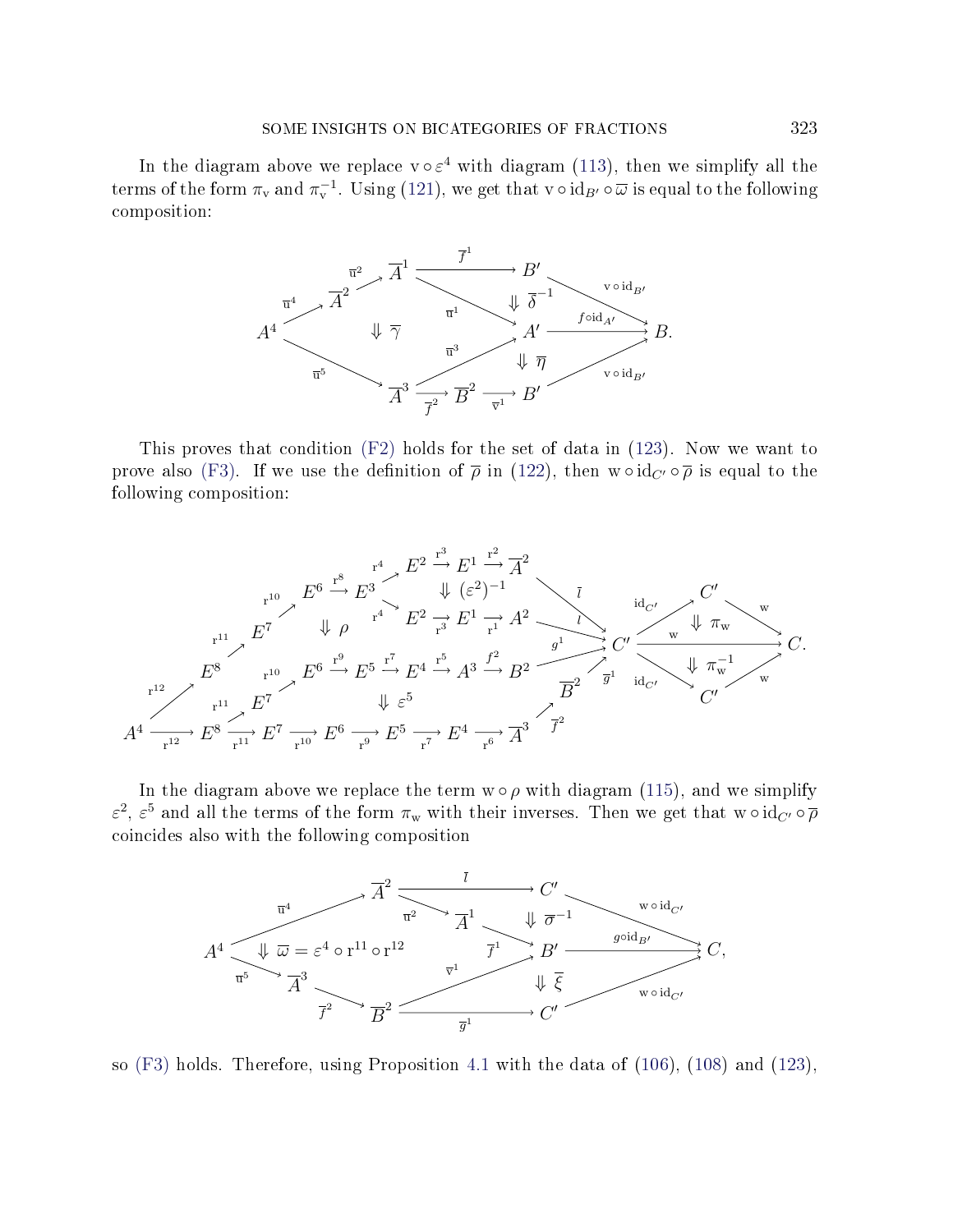<span id="page-67-1"></span>we get that the associator  $\Theta_{h',h'}^{\mathscr{C},\mathbf{W}}$  $\sum_{h',g',f'}^{\epsilon,\mathbf{w}}$  is represented by the following diagram:



Step 5. Until now we have computed the two associators appearing in the claim of Corollary [8.1.](#page-57-1) Using Propositions [5.1](#page-32-1) and [7.1](#page-47-3) it is not difficult to prove that the 2-morphism

$$
\chi(\underline{h})^{-1} \circ \left(\chi(\underline{g})^{-1} \circ \chi(\underline{f})^{-1}\right) : \underline{h} \circ \left(\underline{g} \circ \underline{f}\right) \Longrightarrow \underline{h}' \circ \left(\underline{g}' \circ \underline{f}'\right)
$$

<span id="page-67-0"></span>appearing in the upper part of [\(107\)](#page-58-0) is represented by the diagram



where  $\alpha^1$  and  $\beta^1$  are the following compositions:

$$
A^{4} \xrightarrow{\mathrm{r}^{3} \circ \mathrm{r}^{4} \circ \mathrm{r}^{8} \circ \mathrm{r}^{10} \circ \mathrm{r}^{11} \circ \mathrm{r}^{12}} E^{1} \xrightarrow{\mathrm{r}^{1}} A^{2} \xrightarrow{\mathrm{u}^{2}} A^{1} \xrightarrow{\mathrm{u}^{1}} A' \xrightarrow{\mathrm{u}^{1}} A,
$$
\n
$$
\mathrm{r}^{2} \xrightarrow{\mathrm{r}^{2}} A^{2} \xrightarrow{\mathrm{r}^{2}} A^{1} \xrightarrow{\mathrm{u}^{1}} \mathrm{u}^{1} \xrightarrow{\mathrm{u}^{1} \circ \mathrm{u}^{1} \circ \mathrm{u}^{1}} A,
$$
\n
$$
A^{4} \xrightarrow{\mathrm{r}^{8} \circ \mathrm{r}^{10} \circ \mathrm{r}^{11} \circ \mathrm{r}^{12}} E^{3} \xrightarrow{\mathrm{r}^{4}} E^{2} \xrightarrow{\mathrm{u}^{3}} E^{1} \xrightarrow{\mathrm{r}^{2}} A^{2} \xrightarrow{\mathrm{u}^{2}} C' \xrightarrow{\mathrm{u}^{2}} \frac{h}{\pi_{h}^{-1}} D.
$$
\n
$$
\mathrm{r}^{4} \xrightarrow{\mathrm{r}^{2}} E^{2} \xrightarrow{\mathrm{r}^{3}} E^{1} \xrightarrow{\mathrm{r}^{2}} \overline{A}^{2} \xrightarrow{\mathrm{r}^{1}} \mathrm{h}^{\mathrm{oid}} C'.
$$
\n
$$
(126)
$$

Step 6. Using again Propositions [5.1](#page-32-1) and [7.1,](#page-47-3) the composition

<span id="page-67-2"></span> $\left(\chi(h) \circ \chi(g)\right) \circ \chi(f) : \left(h' \circ g'\right) \circ f' \Longrightarrow \left(h \circ g\right) \circ f$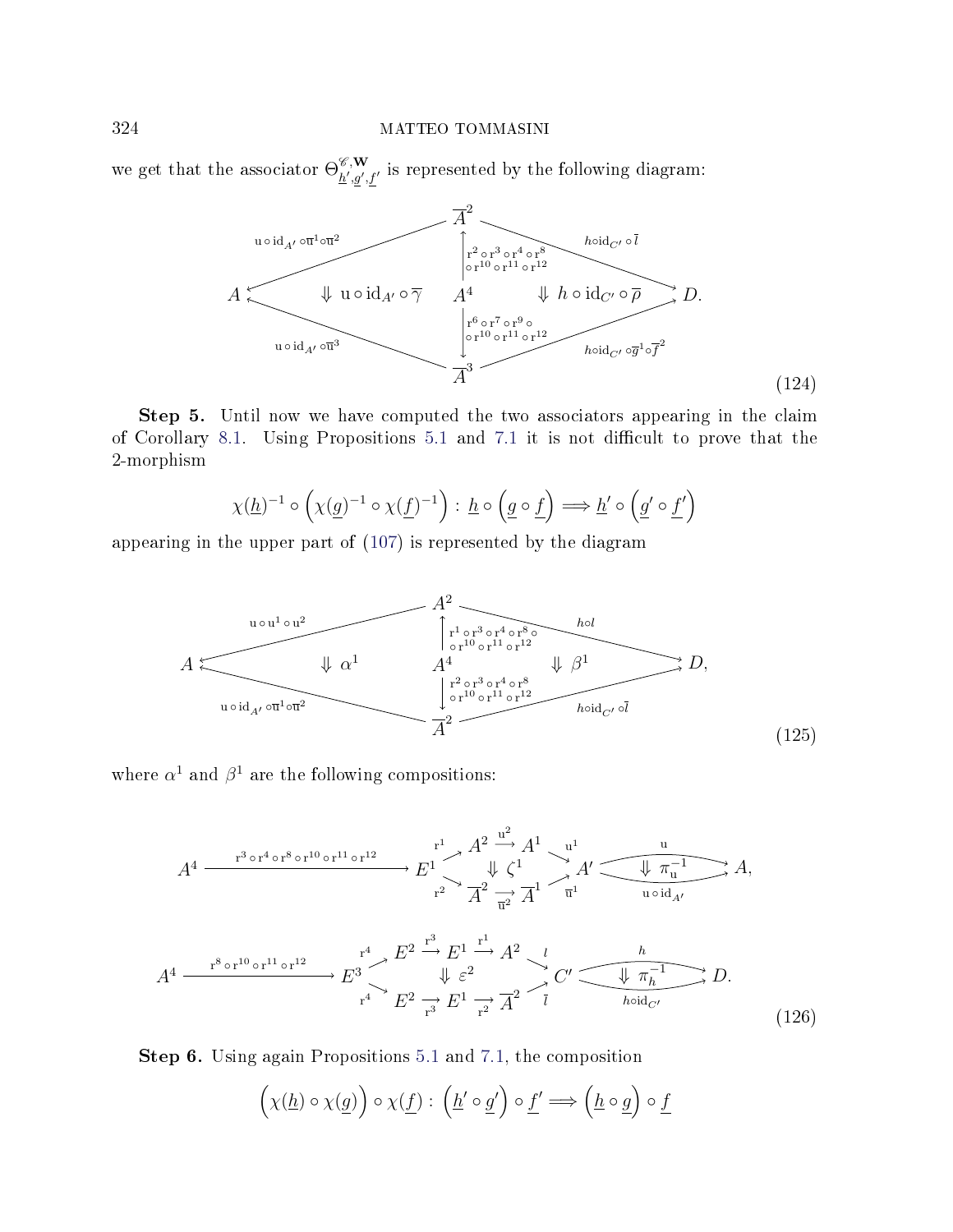### SOME INSIGHTS ON BICATEGORIES OF FRACTIONS 325

<span id="page-68-0"></span>appearing in the lower part of [\(107\)](#page-58-0) is represented by the diagram



where  $\alpha^2$  and  $\beta^2$  are the following compositions:

$$
A^{4} \xrightarrow{\mathrm{r}^{7} \circ \mathrm{r}^{9} \circ \mathrm{r}^{10} \circ \mathrm{r}^{11} \circ \mathrm{r}^{12}} E^{4} \xrightarrow{\sqrt{\frac{R^{3}}{4^{3}}} \times \frac{\overline{u}^{3}}{4^{3}}} A^{7} \xrightarrow{\sqrt{\frac{10}{4}} \pi_{\mathrm{u}}} A,
$$
  
\n
$$
A^{4} \xrightarrow{\mathrm{r}^{12}} E^{7} \xrightarrow{\mathrm{r}^{10}} E^{6} \xrightarrow{\mathrm{r}^{9}} E^{5} \xrightarrow{\mathrm{r}^{7}} E^{4} \xrightarrow{\mathrm{r}^{6}} \overline{A}^{3} \xrightarrow{\overline{f}^{2}} \overline{B}^{2} \xrightarrow{\overline{g}^{1}} \overline{B}^{1} \xrightarrow{\hbar \text{oid}_{C'}} A,
$$
  
\n
$$
A^{4} \xrightarrow{\mathrm{r}^{12}} E^{8} \xrightarrow{\mathrm{r}^{10}} E^{6} \xrightarrow{\mathrm{r}^{9}} E^{5} \xrightarrow{\mathrm{r}^{7}} E^{4} \xrightarrow{\mathrm{r}^{5}} A^{3} \xrightarrow{\overline{f}^{2}} \overline{B}^{2} \xrightarrow{\overline{g}^{1}} C' \xrightarrow{\hbar \text{biid}_{C'}} A.
$$
  
\n
$$
A^{4} \xrightarrow{\mathrm{r}^{12}} E^{8} \xrightarrow{\mathrm{r}^{10}} E^{6} \xrightarrow{\mathrm{r}^{9}} E^{5} \xrightarrow{\mathrm{r}^{7}} E^{4} \xrightarrow{\mathrm{r}^{5}} A^{3} \xrightarrow{\mathrm{r}^{2}} B^{2} \xrightarrow{\overline{g}^{1}} A^{1} \xrightarrow{\hbar} A.
$$
  
\n(128)

Step 7. Now we have to compute [\(107\)](#page-58-0), i.e., the vertical composition of:

- (a)  $\chi(\underline{h})^{-1} \circ (\chi(g)^{-1} \circ \chi(f)^{-1})$ , represented by [\(125\)](#page-67-0);
- (b)  $\Theta_{b' a'}^{\mathscr{C}, \mathbf{W}}$  $\frac{\partial}{\partial t}, \frac{\partial}{\partial y}, f'$ , represented by [\(124\)](#page-67-1);
- (c)  $(\chi(\underline{h}) \circ \chi(\underline{g})) \circ \chi(\underline{f})$ , represented by [\(127\)](#page-68-0).

We compose (a) and (b) using Proposition [5.1:](#page-32-1) since the map  $A^4 \to \overline{A}^2$  in [\(125\)](#page-67-0) coincides with the map  $A^4 \to \overline{A}^2$  in [\(124\)](#page-67-1), we can choose

$$
(A^4, \mathrm{id}_{A^4}, \mathrm{id}_{A^4}, i_{r^2 \circ r^3 \circ r^4 \circ r^8 \circ r^{10} \circ r^{11} \circ r^{12})
$$

as the data  $(C, t^1, t^2, \rho)$  needed in [\(F4\)](#page-32-3). So the composition of (a) and (b) is represented

<span id="page-68-1"></span>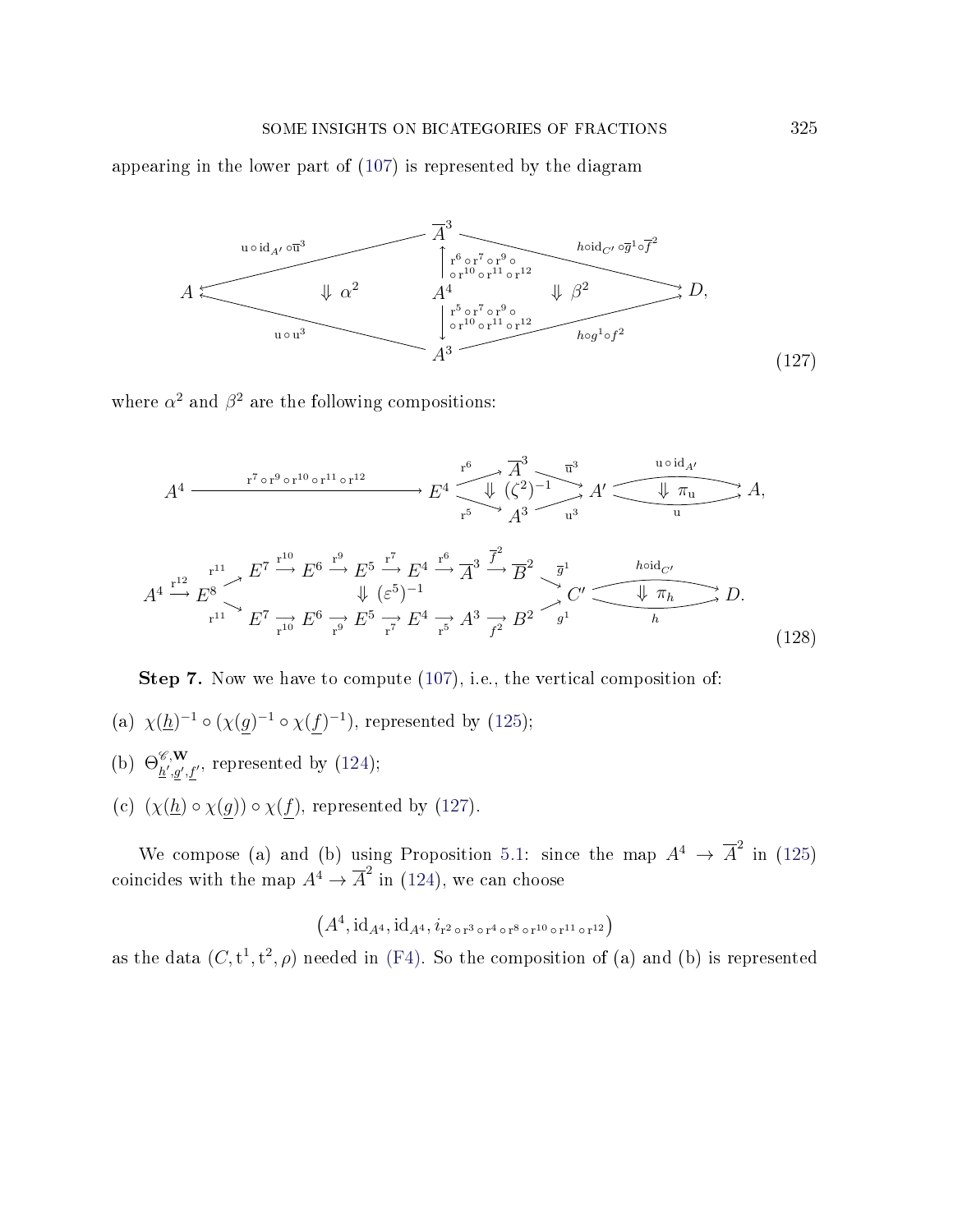<span id="page-69-0"></span>by the following diagram:



Using the same ideas on the pair of diagrams [\(129\)](#page-69-0) and [\(127\)](#page-68-0), the composition of (a), (b) and (c) is represented by the following diagram:

<span id="page-69-1"></span>

Above we replace  $\overline{\gamma}$  with [\(121\)](#page-65-0) and  $\overline{\rho}$  with [\(122\)](#page-65-2). In addition, we replace  $\alpha^1$ ,  $\beta^1$ ,  $\alpha^2$  and  $\beta^2$  with their definitions in [\(126\)](#page-67-2) and [\(128\)](#page-68-1). Then we simplify the terms of the form  $\pi_u, \pi_h, \zeta^1, \zeta^2, \varepsilon^2$  and  $\varepsilon^5$  with their inverses. So on the left hand side of [\(130\)](#page-69-1) we get  $u \circ \zeta^3 \circ r^{10} \circ r^{11} \circ r^{12} = u \circ \gamma$ , and on the right hand side we get  $h \circ \rho$ . In other terms, [\(130\)](#page-69-1) coincides with [\(119\)](#page-64-2). By construction [\(130\)](#page-69-1) represents the composition of [\(107\)](#page-58-0), and  $(119)$  represents  $\Theta_{h,g,f}^{\mathscr C,\mathbf{W}},$  so we conclude.  $\blacksquare$ 

# 9. Appendix - An alternative description of 2-morphisms in a bicategory of fractions

Proposition [1.1](#page-5-0) suggests an alternative construction of 2-morphisms in  $\mathscr{C}\left[\mathbf{W}^{-1}\right]$ . This new construction is equivalent to the original one of [\[P1996\]](#page-71-0), but much simpler. Let us suppose that we want to define a 2-morphism from the morphism  $f^1 := (A^1, w^1, f^1)$  to the morphism  $f^2 := (A^2, w^2, f^2)$  (both defined from A to B). Since the composition of 1-morphisms in  $\mathscr{C}\left[\mathbf{W}^{-1}\right]$  $\mathscr{C}\left[\mathbf{W}^{-1}\right]$  $\mathscr{C}\left[\mathbf{W}^{-1}\right]$  depends on the set of choices  $\mathrm{C}(\mathbf{W}),$  such choices must be fixed before constructing the bicategory of fractions (and such a bicategory depends on these choices). Since they are fixed, there is no harm in using them in order to get data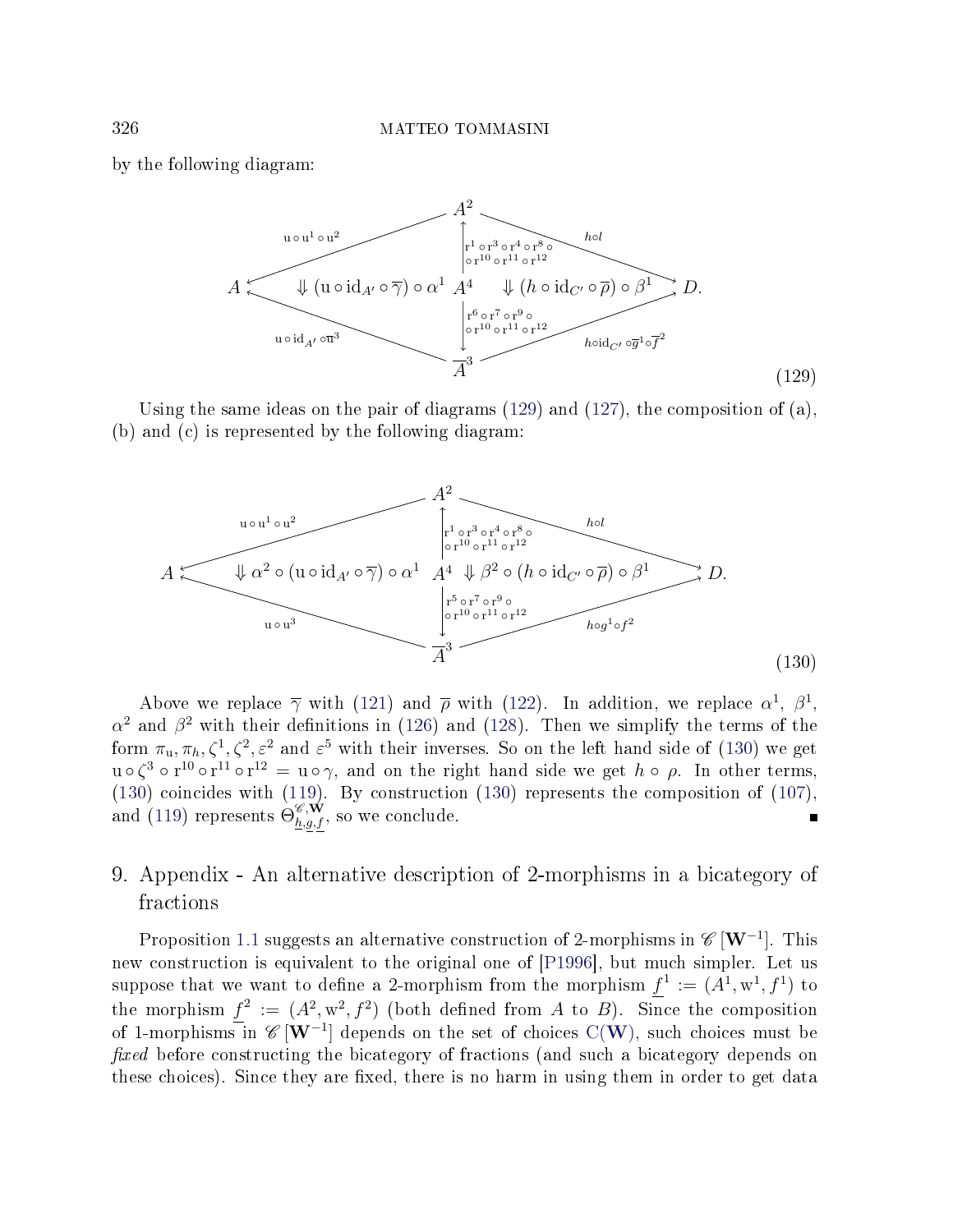$(E, p, q, \varsigma)$  in  $\mathscr C$  as below, with p in **W** and  $\varsigma$  invertible:

$$
E
$$
\n
$$
A^{1} \xrightarrow{F} A \xleftarrow{q} A^{2}.
$$
\n(131)

Then we give the following definition:

<span id="page-70-0"></span>9.1. DEFINITION. Let us fix any pair  $(\mathscr{C}, \mathbf{W})$  satisfying conditions [\(BF\)](#page-0-1), and any set of choices  $C(W)$  $C(W)$  $C(W)$ ; let  $\mathscr{C}[W^{-1}]$  be the bicategory of fractions induced by such choices (see Theorem [1.2\)](#page-7-0). Then an almost canonical representative of a 2-morphism in  $\mathscr{C}[\mathbf{W}^{-1}]$ from  $f^1$  to  $f^2$  is any triple  $(A^3, t, \varphi)$  where  $t : A^3 \to E$  is a morphism in  $W$ , and  $\varphi$  is a  $2\text{-}mo\overline{r}phism\ \bar{i}n\ \mathscr{C}\ \textit{from}\ f^1\circ\text{pot}\ \textit{to}\ f^2\circ\text{q}\circ\text{t}\text{.} \ \textit{Given}\ \textit{another}\ \textit{triple}\ (A'^3,\text{t}':A'^3\rightarrow E,\varphi':A'^3\rightarrow E''\ \text{and}\ \bar{i}''\ \text{or}\ \bar{j}''\ \text{or}\ \bar{j}''\ \text{or}\ \bar{j}''\ \text{or}\ \bar{j}''\ \text{or}\ \bar{j}''\ \text{or}\ \bar{j}''\ \text{or}\ \bar{j}''\ \text{or}\ \bar{j}''\ \text{or$  $f^1 \circ \mathrm{pot}' \Rightarrow f^2 \circ \mathrm{q} \circ t'$ , we say that it is equivalent to the previous one, and we write  $(A^3, t, \varphi) \sim (A^{\prime 3}, t', \varphi')$  if and only if there are data  $(A^4, u, u', \sigma)$  in  $\mathscr C$  as follows



such that:

- $\bullet$  u belongs to  $\mathbf{W}$ ;
- $\bullet$   $\sigma$  is invertible;
- the compositions of the following two diagrams are equal:



A 2-morphism in  $\mathscr{C}[\mathbf{W}^{-1}]$  is any class of equivalence of data as above, denoted by

$$
[A^3, t, \varphi] : (A^1, w^1, f^1) \Longrightarrow (A^2, w^2, f^2).
$$

As you can see, this definition is much shorter than the original one (that we recalled in the Introduction). It is not too hard to prove that: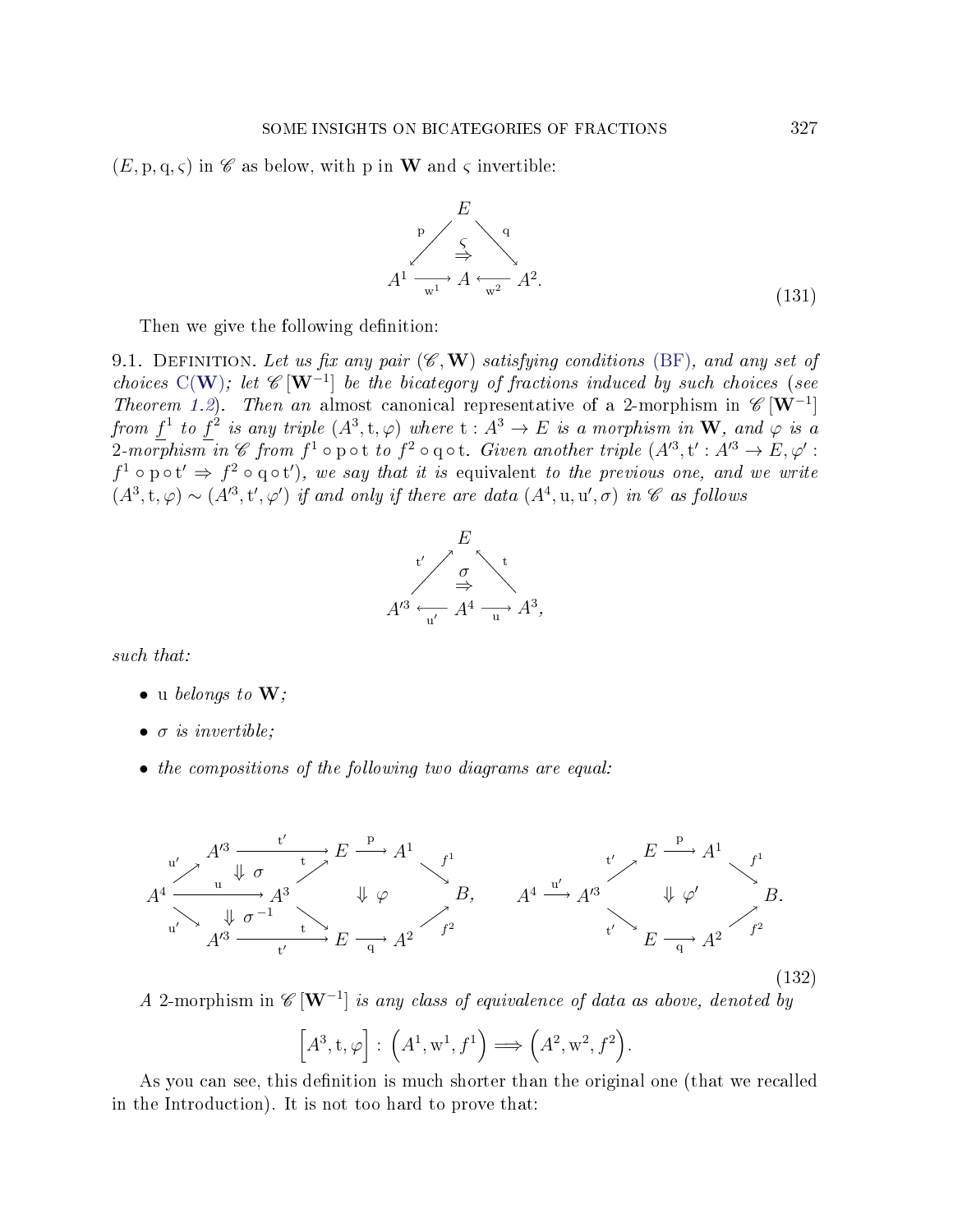- (a)  $\sim$  is a actually an equivalence relation (so Definition [9.1](#page-70-0) is well-posed);
- <span id="page-71-1"></span>(b) there is a natural bijection between 2-morphisms according to Definition [9.1](#page-70-0) and 2-morphisms according to the original definition of [\[P1996\]](#page-71-0), induced by associating to any triple  $(A^3, t, \varphi)$  the equivalence class of the following diagram:



The result above can be rephrased by saying that each 2-morphism in  $\mathscr{C}[\mathbf{W}^{-1}]$  (defined according to  $[P1996]$ ) has a representative given by a diagram of type  $(133)$  for a triple  $(A^3, t, \varphi)$  that is "almost canonical" (having fixed the set of choices C([W](#page-2-0)) that completely determine the structure of  $\mathscr{C}\left[\mathbf{W}^{-1}\right]$ , see Theorem [1.2\)](#page-7-0). "Almost canonical" here refers to the fact that the triple  $(A^3, t, \varphi)$  inducing a given 2-morphism is almost unique and varies in a much smaller set if compared to the set of diagrams as [\(4\)](#page-3-0). We cannot say "canonical" since sometimes there is more than one such triple inducing the same 2-morphism (this is why we need to use the equivalence relation given in Definition [9.1\)](#page-70-0).

The description of 2-cells of  $\mathscr{C}[W^{-1}]$  in terms of "almost canonical" triples is simpler than the original one in [\[P1996\]](#page-71-0), but does not interact well with vertical and horizontal composition. Therefore we are just mentioning it here in the Appendix, and we leave the proof of (a) and (b) as an useful exercise for the interested reader (hint: use the axioms [\(BF\)](#page-0-1) together with the lemmas stated in  $\S 2$  $\S 2$  and  $\S 3$ , and the definition of 2-cells of  $\mathscr{C}\left[\mathbf{W}^{-1}\right]$  that we recalled in the Introduction).

# References

- [L] Tom Leinster, Higher operads, higher categories. Vol. 298, Cambridge University Press, 2004, [arXiv: math.CT 0305049v1;](http://arxiv.org/abs/math/0305049)
- [GZ1967] Pierre Gabriel, Michel Zisman, Calculus of Fractions and Homotopy Theory. Springer-Verlag, New York, 1967;
- <span id="page-71-0"></span>[P1996] Dorette A. Pronk, Etendues and stacks as bicategories of fractions. Compositio Mathematica 102, 243-303, available at [http://www.numdam.org/item?id=CM\\_](http://www.numdam.org/item?id=CM_1996__102_3_243_0) [1996\\_\\_102\\_3\\_243\\_0,](http://www.numdam.org/item?id=CM_1996__102_3_243_0) 1996;
- [PW] Dorette A. Pronk, Michael A. Warren, Bicategorical bration structures and stacks. Theory and Applications of Categories 29.29 (2014), pp. 836–873, [arXiv: math.CT](http://arxiv.org/abs/1303.0340v1) [1303.0340v1;](http://arxiv.org/abs/1303.0340v1)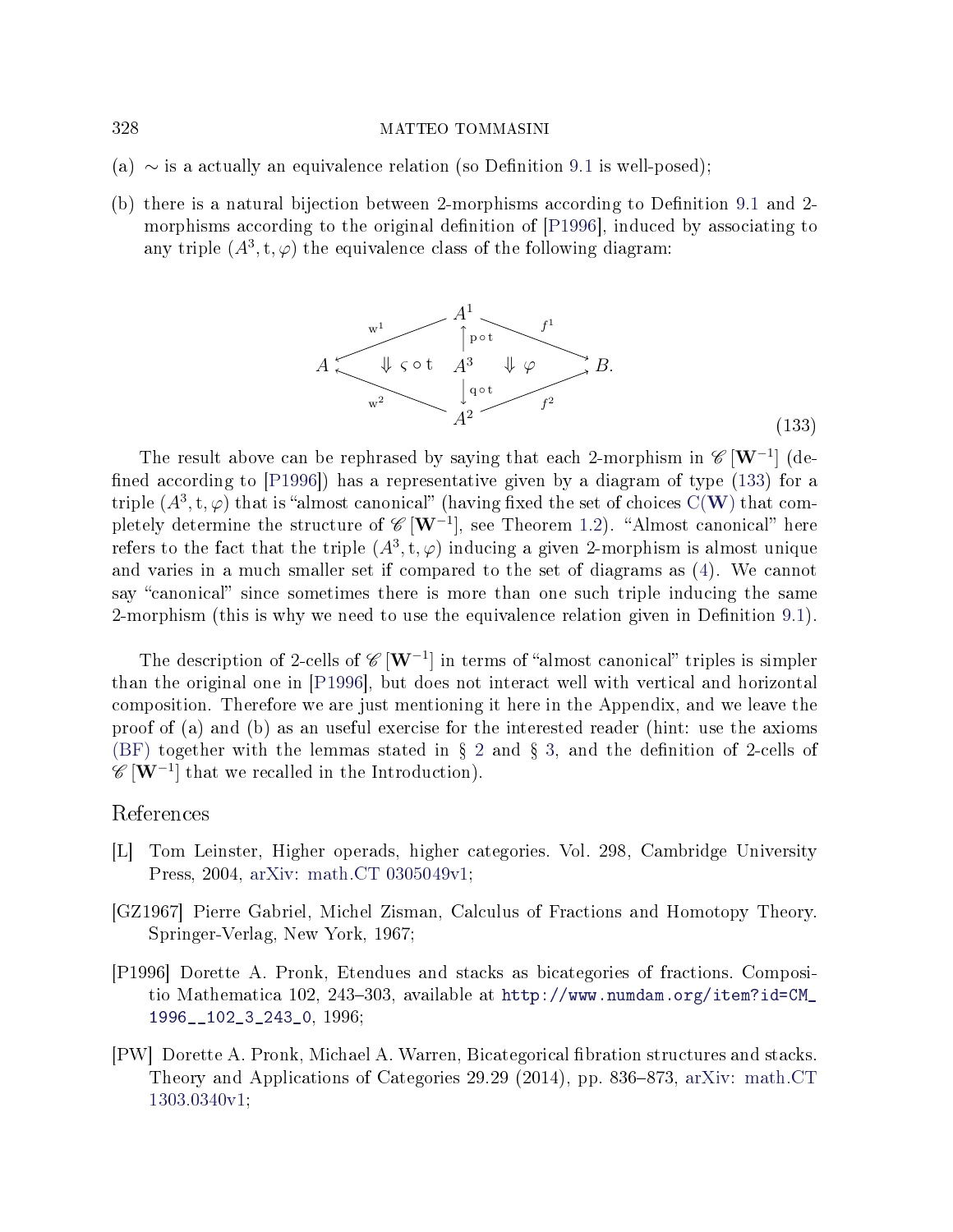- [T2014(a)] Matteo Tommasini, Right saturations and induced pseudofunctors between bicategories of fractions. [arXiv: math.CT 1410.5075v2,](http://arxiv.org/abs/1410.5075v2) 2014;
- [T2014(b)] Matteo Tommasini, Equivalences of bicategories of fractions. [arXiv: math.CT](http://arxiv.org/abs/1410.6395v2) [1410.6395v2,](http://arxiv.org/abs/1410.6395v2) 2014.

This article may be accessed at http://www.tac.mta.ca/tac/